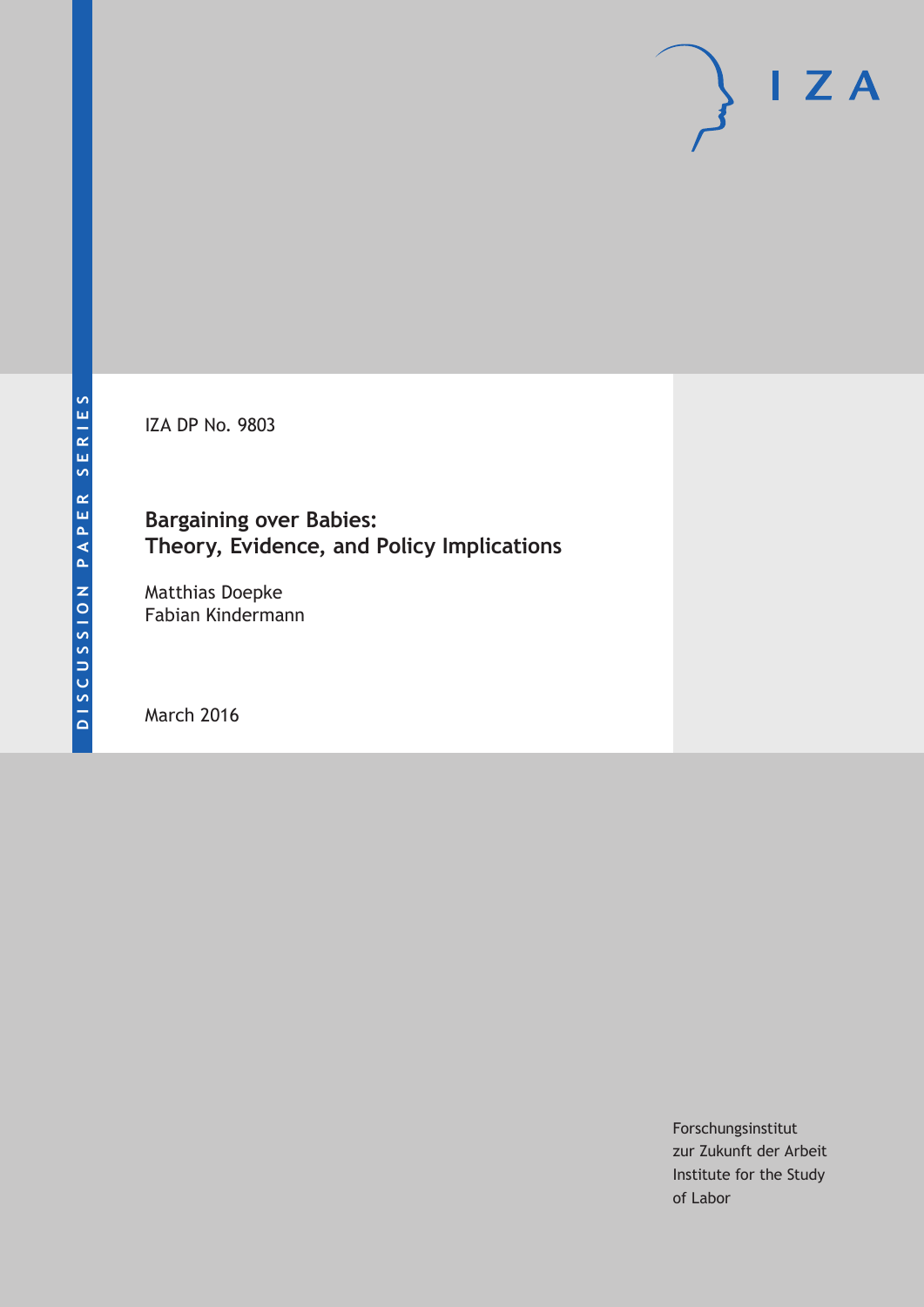# **Bargaining over Babies: Theory, Evidence, and Policy Implications**

## **Matthias Doepke**

*Northwestern University and IZA* 

## **Fabian Kindermann**

*University of Bonn* 

Discussion Paper No. 9803 March 2016

IZA

P.O. Box 7240 53072 Bonn Germany

Phone: +49-228-3894-0 Fax: +49-228-3894-180 E-mail: iza@iza.org

Any opinions expressed here are those of the author(s) and not those of IZA. Research published in this series may include views on policy, but the institute itself takes no institutional policy positions. The IZA research network is committed to the IZA Guiding Principles of Research Integrity.

The Institute for the Study of Labor (IZA) in Bonn is a local and virtual international research center and a place of communication between science, politics and business. IZA is an independent nonprofit organization supported by Deutsche Post Foundation. The center is associated with the University of Bonn and offers a stimulating research environment through its international network, workshops and conferences, data service, project support, research visits and doctoral program. IZA engages in (i) original and internationally competitive research in all fields of labor economics, (ii) development of policy concepts, and (iii) dissemination of research results and concepts to the interested public.

IZA Discussion Papers often represent preliminary work and are circulated to encourage discussion. Citation of such a paper should account for its provisional character. A revised version may be available directly from the author.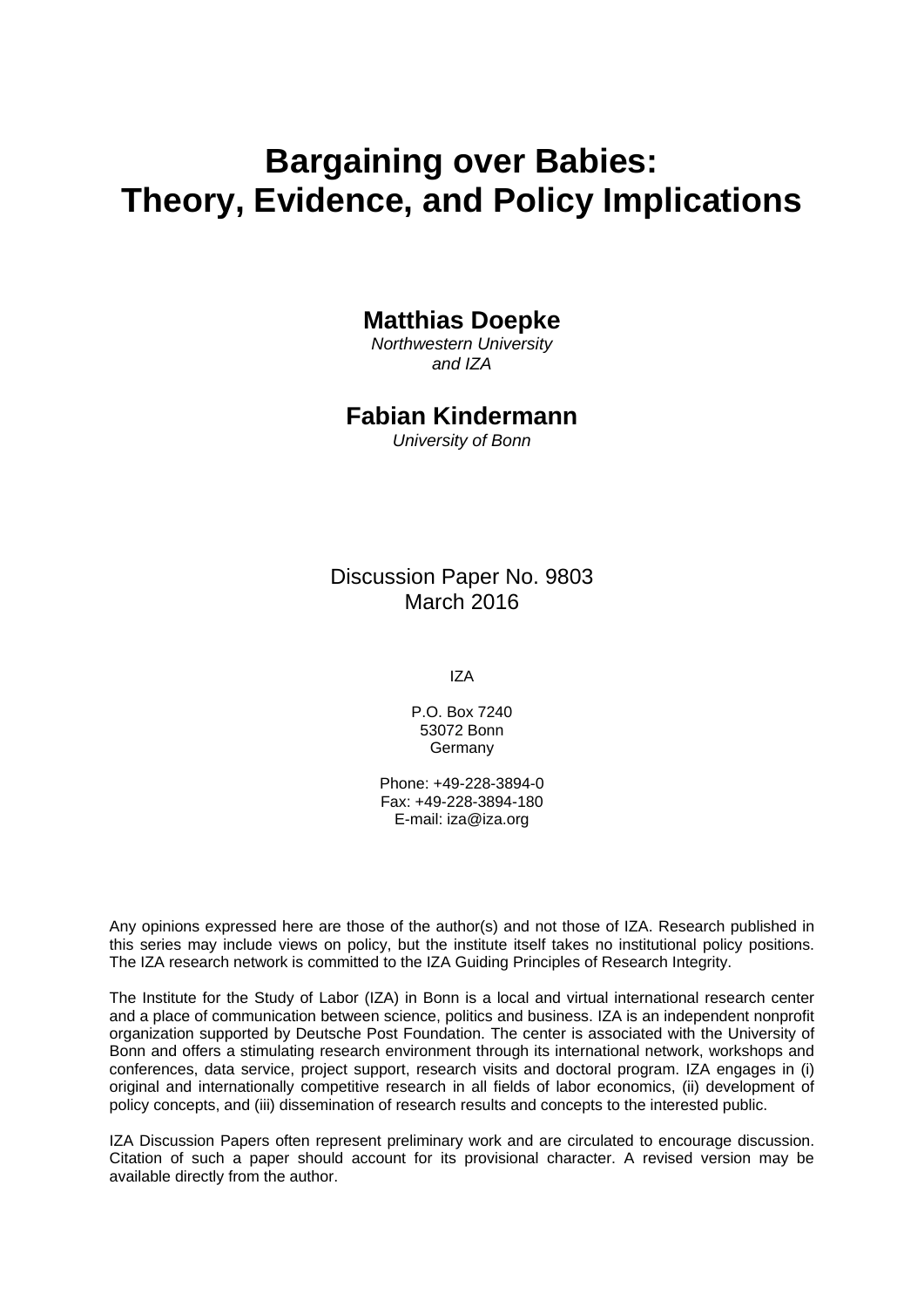IZA Discussion Paper No. 9803 March 2016

## **ABSTRACT**

## **Bargaining over Babies: Theory, Evidence, and Policy Implications\***

It takes a woman and a man to make a baby. This fact suggests that for a birth to take place, the parents should first agree on wanting a child. Using newly available data on fertility preferences and outcomes, we show that indeed, babies are likely to arrive only if both parents desire one, and there are many couples who disagree on having babies. We then build a bargaining model of fertility choice and match the model to data from a set of European countries with very low fertility rates. The distribution of the burden of child care between mothers and fathers turns out to be a key determinant of fertility. A policy that lowers the child care burden specifically on mothers can be more than twice as effective at increasing the fertility rate compared to a general child subsidy.

JEL Classification: J13

Keywords: fertility, bargaining, child care

Corresponding author:

 $\overline{a}$ 

Matthias Doepke Department of Economics Northwestern University 2001 Sheridan Road Evanston, IL 60208 USA E-mail: doepke@northwestern.edu

<sup>\*</sup> We thank Andy Atkeson, Roland Bénabou, Erik Hurst, Alice Schoonbroodt, David Weil, Randy Wright, Fabrizio Zilibotti, and seminar participants at Booth, the Chicago Fed, Groningen, Northwestern, Potsdam, St. Louis Fed, UCSD, the SED Annual Meeting, the 2014 Conference on Demographic Economics at the University of Iowa, the 2015 Conference on Families and the Macroeconomy in Edesheim, and the NBER Summer Institute 2015 for comments that helped to substantially improve the paper. Financial support from the National Science Foundation (grant SES-1260961) is gratefully acknowledged. Veronika Selezneva provided excellent research assistance.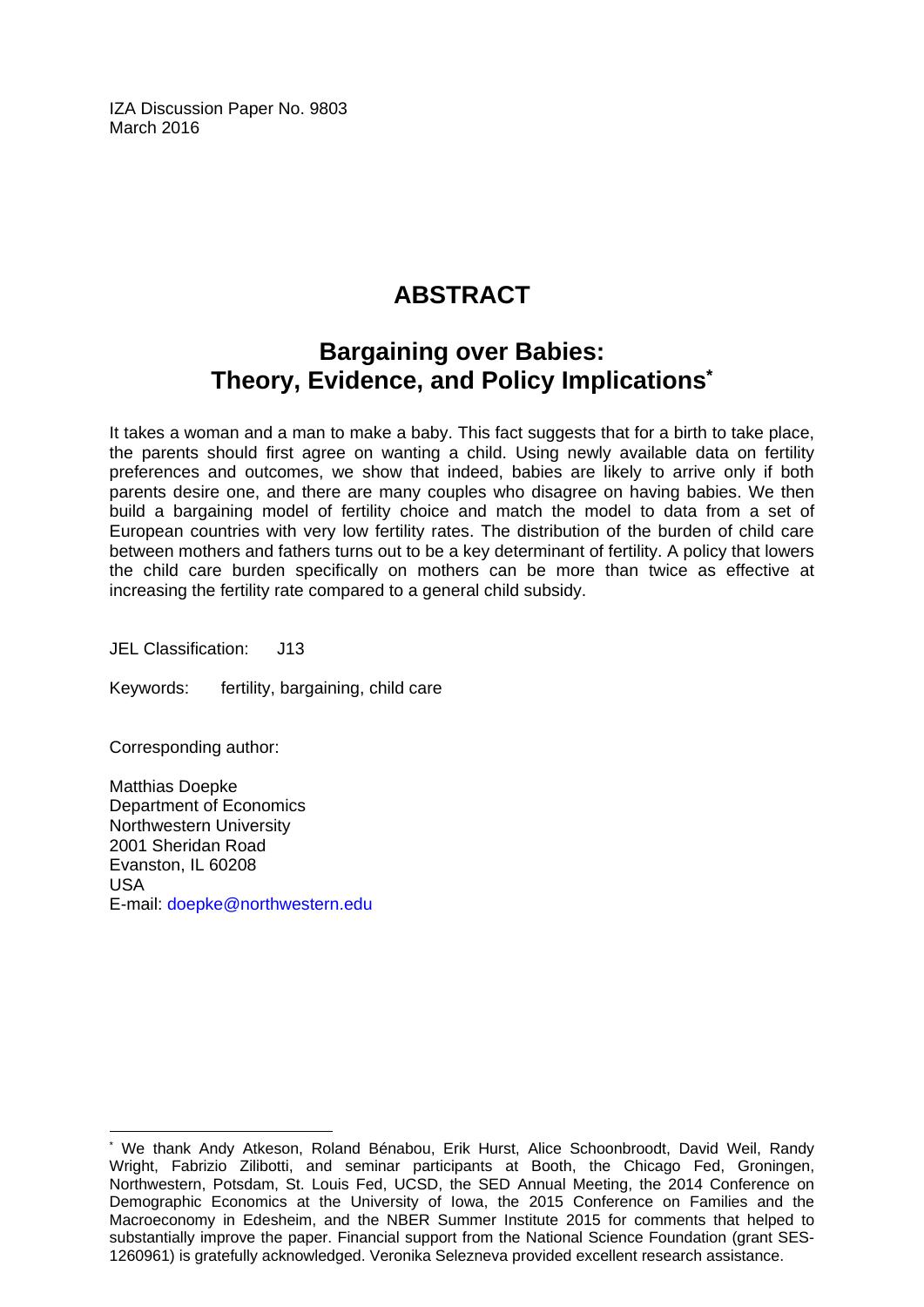### **1 Introduction**

A basic fact about babies is that it takes both a woman and a man to make one. Implied in this fact is that some form of agreement between mother and father is required before a birth can take place.<sup>1</sup> In this paper, we introduce this need for agreement into the economic theory of fertility choice. In particular, we provide empirical evidence that agreement (or lack thereof) between potential parents is a crucial determinant of fertility; we develop a bargaining model of fertility that can account for the empirical facts; and we argue that the need for agreement between parents has important consequences for how policy interventions affect childbearing.

Even if one accepts that agreement between the parents is important for fertility in principle, it may still be the case that most couples happen to agree on fertility in practice (i.e., either both want a child, or neither wants one). Hence, the first step in our analysis is to document empirically the extent of disagreement on childbearing within couples. We draw on evidence from the Generations and Gender Programme (GGP), a longitudinal data set covering 19 countries<sup>2</sup> that includes detailed information on fertility preferences and fertility outcomes. For each couple in the data set, there is a separate question on whether each partner would like to have "a/another baby now." Thus, we observe agreement or disagreement on having a first/next child for each couple.<sup>3</sup> The data reveal that there is much disagreement about having babies. Moreover, disagreement increases with the existing number of children. For couples who have at least two children already, in all countries we observe more couples who disagree (i.e., one partner wants to have another baby, and the other does not) than couples who both want another child. Moreover, women are generally more likely to be opposed to having another child than are men, particularly so in countries with a

<sup>&</sup>lt;sup>1</sup>While exceptions from this rule are possible (such as cases of rape, deception, and accidental pregnancy), these do not account for a major fraction of births in most places and will not be considered here.

<sup>&</sup>lt;sup>2</sup>The countries covered are Australia, Austria, Belgium, Bulgaria, the Czech Republic, Estonia, France, Georgia, Germany, Hungary, Italy, Japan, Lithuania, Netherlands, Norway, Poland, Romania, the Russian Federation, and Sweden.

 $3$ Data on fertility intentions have not previously been available at this level of detail; existing data generally have concerned the preferred total number of children, which is less informative for the bargaining process for having another child.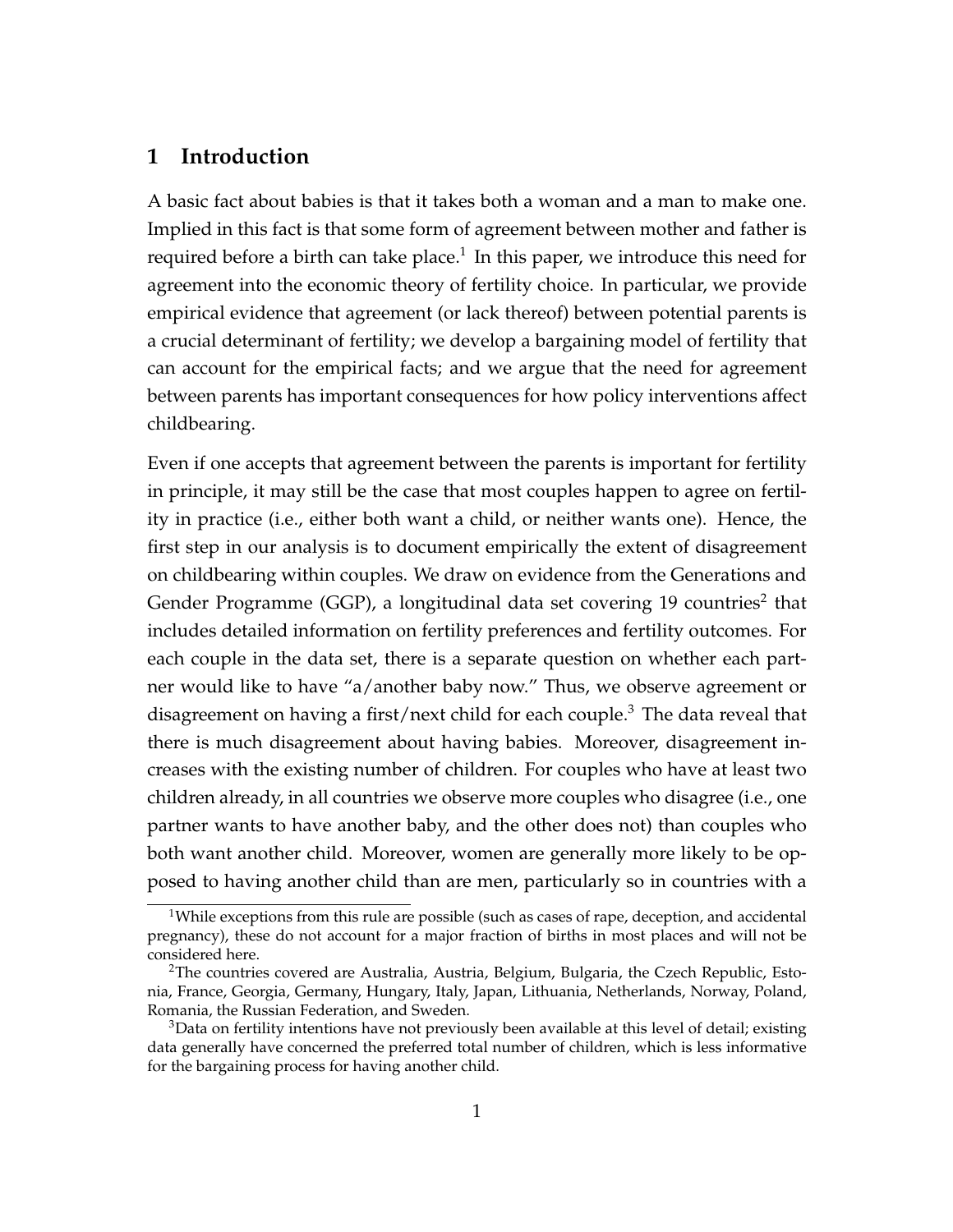very low fertility rate.

The second step in our analysis is to show that reported preferences for having babies actually matter for fertility outcomes. The GGP survey has a panel structure, so that stated fertility preferences can be linked to subsequent births. The data confirm the intuition that agreement between the potential parents is essential for having children. We compare the fertility of couples where at least one partner desires a child to that of couples who agree not to have a baby, some of whom end up with a baby anyway. Relative to this baseline, the male partner alone wishing to have a child, with the female partner being opposed, has a very low impact on the probability of a baby's arrival (indistinguishable from zero once we condition on the existing number of children). If the female partner wants a child but the male partner does not, subsequent fertility is significantly higher compared to the baseline, but once again the effect on the probability of a birth is quantitatively small. Only couples who agree and both want a baby have a high probability of actually having one. Overall, while women turn out to have some independent control over their fertility, the main finding is that agreement between parents on wanting a baby is essential for babies to be born.

Our ultimate interest is in what this need for agreement between parents implies for the economics of fertility more broadly. Specifically, we would like to know how the possibility of disagreement between mothers and fathers affects the economywide fertility rate, and how it matters for the influence various policy interventions (such as child subsidies or publicly provided child care) can have on fertility. To this end, we develop a bargaining model of fertility decisions. The woman and the man in a given relationship have separate preferences and bargain over household decisions, including fertility and the allocation of consumption. For a birth to take place, agreement is essential: both spouses<sup>4</sup> have to prefer an additional child over the status quo. Disagreement over having babies is possible in equilibrium, because the spouses have a limited ability to compensate each other for having a baby. In particular, our household bargaining model features limited commitment. While bargaining is efficient within the period, the spouses cannot commit to specific transfers or other actions in

<sup>4</sup>We refer to the two partners in a relationship as spouses for simplicity, but the analysis is not restricted to marriage and comprises non-married couples.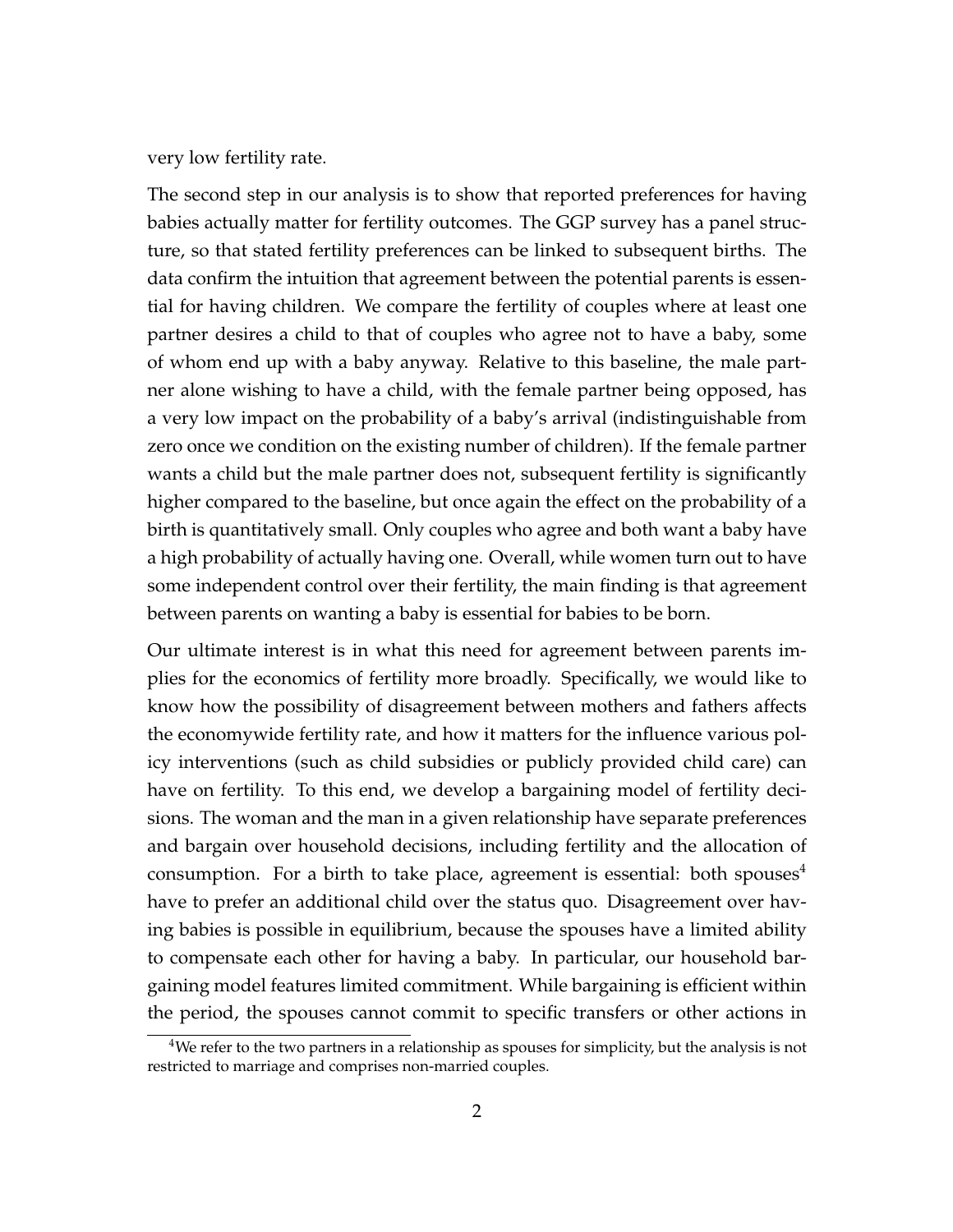the future.<sup>5</sup> Instead, the allocation in each period is determined through cooperative Nash bargaining with period-specific outside options, which are given by a state of non-cooperation in a continuing relationship along the lines of the separate-spheres bargaining model of Lundberg and Pollak (1993b). This matters for fertility because having a child affects future outside options. In particular, if in the non-cooperative allocation one spouse would be stuck with most of the burden of child care, this spouse would lose future bargaining power if a birth were to take place, and thus may be less willing to agree to having a child.

The key novel implication of this setup is that not just the overall costs and benefits of children matter for fertility (which is the focus of models that abstract from bargaining), but also the distribution of costs and benefits within the household. Specifically, in a society where the cost of raising children is borne primarily by mothers, women will be more likely than men to disagree with having another child, and *ceteris paribus* the fertility rate will be lower compared to a society with a more equitable distribution of the costs and benefits of childrearing. This prediction can be verified directly in the GGP data. The data set includes questions on the allocation of childrearing tasks within the household, i.e., whether the mother or father usually puts the children to bed, dresses them, helps them with homework, and so on. Based on the answers we construct an index of fathers' and mothers' shares in raising children. In all countries in our data set women do the majority of the childrearing work, but there is also substantial variation across countries. As predicted by the theory, it is precisely in the countries where men do the least amount of work where the fertility rate is the lowest, and where women are especially likely to be opposed to having another child.

In the final part of our analysis, we examine the efficacy of policies that aim to increase the fertility rate. We focus on such policies because recently many industrialized countries have experienced historically unprecedented low fertility rates. In Japan, Germany, Spain, Austria, and many Eastern European countries, the total fertility rate has remained below 1.5 for more than two decades.<sup>6</sup> Such fertility rates, if sustained, imply rapid population aging and declining popula-

<sup>5</sup>We also consider an extension in which partial commitment is possible.

 $6$ The replacement level of the total fertility rate (at which the population would remain constant in the long run) is about 2.1.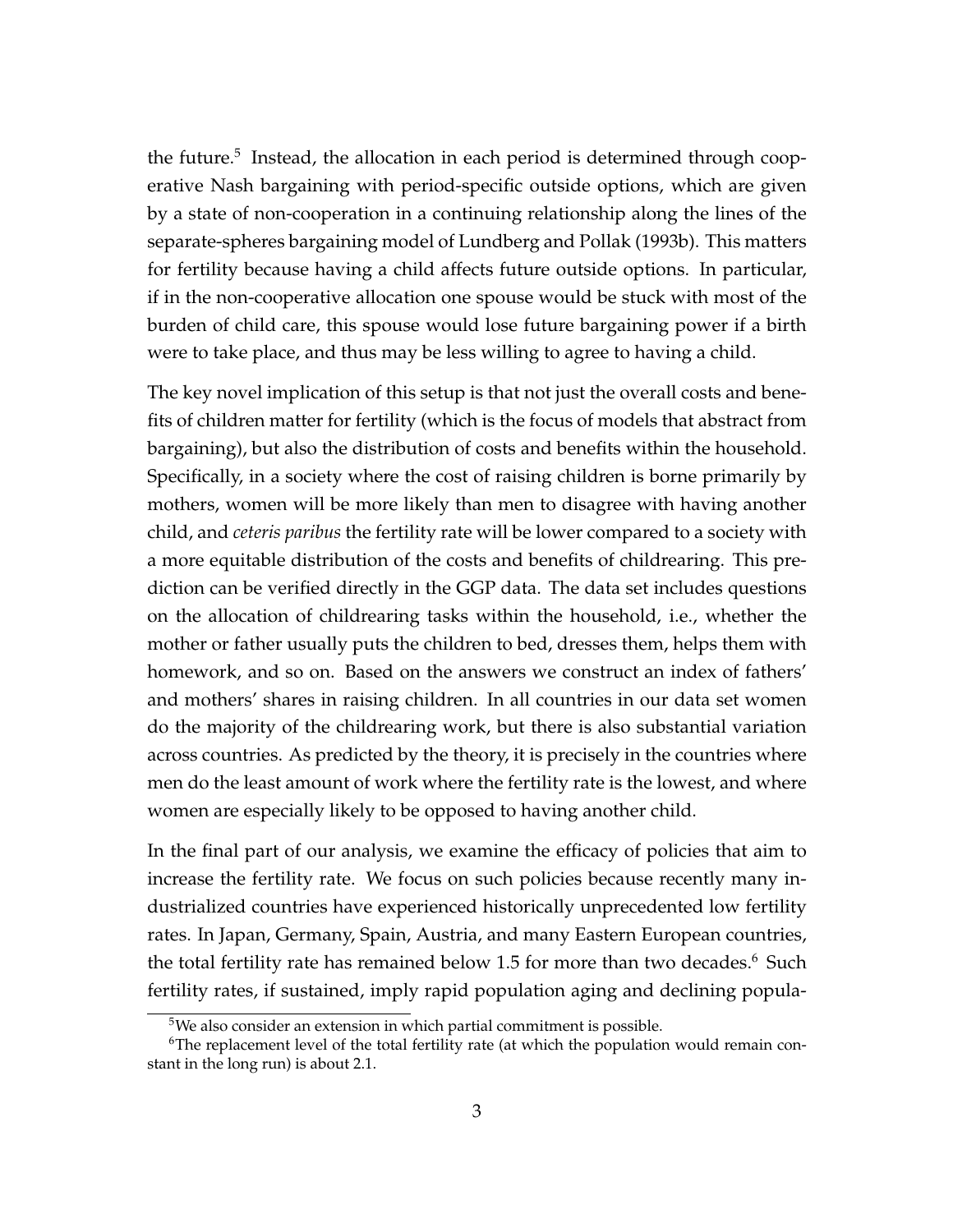tion levels in the future, creating big challenges for economic and social policy. The population of Germany, for instance, is projected to decrease by about 13 million from the current level of 80 million by 2060.<sup>7</sup> Hence, even though the optimal level of fertility is not obvious from a theoretical perspective, $^8$  the current fertility rate in these countries is widely perceived to amount to a demographic crisis, one that has so far proved resistant to many attempted interventions.

With the focus on the European fertility crisis in mind, we parameterize a dynamic, quantitative version of our model to match fertility intentions and outcomes in the GGP data for countries with a total fertility rate of below 1.5. A crucial aspect of the estimation procedure is to match the evolution of couples' fertility intentions over time. Doing so is important to capture whether disagreement within couples is predominantly about the timing of births, or also about the total number of children a couple will have. We use the quantified model to compare the effectiveness of alternative policies aimed at increasing fertility. We show that policies that lower the child care burden specifically for mothers (e.g., by providing public child care that substitutes time costs that were previously borne mostly by mothers) can be more than twice as effective than policies that provide general subsidies for childbearing. This is primarily because mothers are much more likely to be opposed to having another child than are fathers. Notably, the countries in our sample that have relatively high fertility rates close to the replacement level (France, Belgium, and Norway) already have such policies in place. Other countries that highly subsidize childbearing but in a less targeted manner (such as Germany) have much lower fertility rates.

Our work builds on different strands of the literature. Existing empirical evidence on fertility preferences has usually relied on surveys which ask participants about their ideal family size. This evidence shows that disagreement about fertility is commonplace. For example, Westoff (2010) reports that in 17 out of 18 surveyed African countries men desire more children than women do, with an average gap in desired family size of 1.5 and a maximum of 5.6 in Chad. The key

 $7$ Source: "Bevölkerung Deutschlands bis 2060," German Statistical Office, April 2015. Decline of 13 million is for forecast assuming relatively low net migration; for high net migration the projected population decrease is 7 million.

<sup>&</sup>lt;sup>8</sup>Decisions on optimal population size involve judgements on the value of children that are never born; see Golosov, Jones, and Tertilt (2007).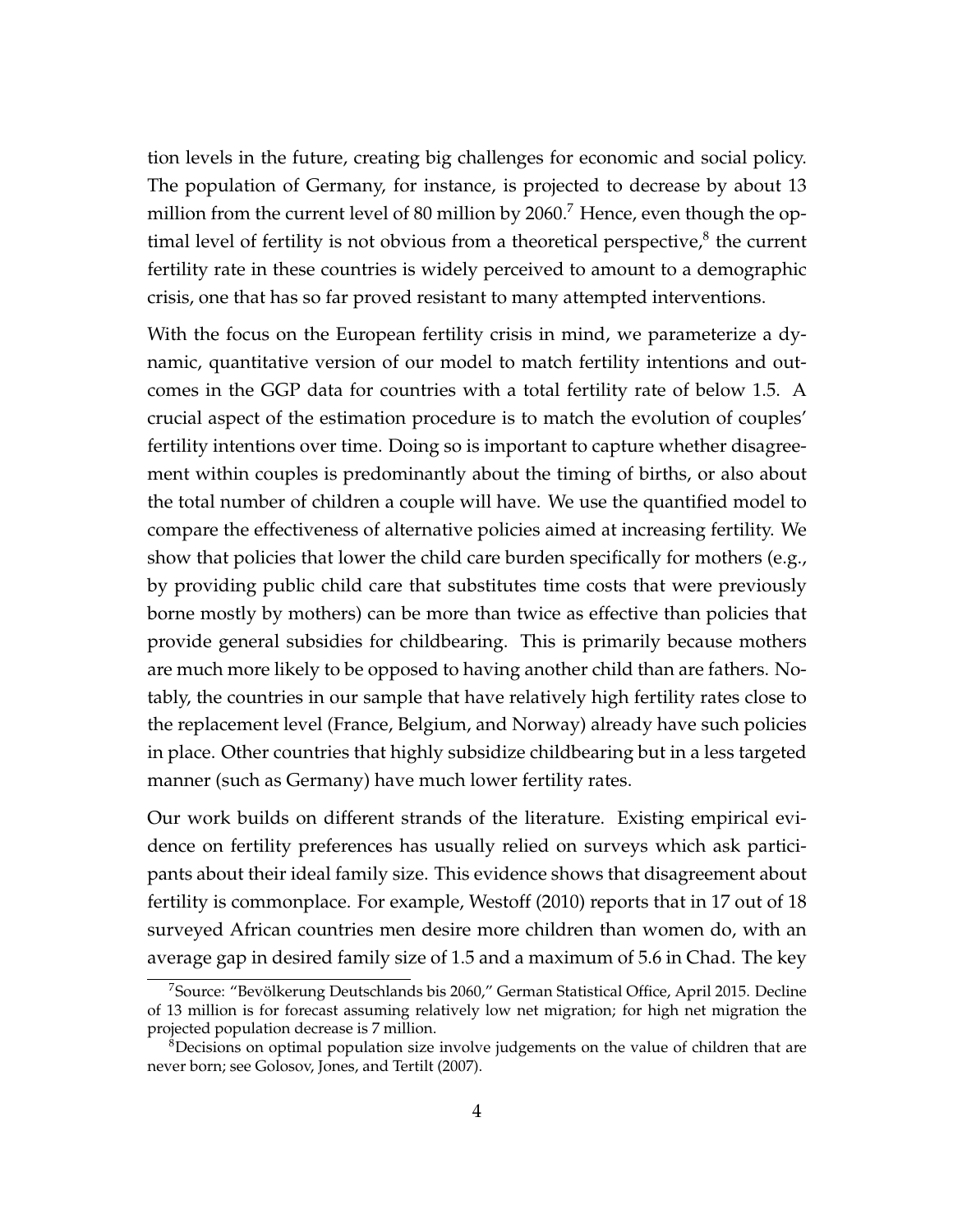advantage of the data used here (other than the focus on industrialized countries) is that we have information on the intention of having a/another baby at the time of the survey, which tells us a lot more about agreement and disagreement over childbearing and which can be matched directly into a bargaining model of fertility.<sup>9</sup>

In terms of the application of our theory to the European fertility crisis, there is existing empirical work that also points to a link between low fertility and a high child care burden on women (e.g. Feyrer, Sacerdote, and Stern 2008). Here the contribution of our paper is to show explicitly how the large child care burden on women is reflected in high rates of women being opposed to having another child, and to develop a bargaining model of fertility that fully accounts for these facts and is useful for policy analysis. Relative to the existing literature on the response of fertility to financial incentives (e.g., Cohen, Dehejia, and Romanov 2013, Laroque and Salanie 2014, and Raute 2015), our contribution is to consider ´ the differential impact of policies targeted at mothers or fathers.

The existing theoretical literature on models of fertility choice has relied mostly on unitary models of household decision making.<sup>10</sup> In a unitary model a common objective function for the entire household is assumed to exist, and hence there is no conflict of interest between spouses and no scope for disagreement. Such models do not speak to the issues discussed in this paper. Within the smaller existing literature that does take bargaining over fertility into account, our paper builds most directly on Rasul (2008). Rasul develops a two-period model in which there is a possibility of limited commitment, and where the threat point is characterized by mothers bearing the entire cost of childrearing.<sup>11</sup> Using house-

<sup>&</sup>lt;sup>9</sup>Hener (2014) empirically investigates how differences in fertility preferences of partners affect their fertility outcomes using individual child preference data from the German Socio-Economic Panel (GSOEP). However, the GSOEP asks only about how important it is for respondents to have children in general. Therefore it contains information neither about the desired timing of birth, nor about the importance of having an additional child for respondents who already have children.

<sup>10</sup>See, for example, Becker and Barro (1988) and Barro and Becker (1989).

 $11$ A recent paper along similar lines is Kemnitz and Thum (2014). Dynamic models of fertility choice that also include implications for the marriage market have been developed by Greenwood, Guner, and Knowles (2003), Caucutt, Guner, and Knowles (2002), and Guner and Knowles (2009). Endogenous bargaining power also plays a central role in Basu (2006) and Iyigun and Walsh (2007), although not in the context of fertility. The extent of commitment within house-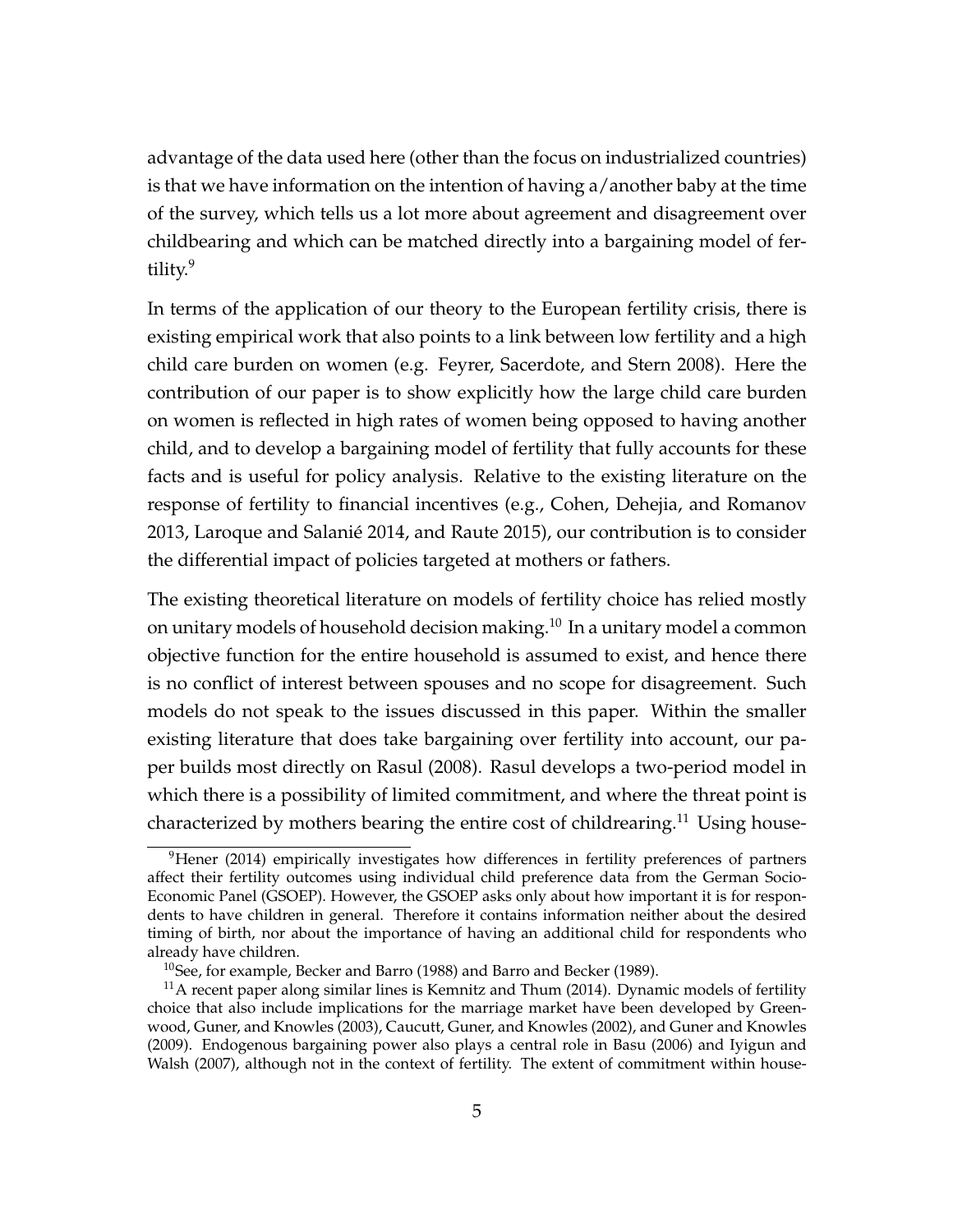hold data from the Malaysian Family Life Survey, he finds evidence in favor of the limited commitment model. In terms of emphasizing the importance of bargaining and limited commitment, our overall approach is similar to Rasul (2008). However, there are also key differences. Most importantly, in Rasul's setting the mother decides unilaterally on fertility (while taking the impact on future bargaining into account), whereas our point of departure is that both parents have to agree for a child to be born. To our knowledge, our paper is the first in the fertility literature to take this perspective.<sup>12</sup> Moreover, we consider a dynamic model with multiple periods of childbearing, which allows us to distinguish disagreement over the timing of fertility from disagreement over the total number of children.

In Section 2, we analyze data from the Generations and Gender Programme and document the prevalence of disagreement over fertility among couples, as well as the importance of agreement for a birth to take place. In Section 3, we introduce our bargaining model of fertility, and in Section 4 the full quantitative model is developed. In Section 5 we match the model to the GGP data. Policy simulations are described in Section 6, and Section 7 concludes.

### **2 Evidence from the Generations and Gender Programme**

We use data from the "Generations and Gender Programme" (GGP) to evaluate the importance of agreement on fertility decisions. The GGP is a longitudinal survey of adults in 19 mostly European countries that focuses on relationships

holds with respect to consumption allocations is analyzed more generally by Mazzocco (2007). Empirical studies of the link between female bargaining power and fertility include Ashraf, Field, and Lee (2014), who suggest that more female bargaining power leads to lower fertility rates in a developing-country context.

 $12$ Brown and Flinn (2011) develop a non-cooperative model of marriage where both spouses have to contribute for a child to be born, but the analysis is not focused on this aspect (the paper deals with the impact of policies governing parenting after divorce) and the paper does not consider data on fertility intentions. The need for agreement is also a key distinction between our work and bargaining models of fertility where household decisions can be expressed as the maximization of a weighted sum utility of the spouses with fixed bargaining weights. Such models of fertility choice are studied by Blundell, Chiappori, and Meghir (2005) and Fisher (2012). Cherchye, De Rock, and Vermeulen (2012) empirically evaluate a version of the model of Blundell, Chiappori, and Meghir (2005) and find evidence that bargaining power matters for expenditures on children. Eswaran (2002) considers a model where different fertility preferences between mothers and fathers (which in other studies are taken as primitives) arise endogenously.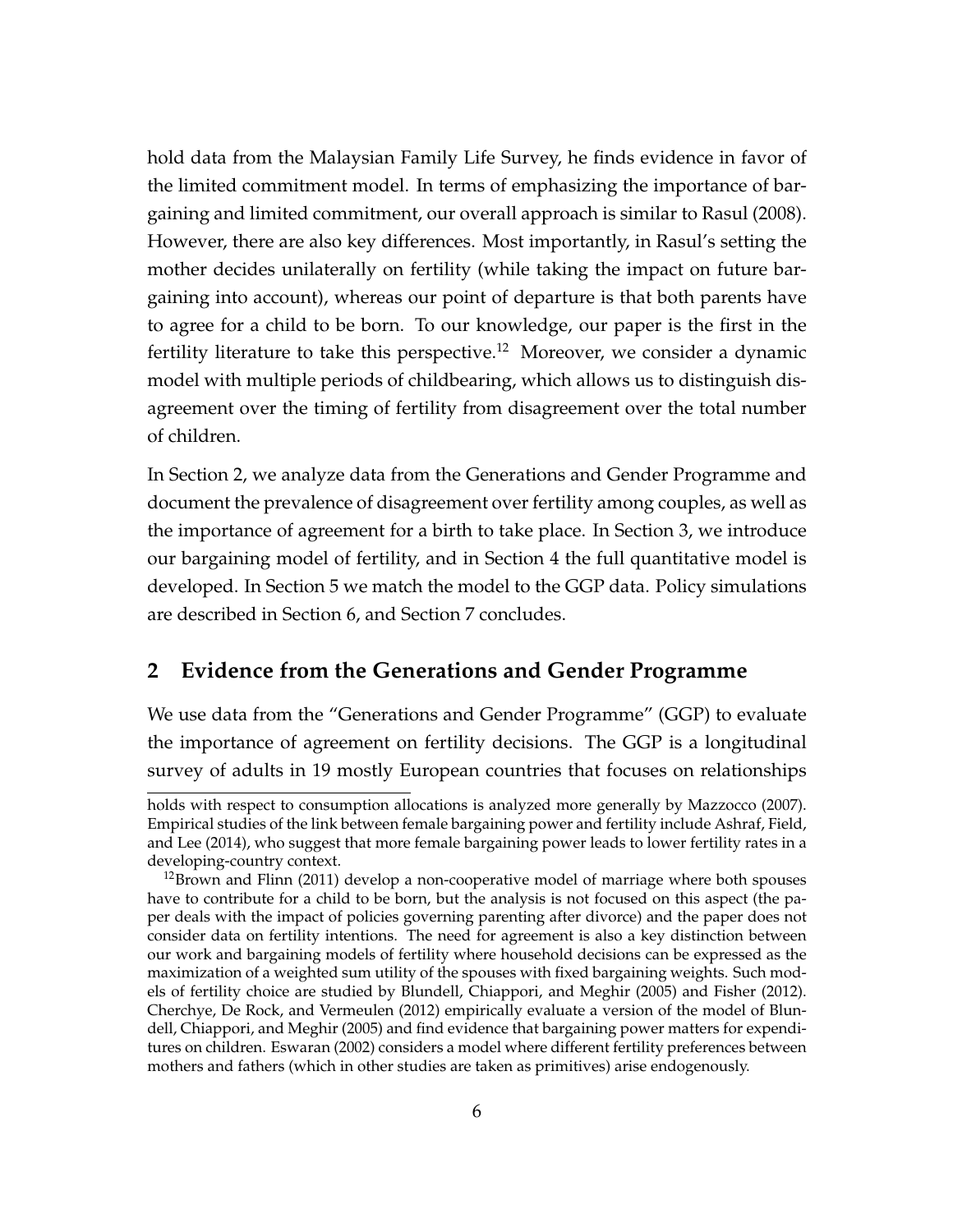within households, in particular between partners (spouses) and between parents and children. Topics that are covered include fertility, partnership, labor force participation, and child care duties.

In this section, we use the GGP data to document a set of facts regarding agreement and disagreement over having babies. The GGP provides much more detailed information on fertility intentions than do earlier data sets. The questions we use to determine fertility preferences and agreement or disagreement among spouses are:

Q1: "Do you yourself want to have a/another baby now?"

for the respondent, and:

Q2: "Couples do not always have the same feelings about the number or timing of children. Does your partner/spouse want to have a/another baby now?"

for the respondent's partner or spouse.<sup>13</sup> Our sample includes all respondents who answer these two questions in Wave 1 of the survey (at most two waves are available to date). Given that these questions are asked of all respondents who indicate that they are in a relationship, the sample includes married and nonmarried couples, and both cohabitating couples and those who have separate residences. Data for these questions are available for 11 countries in Wave 1 of the survey (which was carried out between 2003 and 2009), with a total of 35,688 responses. The included countries are Austria, Belgium, Bulgaria, the Czech Republic, France, Germany, Lithuania, Norway, Poland, Romania, and Russia. Table 1 reports summary statistics of the Wave 1 sample. The average age of the respondents is in the mid to late thirties, about 70 percent of couples are married, and close to 90 percent are cohabitating. The table provides a first glimpse of disagreement over having children: In more than 27 percent of couples at least one partner desires a baby, but in less than 17 percent of couples both partners do.

<sup>&</sup>lt;sup>13</sup>There is only one respondent per couple. This raises the question how reliable the answer regarding the fertility intention of the non-responding partner is. While there may be some misreporting, we find that the patterns of disagreement reported by female and male respondents are essentially identical, which speaks against a substantial bias.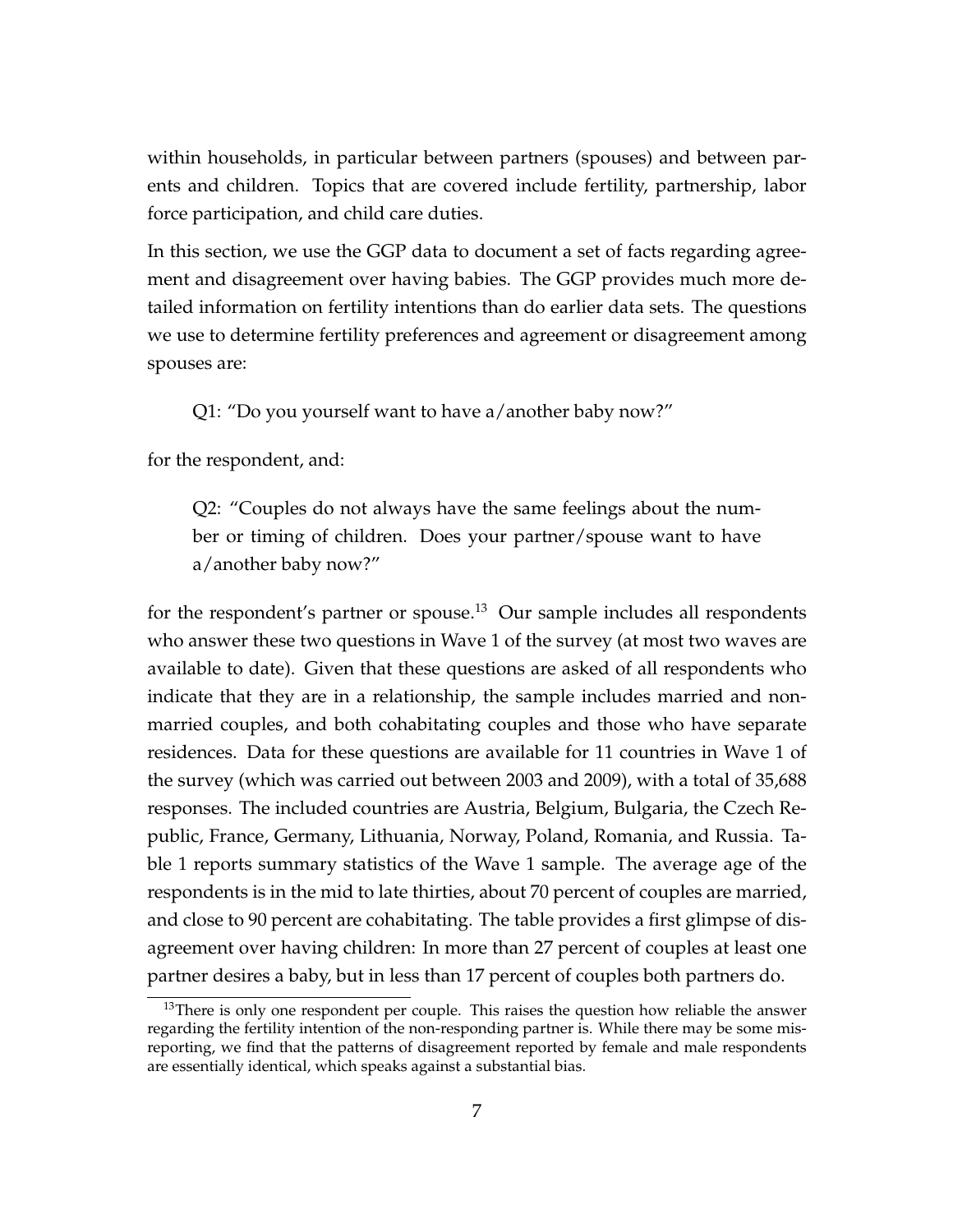| Variable                                           | Mean  |
|----------------------------------------------------|-------|
| Age of female partner                              | 34.02 |
| Age of male partner                                | 37.03 |
| Respondent Female (in %)                           | 51.66 |
| Married couple (in $\%$ )                          | 69.54 |
| Cohabiting (in $\%$ )                              | 87.95 |
| Number of existing children                        | 1.46  |
| Women wanting a baby (in $\%$ )                    | 21.00 |
| Men wanting a baby (in $\%$ )                      | 22.78 |
| Couples where at least one wants a baby (in $\%$ ) | 27.15 |
| Couples who both want a baby (in $\%$ )            | 16.63 |

Table 1: Summary statistics of the Wave 1 sample

Notes: 35,688 observations. Included countries are Austria, Belgium, Bulgaria, Czech Republic, France, Germany, Lithuania, Norway, Poland, Romania, and Russia.

The participants in the study are surveyed again in Wave 2, which takes place three years after the initial interview. So far, Wave 2 data on fertility outcomes are available for four countries (Bulgaria, the Czech Republic, France, and Germany), with more to become available in the coming years. The availability of data on fertility outcomes makes it possible to study the link between gender-specific fertility intentions and outcomes in detail. The sample size for each country in each wave is given in Tables 8 and 10 in Appendix A. This appendix also provides a detailed description of the data set.

Here we focus on basic facts regarding fertility intentions, fertility outcomes, and the division of child care tasks between the spouses within the household. These are the key variables with which to evaluate the predictions of our theory. We document three facts that inform our economic model, namely:

- 1. Many couples disagree on whether to have a (or another) baby.
- 2. Without agreement, few births take place.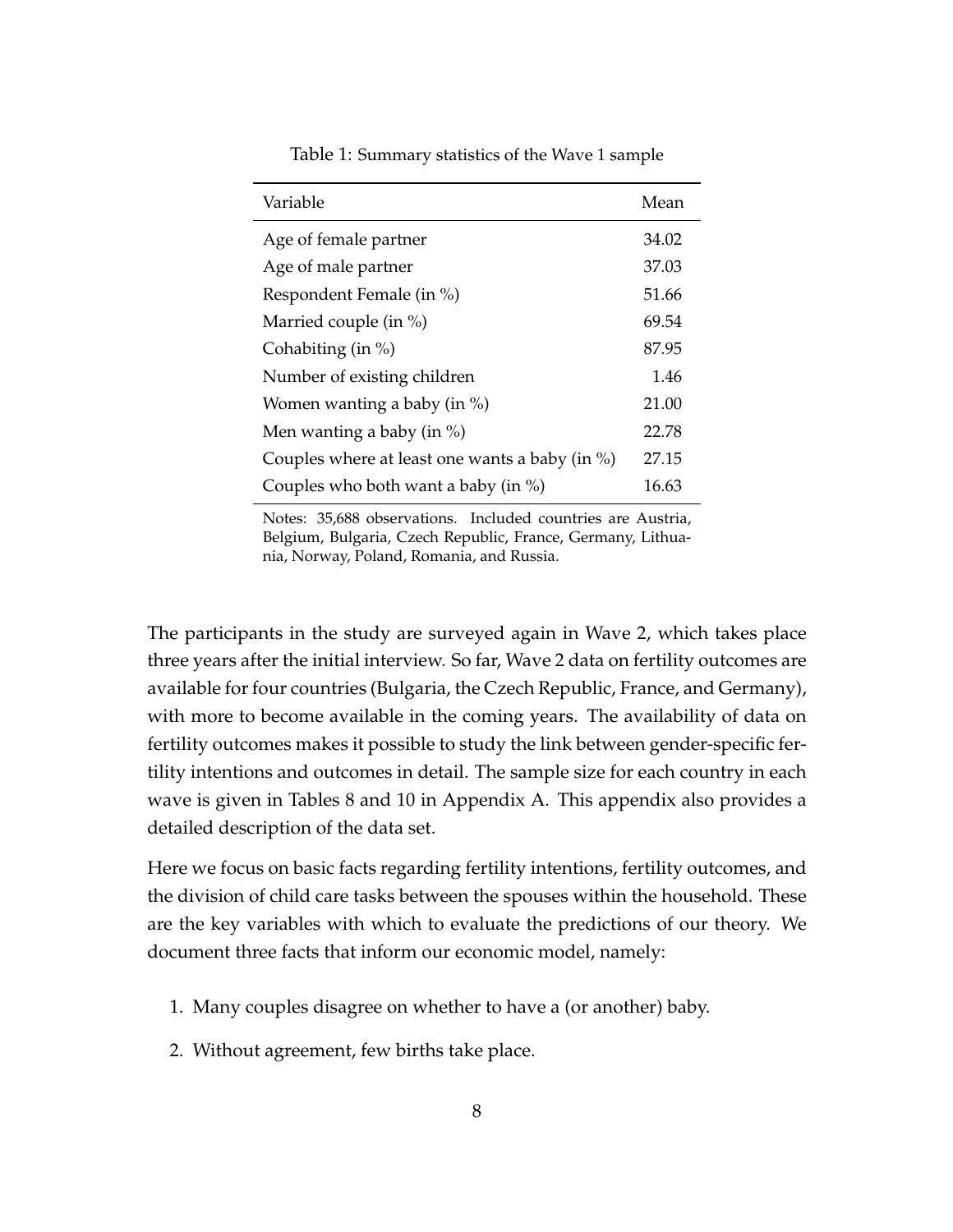3. In countries where men do little child care work, women are more likely to be opposed to having more children.

The data set contains a great deal of other information. In Appendix A we provide some additional empirical analysis to show how other characteristics of individuals and couples relate to fertility intentions, agreement on fertility, and fertility outcomes.

We now turn to the three main facts to be documented.

#### **2.1 Many Couples Disagree on Whether to Have a Baby**

In order to document the extent of disagreement over having babies, we focus on the number of couples who disagree as a fraction of all couples where at least one of the partners wants to have a baby. We condition on at least one spouse wishing a child because in the entire sample, most couples either haven't yet started to have children or have already completed their fertility. Hence, both partners not wanting a/another baby at the present time is the most common state. In contrast, we are interested in disagreement over having babies as an obstacle to fertility among couples where there is at least some desire for having a child.

Based on the answers to questions Q1 and Q2, a couple can be in one of four states. Let AGREE denote a couple where both spouses desire a baby; SHE YES/HE NO denotes the case where the wife/female partner desires a baby, but the husband/male partner does not; and SHE NO/HE YES means that he desires a baby, but she does not. The remaining possibility is that neither spouse wants to have a baby. Let *ν*(*·*) denote the fraction of couples in a given country in one of these states. We now compute the following disagreement shares:

DISAGREE MALE = 
$$
\frac{\nu(\text{SHE Yes/HE NO})}{\nu(\text{AGREE}) + \nu(\text{SHE Yes/HE NO}) + \nu(\text{SHE NO/HE Yes})},
$$
DISAGREE FEMALE = 
$$
\frac{\nu(\text{SHE NO/HE Yes})}{\nu(\text{AGREE}) + \nu(\text{SHE NO/HE NO}) + \nu(\text{SHE NO/HE Yes})}.
$$

Figure 1 displays the extent of disagreement over fertility across countries, where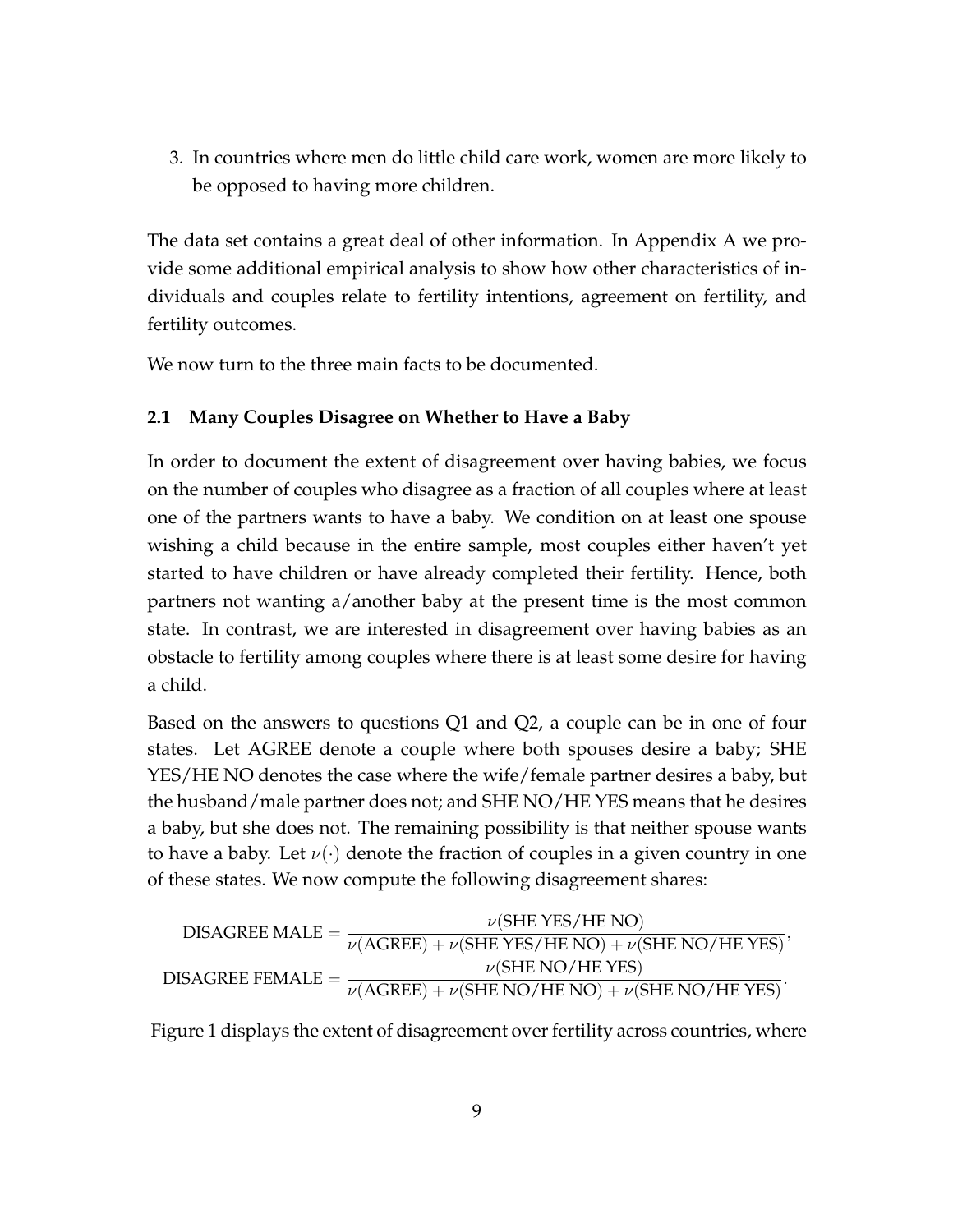the total fertility rate for each country is shown in parentheses.<sup>14</sup> In this graph, if all couples in a country were in agreement on fertility (either both want one or both do not), we would get a point at the origin. In a country that is on the 45-degree line, women and men are equally likely to be opposed to having a baby.



Figure 1: Disagreement over having a baby across countries

The main facts displayed in the first panel of Figure 1 can be summarized as follows. First, there is a lot of disagreement; in 25 to 50 percent of couples where at least one partner desires a baby, one of the partners does not (the total disagreement is the sum of the values on the x and y axes). Second, women are more often in disagreement with their partner's desire for a baby than the other way around (i.e., most countries lie to the right of the 45 degree line). Third, the tilt towards

<sup>&</sup>lt;sup>14</sup>We obtained the total fertility rates for each country from the 2014 World Bank Development Indicators and use a simple average between the years 2000 and 2010.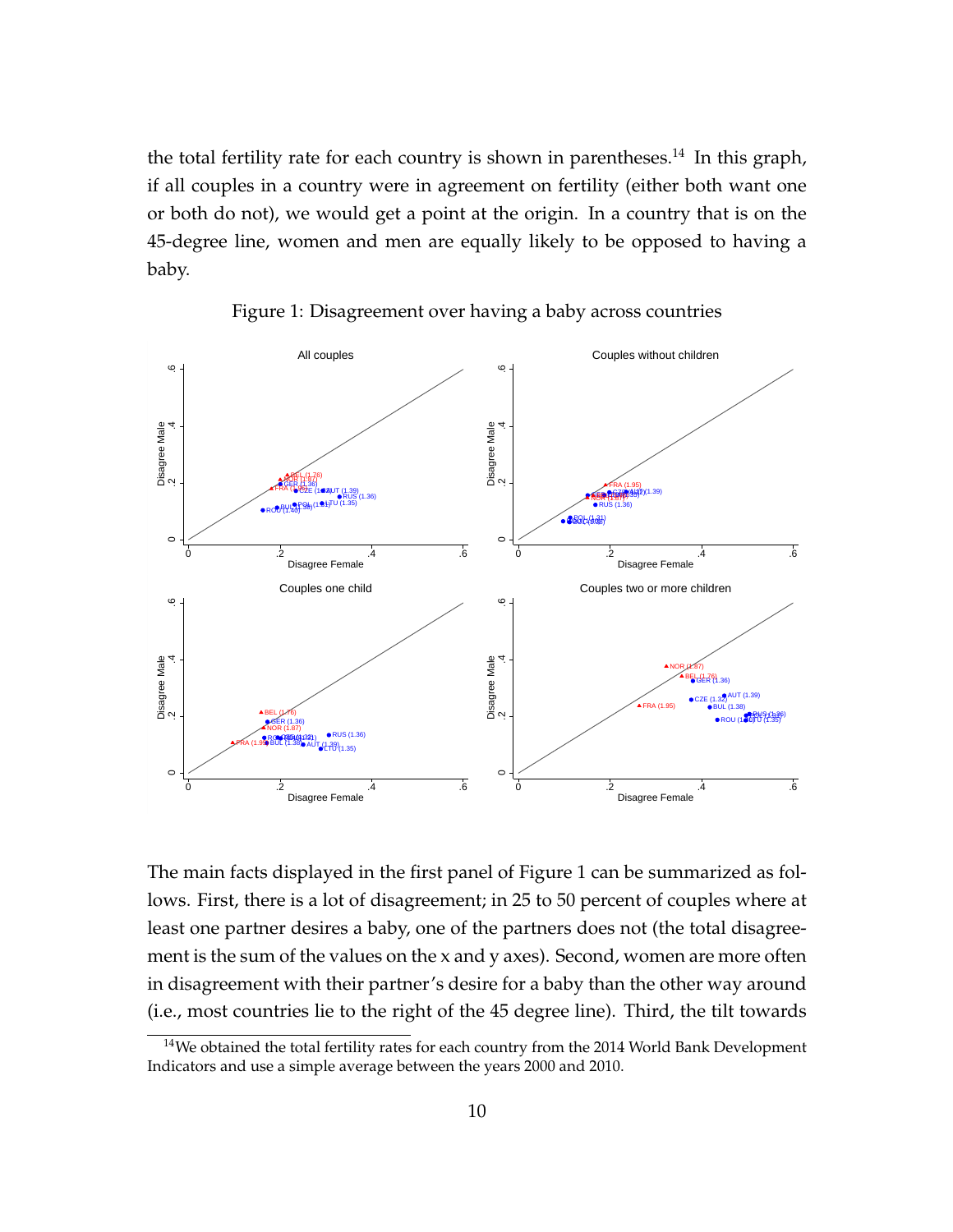more female disagreement is especially pronounced in countries with very low total fertility rates, whereas disagreement is nearly balanced by gender in the countries with a relatively high fertility rate (France, Norway, and Belgium).

The picture as such does not allow conclusions about whether disagreement affects the total number of children a couple ends up with. It is possible that the disagreement is about the timing of fertility, rather than about how many children to have overall. This issue will be addressed in the quantitative analysis below by exploiting repeated information on child preferences for couples who took part in both waves of the survey. As a first pass, it is indicative to consider disagreement as a function of the existing number of children. The total fertility rate of a country is more likely to be affected by disagreement over higher-order children; e.g., if a couple has at least two children already, it is more likely that the potential baby to be born is the marginal child (so that the total number of children would be affected). The remaining panels of Figure 1 break down the data by the number of children already in the family. The main observations here are that among couples who have at least two children, the extent of disagreement is even larger (50 to 70 percent), and the tilt towards female disagreement in low-fertility countries is even more pronounced.

#### **2.2 Without Agreement, Few Births Take Place**

Next, we document that disagreement is an important obstacle to fertility. The basic facts can be established through simple regressions of fertility outcomes on intentions of the following form:

BIRTH<sub>i</sub> = 
$$
\beta_0 + \beta_f
$$
·SHE Yes/HE NO<sub>i</sub> +  $\beta_m$ ·SHE NO/HE Yes<sub>i</sub> +  $\beta_a$ ·AGREE<sub>i</sub> +  $\epsilon_i$ .

Here BIRTH $_{i,t+1}$  is a binary indicator which is one if couple  $i$  has a baby in the three years after stating fertility intentions (as observed in Wave 2 of the survey), and the right-hand side variables denote the fertility intentions of couple *i* in Wave 1. The constant  $\beta_0$  captures the baseline fertility rate of couples in which both partners state not to want a baby. The parameters *β<sup>f</sup>* , *βm*, and *β<sup>a</sup>* measure the increase in the probability of having a baby compared to the baseline for couples in each of the three other states. In a world where women decide on fertility on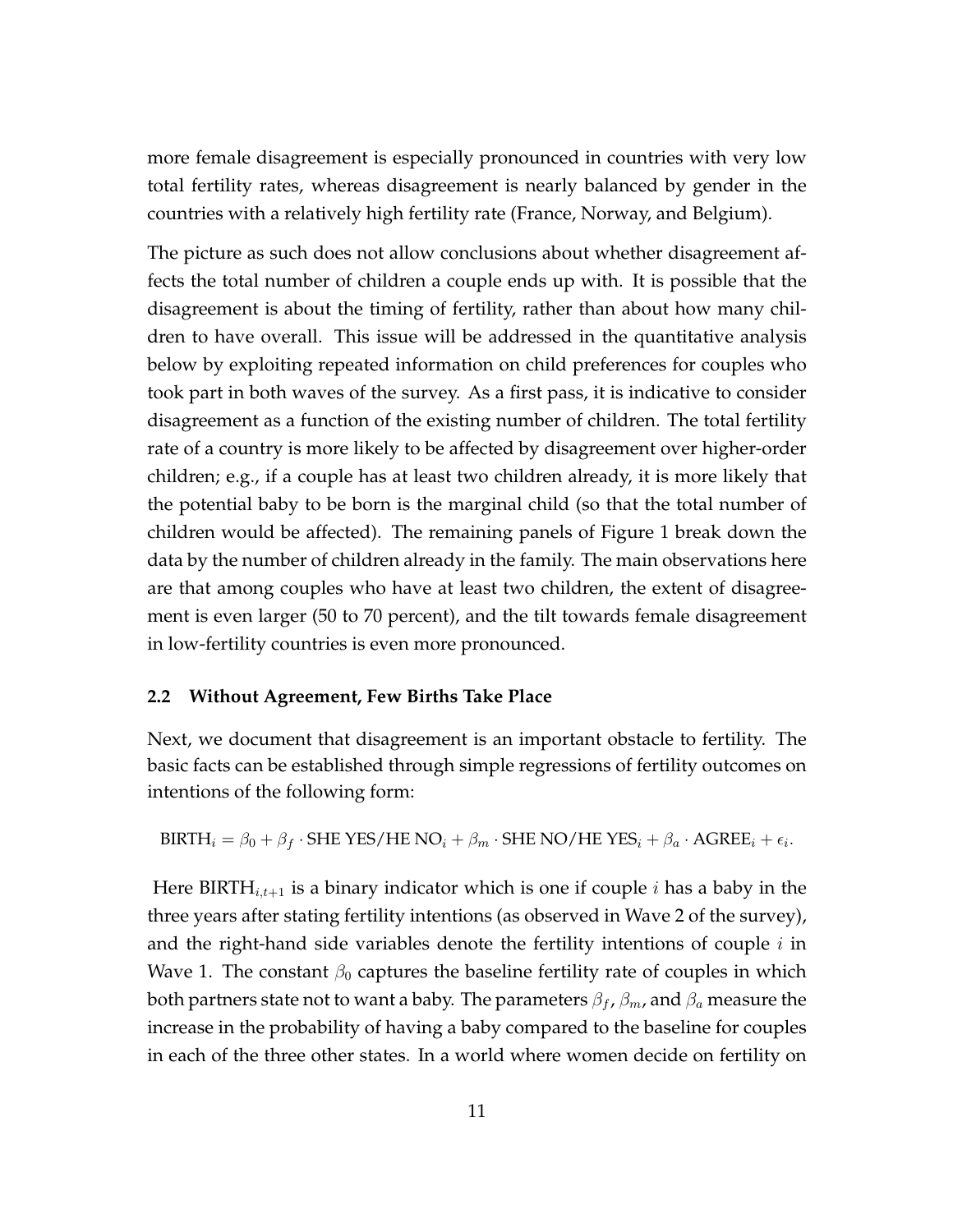their own, we would expect to find  $\beta_f = \beta_a > 0$  and  $\beta_m = 0$ . If each spouse's intention had an independent influence on the probability of having a baby, we would observe  $β$ <sup>*f*</sup>  $> 0$ ,  $β$ <sup>*m*</sup>  $> 0$ , and  $β$ <sup>*a*</sup> =  $β$ <sub>*f*</sub> +  $β$ <sup>*m*</sup>. Finally, if a birth can take place only if the spouses agree on having a baby (i.e., each spouse has veto power), we expect to find  $\beta_f = \beta_m = 0$  and  $\beta_a > 0$ . Least squares estimates for this regression, using pooled data as well as samples split by the number of existing children for all available countries, are shown in Table 2.

|               | <b>Whole Sample</b>   | By Number of Children |                       |                       |
|---------------|-----------------------|-----------------------|-----------------------|-----------------------|
|               |                       | $n=0$                 | $n=1$                 | $n \geq 2$            |
| SHE YES/HE NO | $0.115***$            | 0.026                 | $0.160***$            | $0.082**$             |
| SHE NO/HE YES | (0.024)<br>$0.061***$ | (0.042)<br>0.030      | (0.052)<br>0.020      | (0.032)<br>0.024      |
| <b>AGREE</b>  | (0.017)<br>$0.350***$ | (0.037)<br>$0.266***$ | (0.032)<br>$0.325***$ | (0.022)<br>$0.340***$ |
|               | (0.015)               | (0.029)               | (0.026)               | (0.038)               |
| Constant      | $0.055***$            | $0.124***$            | $0.109***$            | $0.033***$            |
|               | (0.004)               | (0.019)               | (0.011)               | (0.003)               |
| Observations  | 6577                  | 1227                  | 1608                  | 3742                  |
| $R^2$         | 0.167                 | 0.081                 | 0.128                 | 0.115                 |

Table 2: Impact of fertility intentions on probability of birth

Notes: Robust standard errors in parentheses. \*:  $p < 0.10$ , \*\*:  $p < 0.05$ , \*\*\*:  $p < 0.01$ . Each column is a linear regression of a binary variable indicating whether a child was born between Wave 1 and Wave 2 (i.e., within three years after Wave 1) on stated fertility intentions in Wave 1. Countries included (i.e., all countries where data from both waves are available) are Bulgaria, Czech Republic, France, and Germany.

We find that all coefficients are significant for the pooled sample, but the agreement term *β<sup>a</sup>* is the largest in size, and about twice as large as the sum of *β<sup>f</sup>* and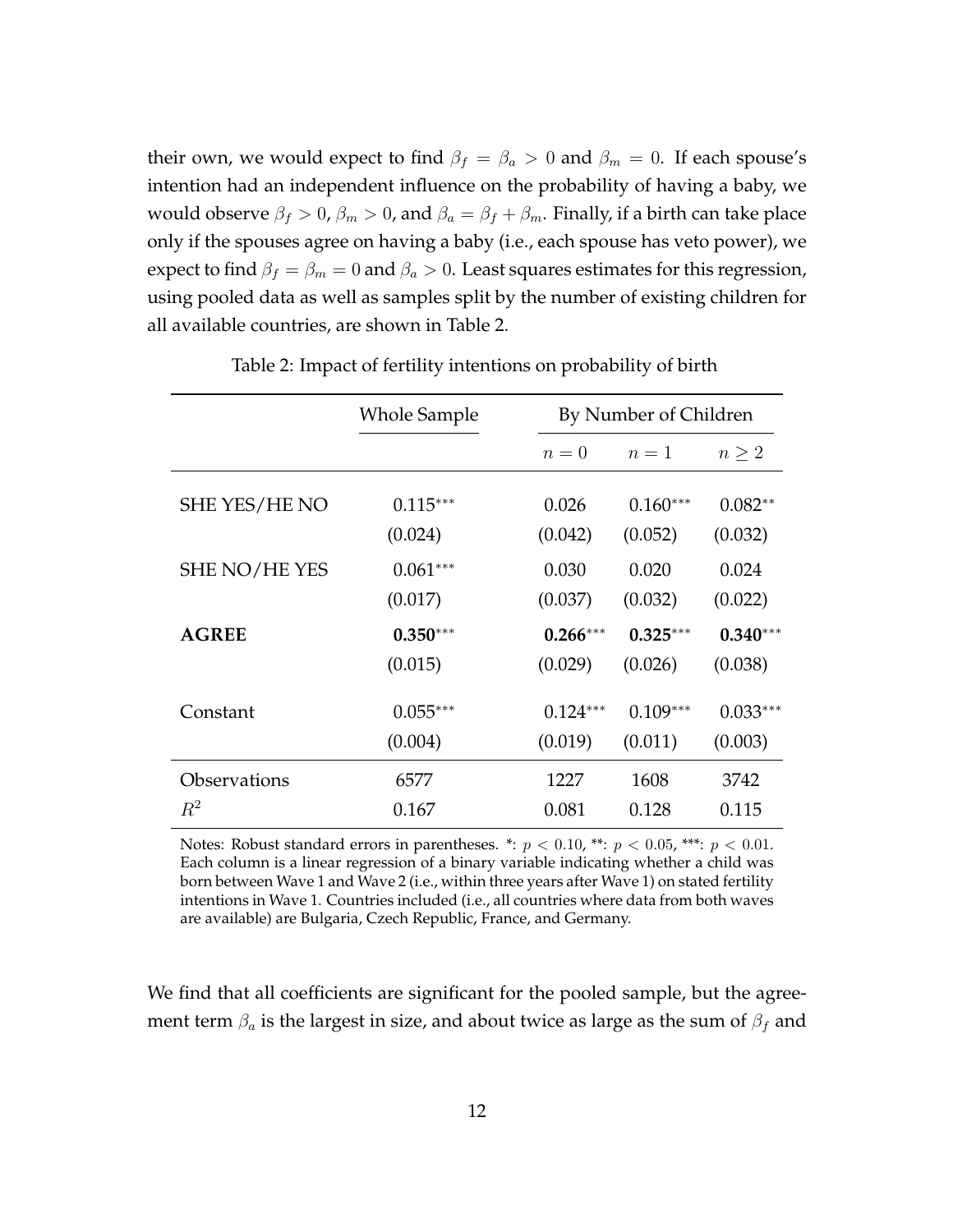$\beta_m$ .<sup>15</sup> A couple that agrees has an almost three times higher incremental likelihood of having a baby than does a couple where the man disagrees, and a more than four times higher likelihood than does a couple where the woman disagrees.

Next, we break down the regressions by parity, i.e., the number of children the couple already has. The need for agreement is most pronounced for couples with no children. For these couples, the probability of having a child when one partner desires one is not significantly different from the probability of couples that agree not to have a child. Perhaps not surprisingly, for higher-order children, the woman's intention turns out to be more important than the man's. In fact, if the woman disagrees, the man's desire for a child has no significant impact on the likelihood of a birth. But even for a woman, having her partner agree greatly increases the probability of having a child.

In summary, the data show that agreement between the potential parents is essential for babies to be born. While women have some independent control over their fertility, only couples who agree on the plan to have a baby are likely to end up with one.

## **2.3 When Men Do Little Child Care Work, Women Are More Likely to Be Opposed to Having More Children**

In the theory articulated below, disagreement between spouses regarding fertility can arise because couples cannot commit to a specific allocation of child care duties in advance. To show that the distribution of child care between mothers and fathers matters in the GGP data, here we calculate the average share of men in caring for children at a national level by coding the answers to the following questions:

"I am going to read out various tasks that have to be done when one lives together with children. Please tell me, who in your household does these tasks?

1. Dressing the children or seeing that the children are properly dressed;

<sup>&</sup>lt;sup>15</sup> $\beta_a$  is statistically different from  $\beta_m + \beta_f$  at the 1 percent level in all regressions.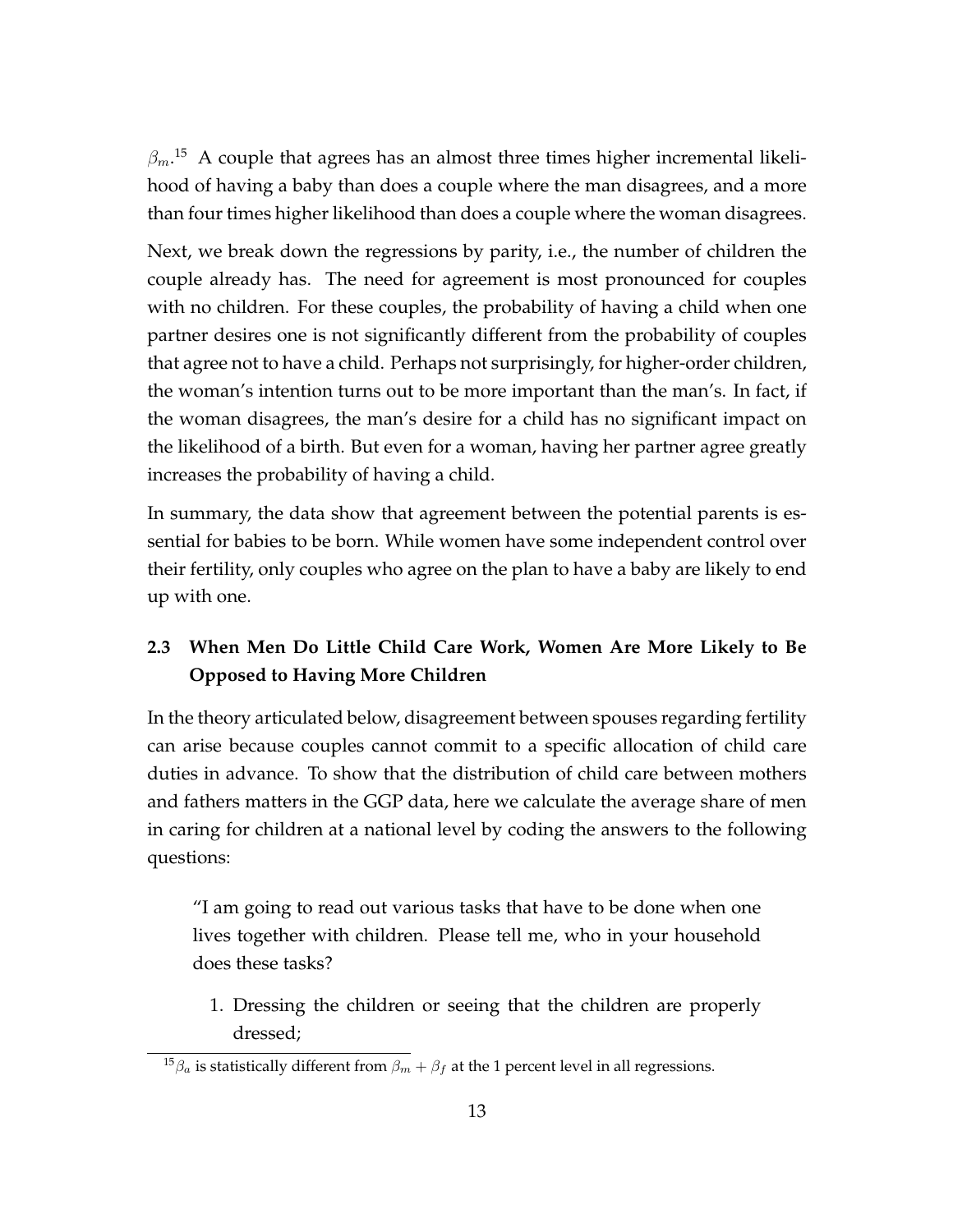- 2. Putting the children to bed and/or seeing that they go to bed;
- 3. Staying at home with the children when they are ill;
- 4. Playing with the children and/or taking part in leisure activities with them;
- 5. Helping the children with homework;
- 6. Taking the children to/from school, day care centre, babysitter or leisure activities."

The possible answers to these questions are "always the respondent," "usually the respondent," "about equal shares," "usually the partner," and "always the partner." We code these answers as 0, 0.1, 0.5, 0.9, and 1 if the respondent is female and 1, 0.9, 0.5, 0.1, and 0 if the respondent is male. We aggregate the answers by forming a simple mean per household and calculating the average for every country. This gives us a proxy for the share of men in child care for every country. In all countries in the data set, women carry out the majority of these tasks, but there is also considerable variation across countries. The countries with the highest fertility (Belgium, France, and Norway) also have the highest participation of men in child care. Men do the most child care work in Norway with a share of about 40 percent, whereas Russian men do the least with a share of less than 25 percent.

To examine how the allocation of child care duties is related to fertility intentions, we plot the male share in child care against the difference between female disagreement and male disagreement with having another child (i.e., the difference between the DISAGREE FEMALE and DISAGREE MALE variables displayed in Figure 1). This yields Figure 2 (which also includes regression lines). The figure shows that in countries where women do most of the work in raising children, women are more likely to be opposed to having more children, and fertility is low. This effect is especially pronounced for couples that already do have children.

While these relationships make intuitive sense and confirm some of the conventional wisdom on European fertility, notice that it takes a particular kind of model to capture these facts. First, a bargaining model is required, since a unitary model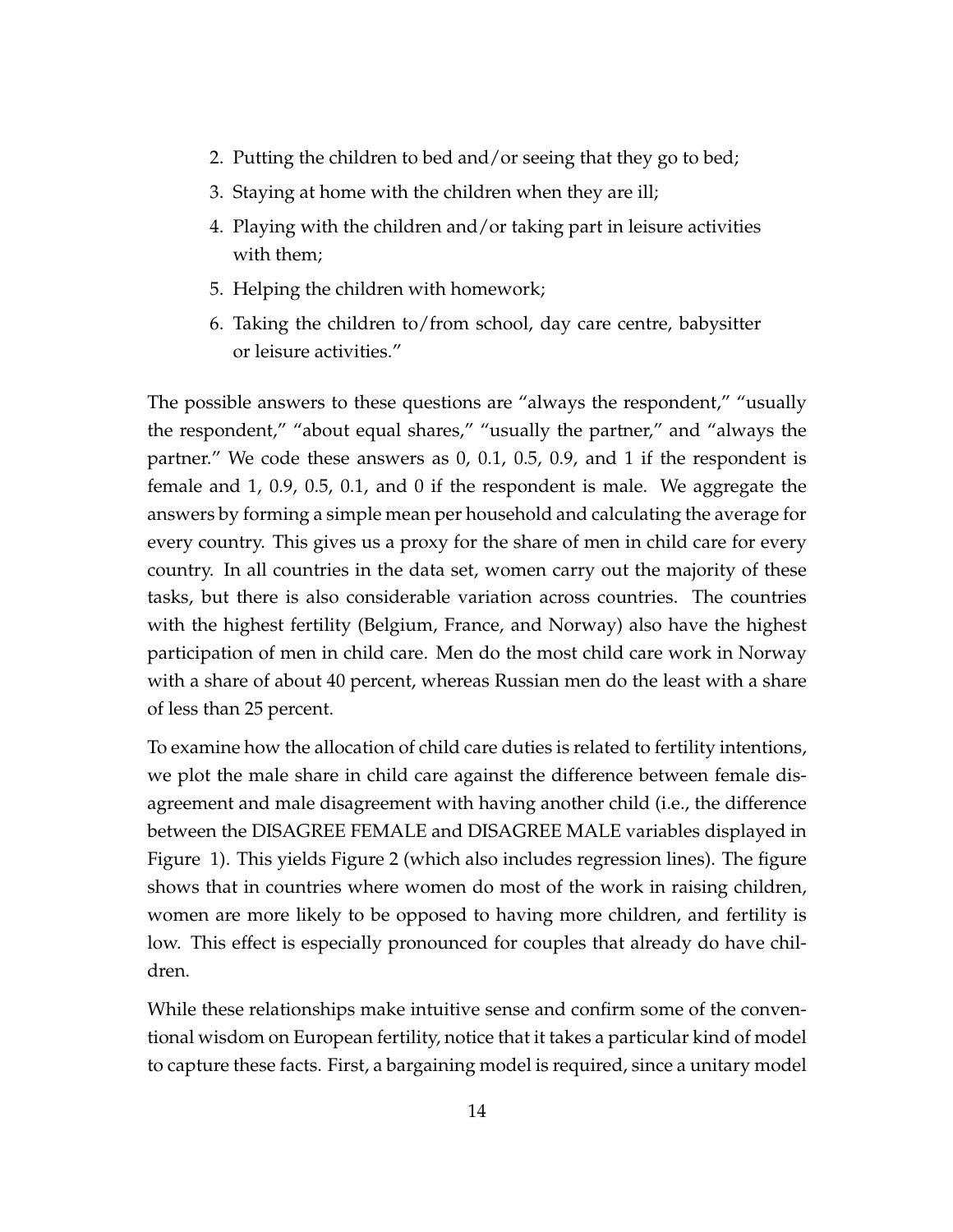

Figure 2: Disagreement over fertility and men's share in caring for children

is not designed to account for disagreement. Second, the link from disagreement to total fertility suggests that men are not able to fully compensate their partners for their child care duties in order to implement their own (higher) fertility preference. We take the perspective that this is due to limited commitment within the household. Next, we describe the theoretical framework that spells out this mechanism and that can account for all three facts documented above.

### **3 A Bargaining Model of Fertility**

In this section, we develop our bargaining model of fertility choice. We consider the decision problem of a household composed of a woman and a man. Initially the couple does not have children. To have a child, the partners have to act jointly, and hence a child is created only if both spouses find it in their interest to partic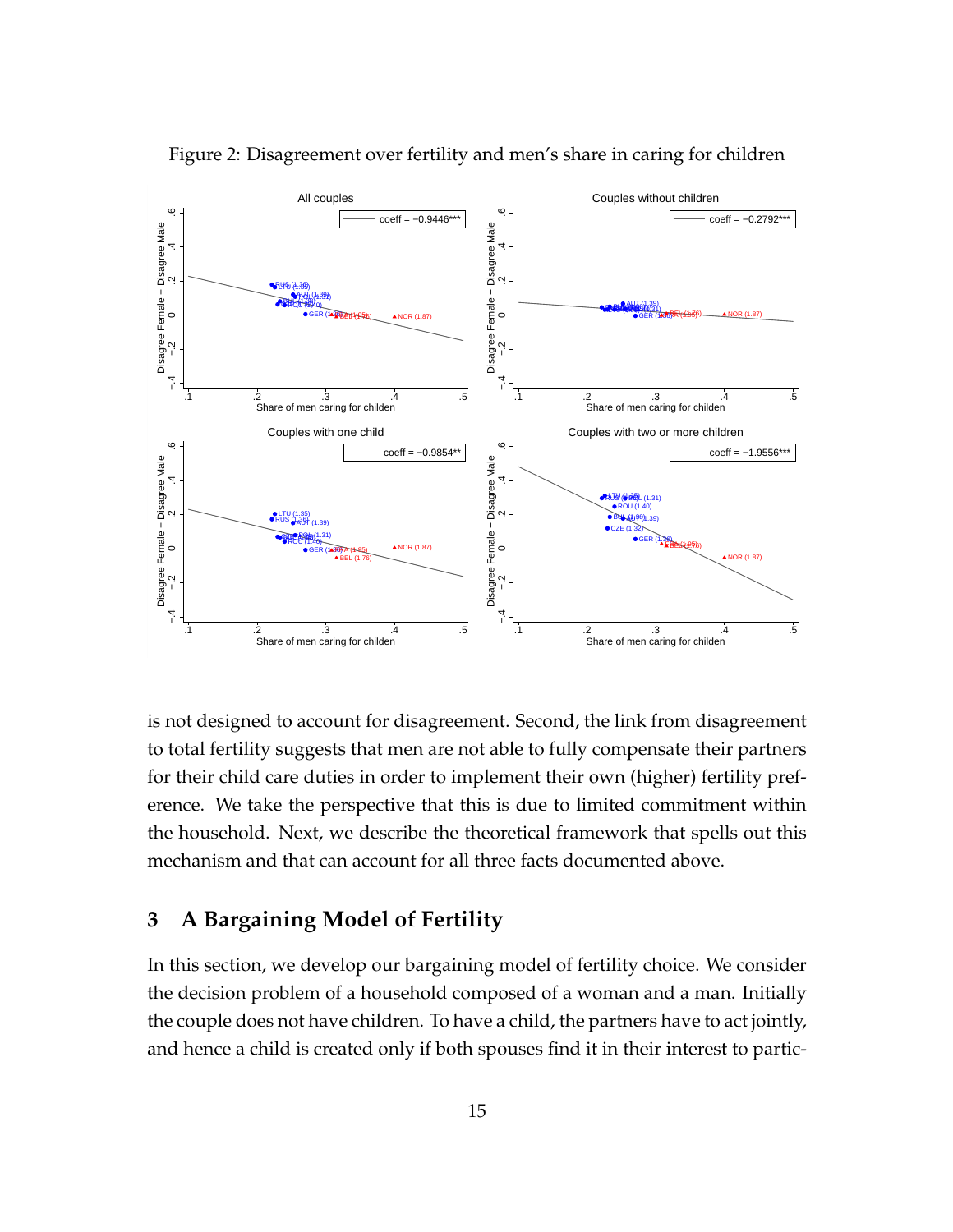ipate. Without agreement, the status quo prevails. We start our analysis with the case of a one-time choice of a single child. We contrast the cases of commitment and limited commitment, and show that the distribution of the child care burden between the spouses is an important determinant of the total fertility rate. Next, we extend the analysis to a two-period model and show that the evolution of child preferences over time also needs to be taken into account if we want to disentangle the effects of possible policy interventions on period fertility and cohort fertility. These insights lead to the development of a multi-period model with stochastically evolving child preferences in Section 4.

#### **3.1 Commitment versus Limited Commitment in the One-Child Case**

Consider an initially childless couple consisting of a woman *f* and a man *m*. The couple has to decide on whether to have a child. The market wages for the woman and the man are  $w_f$  and  $w_m$ . The total cost of a child in terms of consumption<sup>16</sup> is given by  $\phi$ . Utility  $u_g(c_g, b)$  of spouse  $g \in \{f, m\}$  is given by:

$$
u_g(c_g, b) = c_g + bv_g,\tag{1}
$$

where  $c_g \geq 0$  is consumption,  $b \in \{0,1\}$  indicates whether a child is born, and *v<sup>g</sup>* is the additional utility spouse *g* receives from having a child compared to the childless status quo.

In addition to the opportunity to have children, an added benefit of being in a relationship is returns to scale in consumption. Specifically, if a couple cooperates, their effective income increases by a factor of  $\alpha > 0$  (or, equivalently, the effective cost of consumption decreases by a factor of  $1/(1+\alpha)$ ). For a cooperating couple, the budget constraint is then given by:

$$
c_f + c_m = (1 + \alpha) (w_f + w_m - \phi b).
$$
 (2)

The household reaches decisions through Nash bargaining. Consider first the case of commitment, in which the spouses can commit to a future consumption

<sup>&</sup>lt;sup>16</sup>We abstract from time costs for simplicity; expressing a part of the cost of a child in terms of time would not substantially alter the analysis.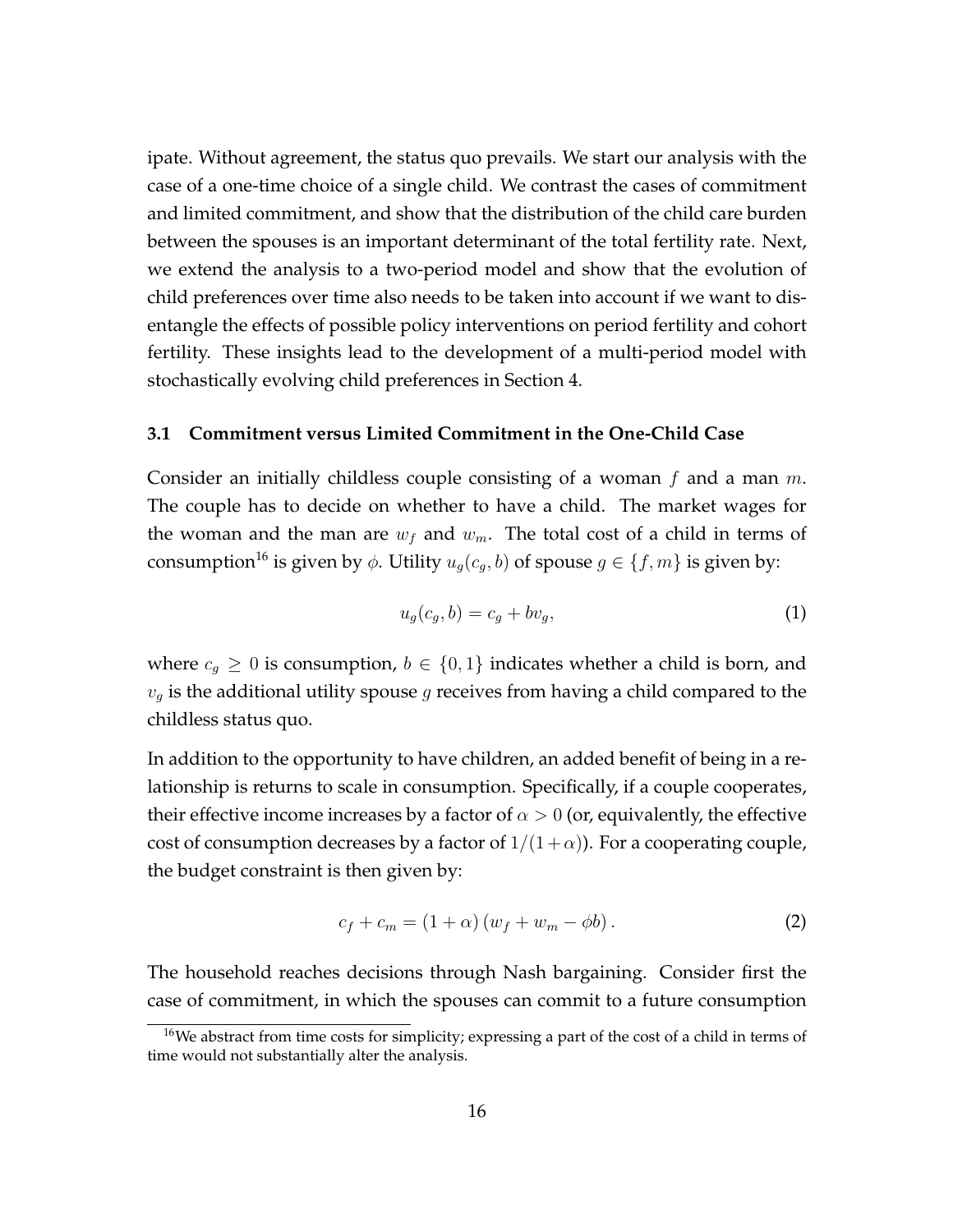allocation before having a child. This case amounts to choosing consumption and fertility simultaneously subject to a single outside option. The outside option is not to cooperate, in which case the couple does not have a child and forgoes the returns to scale from joint consumption. Utilities  $u_g^d(0)$  in the outside option are therefore given by:

$$
u_f^d(0) = w_f \text{ and } u_m^d(0) = w_m. \tag{3}
$$

We denote the ex-post utility of woman and man (i.e., taking wages, costs of children, and the bargaining outcome into account) as *ug*(0) when no child is born and  $u_q(1)$  when a child is born, where  $g \in \{f, m\}$ . We assume equal bargaining weights throughout.<sup>17</sup>

**Proposition 1** (Fertility Choice under Commitment)**.** *Under commitment, the couple decides to have a child if the condition:*

$$
v_f + v_m \ge \phi(1 + \alpha) \tag{4}
$$

*is met. Moreover, when* (4) *is met, we also have:*

$$
u_f(1) \ge u_f(0) \quad \text{and } u_m(1) \ge u_m(0).
$$

*That is, each spouse is individually better off when the child is born. Conversely,*

$$
v_f + v_m < \phi(1 + \alpha)
$$

*implies*

$$
u_f(1) < u_f(0) \quad \text{and } u_m(1) < u_m(0),
$$

*i.e., if the couple decides not to have a child, each spouse individually is better off without the child. Taking together, the conditions imply that under commitment the couple always agrees about the fertility choice and this choice is efficient.*

The implication of perfect agreement on fertility among the spouses conflicts with our empirical observation of many couples who disagree on having a child. To allow for disagreement, we now consider a setup with limited commitment.

<sup>&</sup>lt;sup>17</sup>All results can be generalized to arbitrary weights.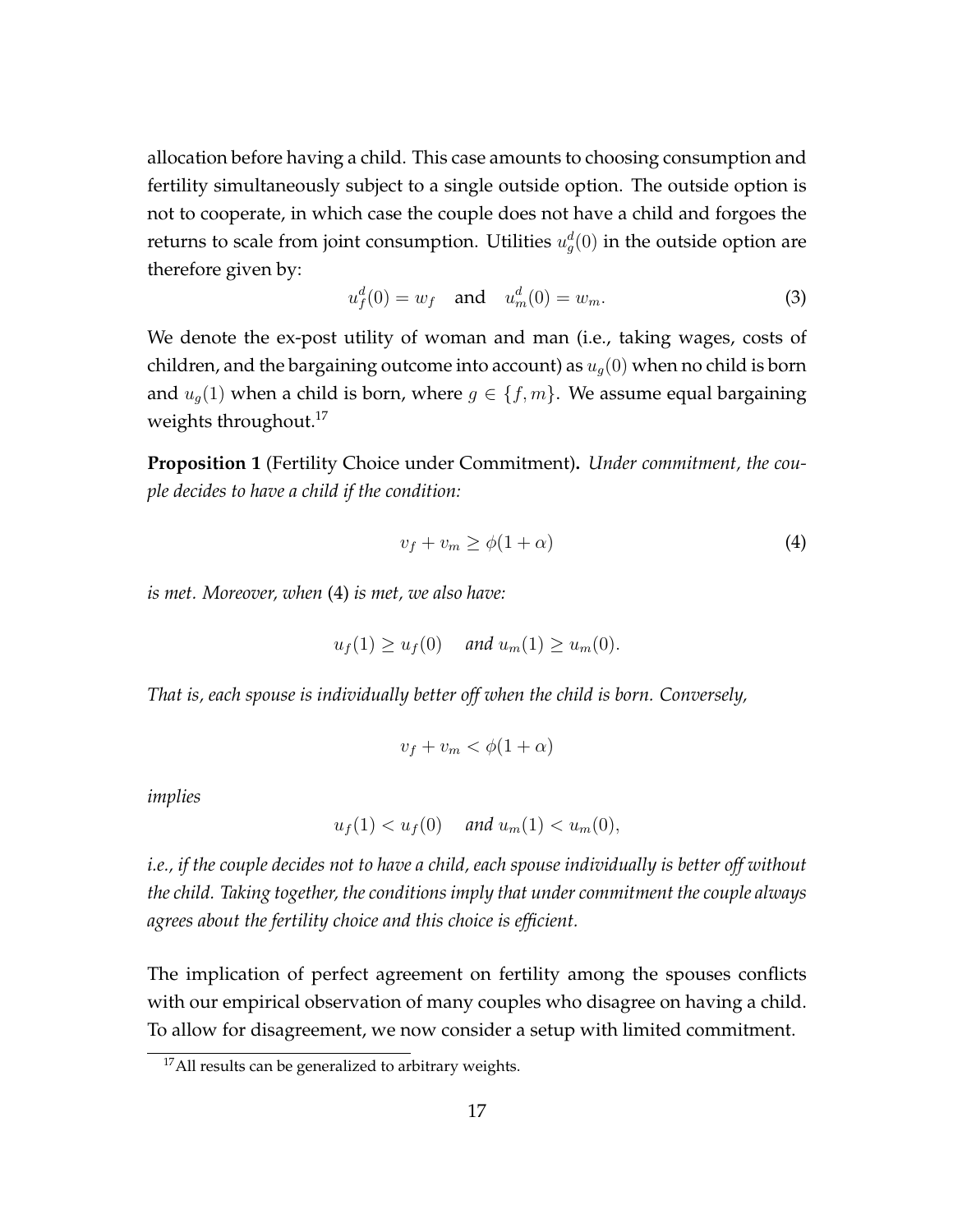In this case, bargaining proceeds in two stages. In the first stage, the spouses decide whether to have a child. In the second stage, resources are divided, given the outside option after the fertility decision is sunk. Hence, for each spouse there are two different outside options, for the case where the couple has a child and for the case where it doesn't. This setup captures lack of commitment, in the sense that the spouses are not able to make binding commitments for transfers in the second stage during the first-stage bargaining over fertility (allowing for commitment to such transfers would return us to the full commitment case discussed above).

The outside options conditional on not having children are still given by (3). To formulate the outside options when there is a child, we have to take a stand on who bears the cost of raising children in the non-cooperation state. We assume that the cost shares of woman and man are given by fixed parameters  $\chi_f$  and  $\chi_m$ with  $\chi_f + \chi_m = 1$ . The new outside options therefore are:

$$
u_f^d(1) = w_f + v_f - \chi_f \phi,\tag{5}
$$

$$
u_m^d(1) = w_m + v_m - \chi_m \phi.
$$
 (6)

Notice that in the outside option, the spouses still derive utility from the presence of the child. We interpret the outside option as non-cooperation within a continuing relationship, as in Lundberg and Pollak (1993b). That is, the couple is still together and both partners still derive utility from the child, but bargaining regarding the allocation of consumption breaks down, the division of child care duties reverts to the defaults given by  $\chi_f$  and  $\chi_m$ , and the couple no longer benefits from returns to scale in joint consumption. We do not take an explicit stand on how the default child cost shares  $\chi_f$  and  $\chi_m$  are determined. We can imagine that traditional gender roles within a country are relevant (as emphasized by Lundberg and Pollak 1993b), but government policies determining the availability of market-based child care should also matter.<sup>18</sup> Another possibility is that the default cost shares are in part controlled by the couple. For example, cost shares

<sup>&</sup>lt;sup>18</sup>The role of country-specific social norms regarding the division of labor in the household for outcomes such as marriage and fertility have been empirically documented by Fernández and Fogli (2009) and Sevilla-Sanz (2010), among others.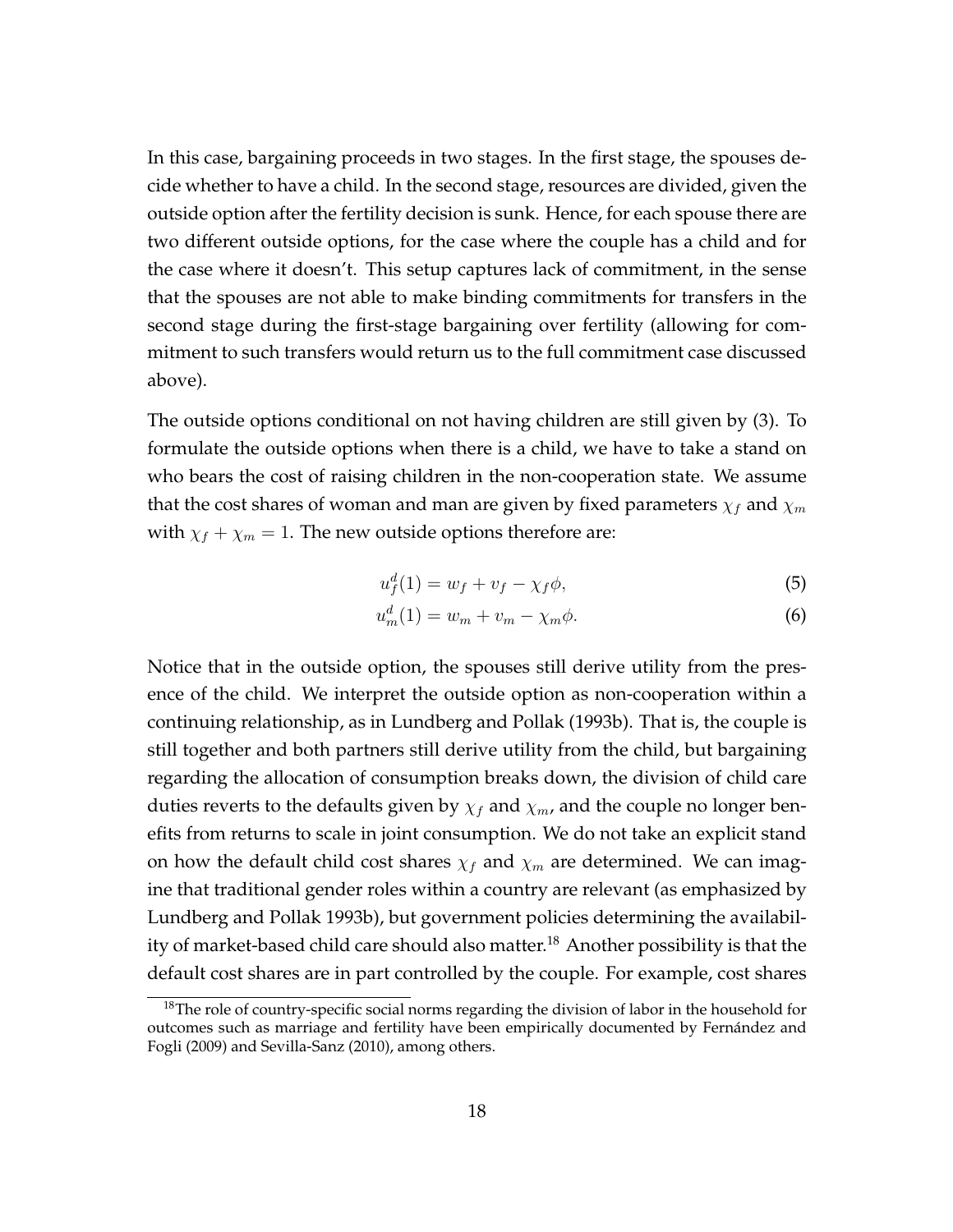may depend on the couple's decision of where to live (say, close to grandparents who would be willing to help with child care). Endogenous default cost shares result in a model with partial commitment, which we consider as an extension in Appendix B.3 below.

We now characterize the fertility choice under lack of commitment.

**Proposition 2** (Fertility Choice under Lack of Commitment)**.** *Under lack of commitment, we have*  $u_f(1) \geq u_f(0)$  (the woman would like to have a child) if and only if *the condition*

$$
v_f \ge \left(\chi_f + \frac{\alpha}{2}\right)\phi\tag{7}
$$

*is satisfied. We have*  $u_m(1) \geq u_m(0)$  (the man would like to have a child) if and only if *the condition*

$$
v_m \ge \left(\chi_m + \frac{\alpha}{2}\right)\phi\tag{8}
$$

*is satisfied. The right-hand sides of* (7) *and* (8) *are constants. Hence, depending on v<sup>f</sup> and vm, it is possible that neither condition, both conditions, or just one condition is satisfied. Since child birth requires agreement, a child is born only if* (7) *and* (8) *are both met.*

The reason for the possible disagreement is that after the child is born, the outside options of the two partners shift away from the outside options in the full commitment model. Figure 3 illustrates this issue for the case in which the woman bears a larger share of the entire child cost than the man does.

Under full commitment, the outside option is given by  $(w_f, w_m)$ . The line  $b = 0$ shows the utility possibility frontier for the case in which the couple does not have a baby, and the line  $b = 1$  shows the frontier for the case of having one. In the depicted situation, having a baby yields a higher utility level. The utility allocation between the woman and the man is given by the intersection between the utility possibility frontier and a 45-degree line starting from the outside option (because of equal bargaining weights). Note that under full commitment, for each partner the utility level of having a child is higher than the utility level of not having a child, so that the partners agree and will act jointly to have a child. More generally, under full commitment the partners will agree to have a child if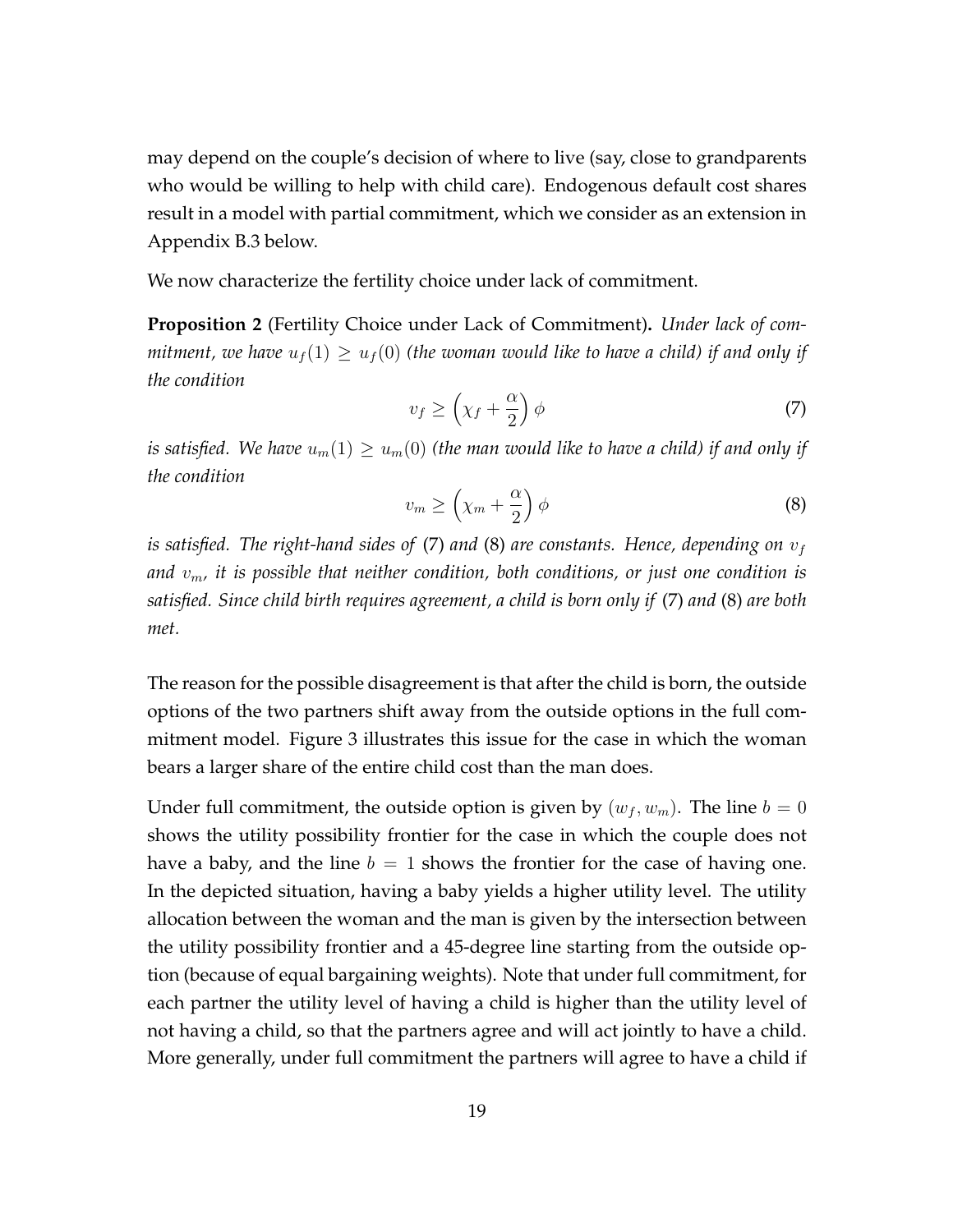

Figure 3: Full versus limited commitment bargaining

and only if the utility possibility frontier for  $b = 1$  is higher than the frontier for  $b = 0$ , and they will agree not to have a child if  $b = 1$  lowers the utility possibility frontier. Since along the 45-degree line from the outside option (or, more generally, any line with positive slope corresponding to a set of bargaining weights) the woman's and the man's utility move in the same direction, there cannot be disagreement, i.e., a situation where only one of the partners wishes to have a child.

In the case of limited commitment, there are two outside options, the one without children and the one with children. Again, the solution to the bargaining problem is the intersection of the utility possibility frontier and the 45-degree line starting at the relevant outside option. However, because the outside option now depends on the fertility decision, there is a possibility of disagreement over fertility, which is the case drawn here. Because she bears a large share of the child cost and hence loses bargaining power if a child is born, the woman will have a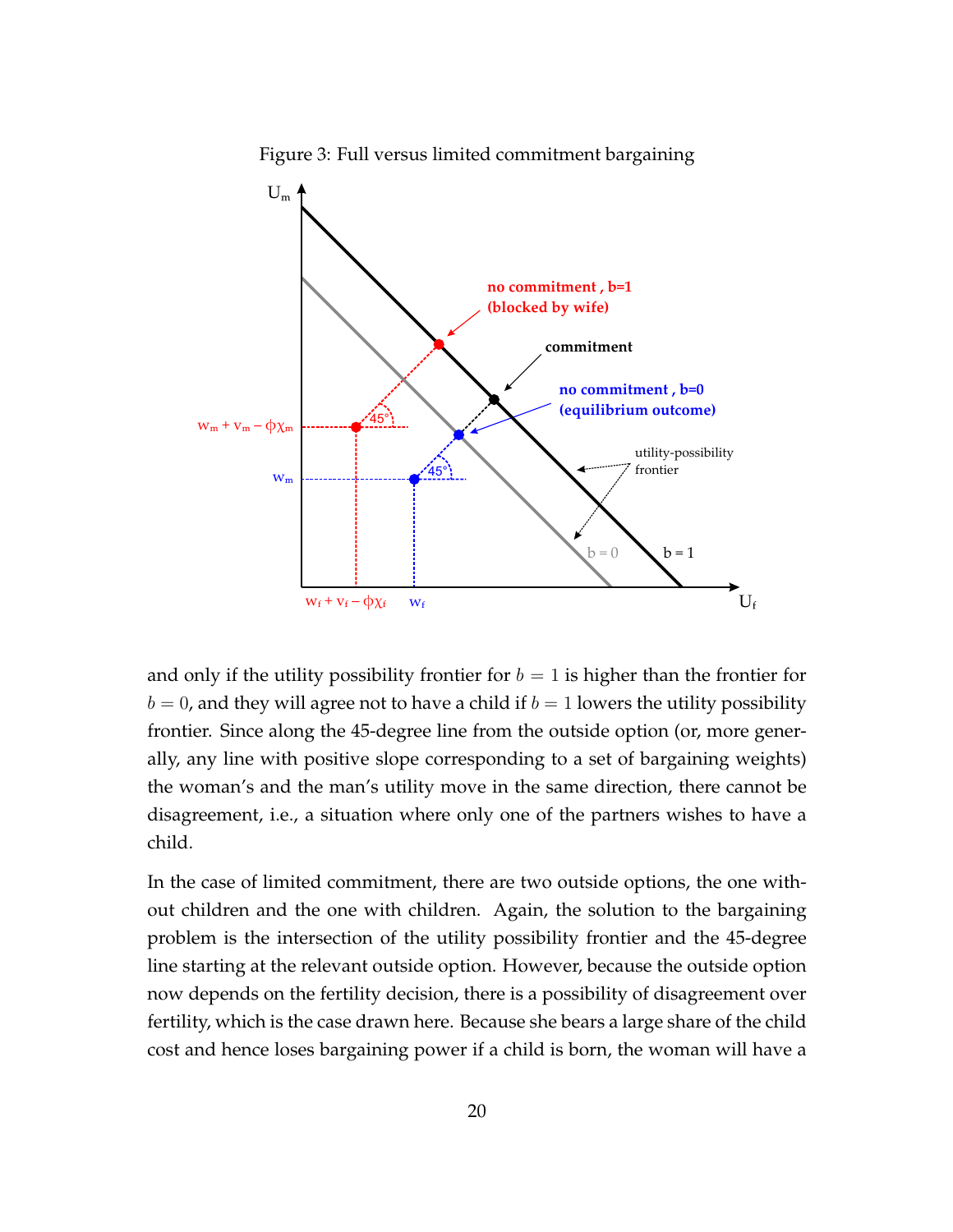lower utility level in the case with a child compared to the one without. Hence, she will not agree to a birth and the couple will remain childless, even though they could both be better off with a child if they were able to commit.

In Appendix B.3, we also consider a model with partial commitment, where in the first stage the couple can make investments that affect the cost shares  $\chi_f$  and *χ<sup>m</sup>* that enter the outside option conditional on having a child. Examples of such investments would include a choice of location that affects the availability of child care (i.e., close to grandparents or a daycare facility), and buying durable goods (such as household appliances or minivans) that facilitate taking care of children. We show that as long as the ex-post cost shares can be moved only within a limited range, the partial commitment model has the same qualitative implications as the setup with fixed cost shares considered here.

#### **3.2 The Distribution of the Burden of Child Care and the Fertility Rate**

Our results so far suggest that the distribution of the child care burden between spouses matters for fertility; if one spouse bears a disproportionate burden, that person will be unlikely to agree to a birth because of the loss in the outside option implied by having a child. We now make this intuition more precise by examining how, in an economy with many couples who are heterogeneous in child preferences, the average fertility rate depends on the distribution of the child care burden.

Consider an economy with a continuum of couples. The cost shares *χ<sup>f</sup>* and  $\chi_m = 1 - \chi_f$  are identical across couples. We interpret the cost parameters as driven partly by government policy, and partly by social norms. For example, there may be a social norm that women do most of the work in raising children, especially in the case of non-cooperation between the couples (which is where the distribution of the burden matters). The extent to which this norm will affect bargaining will depend also on the availability of public child care. If child care can be provided through the market, the man may be more likely to contribute to the cost of raising children compared to the case where children are always raised within the home by their parents, in which case there would be a greater push towards specialization in child care (see also Appendix A.3 and A.4).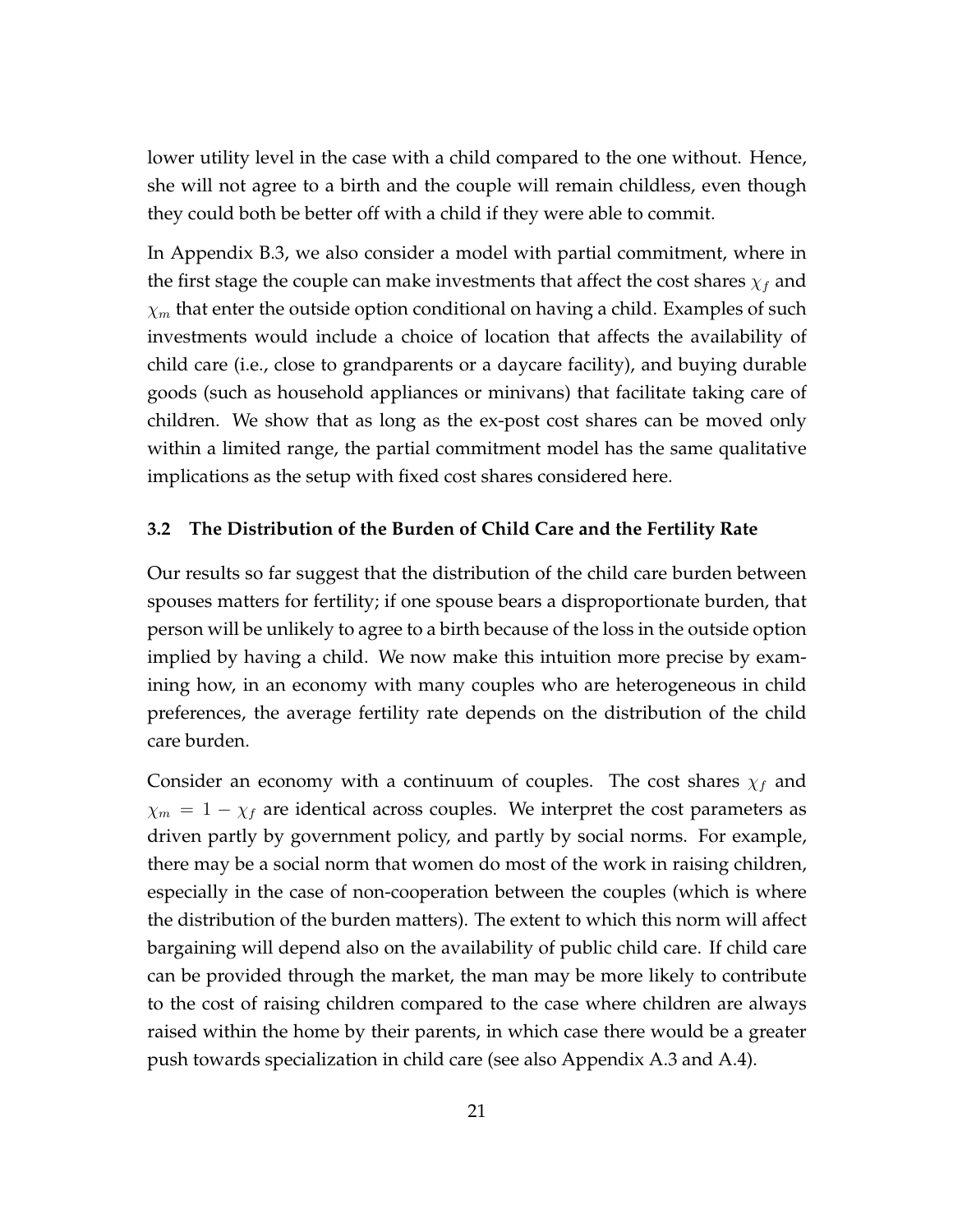Child preferences are heterogeneous in the population, with a joint cumulative distribution function of  $F(v_f, v_m)$ . For a child to be born, both (7) and (8) have to be satisfied. For ease of notation, we denote the threshold values for the woman's and man's child preference above which they would like to have a child by  $\tilde{v}_f$  and  $\tilde{v}_m$ :

$$
\tilde{v}_f = (\chi_f + \alpha/2)\,\phi,\tag{9}
$$

$$
\tilde{v}_m = (\chi_m + \alpha/2)\phi = (1 - \chi_f + \alpha/2)\phi.
$$
\n(10)

The expected number of children *E*(*b*) (i.e., the fraction of couples who decide to have a child) is given by:

$$
E(b) = 1 - F(\tilde{v}_f, \infty) - F(\infty, \tilde{v}_m) + F(\tilde{v}_f, \tilde{v}_m).
$$
\n(11)

That is, the couples who don't have a child are those where either the woman's or the man's fertility preference is below the threshold; the last term is to prevent double-counting couples where both spouses are opposed to having a child.

To gain intuition for how fertility depends on the distribution of child costs, it is useful to consider the case of independent distributions  $F_f(v_f)$  and  $F_m(v_m)$  for female and male child preferences, so that  $F(v_f, v_m) = F_f(v_f) F_m(v_m)$ . Expected fertility can then be written as:

$$
E(b) = 1 - F_f\left(\tilde{v}_f\right) - F_m\left(\tilde{v}_m\right) + F_f\left(\tilde{v}_f\right)F_m\left(\tilde{v}_m\right). \tag{12}
$$

If the distribution functions are differentiable at  $\tilde{v}_f$  and  $\tilde{v}_m$ , the marginal effect of a change in the female cost share  $\chi_f$  on fertility is:

$$
\frac{\partial E(b)}{\partial \chi_f} = \phi F'_m \left( \tilde{v}_m \right) \left[ 1 - F_f \left( \tilde{v}_f \right) \right] - \phi F'_f \left( \tilde{v}_f \right) \left[ 1 - F_m \left( \tilde{v}_m \right) \right]. \tag{13}
$$

The first (positive) term represents the increase in the number of men who agree to have a child if the female cost share  $\chi_f$  increases (and hence the male cost share declines), and the second (negative) term is the decline in agreement on the part of women. The first term has two components:  $F'_{m} \left(\tilde{v}_{m}\right)$  is the density of the distribution of male child preferences at the cutoff, which tells us how many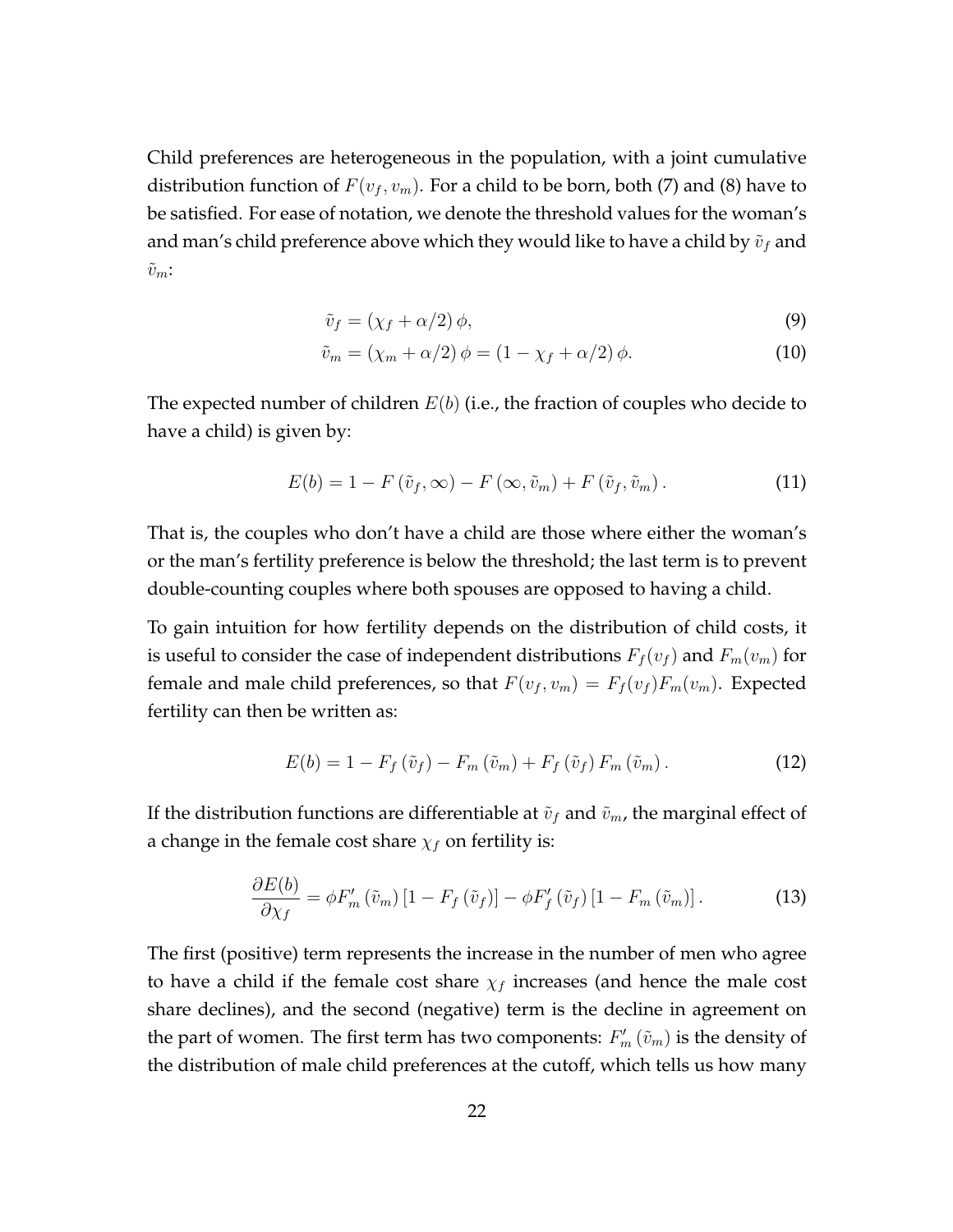men switch from disagreeing to agreeing with having a child as  $\chi_f$  rises. The second component  $1 - F_f(\tilde{v}_f)$  is the fraction of women who agree to have children. This term appears because the man switching from disagreeing to agreeing only results in a birth if the woman also agrees. If most women are opposed to having a child, an increase in male agreement has only a small effect on fertility. In the same way, the negative impact of a decline in female agreement on fertility, measured by  $F_f'(\tilde{v}_f)$ , is weighted by the share of men agreeing to have a child  $[1 - F_m(\tilde{v}_m)].$ 

The terms for the existing fractions of women and men agreeing to have a child in (13) introduce a force that leads to high fertility if agreement on having children is balanced between the genders. In the extreme, if all women were opposed to having a baby but at least some men wanted one, the only way to raise fertility would be to lower the female cost share (and vice versa if all men were opposed). The overall relationships between cost shares, agreement rates, and fertility can be fully characterized when child preferences are uniform, so that the densities  $F'_{f}(\tilde{v}_{f})$  and  $F'_{m}(\tilde{v}_{m})$  are constant. In particular, if female and male fertility preferences have the same uniform densities (but potentially different means), fertility is maximized when equal fractions of women and men agree to having a child. If one gender has more concentrated fertility preferences (higher density), fertility is maximized at a point where the rate of agreement in this gender is proportionately higher also. The following proposition summarizes the results.

**Proposition 3** (Effect of Distribution of Child Cost on Fertility Rate)**.** *Assume that the female and male child preferences follow independent uniform distributions with means*  $\mu_g$  *and densities*  $d_g$  *for*  $g \in \{f, m\}$ *. Then expected fertility*  $E(b)$  *is a concave function of the female cost share χ<sup>f</sup> , and fertility is maximized at:*

$$
\hat{\chi}_f = \min\left\{1, \max\left\{0, \frac{1}{2} + \frac{1}{2\phi} \left[ \mu_f - \mu_m + \frac{1}{2} \frac{d_m - d_f}{d_f d_m} \right] \right\} \right\}.
$$
 (14)

*Hence, if women and men have the same preferences (* $\mu_f = \mu_m$ *,*  $d_f = d_m$ *), fertility is maximized when the child care burden is shared equally. Moreover, if the distributions of female and male preferences have the same density (* $d_f = d_m$ *), equal shares of men and women agree to having a child at the maximum fertility rate, even if*  $\mu_f \neq \mu_m$  (provided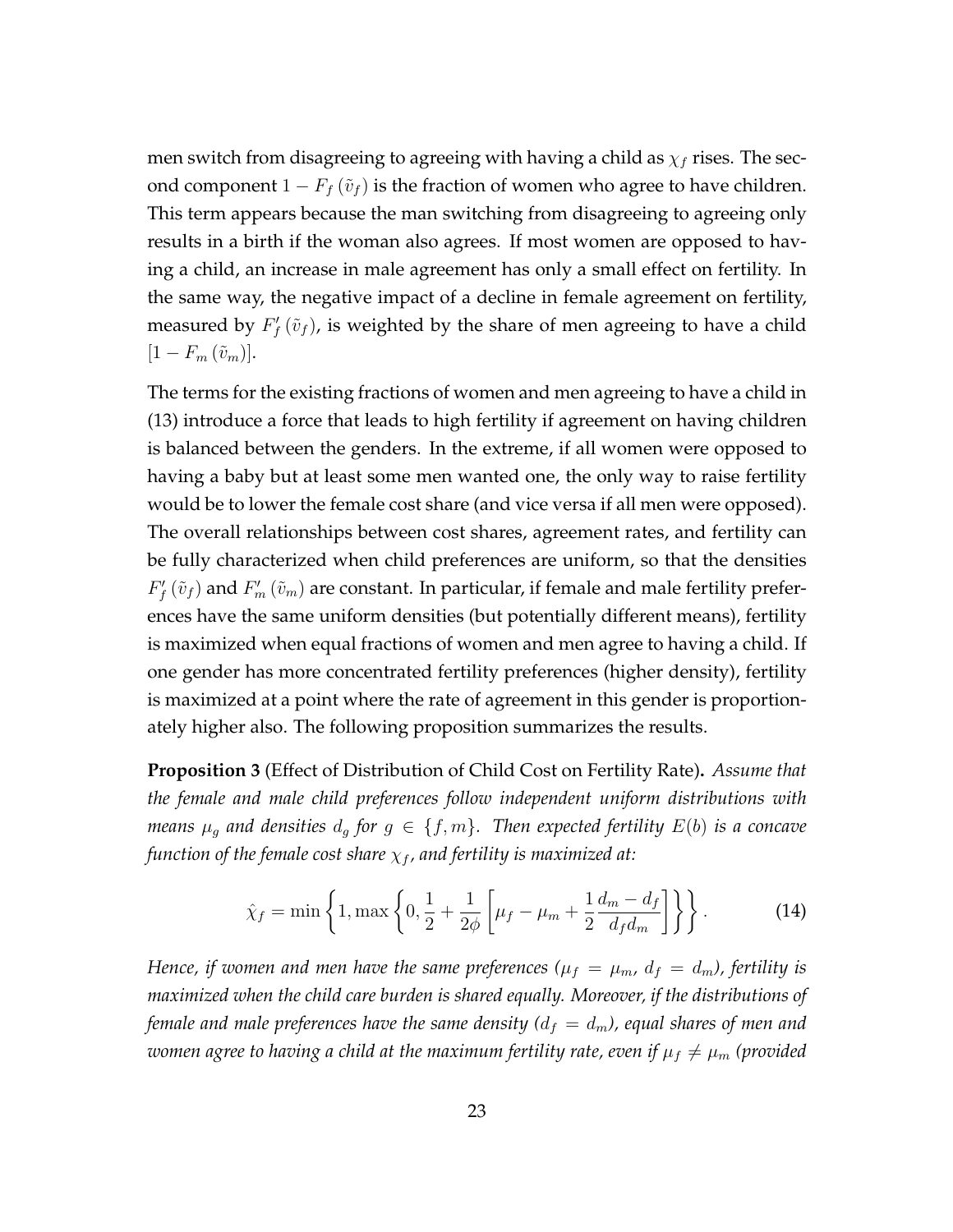*that*  $\hat{\chi}_f$  *is interior*). If  $d_f \neq d_m$ , at  $\hat{\chi}_f$  *more individuals of the gender with the more concentrated distribution of preferences (higher dg) agree to having a child than individuals of the gender with more dispersed preferences. Specifically, fertility is maximized when the ratio of agreement shares*  $(1 - F_f(\tilde{v}_f))/(1 - F_m(\tilde{v}_m))$  *is equal to the ratio of densities*  $d_f/d_q$ .

The result suggests that if the distribution of the child care burden is not at the fertility-maximizing level, the fertility rate could be raised by policies that shift these responsibilities in a particular direction. Likewise, subsidies for childbearing would be more or less effective depending on whether they specifically target one of the spouses (say, by providing publicly financed alternatives for tasks that previously fell predominantly on one spouse). For a concrete policy analysis, we need to add more structure to the analysis. We do this in Section 4 in a more elaborate quantitative version of our theory. When matched to the GGP data, that model indeed predicts that the effectiveness of policies designed to promote childbearing crucially depends on how the policies are targeted.

For non-uniform distributions of child preferences, the same intuitions regarding the effects of a change in cost shares that arise from Proposition 3 still apply locally. In particular, given (13), the local effect of a change in cost shares is driven by the density of the child preferences of each gender and by the existing shares of agreement and disagreement by gender. Global results can be obtained only by placing at least some restrictions on the overall shape of preferences.<sup>19</sup> Empirically, we do not have information on the global shape of child preferences away from the cutoffs, because we observe only a binary variable on child preferences. We therefore use uniform distributions in the quantitative implementation of the dynamic model described below, while noting that the measured effects should be considered to be locally valid. In the quantitative model, we also allow for correlation in child preferences within households. In the mathematical appendix,

 $19$ One can even construct cases (albeit unrealistic ones) where fertility is maximized when one gender bears the entire child care burden. For example, consider a preference distribution (identical between men and women) where 50 percent of each gender want to have a child even if they have to bear the entire child cost, whereas the other 50 percent agree to having a child only if they bear none of the cost. In this case, 50 percent of couples have a child if one spouse bears all the cost, whereas only 25 percent of couples have a child if both spouses make a contribution.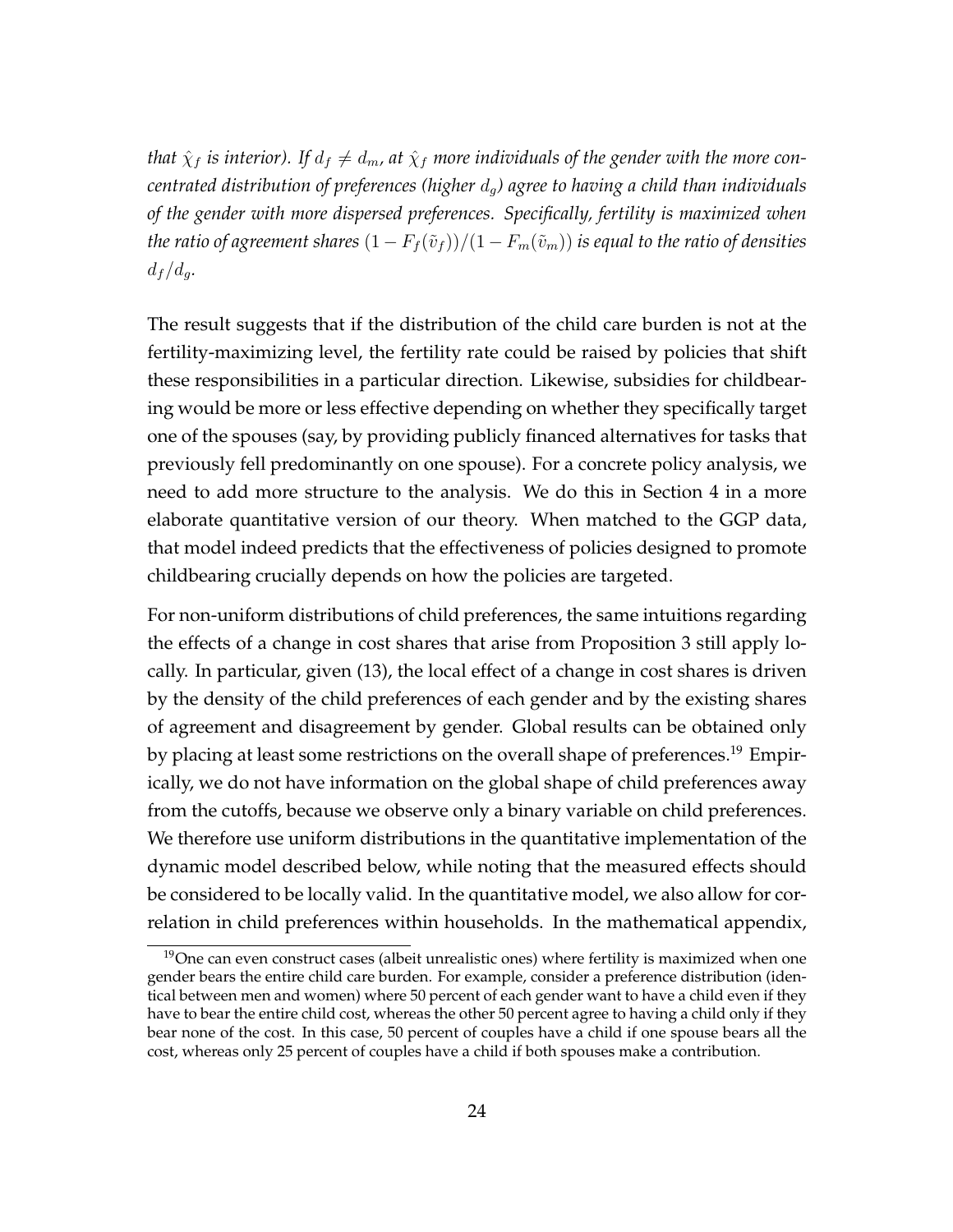we show that results analogous to those in Proposition 3 also go through in the correlated case.

#### **3.3 The Timing of Births**

The analysis so far shows that limited commitment potentially can account for our observations on agreement and disagreement on having children, and that a limited commitment model implies that cultural norms or policy measures affecting the distribution of the child care burden within the family can affect fertility outcomes. However, a limitation of the static model is that it does not distinguish between the timing of births and the total number of births. In a dynamic setting, there is an important distinction between spouses' disagreement about the total number of children they want to have, and disagreement about when to have them. In the extreme, one can envision a setting in which all couples agree on how many children they ultimately want to have, and the only source of conflict is whether to have them early or late. In this case, an intervention that reshuffles the child care burden between the spouses may affect when people have children, but it would not affect the ultimate outcome in terms of the total number of children per couple. If the policy aim is to raise fertility rates, understanding whether policy affects total fertility or only the timing of fertility is clearly important.

In this section, we extend our analysis to a two-period setting in order to clarify how this issue relates to the persistence of child preferences between periods. In the quantitative model introduced in Section 4 below, we will then use repeated observations of the child preferences of a given couple from multiple waves of the GGP survey to pin down this critical aspect of the analysis.

As before, there is a continuum of couples, and the wages  $w_f$  and  $w_m$ , the child cost  $\phi$ , and the cost shares  $\chi_f$  and  $\chi_m = 1 - \chi_f$  are identical across couples and over the two periods  $t = 1, 2$ . The child cost accrues only in the period when a child is born (to be relaxed in Section 4). Preferences are as in (1), but extending over two periods with discount factor  $\beta$ , where  $0 < \beta \leq 1$ . Child preferences in the second period may depend on the fertility outcome in the first period. Firstperiod child preferences are denoted as *vf,*1, *vm,*1, and second-period preferences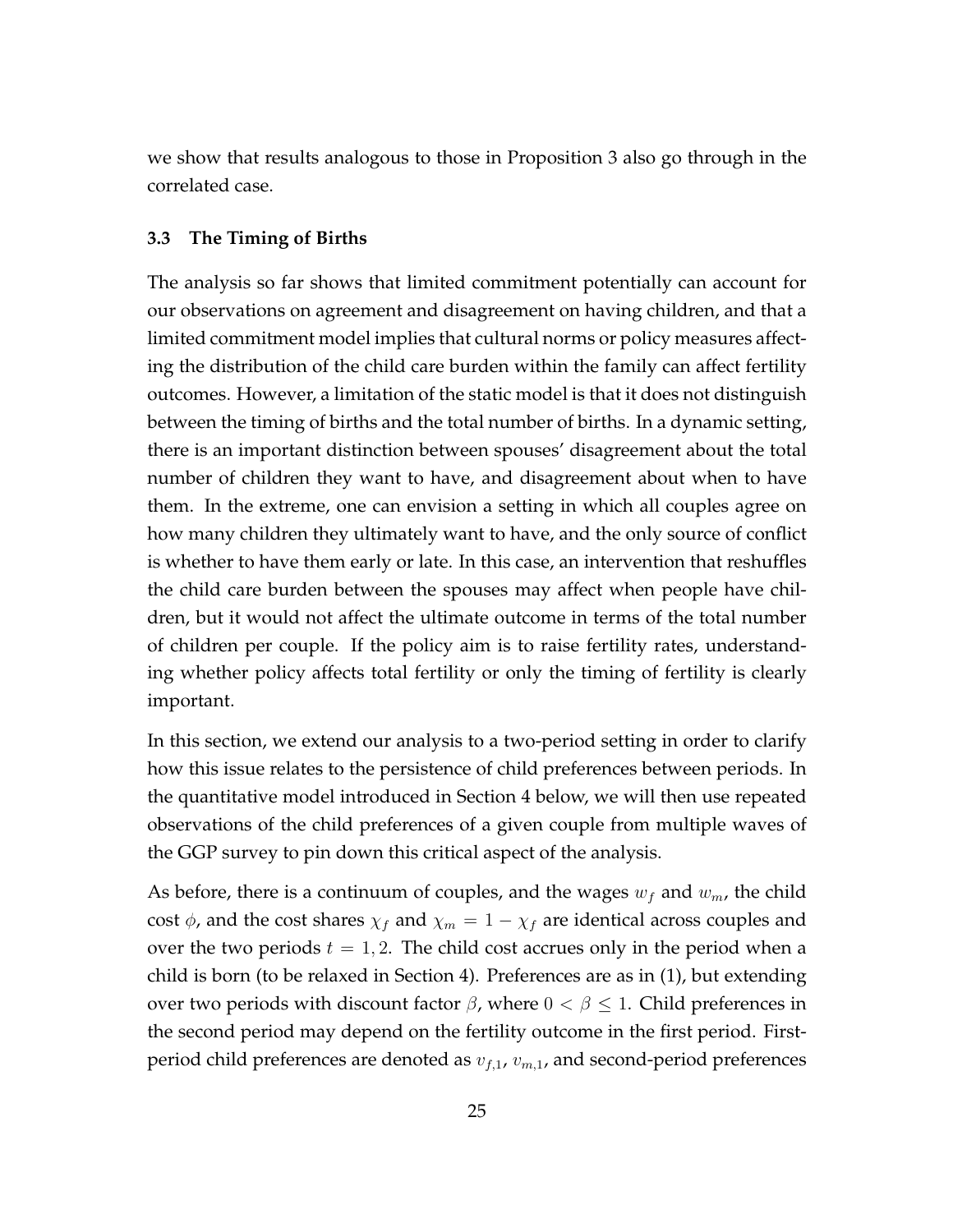are given by  $v_{f,2}$  and  $v_{m,2}$ . Hence, the expected utility function is:

$$
E[u_g(c_{g,1}, b_1, c_{g,2}, b_2)] = c_{g,1} + b_1 v_{g,1} + \beta E[c_{g,2} + b_2 v_{g,2} | b_1]. \tag{15}
$$

The expectations operator appears because we allow for the possibility that child preferences in the second period are realized only after decisions are made in the first period. As before, we focus on the case of limited commitment. In each period, the spouses bargain ex post over consumption after the fertility decision has been made; in addition, the spouses are unable to commit to a specific secondperiod consumption allocation during the first period. There is no savings technology, so that (in the case of cooperation) the per-period budget constraints are as in (2) above. In addition, the outside option of non-cooperation affects only a single period. That is, a non-cooperating couple in the first period returns to cooperation in the second period.

The second period of the two-period model is formally identical to the static model, and Propositions 2 and 3 apply. For a given couple with a given preference draw, let *EVf,*2(0) and *EVm,*2(0) denote equilibrium second-period expected utilities conditional on no child being born in the first period, and *EVf,*2(1) and  $EV_{m,2}(1)$  denote expected utilities if there is a first-period birth. Here the dependence of second-period utility on first-period fertility is solely due to preferences in the second period being allowed to depend on the fertility outcome in the first period. We start by characterizing the conditions for births to take place.

**Proposition 4** (Conditions for Child Birth in Two-Period Model)**.** *In the second period, a birth takes place*  $(b_2 = 1)$  *if and only if the following conditions are satisfied:* 

$$
v_{f,2} \ge \left(\chi_f + \frac{\alpha}{2}\right)\phi \equiv \tilde{v}_{f,2},\tag{16}
$$

$$
v_{m,2} \ge \left(\chi_m + \frac{\alpha}{2}\right)\phi \equiv \tilde{v}_{m,2}.\tag{17}
$$

*In the first period, a birth takes place*  $(b_1 = 1)$  *if and only if the following conditions are*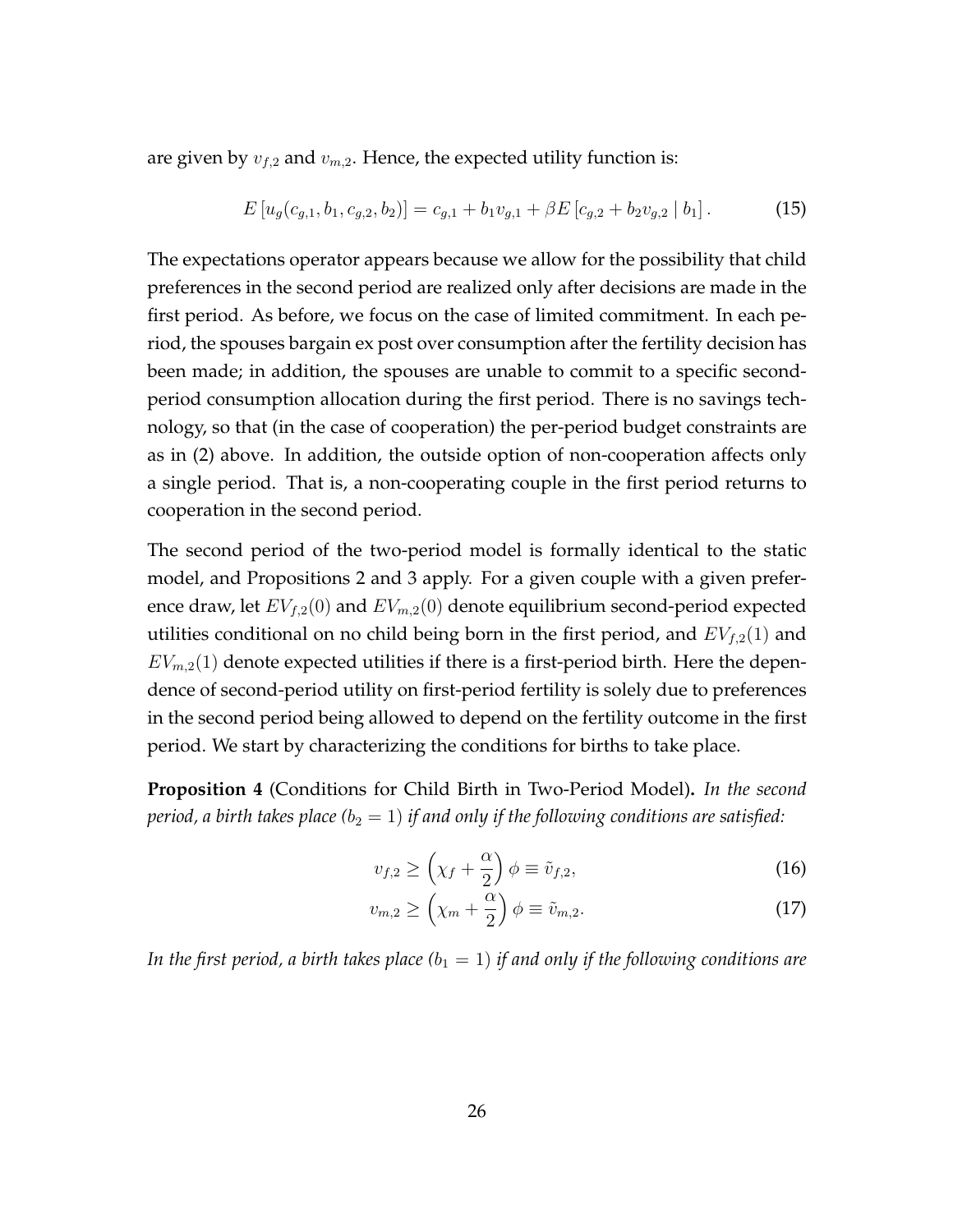$$
v_{f,1} \ge \left(\chi_f + \frac{\alpha}{2}\right)\phi + \beta\left(EV_{f,2}(0) - EV_{f,2}(1)\right) \equiv \tilde{v}_{f,1},\tag{18}
$$

$$
v_{m,1} \ge \left(\chi_m + \frac{\alpha}{2}\right)\phi + \beta\left(EV_{m,2}(0) - EV_{m,2}(1)\right) \equiv \tilde{v}_{m,1}.
$$
 (19)

Hence, the main change compared to the static case is that when deciding on fertility in the first period, the spouses also take into account how having a child affects their utility in the second period. Depending on how preferences evolve, this effect could go in either direction. If future preferences are uncertain, there can be an option value of waiting, i.e., a couple may delay having a child in the hope of a more favorable future preference realization.

We now illustrate how the evolution of child preferences determines whether shifts in the distribution of the child care burden (say, induced by targeted policies) affect the total number of children (denoted by  $n = b_1 + b_2$ ) or just the timing of fertility. We do so by considering two polar cases. The first one is where firstperiod fertility does not affect preferences in the second period; instead, fertility preferences are drawn repeatedly from the same distribution. In this scenario, shifts in the cost share affect only total fertility, but not the timing of fertility.

**Proposition 5** (Level and Timing of Fertility with Independent Draws)**.** *Assume that in both periods, the female and male child preferences follow independent uniform distributions with identical means*  $\mu_q$  *and densities*  $d_q$  *for*  $g \in \{f, m\}$ *. Then expected fertility*  $E(b_1)$  *and*  $E(b_2)$  *in the two periods depends on the female cost share*  $\chi_f$  *as described in Proposition 3. For any*  $\chi_f$ , we also have  $E(b_1) = E(b_2)$ , so that total expected *lifetime fertility*  $E(n) = E(b_1) + E(b_2)$  *satisfies:* 

$$
E(n) = 2E(b_1) = 2E(b_2).
$$

*The timing of fertility, as measured by the ratio*  $E(b_1)/E(b_2)$ *, is independent of*  $\chi_f$ *.* 

Next, we consider an opposite polar case where having a child in the first period removes the desire for additional children.

**Proposition 6** (Level and Timing of Fertility with Fixed Desire for Children)**.** *Assume that in the first period, the female and male child preferences follow independent*

*met:*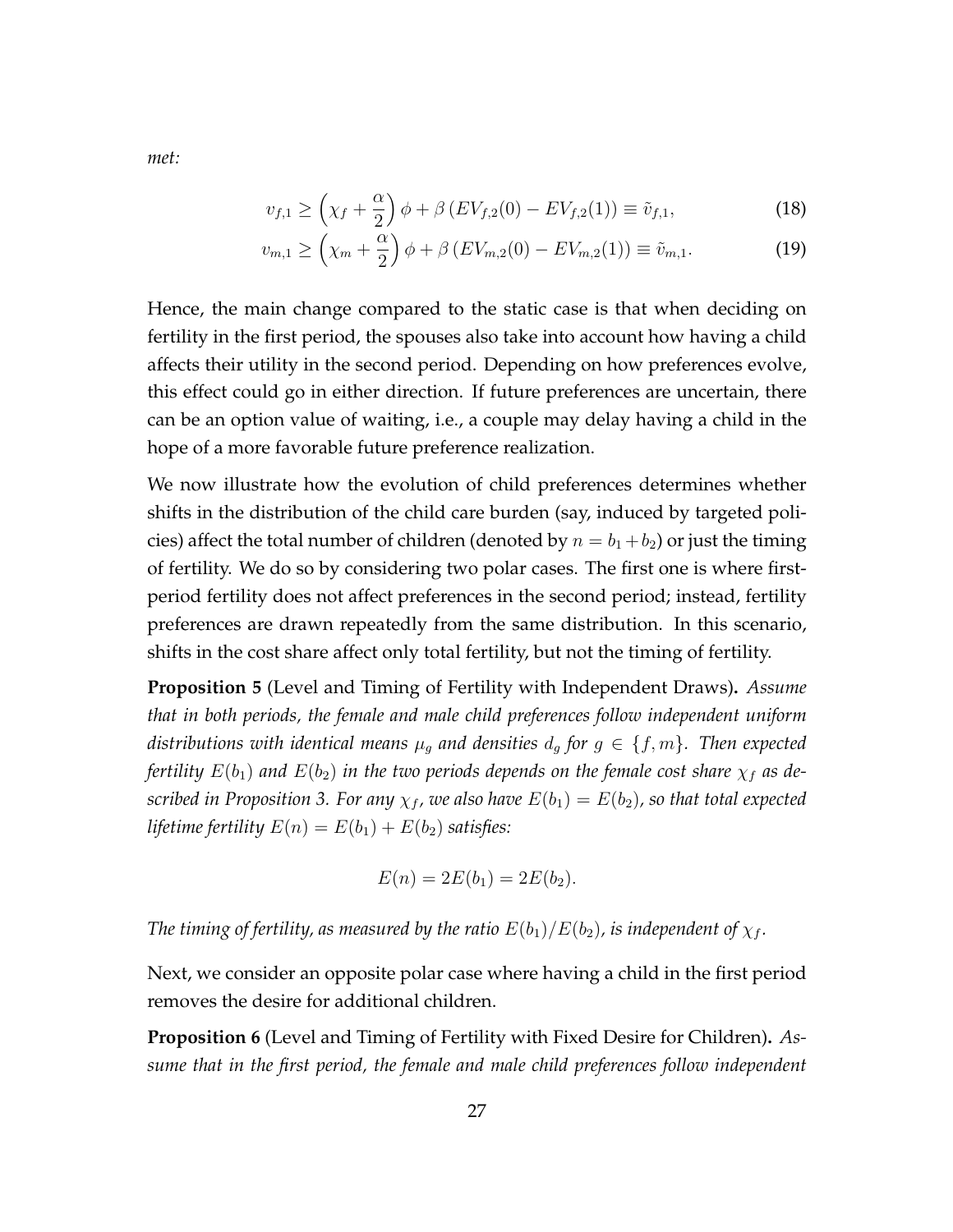*uniform distributions with means*  $\mu_g$  *and densities*  $d_g$  *for*  $g \in \{f, m\}$ *. In the second period, preferences depend on first-period fertility: if*  $b_1 = 1$ *, we have*  $v_{f,2} = v_{m,2} = 0$ *, and if*  $b_1 = 0$ , we have  $v_{g,2} = (\chi_g + \alpha) \phi$ . Then the total fertility rate is constant for all *χ<sup>f</sup> ∈* [0*,* 1]*:*

$$
E(n) = E(b_1) + E(b_2) = 1.
$$
\n(20)

*Fertility in the first period depends on χ<sup>f</sup> as described in Proposition 3 for the transformed parameter*  $\tilde{\alpha} = (1 + \beta)\alpha$ *. Given that*  $E(n)$  *is constant and:* 

$$
\frac{E(b_1)}{E(b_2)} = \frac{E(b_1)}{1 - E(b_1)},\tag{21}
$$

*the cost share*  $\chi_f$  *affects only the timing, but not the level of fertility.* 

The proposition captures an extreme case where all individuals eventually want to end up with exactly one child, and the only disagreement is over when that child should be born. But the intuition from this example carries over to the general case where a birth leads to at least some downward shift in future fertility preferences. This is a plausible scenario, because as long as the marginal utility derived from children is diminishing, some such downward shift will be present. If this effect is strong, policies that aim to shift the distribution of the child care burden may have little impact on the overall fertility rate, even when the data in a given cross section suggest a lot of disagreement over fertility.

To deal with this issue and to allow for a meaningful policy analysis, we need to capture how a given couple's child preferences shift over time, and how this depends on child birth. Doing this in a quantitatively plausible manner requires a more elaborate model, which we turn to next.

## **4 A Dynamic Model with Evolving Child Preferences**

As we have shown, in order to understand the ramifications of disagreement over fertility for policy interventions, it is essential to allow for couples' fertility preferences to evolve in a way that is compatible with empirical evidence. Hence, we now extend our model to a dynamic setup with stochastically evolving preferences that can be matched to the GGP data.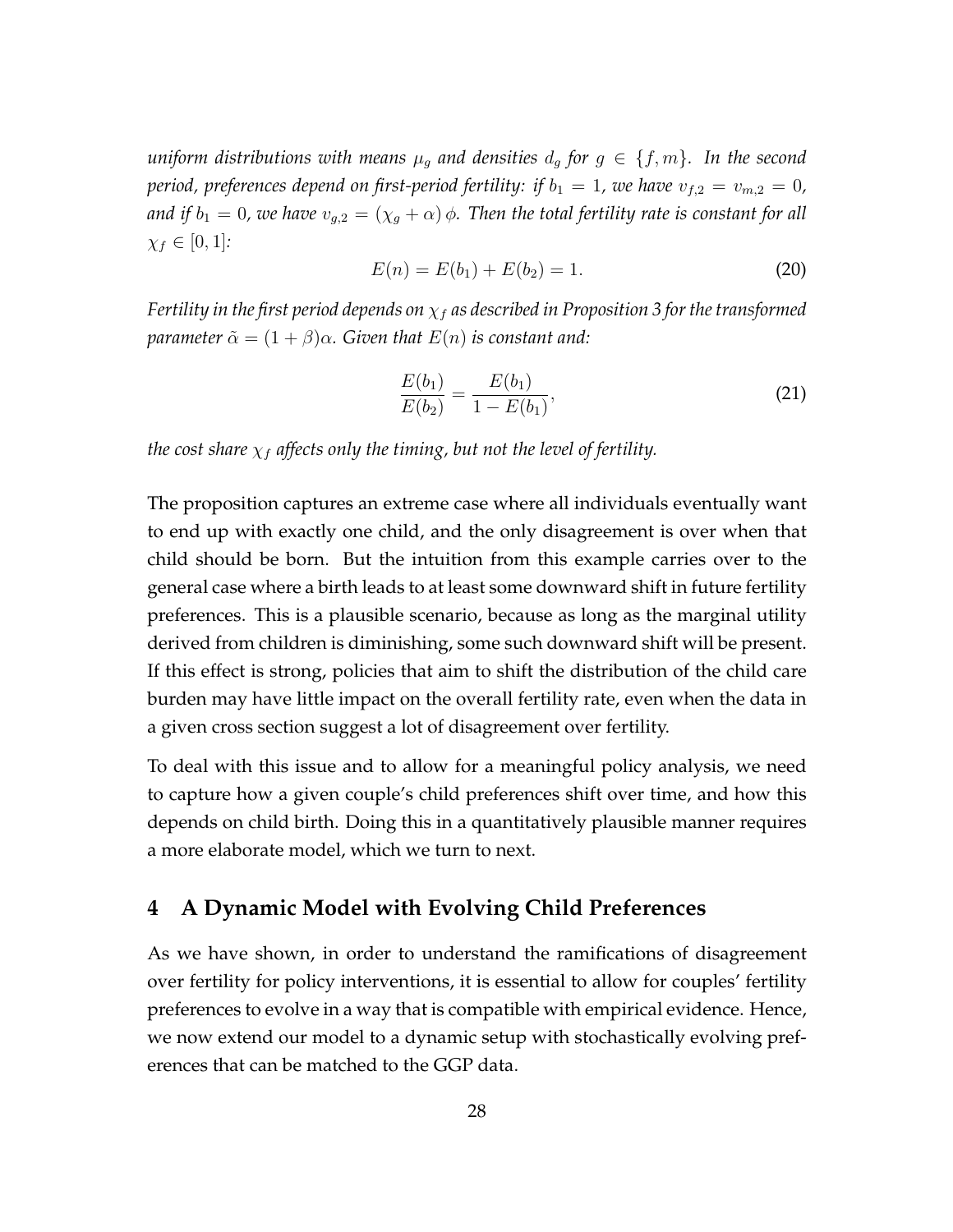We model couples that are fertile from period 1 to period  $T = 8$ . Each model period lasts three years of actual time. The first period corresponds to ages 20– 22, the second to 23–25, and so on up to period 8 (ages 41–43). Parents raise their children for  $H = 6$  periods (corresponding to 18 years). Hence, after completing fertility, the couple continues to raise its children until all children have reached adulthood by period  $T+H$ . Couples start out with zero children and can have up to three children. We denote by *b* the fertility outcome in a given period, where  $b = 1$  in case a child is born in the period and  $b = 0$  otherwise. Also, *n* denotes the total number of children of a couple, where  $0 \le n \le 3$ .

In a given period, a person of gender  $g \in \{f, m\}$  derives utility from consumption *c*<sub>*g*</sub> and fertility *b* ∈ {0, 1}. The utility *v<sub>g</sub>* that a person derives from the arrival of a child is stochastic and evolves over time (to be described below). The individual utility of a household member of gender  $g \in \{m, f\}$  at age *t* is given by the value function:

$$
V_g^t(a_1, a_2, a_3, v_f, v_m) = u(c_g, v_g, b) + \beta E \left[ V_g^{t+1}(a'_1, a'_2, a'_3, v'_f, v'_m) \mid b \right]. \tag{22}
$$

Here *a*1, *a*<sup>2</sup> and *a*<sup>3</sup> denote the ages of the children at the beginning of the period,  $v_f$  and  $v_m$  are the child preferences of the two partners, and  $\beta$  is a discount factor that satisfies  $0 < \beta < 1$ . In writing the value function this way, it is understood that *c<sup>g</sup>* and *b* are functions of the state variables that are determined through bargaining between the spouses. We have  $a_i = 0$  for a potential child that has not yet been born. Since in the model no interesting decisions are made after all children are grown, we assume that parents die at that point and hence  $V_g^{T+H+1} =$ 0.

As in Section 3 above, utility is linear in consumption and additively separable in felicity derived from the presence of children. Instantaneous utility is given by:

$$
u(c_g, v_g, b) = c_g + v_g \cdot b.
$$

Notice that the couple derives utility from a child only in the period when the child is born. However, this is without loss of generality, since only the present value of the added utility of a child matters for the fertility decision.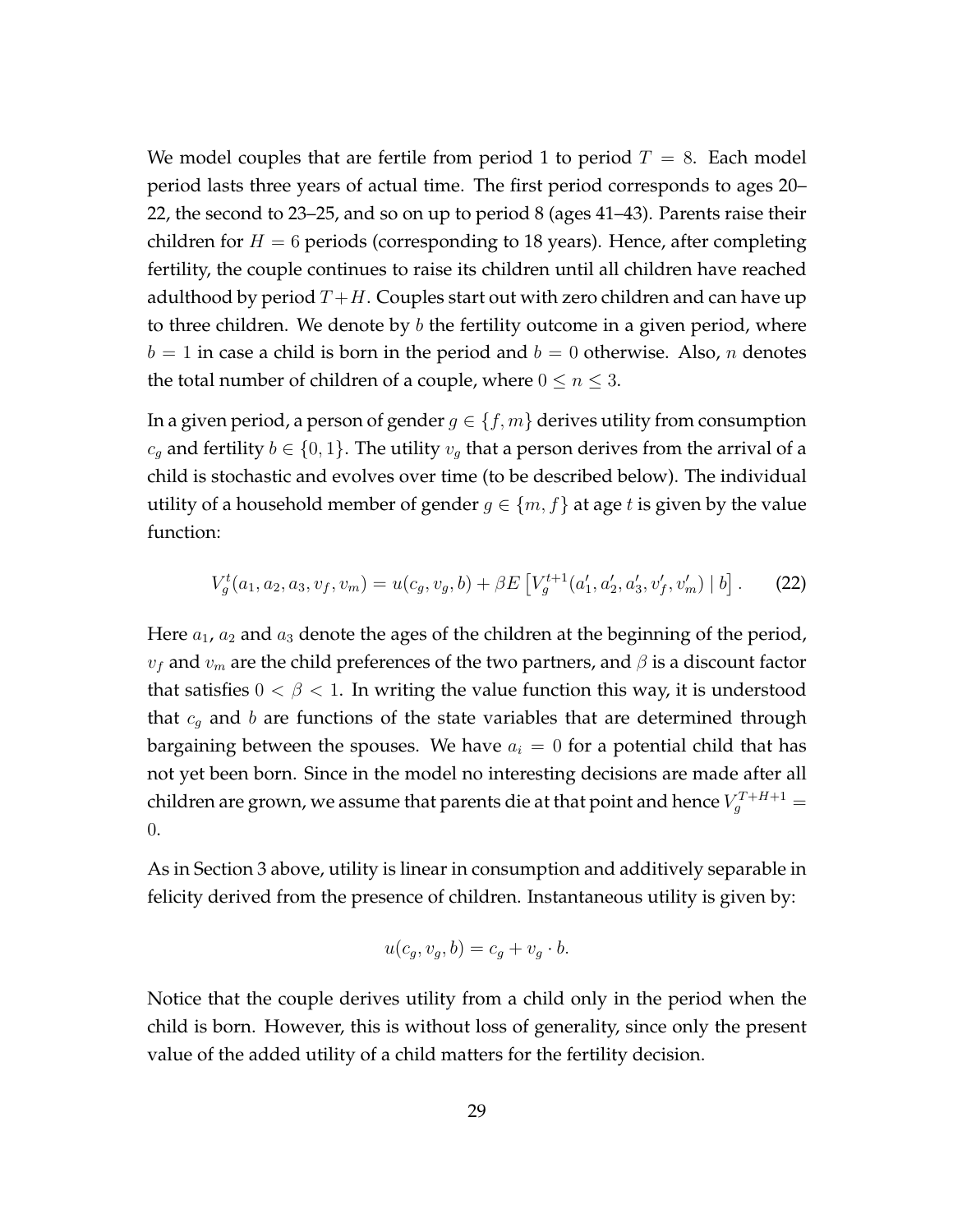Children are costly as long as they live with their parents. Given the age distribution of children  $a_i$ , we can calculate the total number of children living in the household as:

$$
n_h = \sum_i \mathbb{1}(0 < a_i < H) + b,
$$

where *H* is the duration of childhood. The cost of raising *n<sup>h</sup>* children is

$$
k(n_h) = \phi \cdot (n_h)^{\psi},
$$

with  $\phi, \psi > 0$ . Depending on the value for  $\psi$ , we allow for the possibility of economies or diseconomies of scale. Couples split the cost of children according to the cost shares  $\chi_f$  and  $\chi_m$  with  $\chi_f + \chi_m = 1$ . For now, these cost shares are taken as exogenous.

Couples engage in a cooperative Nash-bargaining game without commitment. Specifically, the spouses cannot commit to future transfers. Bargaining takes place regarding the distribution of consumption within a given period, taking the current number of children and also future utility as given. Both spouses participate in the labor market, with gender-specific wages *wg*. Hence, analogous to (5) and (6) in the static model, utility in the outside option is:

$$
u(c_g, v_g, b) = w_g - \chi_g k(n_h) + v_g \cdot b,
$$

that is, each spouse consumes his or her own labor income net of the cost of taking care of the children. The outside option captures non-cooperation for a single period, with an expectation that cooperation will resume in the future. Hence, future utility is identical in the outside option and on the equilibrium path, and does not enter the bargaining problem of allocating consumption in a given period.

The couple's budget constraint in the case of cooperation reads:

$$
c_f + c_m = (1 + \alpha) [w_f + w_m - k (n_h)].
$$

Here  $\alpha > 0$  parameterizes increasing returns to joint consumption that the couple can enjoy if there is cooperation. Assuming equal bargaining weights (which can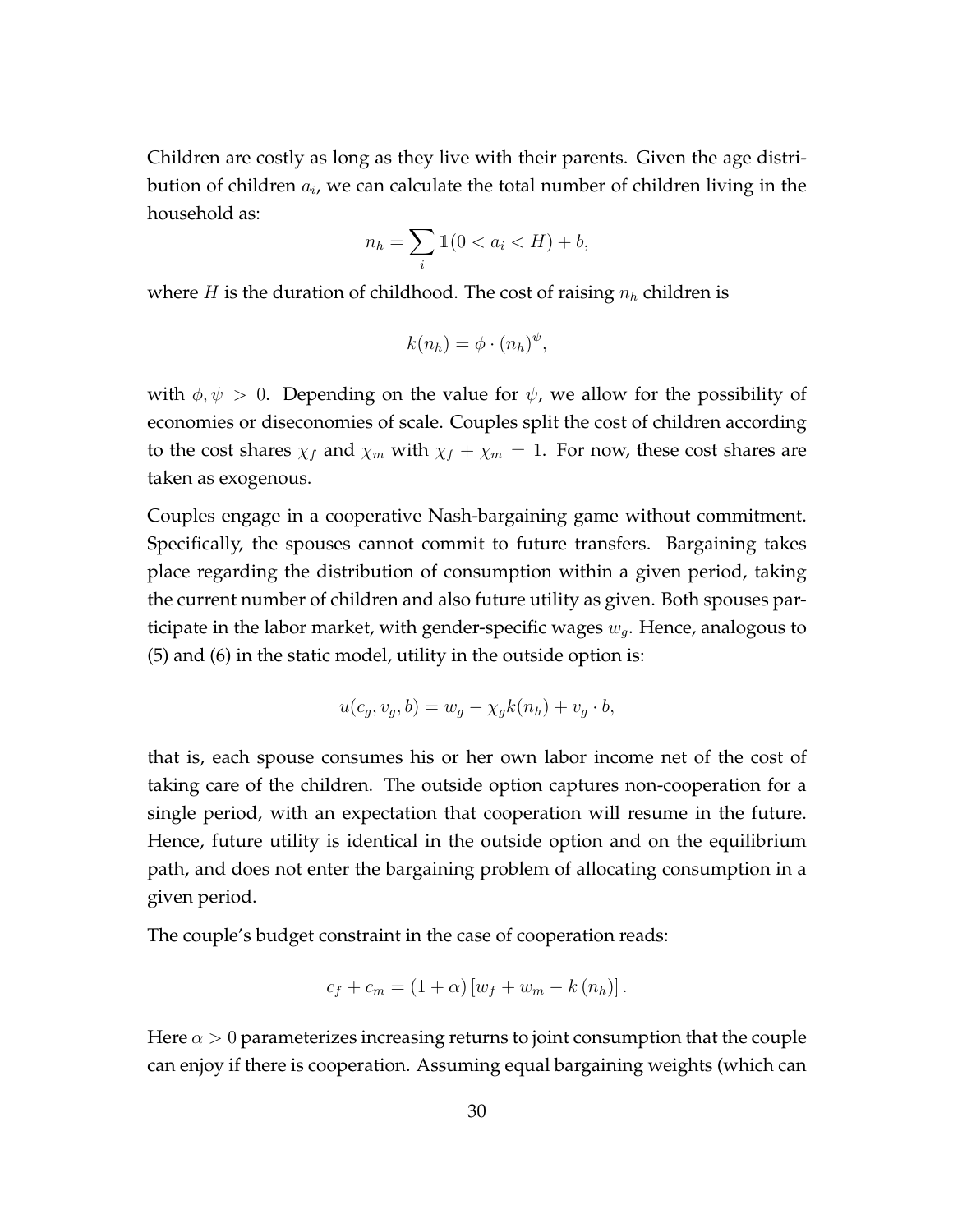easily be generalized), the solution to the cooperative bargaining game is the solution to the maximization problem:

$$
\max_{c_f, c_m} \left[ c_f - (w_f - \chi_f k(n_h)) \right]^{0.5} \left[ c_m - (w_m - \chi_m k(n_h)) \right]^{0.5}
$$

subject to the above budget constraint. Future utility does not enter here because the evolution of the state variables is unaffected by the current consumption allocation; hence, the bargaining problem regarding consumption is static. Analogous to (25) and (26) in the proof of Proposition 2, the solution to the maximization problem is:

$$
c_f(n_h) = w_f - \chi_f k(n_h) + \frac{\alpha}{2} [w_f + w_m - k(n_h)],
$$
  

$$
c_m(n_h) = w_m - \chi_m k(n_h) + \frac{\alpha}{2} [w_f + w_m - k(n_h)].
$$

That is, each spouse receives its outside option plus a fixed share of the surplus generated by cooperation.

Up to this point, this setup differs from the one considered in Section 3 in that we allow for more periods, and for a richer structure of the costs of children. These changes lead to a more complicated tradeoff involved in the fertility decisions, because having a child changes the outside option for as long as the child remains in the household. A spouse with a high cost share will realize that her future bargaining power will decrease if a baby is born, giving her pause to agree. Conversely, a spouse with a low cost share will realize that the other spouse's loss of bargaining power improves her own future bargaining position, which makes having children attractive over and above the direct utility benefit.

We now introduce two additional modifications that are important for matching the model to the GGP data, namely a more general mapping from fertility intentions into outcomes, and a flexible model for how child preferences evolve over time.

Regarding fertility, both spouses still form their intentions at the beginning of each period, before the bargaining over the consumption allocation takes place. Let  $i<sub>g</sub> \in \{0,1\}$  denote the intention of spouse *g*, where  $i<sub>g</sub> = 1$  denotes that the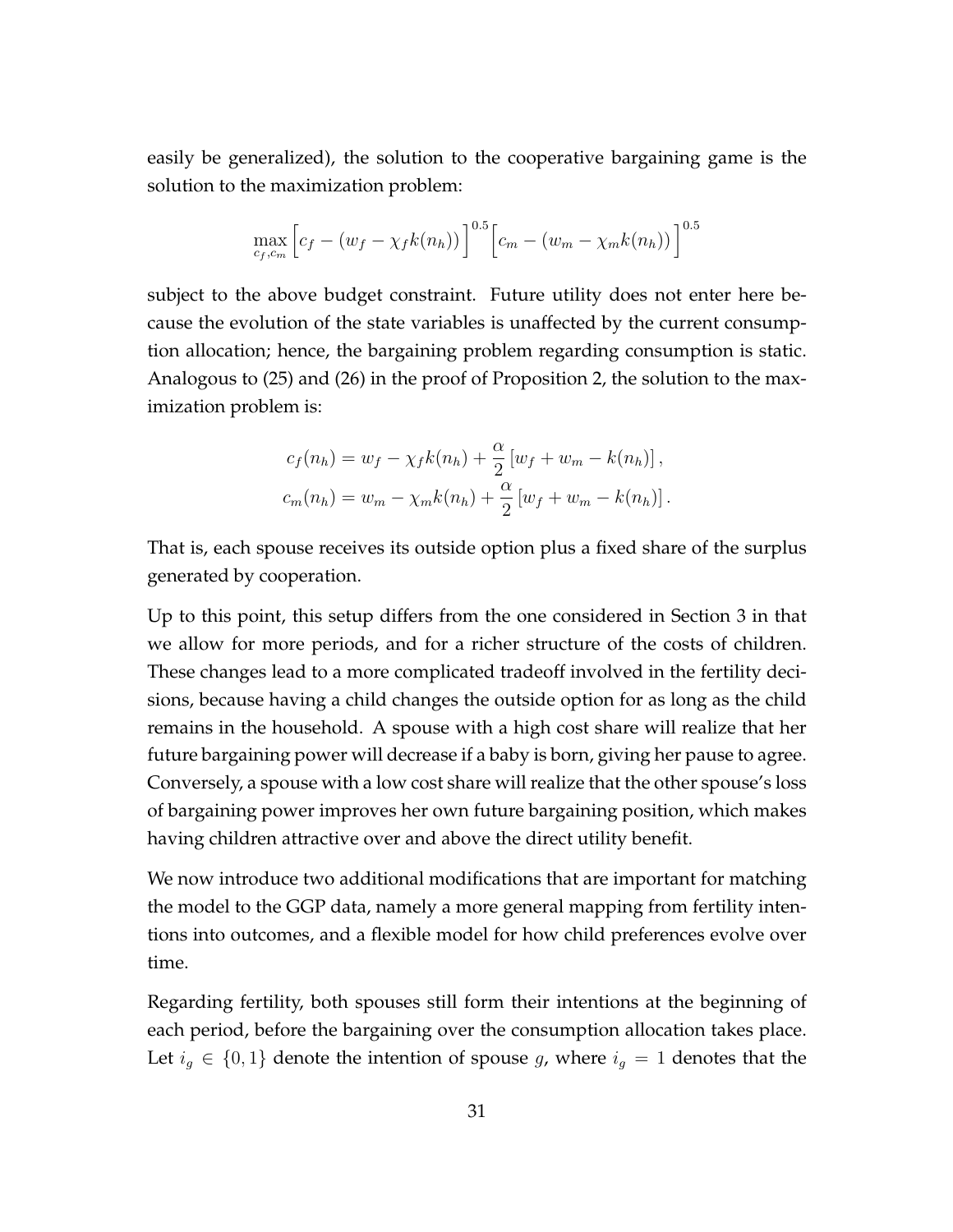spouse would like to have a baby. Formally, *i<sup>g</sup>* is determined as follows:

$$
i_g = I \Big\{ u(c_g, v_g, 1) + \beta E \left[ V_g^{t+1}(a'_1, a'_2, a'_3, v'_f, v'_m) | b = 1 \right] \newline \geq u(c_g, v_g, 0) + \beta E \left[ V_g^{t+1}(a'_1, a'_2, a'_3, v'_f, v'_m) | b = 0 \right] \Big\}, \tag{23}
$$

where  $I(\cdot)$  is the indicator function. (23) expresses that a spouse intends to have a child if having a child increases expected utility. In Section 3, we assumed that having a baby requires agreement, i.e., a child was born  $(b = 1)$  if and only if  $i_f = 1$  and  $i_m = 1$ . In the GGP data explored in Section 2, we found that although agreement between the spouses greatly increases the likelihood of having a baby, some births occur nevertheless without perfect agreement. We therefore allow for a general mapping of fertility intentions to outcomes that also depend on the existing number of children. Given fertility intentions and the existing number of children *n*, the probability of having a baby in a given period is given by a function  $\gamma(i_f, i_m, n)$ . Later on, we will choose this function to match the observed birth probability for each combination of intention and existing number of children in the GGP data. We take this function as exogenous and without regard to how it is generated; some factors that are likely to play a role are natural fecundity (births are not guaranteed even if the spouses agree), imperfect birth control, measurement error, and change over time in fertility intentions.

Regarding child preferences, we saw in Section 3.3 that the persistence of child preferences over time determines the extent to which disagreement over having babies matters for the timing of fertility versus total lifetime fertility. To allow for persistence, we model child preferences as follows. The couple starts out with an initial preference draw  $v_f$ ,  $v_m$  from a joint uniform distribution with genderspecific means and correlation  $\rho$  between the spouses. If no child is born ( $b = 0$ ), with probability *π* the couple's fertility preferences are unchanged in the next period. With probability  $1 - \pi$ , the couple draws new fertility preferences from the same distribution. When a birth takes place  $(b = 1)$ , the couple draws new fertility preferences, where the mean of the distribution depends on the existing number of children. The dependence of fertility preferences on the number of existing children captures the possibility of declining marginal utility from addi-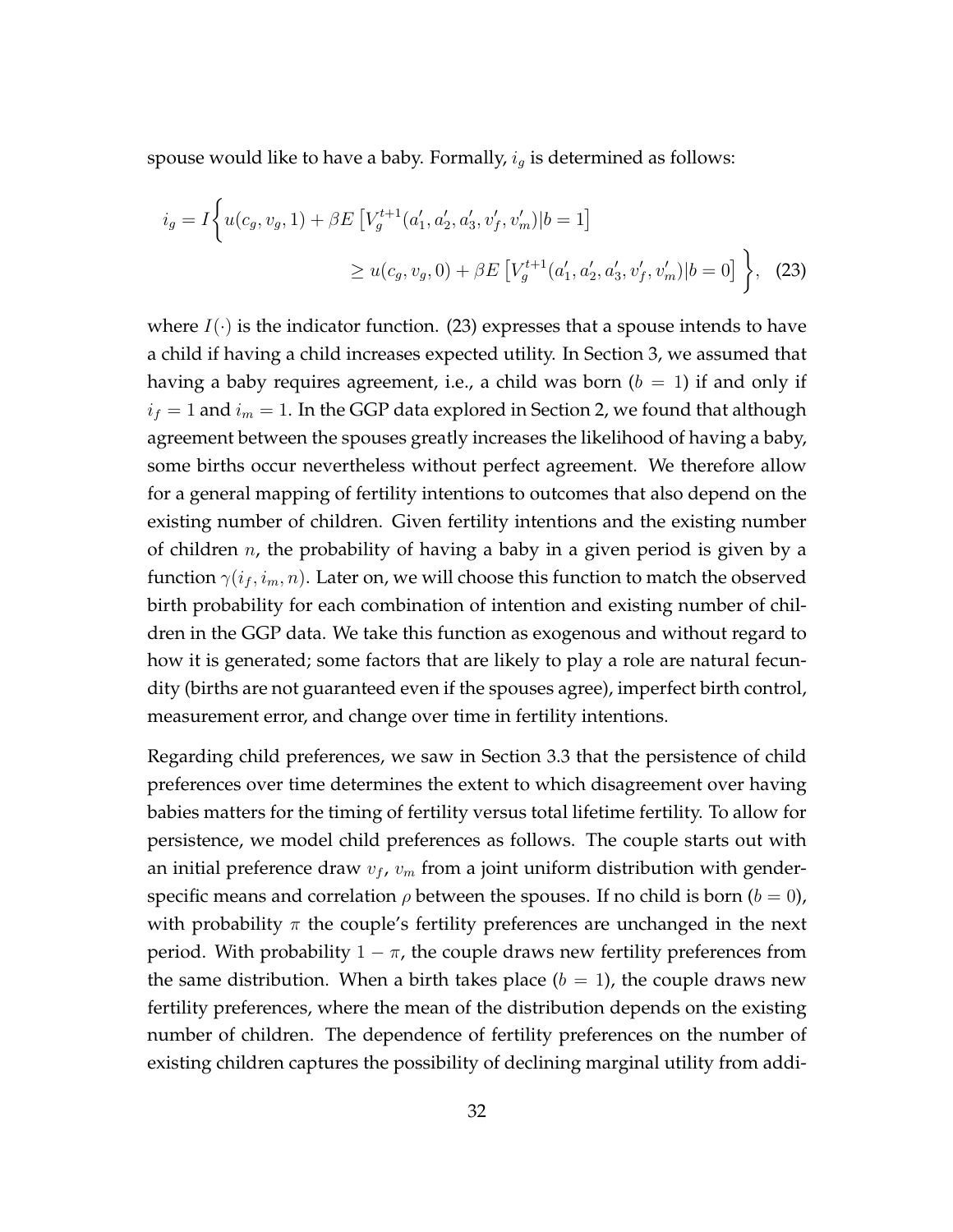tional children. This process is formalized as follows. In every period, a couple draws potential fertility preferences  $\tilde{v}_f$ ,  $\tilde{v}_m$  from a joint uniform distribution that depends on the existing number of children *n*:

$$
\begin{bmatrix} \tilde{v}_f \\ \tilde{v}_m \end{bmatrix} \sim U \left( \begin{bmatrix} \mu_{f,n} \\ \mu_{m,n} \end{bmatrix}, \begin{bmatrix} \sigma_f^2 & \rho \sigma_f \sigma_m \\ \rho \sigma_f \sigma_m & \sigma_m^2 \end{bmatrix}, \right).
$$

In the first period, actual preferences  $v_f$ ,  $v_m$  are equal to potential preferences,  $v_q = \tilde{v}_q$  for  $g \in \{f, m\}$ . In subsequent periods, a couple with current preferences  $v_f$ ,  $v_m$  retains the existing preference draw with probability  $\pi(1-b)$ , and adopts the potential preference draw  $\tilde{v}_f$ ,  $\tilde{v}_m$  with probability  $1 - \pi(1 - b)$ :

$$
\begin{bmatrix} v'_f \\ v'_m \end{bmatrix} = \begin{cases} \begin{bmatrix} v_f \\ v_m \end{bmatrix} & \text{with probability } \pi(1-b) \\ \begin{bmatrix} \tilde{v}_f \\ \tilde{v}_m \end{bmatrix} & \text{with probability } 1 - \pi(1-b). \end{cases}
$$

Here  $v'_{g}$  denotes fertility preferences in the following period. By matching the evolution of fertility preferences to the GGP data (where fertility preferences for the same couple are observed in repeated waves), we can ensure that the model reproduces the proper mapping from current fertility preferences to long-run fertility outcomes.

## **5 Matching the Model to Data from the Generations and Gender Programme**

We now want to quantify our theory of fertility choice by matching the dynamic model to the GGP data. We interpret the data from the various countries as driven by the same structural model, but with potential differences across countries in fertility preferences and in the distribution of the child care burden. One might argue that inherent fertility preferences should be comparable across countries. However, measured differences in child preferences may reflect differences in child support policies, work environments, and other country-specific factors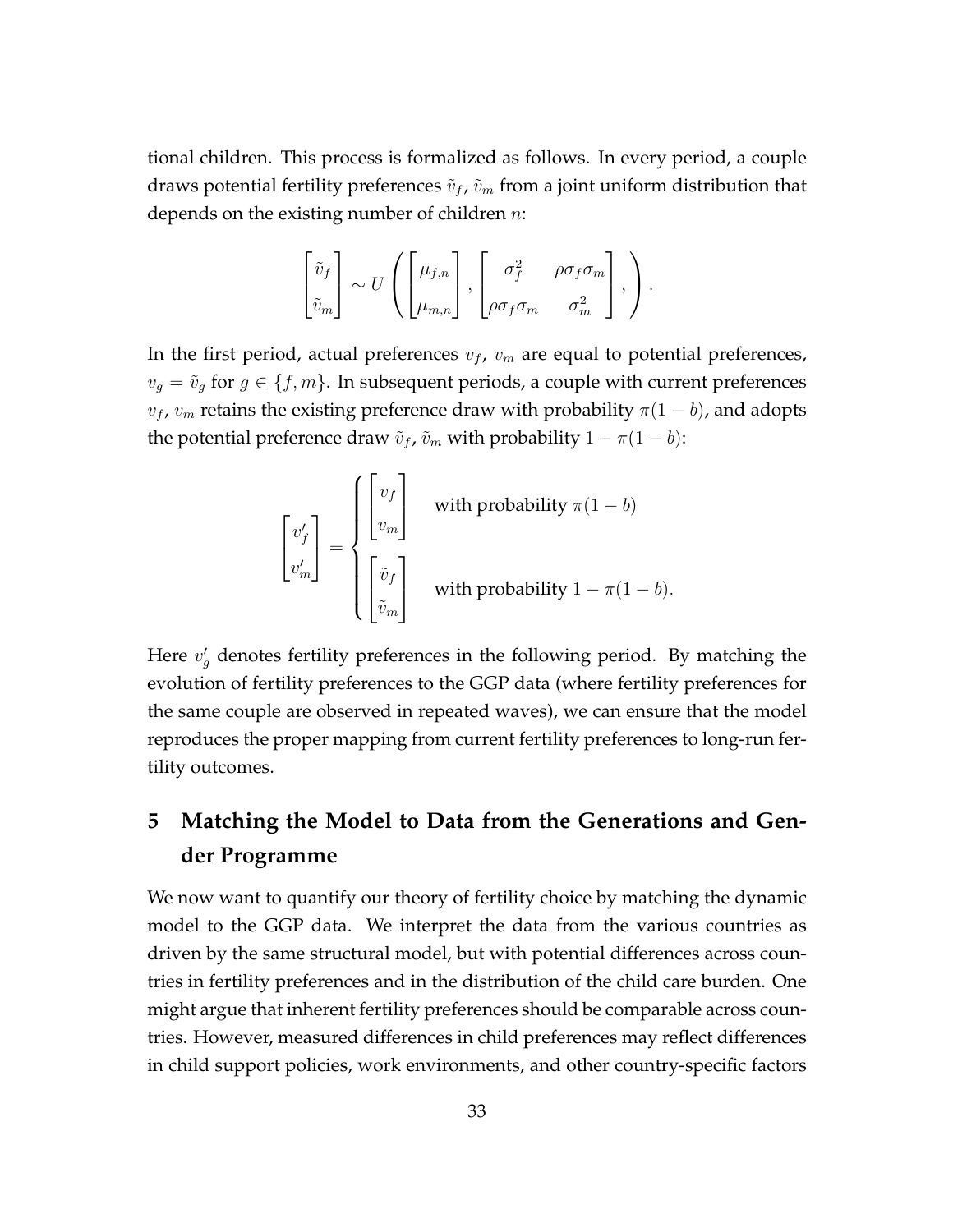affecting fertility that we do not model explicitly. With this possibility in mind, we use all available data to estimate model parameters that are assumed identical across countries (such as the mapping of fertility intentions into outcomes). In contrast, the child care burden and fertility preferences are matched to the lowfertility countries in our sample (Austria, Bulgaria, Germany, Lithuania, Poland, Romania, and Russia), which display distinct patterns in fertility intentions and fertility rates. Our policy experiments in the following section therefore should be interpreted as being valid for the initial conditions of a low fertility country.

We choose the model parameters in two steps. First, we pin down a number of parameters individually, either by setting them to standard values or by estimating them directly from the data. Second, we jointly estimate the remaining parameters, concerning the distribution of child preferences and the evolution of preferences over time, to match data from the low fertility countries.

### **5.1 Preset and Individually Estimated Parameters**

Some parameters that are less central to our analysis are set to values that are standard in the literature. First we set the discount factor to  $\beta = 0.95$ , which corresponds to an interest rate of about five percent. Next, we set the economies of scale in the family to  $\alpha = 0.4$ , as in Greenwood, Guner, and Knowles (2003). We abstract from economies of scale in childbearing and set  $\psi = 1$ , that is, all children are equally costly.<sup>20</sup> We do not need to set the level of wages, because utility is linear in consumption and hence wages do not matter for fertility decisions.<sup>21</sup> The final preset parameter is the level of the child cost *ϕ*. Given that utility is linear in consumption,  $\phi$  is a scale parameter that does not matter directly for any of our results regarding fertility.<sup>22</sup> However, for interpreting policy experiments such as child subsidies it is still useful to attach a specific value to  $\phi$ . The aim is

 $20$ This assumption is less restrictive than it seems, because the means of the child preferences for second and the third child would adjust in our estimation according to the assumed economies of scale.

<sup>&</sup>lt;sup>21</sup>Of course, wages do matter for the consumption allocation. Also, wages enter into the cost of children if part of the costs of children is in terms of time. However, in the calibration procedure we set the cost of children directly to match available empirical estimates.

<sup>&</sup>lt;sup>22</sup>Specifically, if  $\phi$  is increased by a given amount, the estimated distribution of child preferences in the final step would shift up by a corresponding amount to give identical results for fertility intentions and outcomes.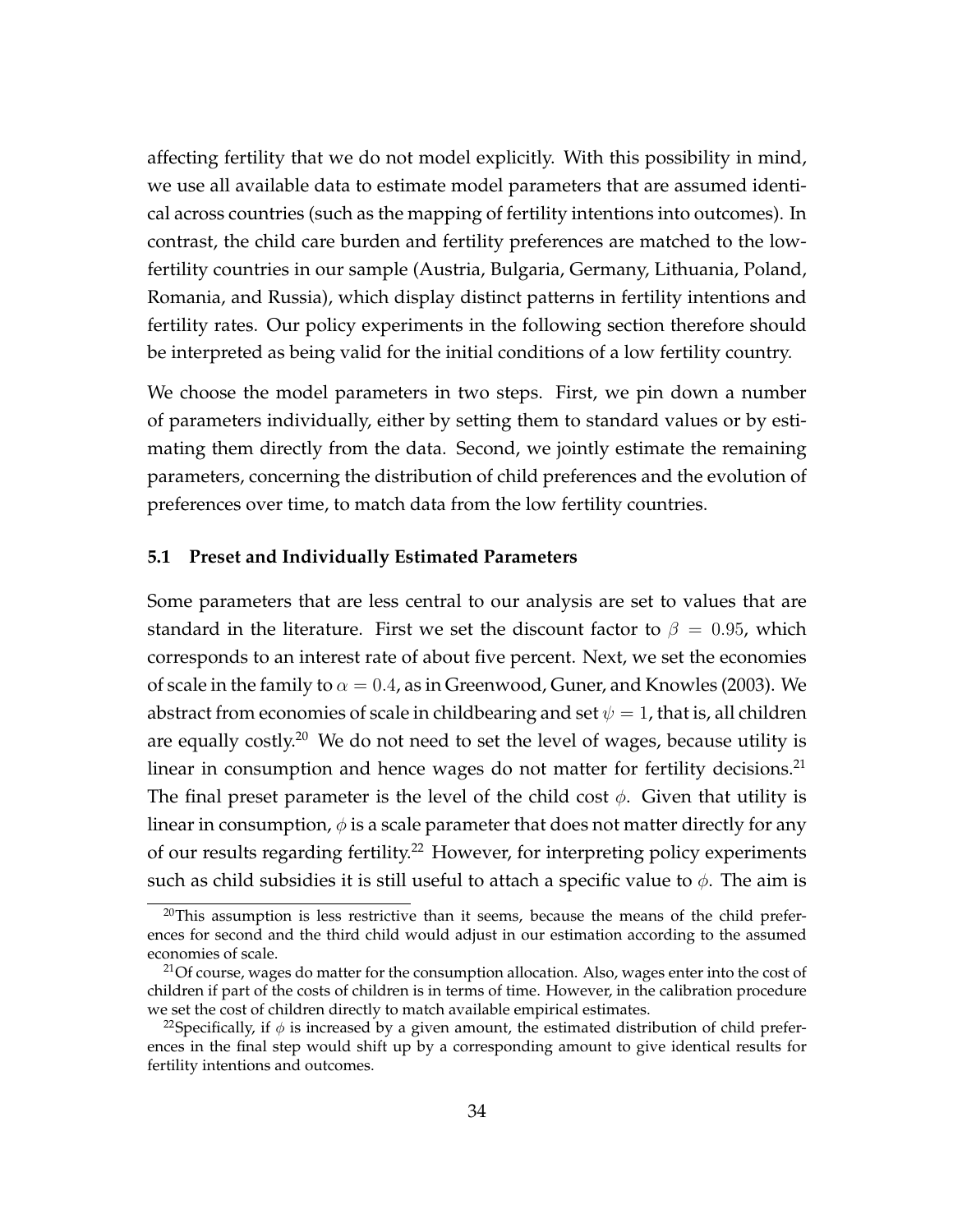to have a realistic measure of the (annual) cost a couple incurs for raising a child. In reality, child costs are a combination of direct expenses, payments for child care, forgone earnings, and opportunity costs of reduced leisure. While accounting for all of these makes it challenging to arrive at a precise number, the literature suggests a plausible range for theses costs. Guner, Kaygusuz, and Ventura (2014) estimate the average annual expenditure on child care for U.S. parents to range between \$4,851 and \$6,414 per year, depending on the age of a child. Adda, Dustmann, and Stevens (2016) quantify the cost of having a child and working for German women to range between  $\epsilon$ 12.6 and  $\epsilon$ 31.1 per day. With about 250 working days per year this leads to a cost of between  $\in 3,150$  and  $\in 7,775$ . Baudin, de la Croix, and Gobbi (2015) estimate the time cost of having a child at 20 to 30 percent of the time endowment of a woman. With an average salary of around  $\epsilon$ 36,000 for full-time working women in Germany, this would imply a cost of  $\epsilon$ 7,200 to  $\epsilon$ 10,800. In addition, the OECD consumption equivalence scale quantifies the consumption cost of a child to be around 0.3 times the consumption of an adult. Adda, Dustmann, and Stevens (2016) estimate this equivalence scale to be 0.4. The statistical office of Germany estimates the consumption expenditure of couples with children to average at  $\in$ 38,000 in 2011. Using the OECD equivalence scale for a couple with two children, this would lead to an annual expenditure of around  $\epsilon$ 5,000 per year. To reflect all these cost components in our model direct expenses, time cost in forgone earnings, and consumption spending—we assume that the annual cost of one child amounts to  $\in$ 10,000.

The first parameters that we estimate directly from the data are the probabilities of having a child within three years conditional on the intentions of the male and the female spouse  $\gamma(i_f, i_m, n)$ . We assume that these parameters do not vary across countries, and hence we construct them from the whole sample of countries for which we have two waves of data (Bulgaria, Czech Republic, France, and Germany), allowing us to link intentions and outcomes.<sup>23</sup> We choose  $\gamma(i_f, i_m, n)$ to match the regression results reported in Table 2. From these regression results, we derive the numbers shown in Table 3. We use a value of zero where the coefficients are not significantly different from zero. Using the point estimates instead

 $23$ We use all available data because the number of data in each cell would become too small if we estimated the regressions separately by country.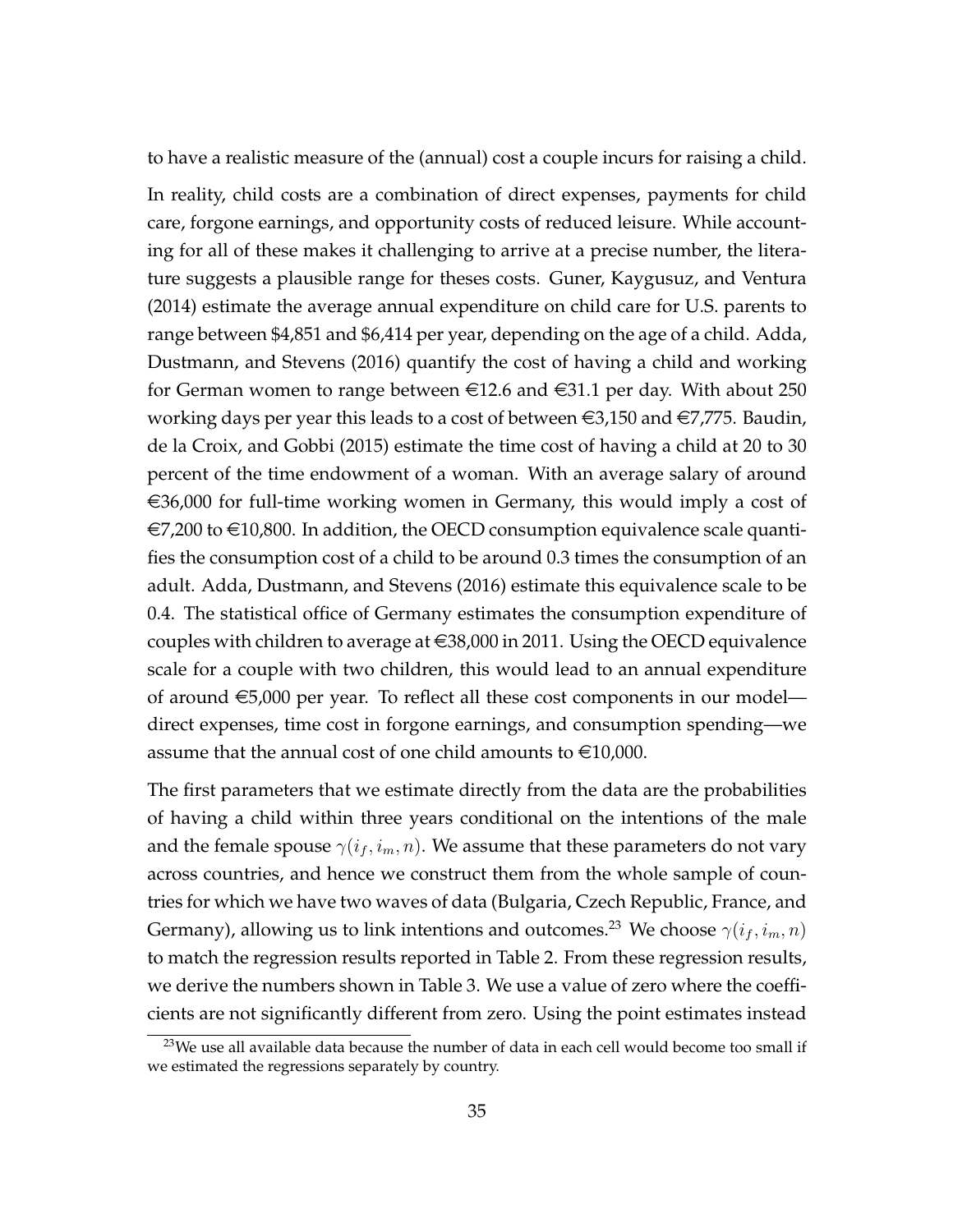does not substantially alter our findings.

Table 3: Fertility rates in GGP data by fertility intention (percent of couples with each combination of female intent, male intent, and existing number of children that will have a baby within three years)

| Existing children | $n=0$ |              |       | $n=1$ |                           | $n=2$ |  |
|-------------------|-------|--------------|-------|-------|---------------------------|-------|--|
|                   |       | He no He yes |       |       | He no He yes He no He yes |       |  |
| She no            | 12.43 | 12.43        | 10.87 | 10.87 | 3.34                      | 3.34  |  |
| She yes           | 12.43 | 39.01        | 26.89 | 43.39 | 11.53                     | 37.31 |  |

Next, we pin down the child care burden  $\chi_q$ . As already shown in Section 2, the Generations and Gender Programme asks individuals which parent carries out specific child care tasks. From these questions, we construct the share of men in total child care (see Figure 2). We set the male cost share *χ<sup>m</sup>* to the mean of the share of men in child care for the low fertility countries, which is 0.24. Below, we will also use information on the variation in male cost shares across low fertility countries (which vary between 0.22 and 0.27 in our sample) as target moments to specify additional parameters.

### **5.2 Jointly Estimated Parameters**

The remaining parameters to be determined concern the distribution of female and male child preferences and the persistence of child preferences over time. These parameters are summarized in the following vector:

$$
\theta = \begin{bmatrix} \mu_{f,1} & \mu_{f,2} & \mu_{f,3} & \sigma_f & \mu_{m,1} & \mu_{m,2} & \mu_{m,3} & \sigma_m & \rho & \pi \end{bmatrix}'.
$$

They include the means of preferences for the first, second, and third child for women and men as well as their standard deviations and within-couple correlation. In addition, we have to determine the persistence of child preferences over time *π*. To specify all these parameters we use the following identification strategy.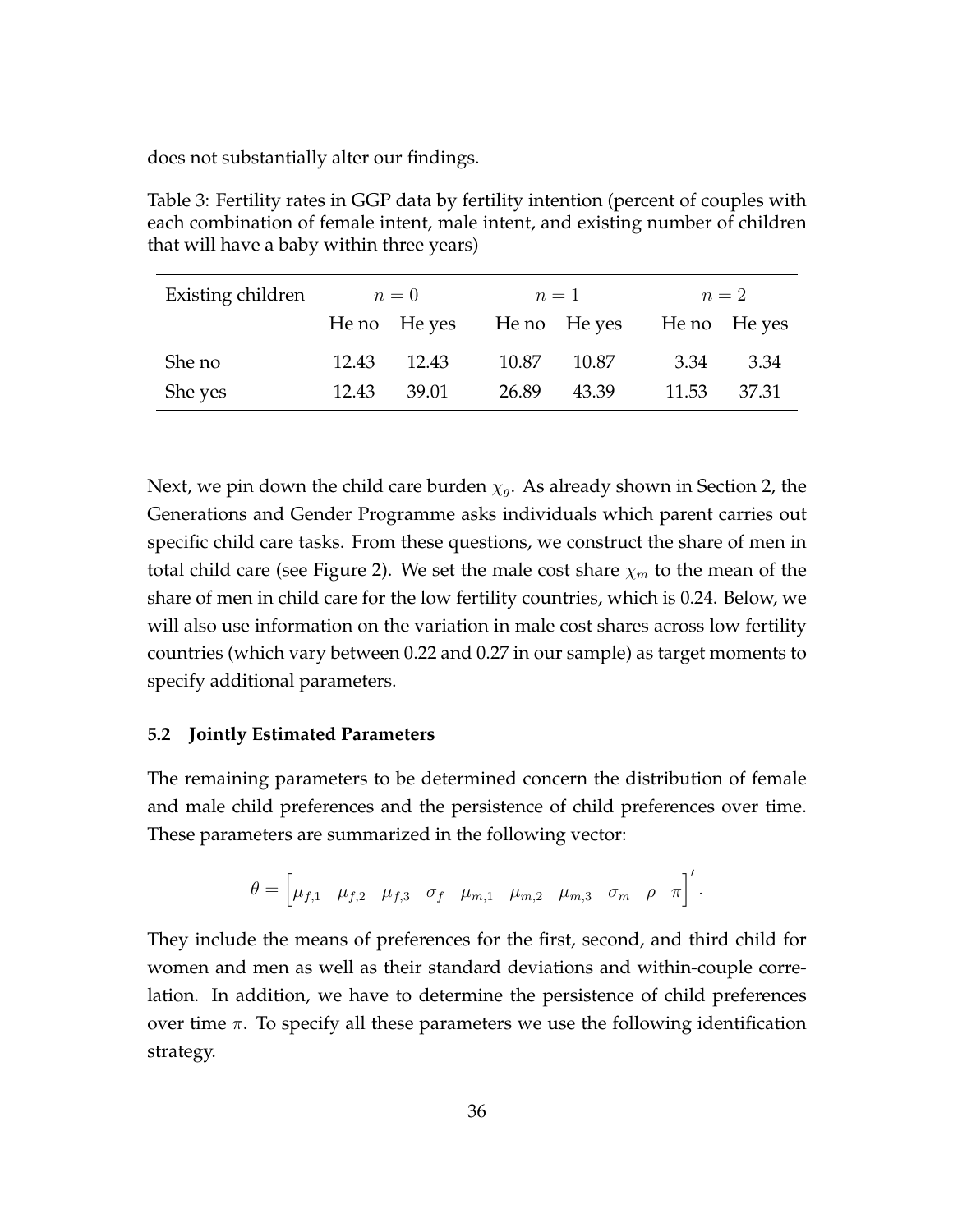To pin down the means and the correlation of the distribution of child preferences, we use the reported data on fertility intentions by the two spouses conditional on the number of existing children. Given that fertility can be at most three in the model, for fertility intentions given  $n = 2$  we group all couples with two or more children. We generate this data from a pooled sample of the low fertility countries in the Generations and Gender Programme, which are Austria, Bulgaria, the Czech Republic, Germany, Lithuania, Poland, Romania, and Russia. We have a total of 25,612 observations with 5,084, 7,664, and 12,864 observations in the  $n = 0$ ,  $n = 1$ , and  $n = 2$  groups, respectively. To pool the sample, we calculate the country-specific cross tables of fertility intentions of men and women, using the sample weights. We then take the non-weighted average across countries to derive the pooled intention tables. The results are shown in the first part of Table 4. These 12 data moments determine seven model parameters, namely six mean parameters for child preferences and one correlation parameter.

|       |         | $n=0$ |              |       | $n=1$        |       | $n=2$        |  |
|-------|---------|-------|--------------|-------|--------------|-------|--------------|--|
|       |         |       | He no He yes |       | He no He yes |       | He no He yes |  |
| Data  | She no  | 50.74 | 7.40         | 63.10 | 8.19         | 89.27 | 4.81         |  |
|       | She yes | 5.64  | 36.22        | 4.55  | 24.16        | 2.57  | 3.35         |  |
| Model | She no  | 49.11 | 5.18         | 65.61 | 7.89         | 84.96 | 7.00         |  |
|       | She yes | 5.87  | 39.83        | 3.19  | 23.31        | 3.52  | 4.51         |  |

Table 4: Distribution of fertility intentions in GGP data and model

In order to calibrate the preference persistence parameter  $\pi$ , we use data from all low fertility countries for which we have two waves, namely Bulgaria, the Czech Republic, and Germany. In these countries we select couples that didn't have a baby in between Waves 1 and 2. We drop couples in which the female spouse is beyond the age of 35 in the first wave and couples who report that it is physically impossible for them to have a baby. This leaves us with 1,291 couples. We look at these couples' combinations of fertility preferences in Wave 1 and calculate the share that reports to have the same preferences in Wave 2. These statistics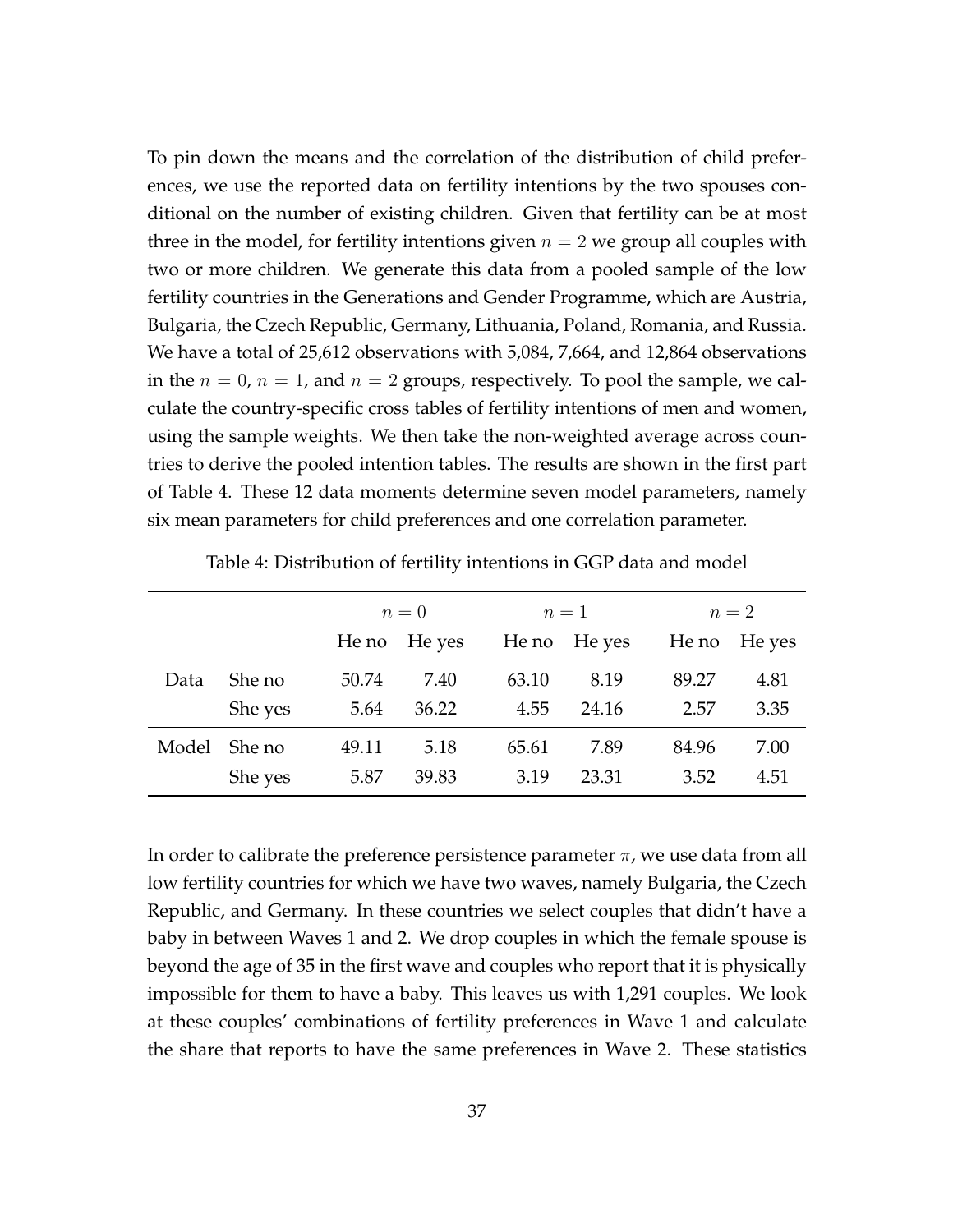should tell us how persistent certain combinations of child preferences are over time. The result is shown in Table 5. We use this table to identify our persistence

|         |       | Data         |       | Model        |
|---------|-------|--------------|-------|--------------|
|         |       | He no He yes |       | He no He yes |
| She no  | 85.20 | 22.56        | 62.63 | 26.47        |
| She yes | 24.30 | 59.08        | 25.15 | 52.41        |

Table 5: Share of couples with same fertility intentions in both waves in GGP data (population 35 and under)

parameter  $\pi$  by calculating the corresponding statistics in our model.

The last two parameters to set are the standard deviations of child preferences  $\sigma_f$  and  $\sigma_m$ . These standard deviations determine how strongly men and women react to changes in the cost of children. Intuitively, if the standard deviation is small, the density of preferences around the cutoff between wanting and not wanting a child is high. A small change in child costs will then change the fertility intentions of many individuals, leading to a large change in the fertility rate. The standard deviations therefore are important determinants of the effectiveness of policies aimed at raising fertility. We cannot identify the standard deviations from the distribution of child preferences in Table 4 alone (for the same reason that standard deviations are fixed in a probit model). Instead, we make use of the cross country variation in disagreement shares in our sample of low-fertility countries. We interpret this variation as driven by variation of the share of men in caring for children, as captured by Figure 2. Intuitively speaking, if across countries the female disagreement share varies a lot but the male disagreement share varies little, this indicates that women's preferences react more strongly to changes in the relative child care burden, and hence suggests that women's fertility preferences are more concentrated than men's ( $\sigma_f < \sigma_m$ ).

Formally, we measure the relative variation of female and male disagreement by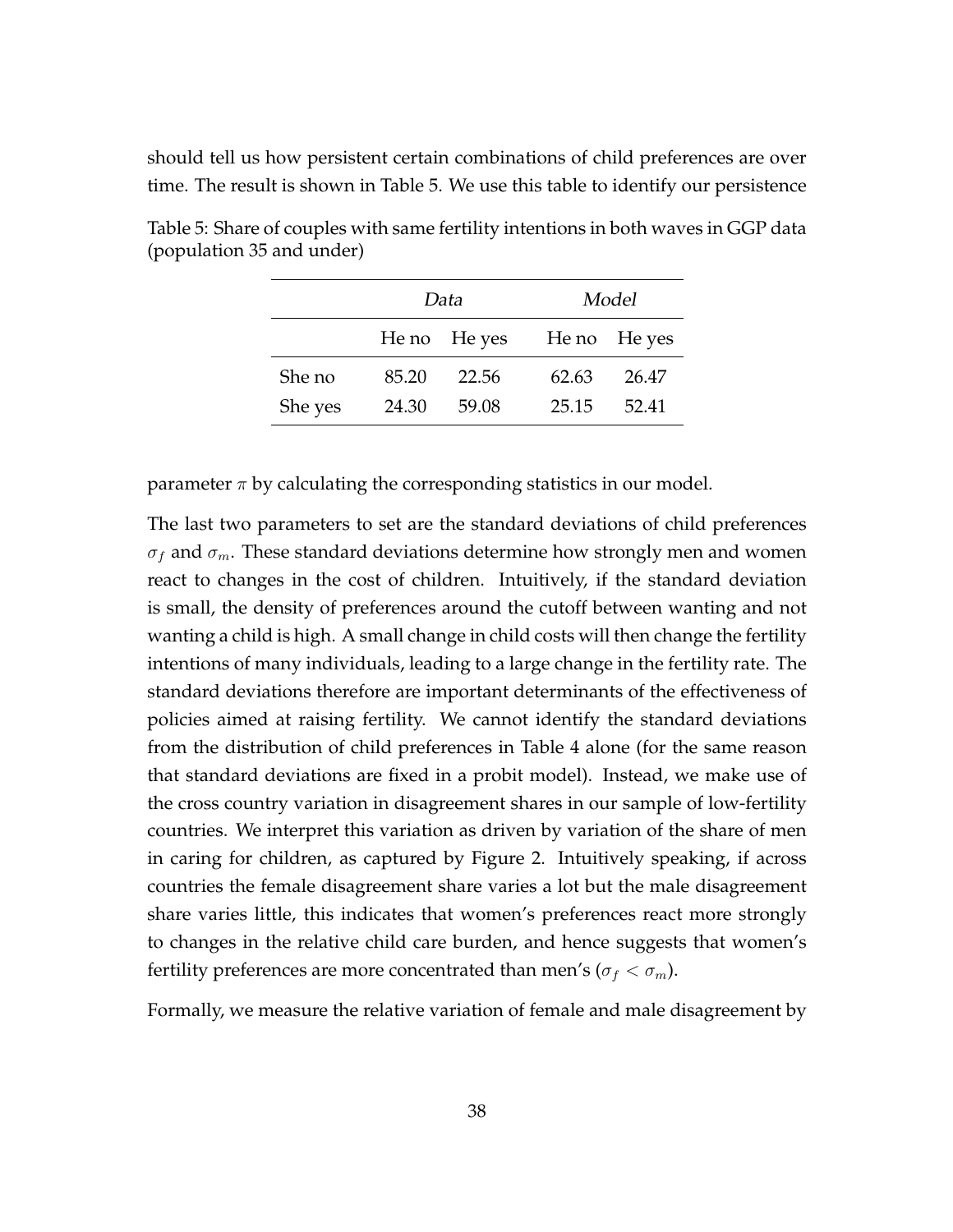

Figure 4: Fertility intentions across countries, GGP data and model

running cross-country regressions of the form:

 $\text{Disagree male}_i = \beta_0 + \beta_1 \cdot \text{Disagree Female}_i + \epsilon_i,$ 

with *i* denoting the country index, separately for couples with one child and couples with two or more children.<sup>24</sup> Figure 4 displays the data and the resulting regression lines. The target moments used to pin down the standard deviations  $\sigma_f$  and  $\sigma_m$  are the left and right endpoints of the regression lines (i.e., evaluated at the lowest and highest value for the "Disagree Female" variable in the sample). The corresponding statistics computed from the model are female and male disagreement shares for the lowest and highest value of the male cost share *χ<sup>m</sup>* observed across the low-fertility countries, i.e., 0*.*22 and 0*.*27. The relationships generated by the estimated model are displayed in Figure 4 as solid lines. By matching the target moments, we ensure that the estimated model generates an empirically plausible response in male and female fertility intentions to variations in cost shares.

<sup>&</sup>lt;sup>24</sup>We focus on couples who already have children because preferences for the marginal (last) child are what matters for predictions for overall fertility rates.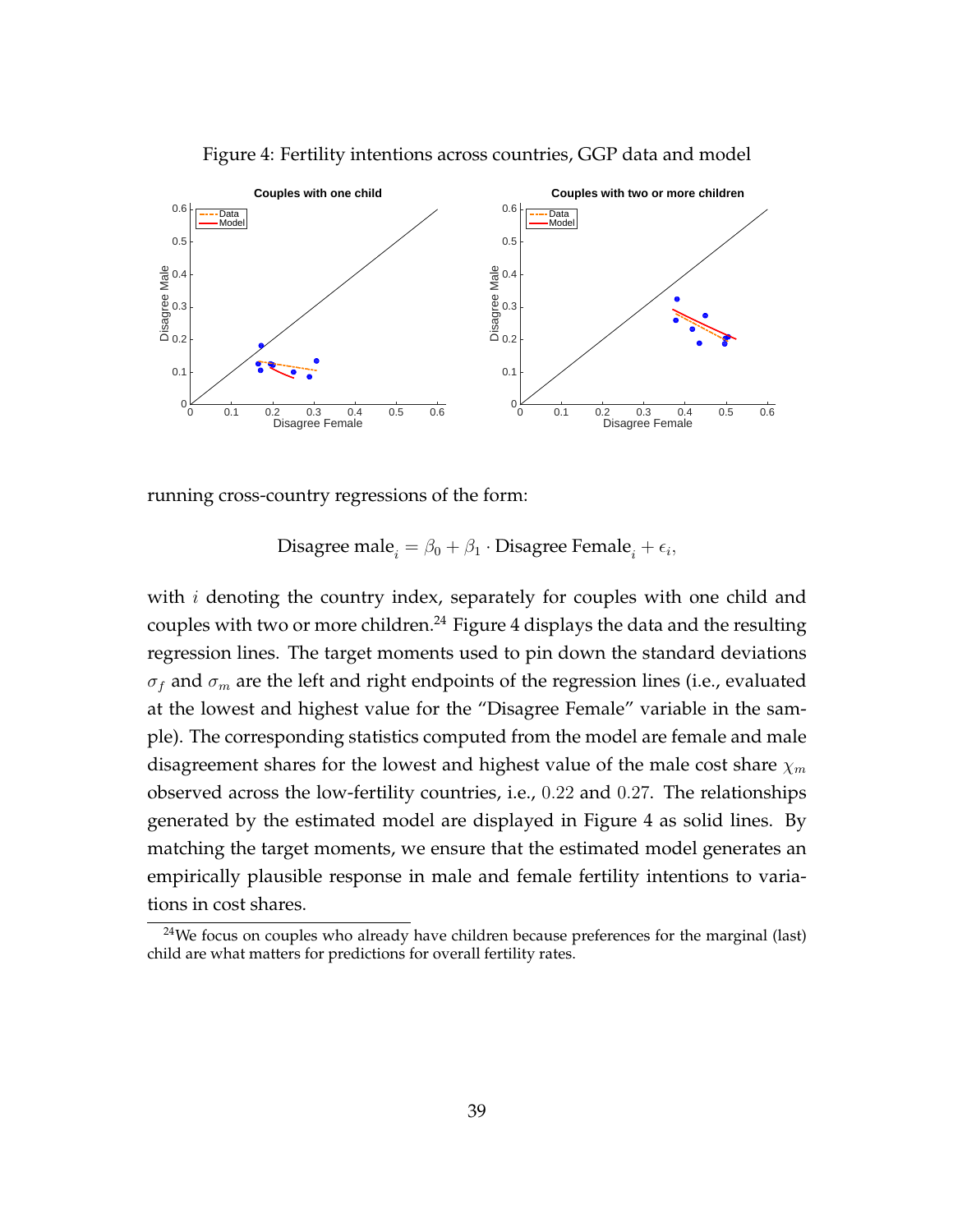### **5.3 Parameter Choices and Model Fit**

Let *Y* denote the 20 target moments we describe above, i.e. the 12 values for the distribution of fertility intentions, the four values for the persistence of child preferences, and the four end points of the regression lines in Figure 4. In addition, let *Y*<sup> $(\theta)$ </sup> denote the model simulated counterparts for a set of parameters  $\theta$ . To pin down the parameters, we numerically solve the problem

$$
\min_{\theta} \quad \left[ \hat{Y}(\theta) - Y \right]' \cdot \left[ \hat{Y}(\theta) - Y \right],
$$

i.e., we minimize a simple residual sum of squares. The resulting set of parameters is shown in Table 6. The model-predicted distributions of fertility intentions and the predictions about the persistence of child preferences are shown in Tables 4 and 5. The cross-country predictions of fertility intentions are shown as solid lines in Figure 4.

| Description             | Parameter   | Value      |
|-------------------------|-------------|------------|
| Mean women first child  | $\mu_{f,1}$ | 200,387    |
| Mean women second child | $\mu_{f,2}$ | 97,436     |
| Mean women third child  | $\mu_{f,3}$ | 42,069     |
| Std. dev. women         | $\sigma_f$  | 73,705     |
| Mean men first child    | $\mu_{m,1}$ | 224,732    |
| Mean men second child   | $\mu_{m,2}$ | $-117,530$ |
| Mean men third child    | $\mu_{m,3}$ | $-410,880$ |
| Std. dev. men           | $\sigma_m$  | 347,746    |
| Correlation             | $\rho$      | 0.7890     |
| Persistence             | $\pi$       | (1.2299    |

Table 6: Calibrated child preference parameters

The calibrated model provides a good fit for the data on fertility intentions and the persistence of child preferences over time, especially for couples in which at least one of the partners wants to have a baby. For us these couples are the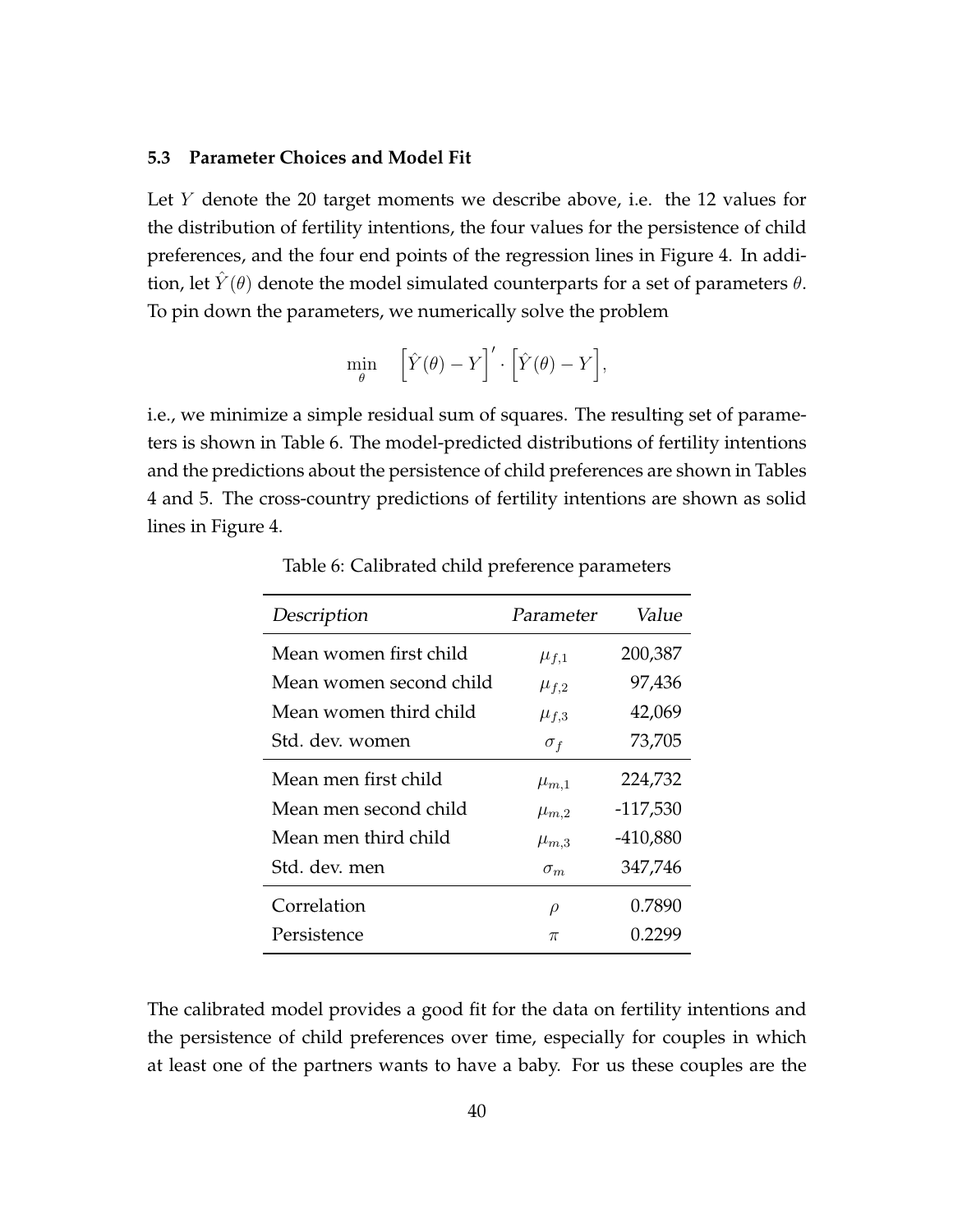most important ones, since they will be most prone to changing their fertility intentions in reaction to policy. The model also does well at fitting the slope of the relationship between male and female disagreement across countries in Figure 4, and particularly so for couples that have two or more children.

The estimated parameters suggest steeply declining marginal utility from having children, especially for men. From the second child onwards, women are estimated to have stronger child preferences than men. Intuitively, this arises because the estimated cost share implies that women carry most of the child care burden, yet there are still at least some women who desire a second or third child. The estimation rationalizes this pattern by assigning a stronger child preference to women. In fact, from the second child onwards, mean child preferences for men are estimated to be negative. This occurs because most couples agree on not currently wanting a child, so that the couples desiring one are in the upper tail of the distribution of child preferences. Moreover, men benefit from having children not just in terms of direct utility, but also through an improved bargaining position.

Child preferences turn out not to be highly persistent but strongly correlated within couples. As argued above, the persistence of preferences is important for shaping how disagreement versus agreement on children translates into lifetime fertility rates. The high correlation may appear surprising, given that we document substantial disagreement among couples about having children. However, at all parities the majority of couples agree that they don't want to have a child, which the model accounts for with highly correlated preferences. The less-thanperfect correlation leaves enough room for disagreement to arise for a substantial portion of couples.

Table 7 reports some demographic statistics for the model. The model predicts a total fertility rate of the low fertility countries of 1.47, which is a little higher than the average in these countries of 1.36. Some of the gap is due to the fact that our calibration is to a data set consisting of couples, whereas the actual fertility rate is pulled down to some extent by women who are not in a relationship and do not have children. Given that the fertility rate was not targeted, the close fit suggests that the measured fertility intentions translate into overall outcomes in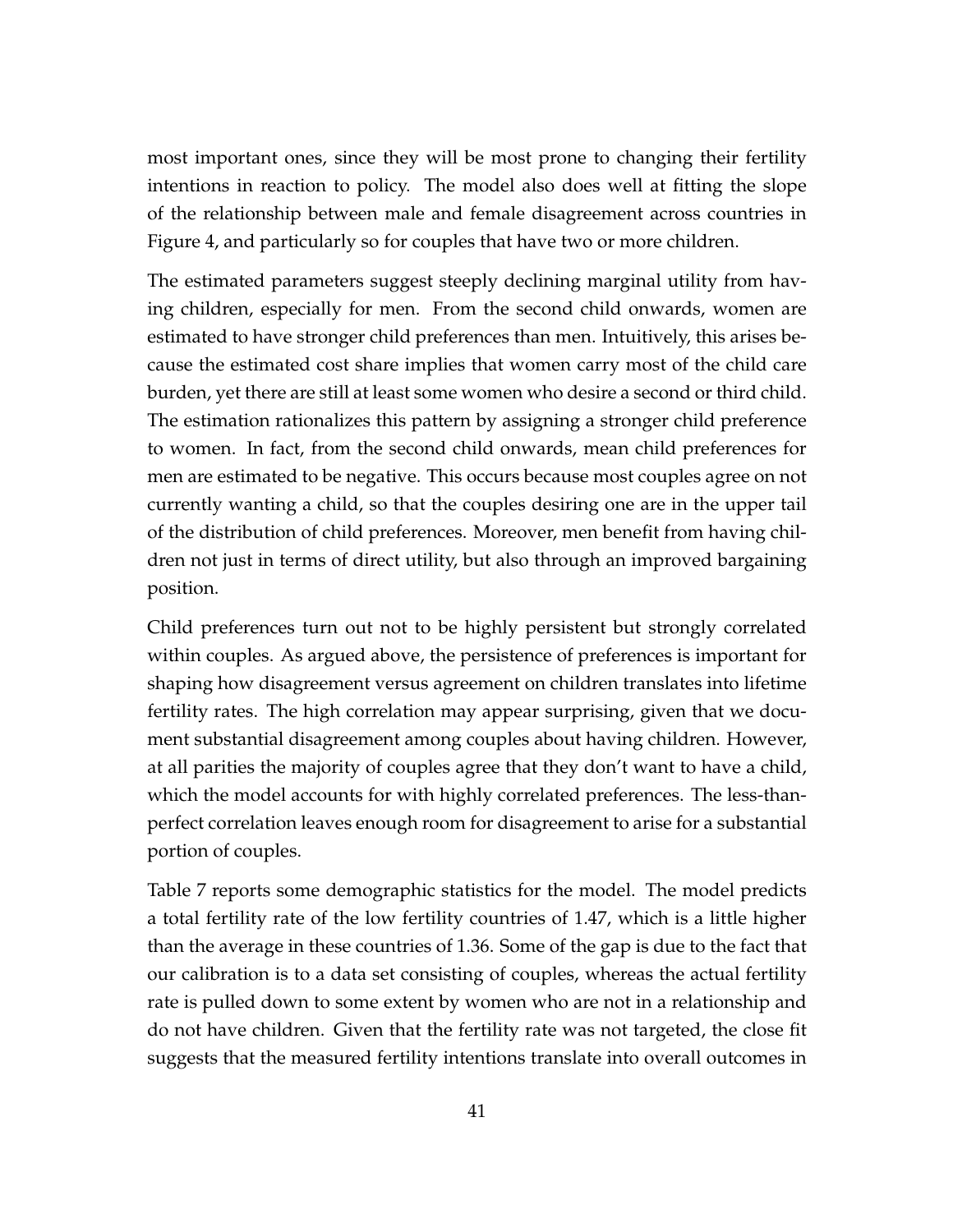| Total fertility rate                            | 1.4726 |
|-------------------------------------------------|--------|
| Fraction of couples without children            | 0.1546 |
| Fraction of couples with one child              | 0.4059 |
| Fraction of couples with two children           | 0.3905 |
| Fraction of couples with more than two children | 0.0490 |

Table 7: Demographic statistics generated by estimated model

an accurate manner. The model also predicts that after having completed the fertile period, i.e. at the age of 45, most couples have one or two children, which is also true in the data. Only a small fraction has three children, and about 15 percent of couples are childless. For comparison, the German Statistical Office reports that in 2008, about 19 percent of women between the ages 40 and 49 had no children (some of whom presumably will go on to have children in their 40s).

# **6 Policy Experiments: The Effectiveness of Targeted Child Subsidies**

We now turn to the policy implications of our analysis. In many countries, historically low fertility rates are considered a major challenge for future economic prospects, because it is difficult to sustain economic growth with a shrinking population and to maintain social insurance systems with an aging population. Already, child bearing is subsidized and publicly supported in various ways in many countries, but there are doubts about how effective such policies are. Here, we study the effect of targeted subsidies in the context of our calibrated model. We assume, in line with Lundberg and Pollak (1993a) and Lundberg, Pollak, and Wales (1997), that subsidies for children can be targeted towards a specific spouse. Intuitively, consider a country where, for mothers, the main component of the child care burden is forgone earnings, because of an absence of marketbased child care and hence the necessity to stay home with young children. In such a setting, public provision of child care centers that allow mothers to go back to work could be considered a policy that is targeted at mothers, whereas a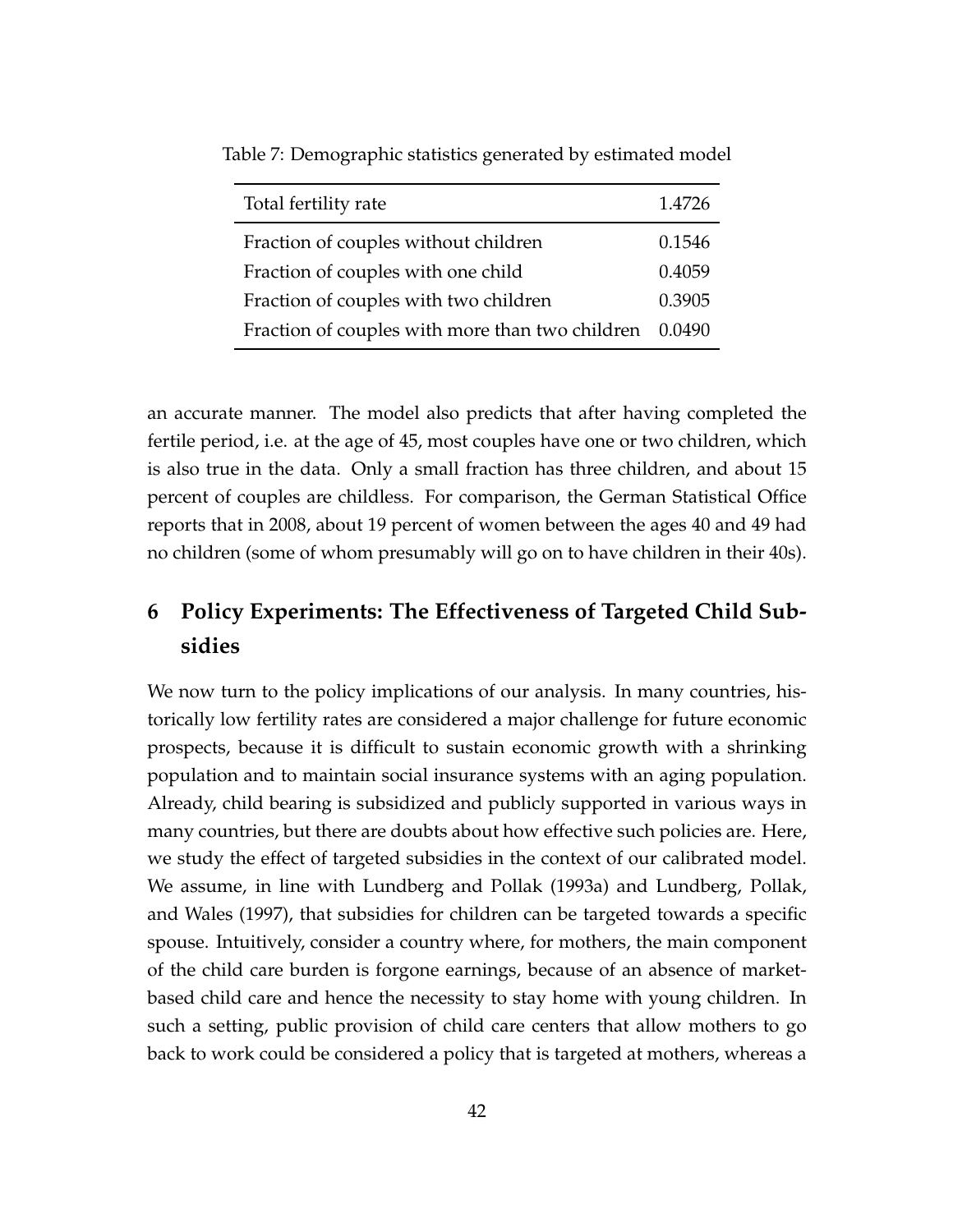monetary transfer sent to the man would be a policy that is targeted at fathers.<sup>25</sup> Hence, while in the context of the model we speak of monetary transfers, these policies can be interpreted more generally as interventions that specifically relieve the child care burden of one of the spouses.

Formally, let *sg*(*nh*) denote the total amount of subsidy paid to the partner *g* for the  $n_h$  children currently living in the household. Then the distribution of consumption taking subsidies into account reads

$$
c_f(n_h) = w_f - \chi_f k(n_h) + s_f(n_h) + \frac{\alpha}{2} [w_f + w_m - k(n_h) + s_f(n_h) + s_m(n_h)],
$$
  

$$
c_m(n_h) = w_m - \chi_m k(n_h) + s_m(n_h) + \frac{\alpha}{2} [w_f + w_m - k(n_h) + s_f(n_h) + s_m(n_h)].
$$

We now carry out the following experiment. We assume that the government wants to increase the total fertility rate by 0.1 (i.e., one in ten women should have an additional child, increasing the fertility rate from 1.47 to 1.57). It can use subsidies to either women or men to do so. In addition, it can choose to pay subsidies only for higher-order children, i.e., from the second or the third child onwards.

Figure 5 shows the subsidy amounts that would be needed to increase the total fertility rate by 0.1. There are two things to note here. First, whether subsidies are paid for all children or from the second child onwards does not change the amount very much. However, when given for the third child only, the government needs to pay substantially more per child. While for women the annual subsidy needed to increase the total fertility rate by 0.1 is around  $\epsilon$ 2,000 in the former case, it amounts to  $\in 6,000$  in the latter.

The second and most important feature is that it is much more effective to target subsidies towards women than towards men. Specifically, the subsidy needs to be about 2.6 to 3.4 times larger when targeted towards men than towards women.

 $25$ See Bick (2015) for a quantitative study of the effects of child care policies on female labor supply and fertility in Germany, albeit in a setting that abstracts from bargaining. Another example of a change that specifically benefited one spouse was the introduction of infant formula, which reduced mother's need to breastfeed and hence greatly enhanced their flexibility in dealing with the needs of young children. Albanesi and Olivetti (2016) argue that the introduction of infant formula contributed to the simultaneous rise in female employment and fertility observed in the United States between the 1930s and 1960s.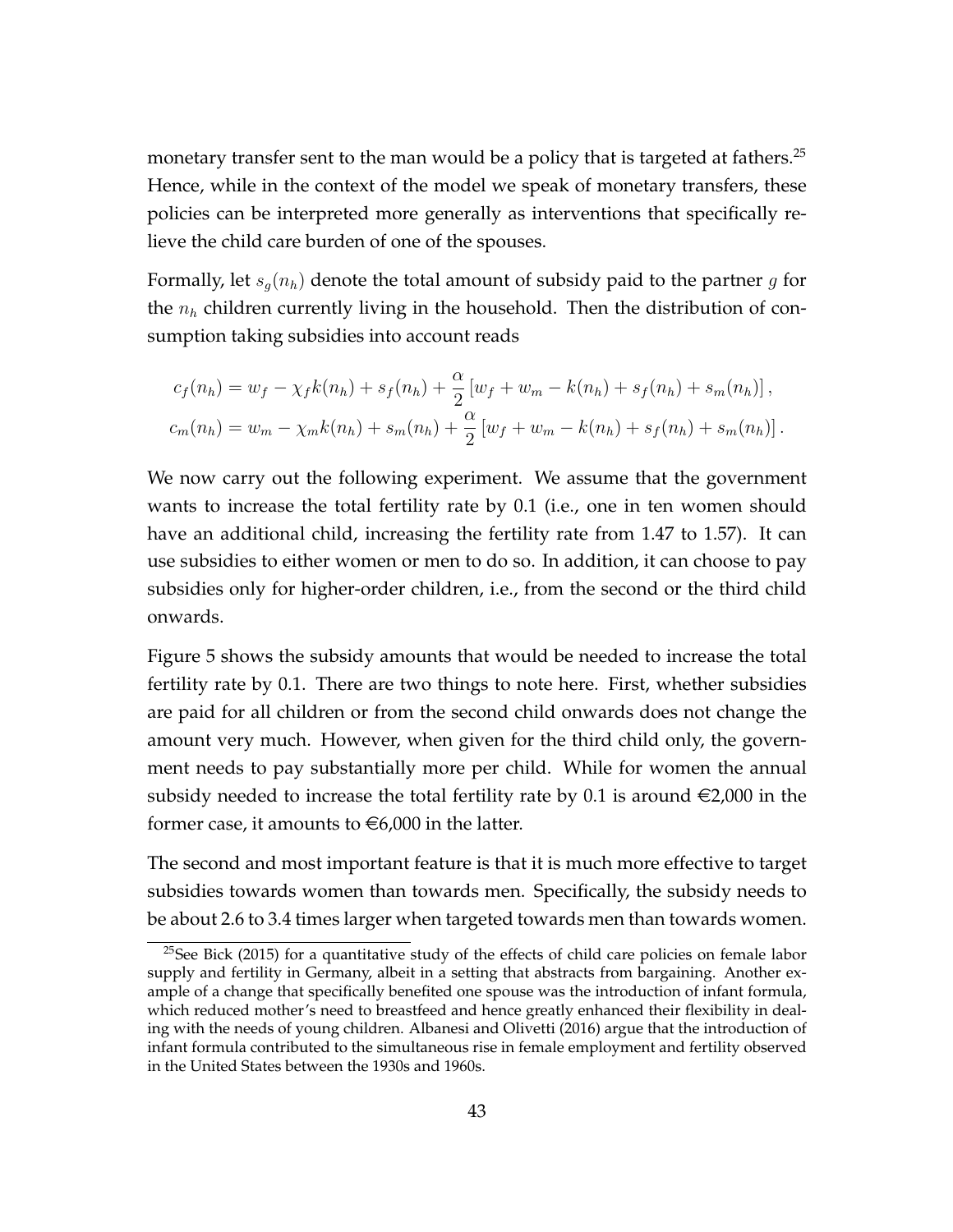Figure 5: Annual subsidy amounts to men and women required to raise total fertility rate by 0.1



This finding is novel to our analysis and would not arise in a model that abstracts from bargaining. The reason for the finding is threefold. First, as displayed in Figure 1, in the low fertility countries that we calibrate to, many more women are opposed to having another child than are men. Thus, women are more likely to be pivotal in the household decision (see Proposition 3), which means that subsidies directed to women are more effective. There are additional forces that amplify this effect. The second reason for our finding is related to the distribution of fertility preferences. Looking at the estimation results in Table 6, we can see that the variance of child preferences for women is lower than for men, indicating that there are more women close to the threshold at which they switch to wanting a baby. Consequently, with a given subsidy the government can incentivize more women than men to switch their opinion towards having another baby. The third reason can be gleaned from the fertility rate regressions in Table 2, where we can see that women have a larger impact on the fertility decision in the household. In fact, the coefficient for couples in which the woman doesn't want to have a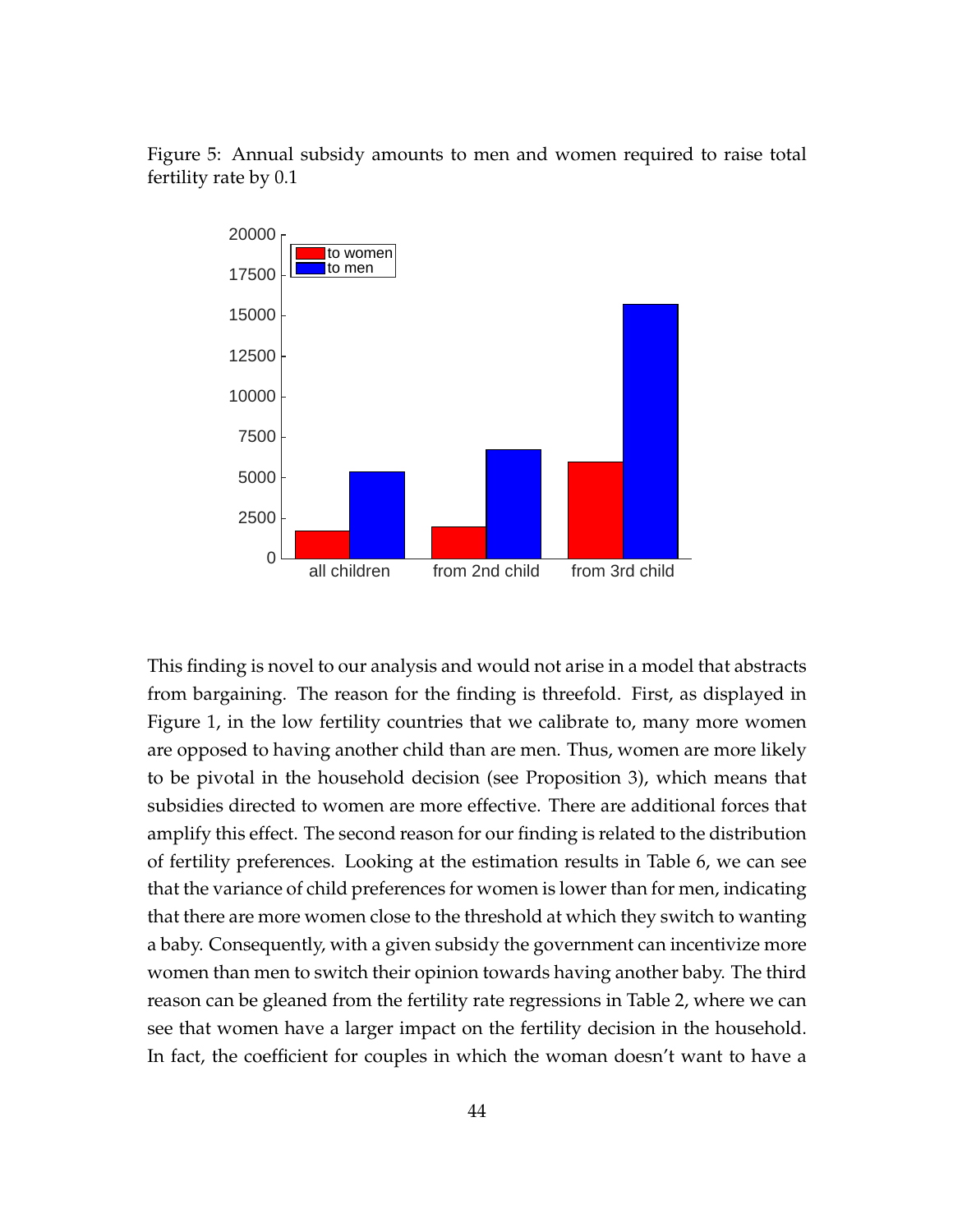baby but the man does (SHE NO/HE YES) on the fertility outcome of the family is never significantly different from zero. These three reasons combined imply that subsidies that are targeted towards women are much more likely to succeed in raising the total fertility rate.



Figure 6: Average total cost per couple required to raise total fertility rate by 0.1

The data shown in Figure 5 do not allow us to compare the desirability of subsidies that target all children versus, say, only third children and onwards. While the per-child subsidy needs to be higher when only higher-order births are subsidized, there are also fewer of those children. The total cost of each version of the subsidy is summarized in Figure 6, which displays the average cost per couple, over their whole life course, that needs to be paid by the government to raise fertility a given amount. The figure reveals that while the required per-child subsidy is the smallest if given for all children, the total cost of this policy is in fact the largest. Increasing the total fertility rate by 0.1 is about twice as expensive if all children are subsidized compared to only subsidizing higher-order children. This finding can be explained by the distribution of completed fertility in Table 7. The table shows that there are many couples who would have at least one child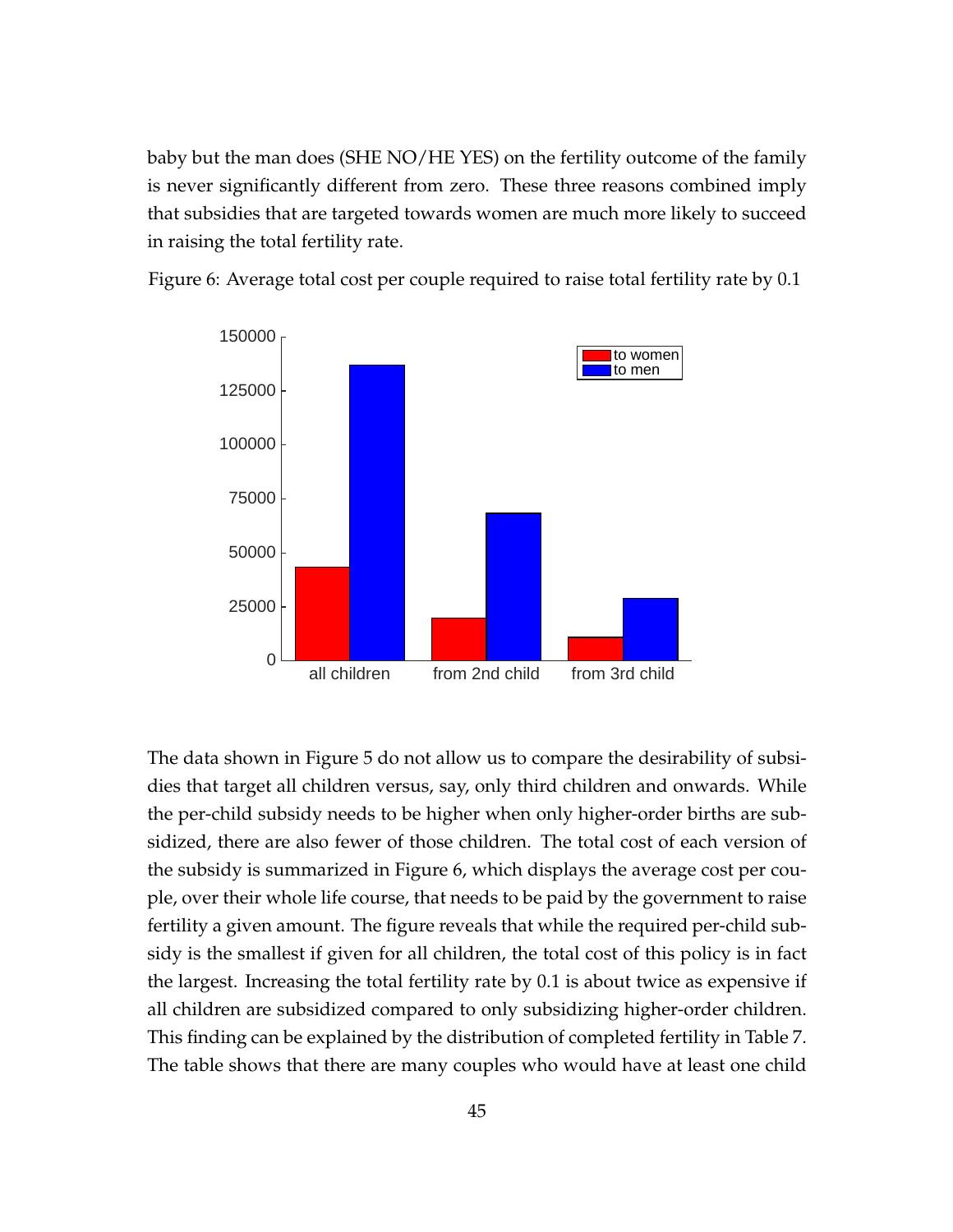even without the subsidy. All subsidies given to these couples for the first child do not affect the total fertility rate. These sunk costs make the policy costly in the aggregate. Targeting subsidies to higher-order children is more cost effective, since the program is better targeted towards marginal children.

To reiterate our conclusions here: subsidies are most effective when targeted towards higher-order children and towards women. Raising fertility by subsidizing men is 2.6 to 3.4 times more costly compared to subsidizing women. Hence, in the low fertility environment that our model is calibrated to, accounting for the patterns of agreement and disagreement on having babies makes a big difference for policy effectiveness.

# **7 Conclusions**

In this paper, we have examined the demographic and economic implications of the simple fact that it takes agreement between a woman and man to make a baby. Using newly available data from the Generations and Gender Programme, we have shown that disagreement between spouses about having babies is not just a theoretical possibility, but a commonplace occurrence: for higher-parity births, there are more couples who disagree about having a baby than couples who agree on wanting one. We have also shown that disagreement matters for outcomes, in the sense that a baby is unlikely to be born unless both parents desire one. We interpret the data using a model of marital bargaining under limited commitment, and show that our calibrated model provides a close match for the data on fertility intentions and outcomes.

Our findings have both positive and normative implications for the economics of fertility choice. On the positive side, our theory suggests a novel determinant of a country's average fertility rate, namely the distribution of the child care burden between mothers and fathers. If one gender carries most of the burden, we would expect to observe a lopsided distribution of fertility intentions, and the fertility rate can be low even if childbearing is highly subsidized overall. Indeed, in the sample of European countries in the GGP data, we find that all low fertility countries are characterized by many more women than men being opposed to having another child.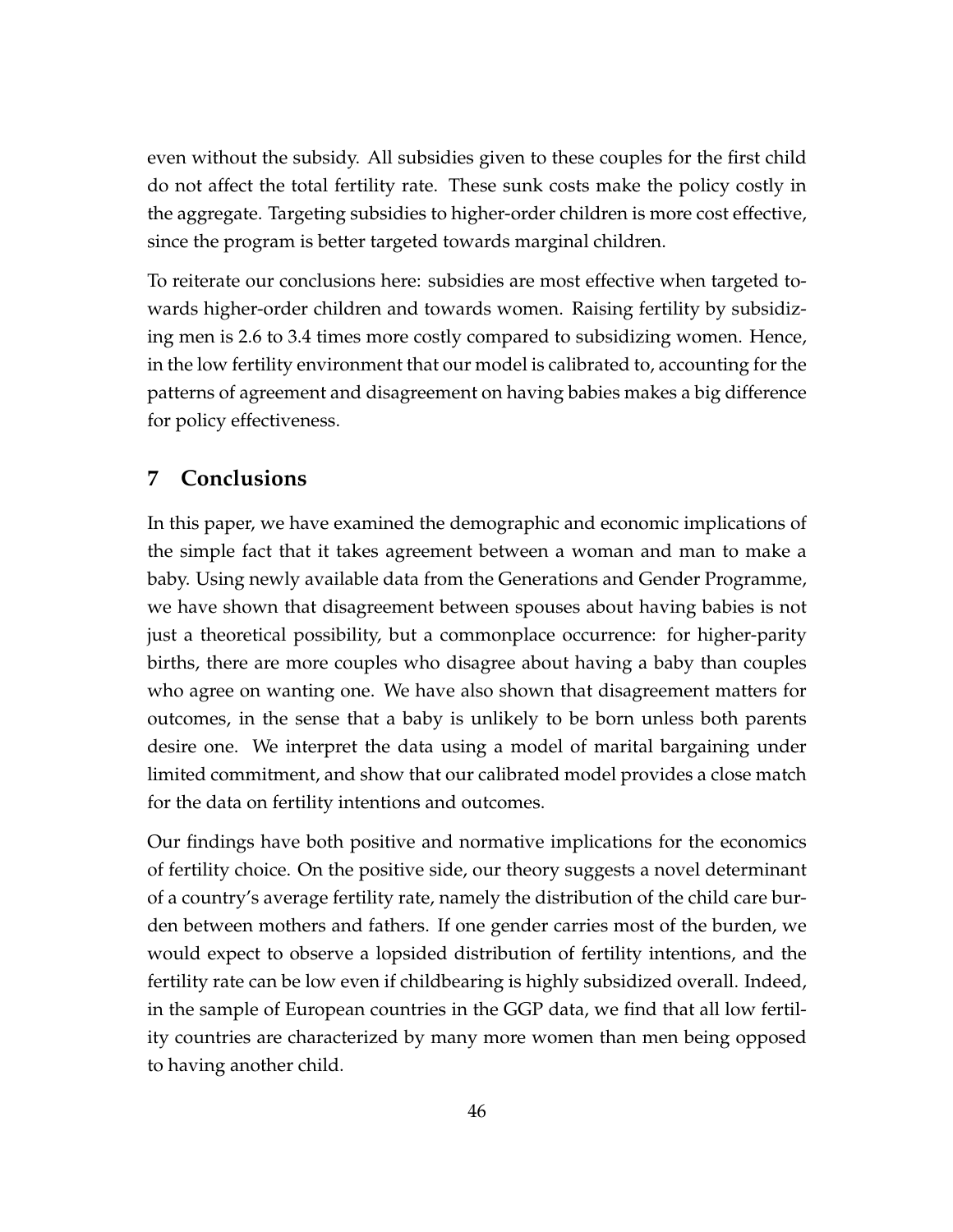In terms of normative implications, the analysis suggests that policies that aim at raising the fertility rate will be more effective if they specifically target the gender more likely to disagree with having another child. In our quantitative model calibrated to the European low fertility countries, we find that a child subsidy that specifically lowers women's child care burden (i.e., by publicly funding child care that allows a mother to return to work earlier) is, dollar for dollar, up to three times as effective at raising fertility than is a subsidy targeted at fathers. In many industrialized countries, today's extremely low fertility rates are projected to cause major problems for the sustainability of social insurance systems in the future, which makes raising fertility a key policy challenge.

We believe that examining policies from the perspective of their effect on agreement and disagreement within couples on fertility is an important direction for future theoretical and applied research. One immediate implication is that optimal policy will be country specific, because patterns of disagreement over fertility vary widely across countries. In the GGP sample, it is notable that the high fertility countries (Belgium, France, and Norway) already have broadly balanced fertility intentions between women and men, so that there is less need for targeted policies.

We have kept some aspects of our analysis simplified in order to focus on the core issue of fertility intentions and outcomes in a setting with bargaining under limited commitment. To further refine the policy implications, the next step of this research program will need to add detail to other aspects of the theory. In particular, here we do not address the exact composition of the child care burden. For policy implications, it is important to know whether, say, a parent's ability to return to work, monetary expenses, or the division of general household chores is the main issue leading to disagreement.<sup>26</sup> We plan to examine such dimensions both empirically and theoretically in future research.

 $26$ In addition, if child care time is what matters, it is also important whether disagreement is over child care time that competes with work (i.e., during usual working hours) or with leisure; see Schoonbroodt (2016).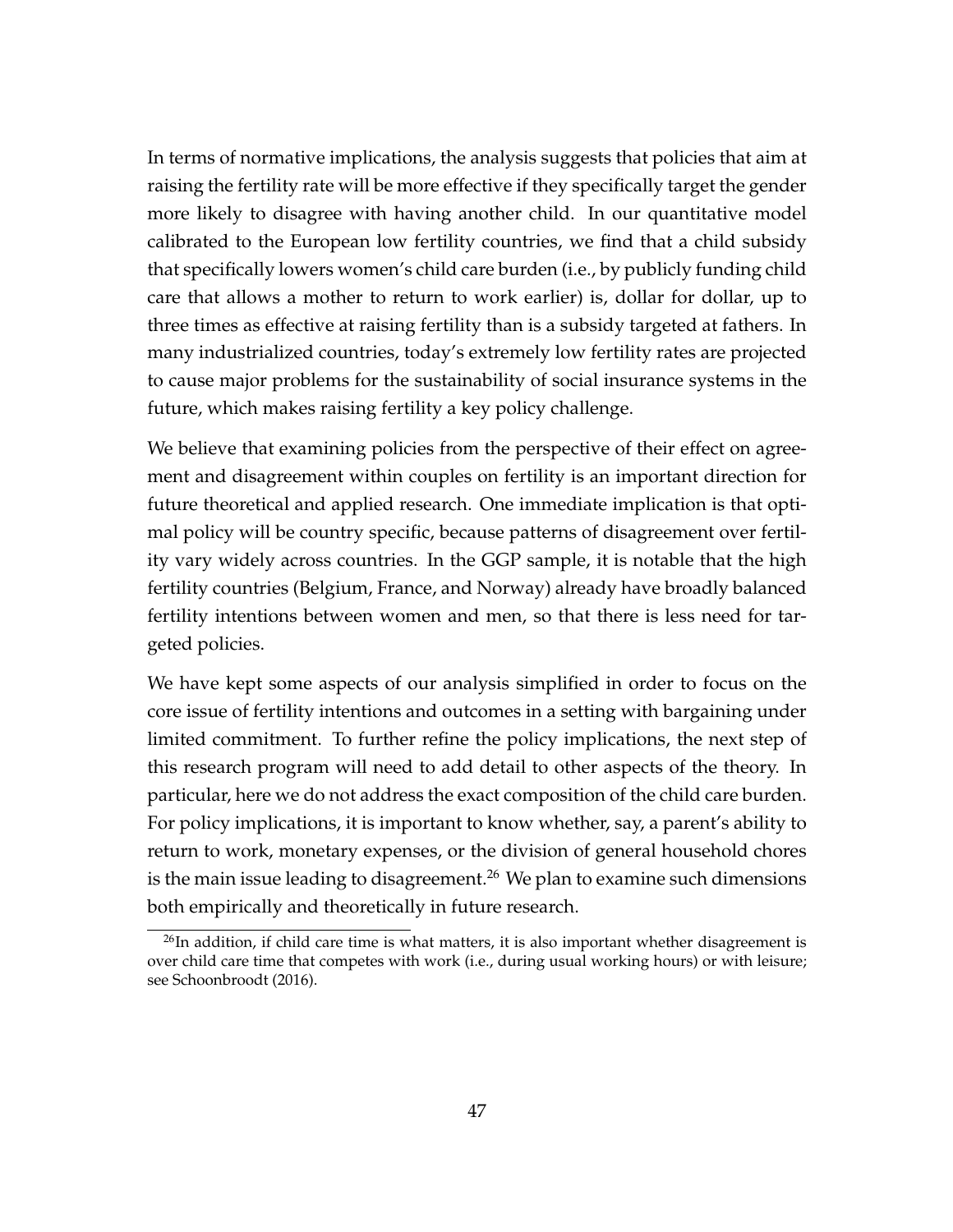## **References**

- Adda, Jérôme, Christian Dustmann, and Katrien Stevens. 2016. "The Career Costs of Children." Forthcoming, Journal of Political Economy.
- Albanesi, Stefania, and Claudia Olivetti. 2016. "Gender Roles and Medical Progress." *Journal of Political Economy, forthcoming*.
- Ashraf, Nava, Erica Field, and Jean Lee. 2014. "Household Bargaining and Excess Fertility: An Experimental Study in Zambia." *American Economic Review* 104 (7): 2210–2237.
- Barro, Robert J., and Gary S. Becker. 1989. "Fertility Choice in a Model of Economic Growth." *Econometrica* 57 (2): 481–501.
- Basu, Kaushik. 2006. "Gender and Say: A Model of Household Behavior with Endogenously Determined Balance of Power." *Economic Journal* 116 (511): 558–580.
- Baudin, Thomas, David de la Croix, and Paula E. Gobbi. 2015. "Fertility and Childlessness in the United States." *American Economic Review* 105 (6): 1852– 1882.
- Becker, Gary S., and Robert J. Barro. 1988. "A Reformulation of the Economic Theory of Fertility." *Quarterly Journal of Economics* 103 (1): 1–25.
- Bick, Alexander. 2015. "The Quantitative Role of Child Care for Female Labor Force Participation and Fertility." *Journal of the European Economic Association, forthcoming*.
- Blundell, Richard, Pierre-André Chiappori, and Costas Meghir. 2005. "Collective Labor Supply with Children." *Journal of Political Economy* 113 (6): 1277–1306.
- Brown, Meta, and Christopher J. Flinn. 2011. "Family Law Effects on Divorce, Fertility and Child Investment." Unpublished Manuscript, NYU.
- Caucutt, Elizabeth M., Nezih Guner, and John Knowles. 2002. "Why Do Women Wait? Matching, Wage Inequality, and the Incentives for Fertility Delay." *Review of Economic Dynamics* 5 (4): 815–855.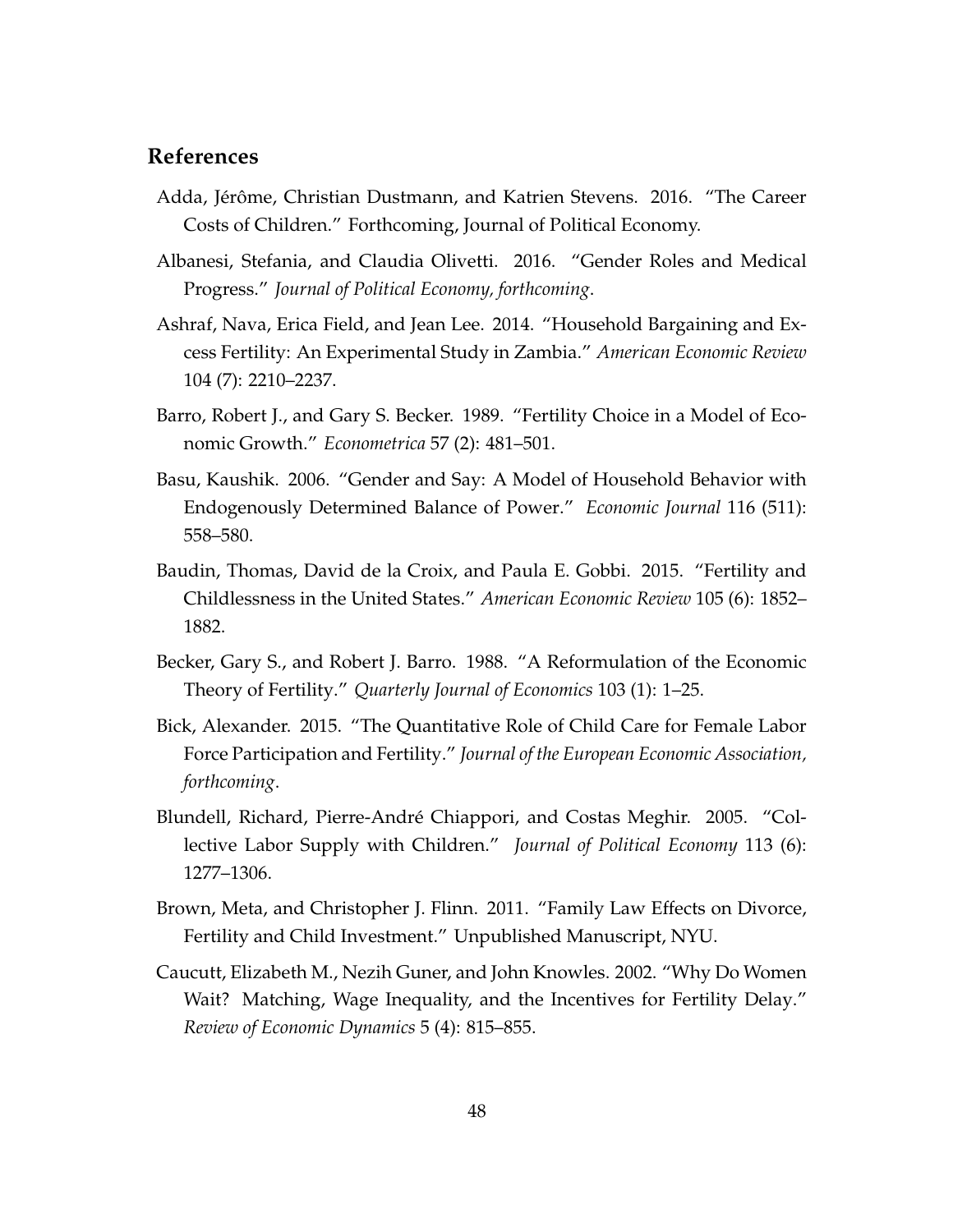- Cherchye, Laurens, Bram De Rock, and Frederic Vermeulen. 2012. "Married with Children: A Colective Labor Supply Model with Detailed Time Use and Intrahousehold Expenditure Information." *American Economic Review* 102 (7): 3377–3405.
- Cohen, Alma, Rajeev Dehejia, and Dmitri Romanov. 2013. "Financial Incentives and Fertility." *Review of Economics and Statistics* 95 (1): 1–20.
- Eswaran, Mukesh. 2002. "The Empowerment of Women, Fertility, and Child Mortality: Towards a Theoretical Analysis." *Journal of Population Economics* 15 (2): 433–454.
- Fernández, Raquel, and Alessandra Fogli. 2009. "Culture: An Empirical Investigation of Beliefs, Work, and Fertility." *American Economic Journal: Macroeconomics* 1 (1): 146–177.
- Feyrer, James, Bruce Sacerdote, and Ariel Dora Stern. 2008. "Will the Stork Return to Europe and Japan? Understanding Fertility within Developed Nations." *The Journal of Economic Perspectives* 22 (3): 3–22.
- Fisher, Hayley. 2012. "Fertility in a Collective Household Model." Unpublished Manuscript, University of Sydney.
- Golosov, Mikhail, Larry E. Jones, and Michele Tertilt. 2007. "Efficiency with ` Endogenous Population Growth." *Econometrica* 75 (4): 1039–71.
- Greenwood, Jeremy, Nezih Guner, and John Knowles. 2003. "More on Mariage, Fertility, and the Distribution of Income." *International Economic Review* 44 (3): 827–862.
- Guner, Nezih, Remzi Kaygusuz, and Gustavo Ventura. 2014. "Childcare Subsidies and Household Labor Supply." Unpublished Manuscript, Arizona State University.
- Guner, Nezih, and John Knowles. 2009. "Why is the Rate of Single-Parenthood Lower in Canada than in the U.S.? A Dynamic Equilibrium Analysis of Welfare Policies." *Canadian Journal of Economics* 42 (1): 56–89.
- Hener, Timo. 2014. "Do Couples Bargain over Fertility?" *Annals of Economics and Statistics*, no. 117–118:211–231.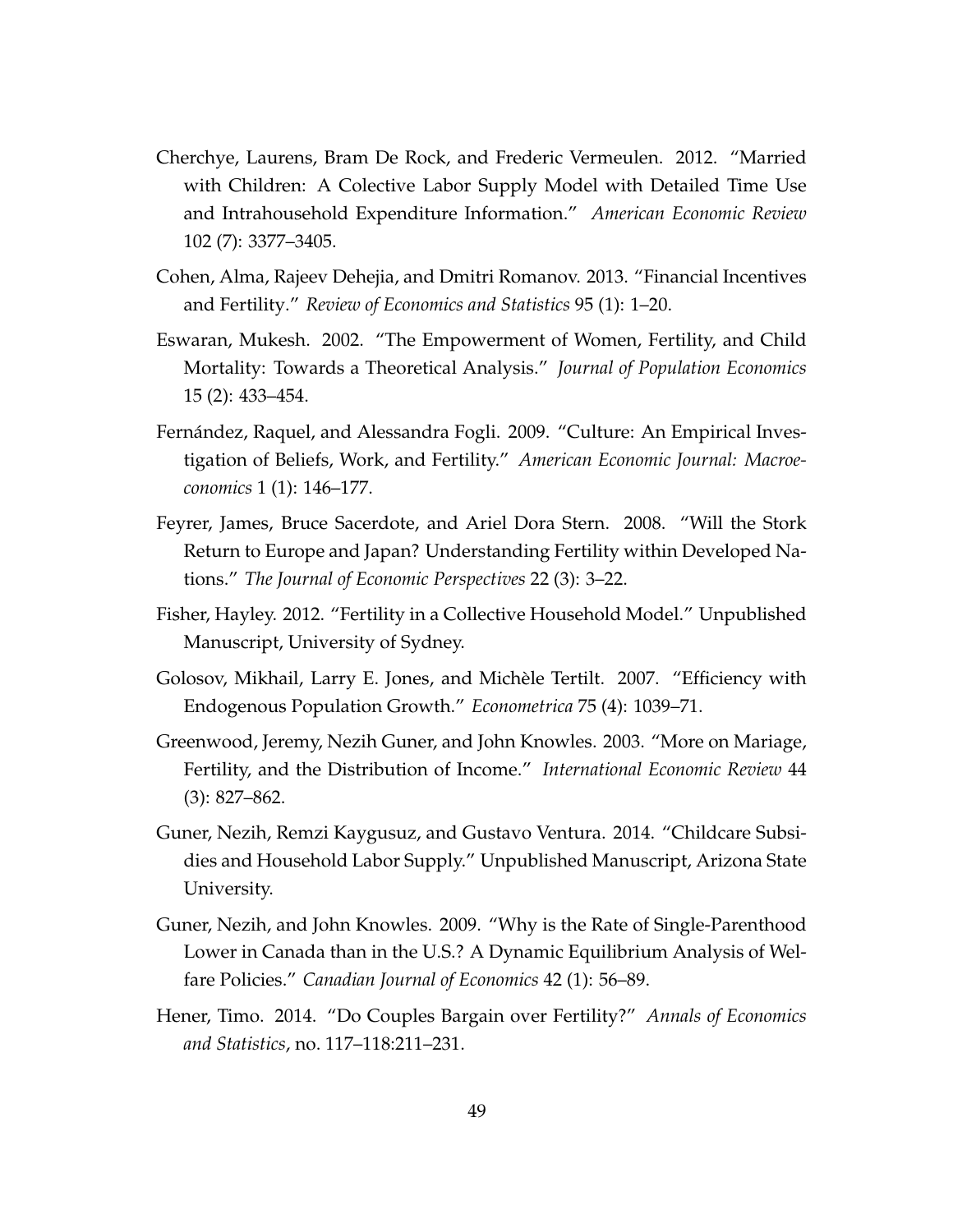- Iyigun, Murat, and Randall P. Walsh. 2007. "Endogenous Gender Power, Household Labor Supply and the Demographic Transition." *Journal of Development Economics* 82 (1): 138–155.
- Kemnitz, Alexander, and Marcel Thum. 2014. "Gender Power, Fertility, and Family Policy." *Scandinavian Journal of Economics* 117 (1): 220–247.
- Laroque, Guy, and Bernard Salanié. 2014. "Identifying the Response of Fertility to Financial Incentives." *Journal of Applied Econometrics* 29 (2): 314–332.
- Lundberg, S., and R. A. Pollak. 1993a. "Separate Spheres Bargaining and the Marriage Market." *Journal of Political Economy* 101 (6): 988–1010.
- Lundberg, S., R. A. Pollak, and T.J. Wales. 1997. "Do Husbands and Wives Pool Their Resource? Evidence from the United Kingdom Child Benefit." *Journal of Human Resources* 32 (3): 463–480.
- Lundberg, Shelly, and Robert A. Pollak. 1993b. "Separate Spheres Bargaining and the Marriage Market." *Journal of Political Economy* 101 (6): 988–1010.
- Mazzocco, Maurizio. 2007. "Household Intertemporal Behavior: A Collective Characterization and a Test of Commitment." *Review of Economic Studies* 74 (3): 857–895.
- Rasul, Imran. 2008. "Household Bargaining over Fertility: Theory and Evidence from Malaysia." *Journal of Development Economics* 86 (2): 215–241.
- Raute, Anna. 2015. "Can Financial Incentives Reduce the Baby Gap? Evidence from a Reform in Maternity Leave Benefits." Unpublished Manuscript, University of Mannheim.
- Schoonbroodt, Alice. 2016. "Parental Childcare During and Outside of Typical Work Hours." Unpublished Manuscript, University of Iowa.
- Sevilla-Sanz, Almudena. 2010. "Household Division of Labor and Cross-Country Differences in Household Formation Rates." *Journal of Population Economics* 23 (1): 225–249.
- Westoff, Charles F. 2010. "Desired Number of Children: 2000-2008." DHS Comparative Reports No. 25.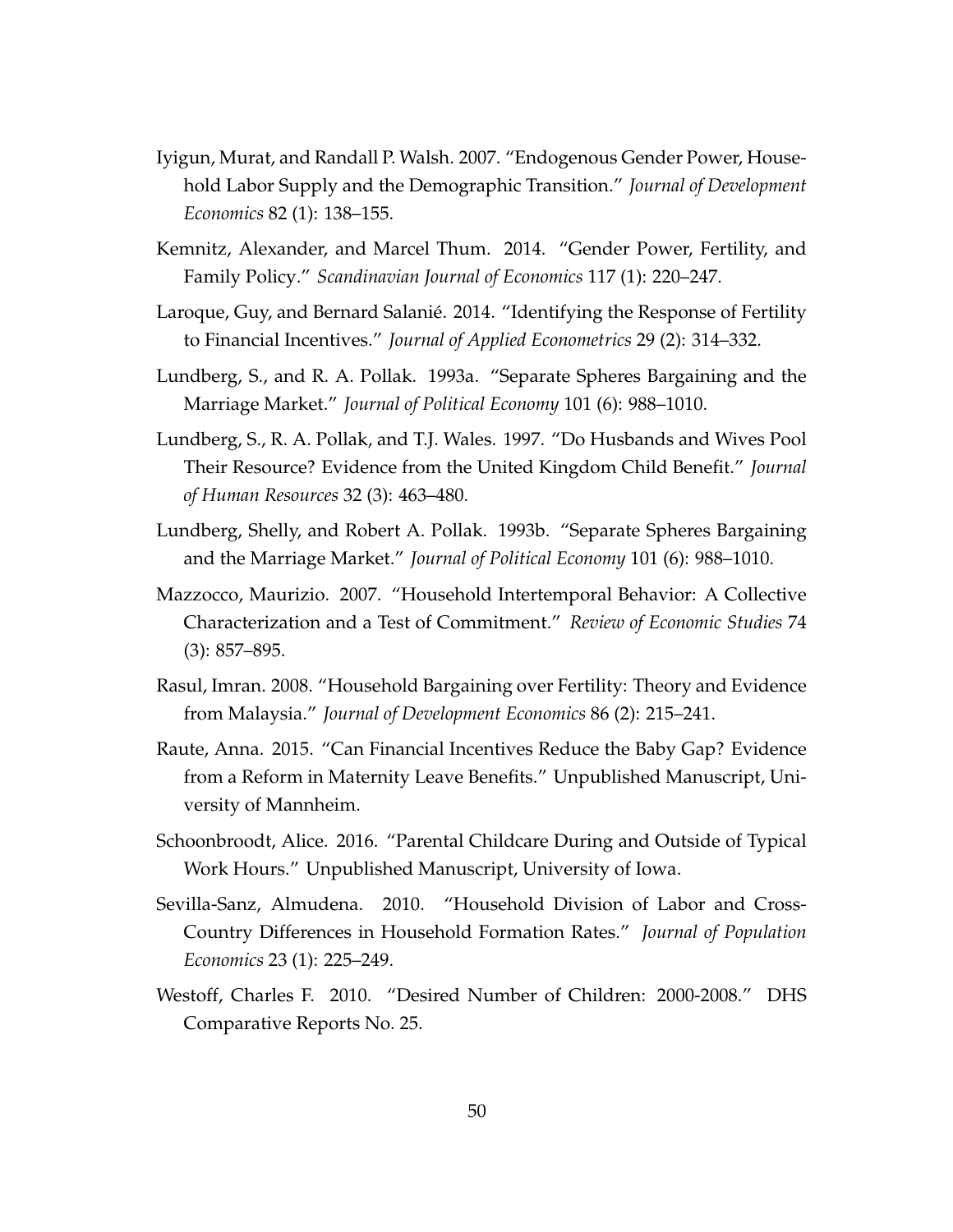# **A Data Description and Further Analysis**

The "Generations and Gender Programme" is a panel survey conducted in 18 countries, namely Australia, Austria, Belgium, Bulgaria, Czech Republic, Estonia, France, Georgia, Germany, Hungary, Italy, Lithuania, Netherlands, Norway, Poland, Romania, Russian Federation, and Sweden. The survey can be connected to an associated survey conducted in Japan. As already mentioned above, we are interested in the answers to question  $a611$ that asks

"Do you yourself want to have a/another baby now?"

and question a615 that asks

"Couples do not always have the same feelings about the number or timing of children. Does your partner/spouse want to have a/another baby now?"

For those respondents who didn't give an answer to question a611, we recover their intention towards having a baby from question a622, which asks the respondents about their plans to have a child within the next three years.<sup>27</sup> We only use the answer to this question if the female household member is not currently pregnant.

#### **A.1 Sample Selection for Intention Data**

We select Wave 1 of our sample as follows. We use only those respondents who gave a clear answer to both questions a611<sup>28</sup> and a615, meaning that they responded either yes or no. In addition, we select couples in which the female partner is between the ages of 20 and 45. These selection criteria naturally rule out single households. However, we do not restrict the sample to married couples, i.e. we include couples that are in any form of relationship.<sup>29</sup> We also do not require partners to live in the same household. As we will see below, being married and living in the same household can impact our variables of interest. These selection criteria give us the sample sizes reported in Table 8.

Table 9 reports additional descriptive statistics for the Wave 1 sample (see also Table 1). We define individual skill levels using the ISCED classification standard and assume that

<sup>&</sup>lt;sup>27</sup>This time span corresponds to the interval between two waves of the survey.

<sup>28</sup>Including those with recovered answers.

<sup>&</sup>lt;sup>29</sup>There are no same sex couples in our sample.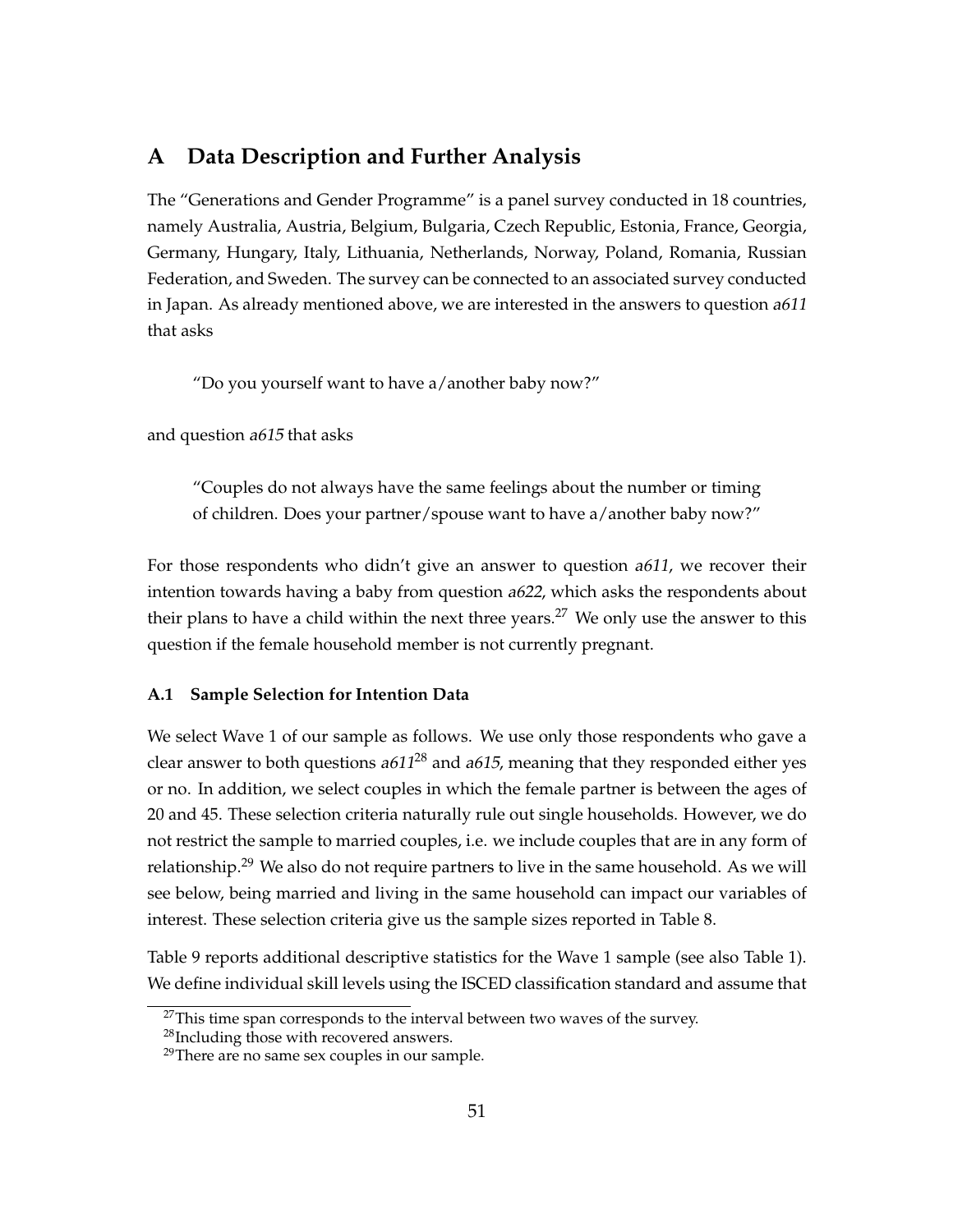| Country        | No. of Respondents |        |        |  |  |  |
|----------------|--------------------|--------|--------|--|--|--|
|                | female             | male   | Total  |  |  |  |
| Austria        | 2,149              | 1,219  | 3,368  |  |  |  |
| Belgium        | 1,159              | 1,058  | 2,217  |  |  |  |
| Bulgaria       | 2,691              | 1,708  | 4,399  |  |  |  |
| Czech Republic | 1,120              | 1,276  | 2,396  |  |  |  |
| France         | 1,640              | 1,285  | 2,925  |  |  |  |
| Germany        | 1,644              | 1,281  | 2,925  |  |  |  |
| Lithuania      | 1,024              | 1,175  | 2,199  |  |  |  |
| Norway         | 2,488              | 2,446  | 4,934  |  |  |  |
| Poland         | 2,211              | 1,638  | 3,849  |  |  |  |
| Romania        | 1,587              | 1,835  | 3,422  |  |  |  |
| Russia         | 1,640              | 1,414  | 3,054  |  |  |  |
| Total          | 19,509             | 16,179 | 35,688 |  |  |  |

Table 8: Wave 1 sample with questions about fertility preferences

a person is high-skilled if her highest education level is of type 5 or 6, meaning that she has completed some tertiary education. According to this definition, almost 30 percent of the female partners in the sample are high skilled, whereas for men it is only 25 percent. 66 percent of the female partners are working, where working is defined as either being officially employed, self-employed, or helping a family member in a family business or a farm. On the other hand, 86 percent of the male partners are working. 38 percent of couples in which the respondent has at least one biological child report to regularly use some institutional or paid child care arrangement. 42 percent regularly get help with child care from someone for whom caring for children is not a job. We interpret this as family based child care arrangements.

#### **A.2 Sample Selection for Birth Data**

When combining the first wave with data from Wave 2, we apply one additional selection criterion, namely that respondents are present in both waves. This selection gives us the sample size reported in Table 10. Note that the second wave is only available for a smaller number of countries. However, we find that the composition of the sample with respect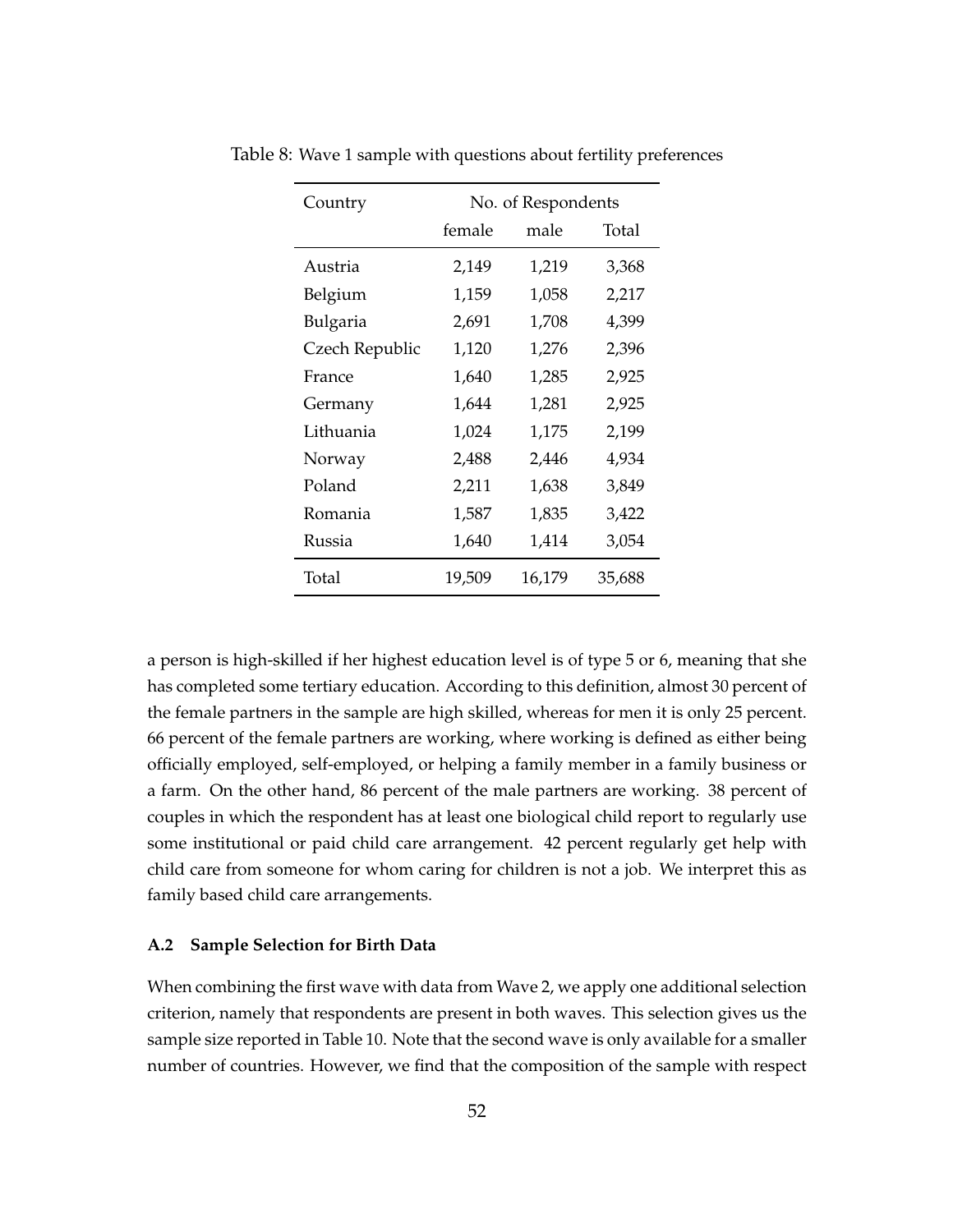|                                         | Mean  |
|-----------------------------------------|-------|
| Female partner high skilled (in %)      | 29.66 |
| Male partner high skilled (in %)        | 25.21 |
| Female partner working (in %)           | 66.41 |
| Male partner working (in %)             | 86.49 |
| Use institutional child care (in $\%$ ) | 37.71 |
| Use family child care (in %)            | 41.88 |

Table 9: Additional descriptive statistics of the sample (Wave 1)

Notes: 35,688 observations. Included countries are Austria, Belgium, Bulgaria, Czech Republic, France, Germany, Lithuania, Norway, Poland, Romania, and Russia. Child care questions only asked of couples with at least one child.

to the variables reported in Table 9 is remarkably similar.

| Country        | No. of Respondents |       |       |  |  |
|----------------|--------------------|-------|-------|--|--|
|                | female             | male  | Total |  |  |
| Bulgaria       | 1,898              | 1,190 | 3,088 |  |  |
| Czech Republic | 392                | 254   | 646   |  |  |
| Germany        | 576                | 354   | 930   |  |  |
| France         | 1,099              | 816   | 1,915 |  |  |
| Total          | 3,965              | 2,614 |       |  |  |

Table 10: Wave 2 sample with questions about fertility preferences and observed fertility

When a couple is present in both waves, we can compute whether they had (at least one) child in the time span between Waves 1 and 2.<sup>30</sup> We do this using the difference in the number of biological children of the respondent, where biological children can be either with the current or a former partner. We therefore abstract from both adoption and fostering. We find that in roughly 15 percent of couples in our sample at least one child

 $30$  For 98.63 percent of our sample this time span was 3 years, whereas for only 1.37 percent the time span amounted to 4 years.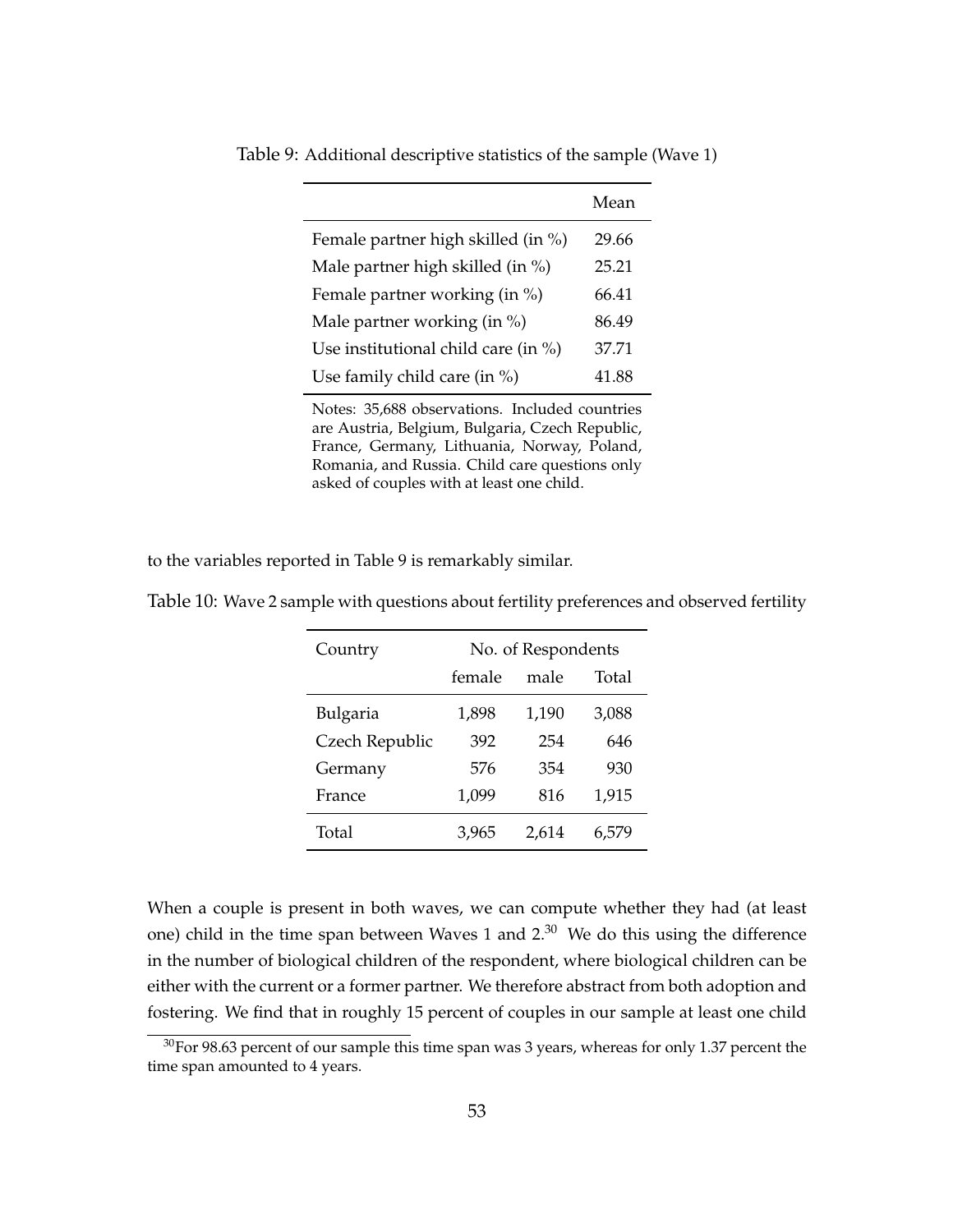is born between Waves 1 and 2. We can also check how stable partnerships are in our sample. In fact, 93 percent of couples are still in a relationship in Wave 2. Only 1 percent of respondents have changed the partner and about 6 percent have split up and live on their own.

To check how important child birth to single women is in the data, we construct a comparison group of female respondents who in Wave 1 report not to have a partner. For this group, we find that around 7 percent of respondents are having a child in between the two waves. This number may suggest that being in a partnership is not a prerequisite for having a baby. However, a further investigation of the partnership status of the respondents in Wave 2 reveals that the vast majority of children in this sample is born to women who have found a partner in the three years between the two waves. The number of children born to women who are single in both waves is very small.

#### **A.3 Determinants of Fertility Intentions**

In the following we provide some further investigation of the variables we are using to pin down essential parameters of our model. Specifically, we want to study what are covariates of fertility intentions, the degree of agreement, as well as the male share in child care activities in the sample. We therefore use our fertility intention data from Wave 1 and run a OLS regressions of intentions on regressors that may be related or our variables of interest. For all the regressions we use country fixed effects to account for different social and institutional environments. In Tables 11 and 12, we regress the female and the male fertility intention on all the variables reported in the descriptive statistics Tables 1 and 9, including a squared term for the age of the female partner and a variable for the age difference between the man and the woman. We use dummy variables for marriage, cohabitation, high skills (education), and so on. We run these regressions separately for couples with no children, one child, and two or more children. Note that we can only include dummies for the use of child care for couples that already have at least one child. In addition, we include a dummy variable for the gender of the first child. We also run two separate regressions with either marriage or cohabitation as a regressor, since the two tend to be highly collinear.

We find that the coefficients for both female and male fertility intentions are very similar in terms of signs, magnitude and significance. The results show a clear hump-shaped pattern of fertility intentions by age for both men and women. Figure 7 visualizes this pattern for couples without children and those with one child, where we evaluate all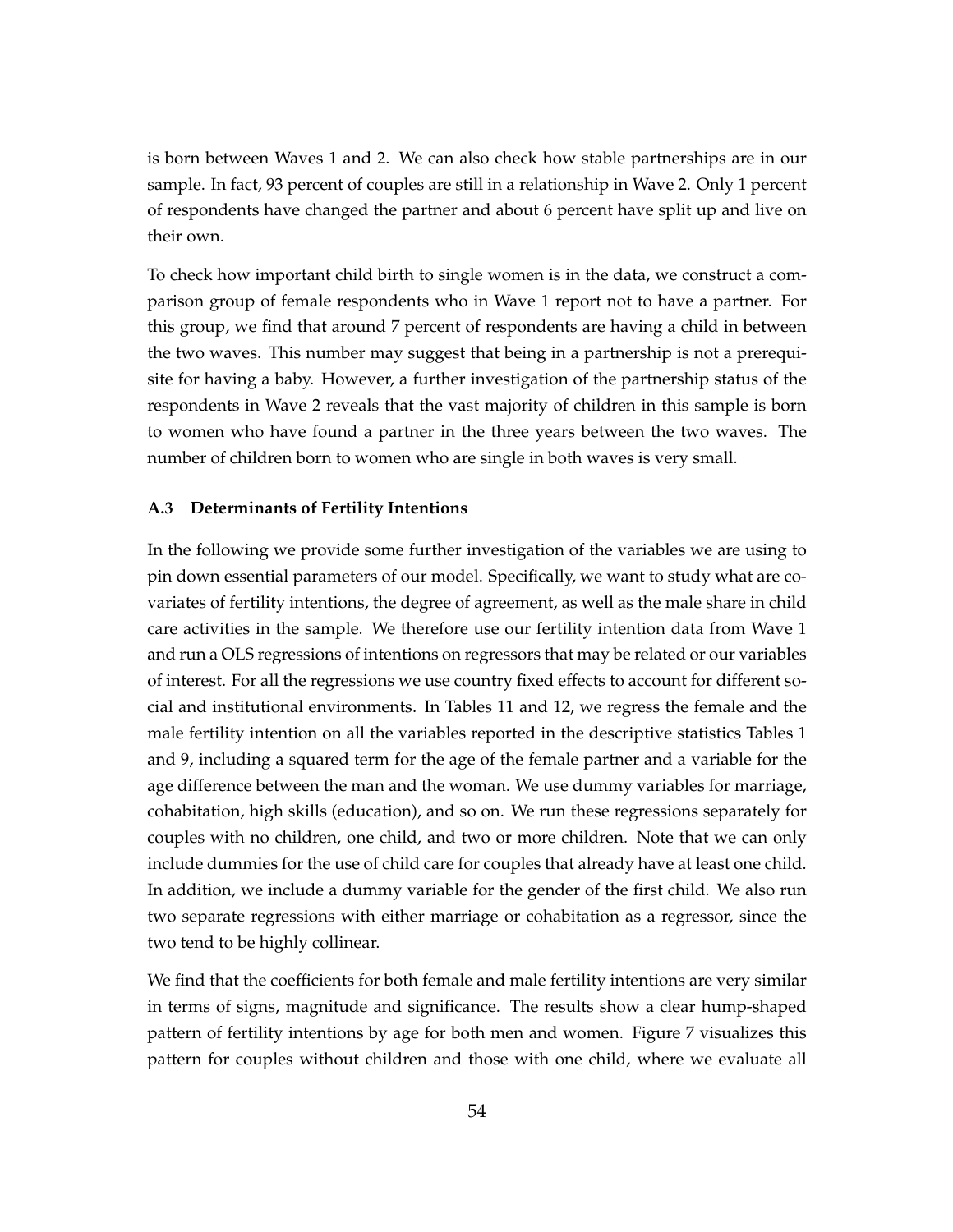|                   | without children        |                         |                         | with 1 child            |                          | with 2+ children        |  |
|-------------------|-------------------------|-------------------------|-------------------------|-------------------------|--------------------------|-------------------------|--|
|                   | (1)                     | (2)                     | (1)                     | (2)                     | (1)                      | (2)                     |  |
| Age woman         | $0.1519***$             | $0.1494***$             | $0.0696***$             | $0.0719***$             | $-0.0199***$             | $-0.0219***$            |  |
|                   | (0.0086)                | (0.0086)                | (0.0103)                | (0.0102)                | (0.0064)                 | (0.0064)                |  |
| Age squared/100   | $-0.2499***$            | $-0.2414***$            | $-0.1390***$            | $-0.1419***$            | $0.0156*$                | $0.0182**$              |  |
|                   | (0.0133)                | (0.0134)                | (0.0153)                | (0.0152)                | (0.0088)                 | (0.0088)                |  |
| Age difference    | 0.0015                  | 0.0022                  | $-0.0050***$            | $-0.0049***$            | $-0.0001$                | $-0.0003$               |  |
|                   | (0.0014)                | (0.0014)                | (0.0014)                | (0.0014)                | (0.0007)                 | (0.0007)                |  |
| Married           | $0.2316***$<br>(0.0147) |                         | $0.0623***$<br>(0.0155) |                         | $-0.0343***$<br>(0.0090) |                         |  |
| Cohabiting        |                         | $0.1575***$<br>(0.0144) |                         | $0.1029**$<br>(0.0416)  |                          | $-0.0595**$<br>(0.0294) |  |
| Educ. woman       | $-0.0171$               | $-0.0156$               | $0.0507***$             | $0.0533***$             | $0.0169**$               | $0.0162**$              |  |
|                   | (0.0152)                | (0.0154)                | (0.0148)                | (0.0148)                | (0.0071)                 | (0.0071)                |  |
| Educ. man         | $-0.0442***$            | $-0.0436***$            | $0.0613***$             | $0.0644***$             | $0.0201***$              | $0.0187***$             |  |
|                   | (0.0142)                | (0.0145)                | (0.0152)                | (0.0152)                | (0.0072)                 | (0.0072)                |  |
| Working woman     | $0.0636***$             | $0.0578***$             | 0.0148                  | 0.0167                  | 0.0061                   | 0.0052                  |  |
|                   | (0.0140)                | (0.0142)                | (0.0140)                | (0.0140)                | (0.0056)                 | (0.0056)                |  |
| Working man       | $0.0538***$             | $0.0525***$             | 0.0015                  | 0.0033                  | $-0.0115$                | $-0.0149*$              |  |
|                   | (0.0158)                | (0.0160)                | (0.0215)                | (0.0215)                | (0.0085)                 | (0.0085)                |  |
| Inst. child care  |                         |                         | $0.0610***$<br>(0.0141) | $0.0607***$<br>(0.0141) | $0.0146**$<br>(0.0059)   | $0.0149**$<br>(0.0059)  |  |
| Family child care |                         |                         | $-0.0057$<br>(0.0130)   | $-0.0061$<br>(0.0129)   | $-0.0074$<br>(0.0058)    | $-0.0069$<br>(0.0058)   |  |
| First child male  |                         |                         | $0.0209*$<br>(0.0120)   | $0.0214*$<br>(0.0120)   | 0.0055<br>(0.0048)       | 0.0057<br>(0.0048)      |  |
| Respondent female | $-0.0226*$              | $-0.0267**$             | 0.0180                  | 0.0182                  | $-0.0265***$             | $-0.0269***$            |  |
|                   | (0.0119)                | (0.0120)                | (0.0122)                | (0.0122)                | (0.0049)                 | (0.0049)                |  |
| Observations      | 6259                    | 6280                    | 6431                    | 6438                    | 13081                    | 13103                   |  |
| $R^2$             | 0.569                   | 0.559                   | 0.451                   | 0.451                   | 0.130                    | 0.128                   |  |

Table 11: What covaries with women's intention to have a baby?

Robust standard errors in parentheses.  $* p < 0.10$ ,  $** p < 0.05$ ,  $*** p < 0.01$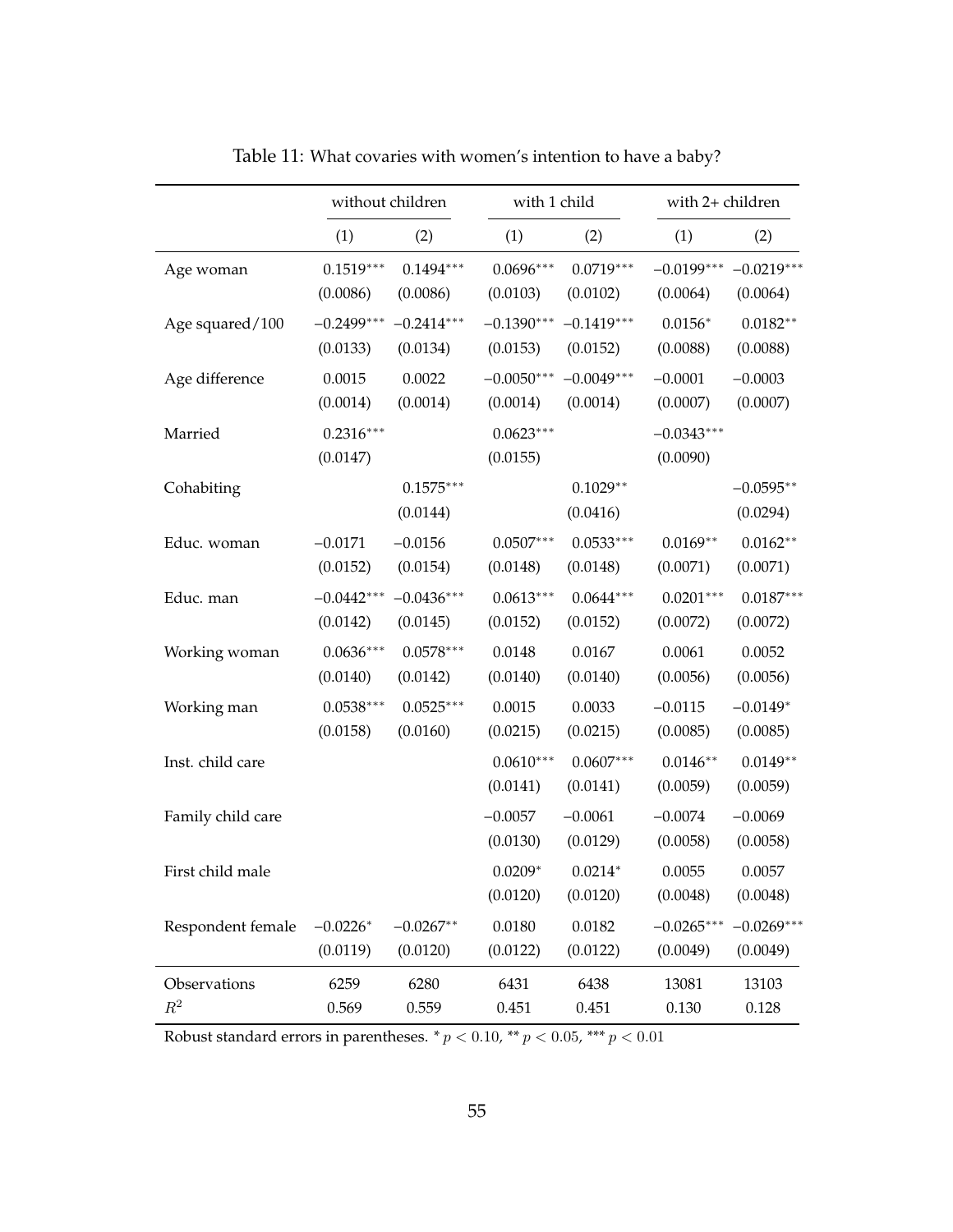|                   | without children        |                         |                         | with 1 child            |                          | with 2+ children        |  |
|-------------------|-------------------------|-------------------------|-------------------------|-------------------------|--------------------------|-------------------------|--|
|                   | (1)                     | (2)                     | (1)                     | (2)                     | (1)                      | (2)                     |  |
| Age woman         | $0.1321***$             | $0.1298***$             | $0.0436***$             | $0.0467***$             | $-0.0156**$              | $-0.0175**$             |  |
|                   | (0.0087)                | (0.0088)                | (0.0106)                | (0.0106)                | (0.0068)                 | (0.0068)                |  |
| Age squared/100   | $-0.2224***$            | $-0.2143***$            | $-0.1004***$            | $-0.1044***$            | 0.0085                   | 0.0110                  |  |
|                   | (0.0135)                | (0.0137)                | (0.0159)                | (0.0158)                | (0.0095)                 | (0.0095)                |  |
| Age difference    | $-0.0011$               | $-0.0003$               | $-0.0059***$            | $-0.0058***$            | $-0.0024***$             | $-0.0026***$            |  |
|                   | (0.0014)                | (0.0014)                | (0.0014)                | (0.0014)                | (0.0007)                 | (0.0007)                |  |
| Married           | $0.2309***$<br>(0.0149) |                         | $0.0835***$<br>(0.0156) |                         | $-0.0314***$<br>(0.0094) |                         |  |
| Cohabiting        |                         | $0.1569***$<br>(0.0148) |                         | $0.1158***$<br>(0.0402) |                          | $-0.0908**$<br>(0.0355) |  |
| Educ. woman       | $-0.0174$               | $-0.0159$               | $0.0416***$             | $0.0450***$             | 0.0091                   | 0.0081                  |  |
|                   | (0.0154)                | (0.0156)                | (0.0153)                | (0.0153)                | (0.0075)                 | (0.0075)                |  |
| Educ. man         | $-0.0261*$              | $-0.0256*$              | $0.0638***$             | $0.0676***$             | $0.0238***$              | $0.0227***$             |  |
|                   | (0.0145)                | (0.0147)                | (0.0155)                | (0.0155)                | (0.0077)                 | (0.0077)                |  |
| Working woman     | $0.0463***$             | $0.0420***$             | $0.0287**$              | $0.0311**$              | 0.0019                   | 0.0009                  |  |
|                   | (0.0143)                | (0.0145)                | (0.0142)                | (0.0143)                | (0.0061)                 | (0.0061)                |  |
| Working man       | $0.0848***$             | $0.0831***$             | 0.0129                  | 0.0157                  | $-0.0208**$              | $-0.0239**$             |  |
|                   | (0.0160)                | (0.0161)                | (0.0218)                | (0.0218)                | (0.0096)                 | (0.0096)                |  |
| Inst. child care  |                         |                         | $0.0680***$<br>(0.0143) | $0.0670***$<br>(0.0143) | 0.0009<br>(0.0063)       | 0.0014<br>(0.0063)      |  |
| Family child care |                         |                         | 0.0078<br>(0.0132)      | 0.0066<br>(0.0132)      | $-0.0008$<br>(0.0063)    | $-0.0007$<br>(0.0063)   |  |
| First child male  |                         |                         | 0.0062<br>(0.0122)      | 0.0063<br>(0.0122)      | $-0.0082$<br>(0.0053)    | $-0.0080$<br>(0.0053)   |  |
| Respondent female | $0.0629***$             | $0.0598***$             | $0.0424***$             | $0.0418***$             | $0.0289***$              | $0.0283***$             |  |
|                   | (0.0122)                | (0.0123)                | (0.0124)                | (0.0124)                | (0.0053)                 | (0.0053)                |  |
| Observations      | 6259                    | 6280                    | 6431                    | 6438                    | 13081                    | 13103                   |  |
| $\mathbb{R}^2$    | 0.569                   | 0.560                   | 0.475                   | 0.474                   | 0.143                    | 0.142                   |  |

Table 12: What covaries with men's intention to have a baby?

Robust standard errors in parentheses.  $* p < 0.10$ ,  $** p < 0.05$ ,  $*** p < 0.01$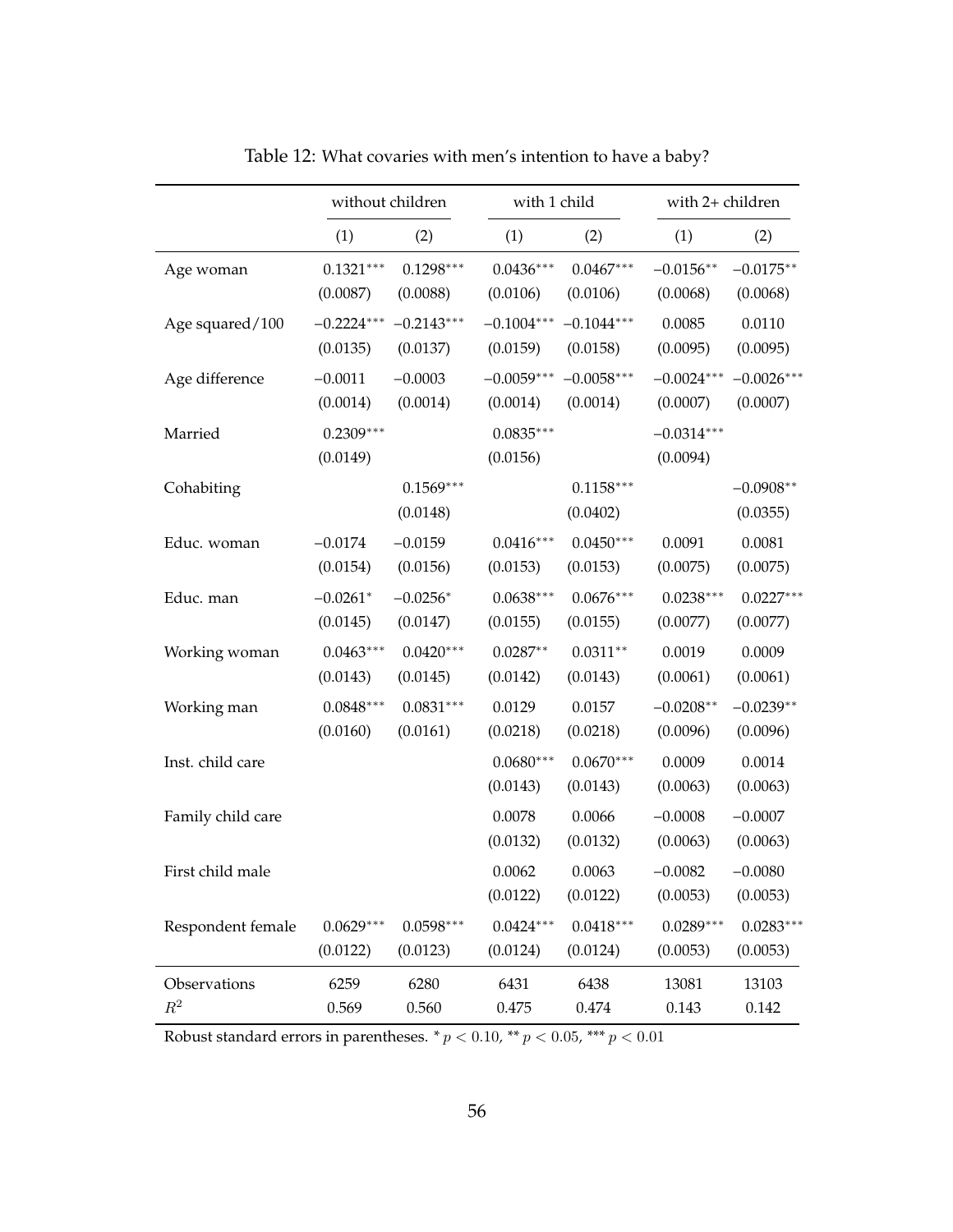other variables at their sample means. We find that men would agree on having a child a little earlier than women. The age difference between partners, although statistically significant, plays a quantitatively small role.



Figure 7: Life cycle profiles of fertility intentions and agreement

The security of living in a marriage or cohabitation with a partner are major determinants for wanting children at all. For couples without children, the coefficients of the respective dummies are positive, large, and highly significant. For second or higher-order children the effects are much less pronounced, and even turn negative for couples with two or more children. Tertiary education (especially that of men) seems to have adverse effects fertility intentions. This suggests that there is a lot of dispersion in the desire for children of the highly educated workforce. While there are more couples with high skills who want no children at all, those who do get children want more of them than their less educated counterparts. Finally, having a job and therefore a secured source of income is an important covariate for the decision whether to have children at all. The coefficients are positive and significant for employment of both partners on fertility intentions of both men and women. For couples that already have one child, the use (and therefore the availability) of institutional or paid child care comes with a larger intention to have another child. The use of family child care arrangements, on the other hand, hardly covaries with fertility intentions. A reason for this may be that institutional child care usually takes care of children throughout the day so that parents can go to work. Help with child care from the family can also include bringing the children to the grandparents one day on the weekend. The gender of the first child has hardly any impact on fertility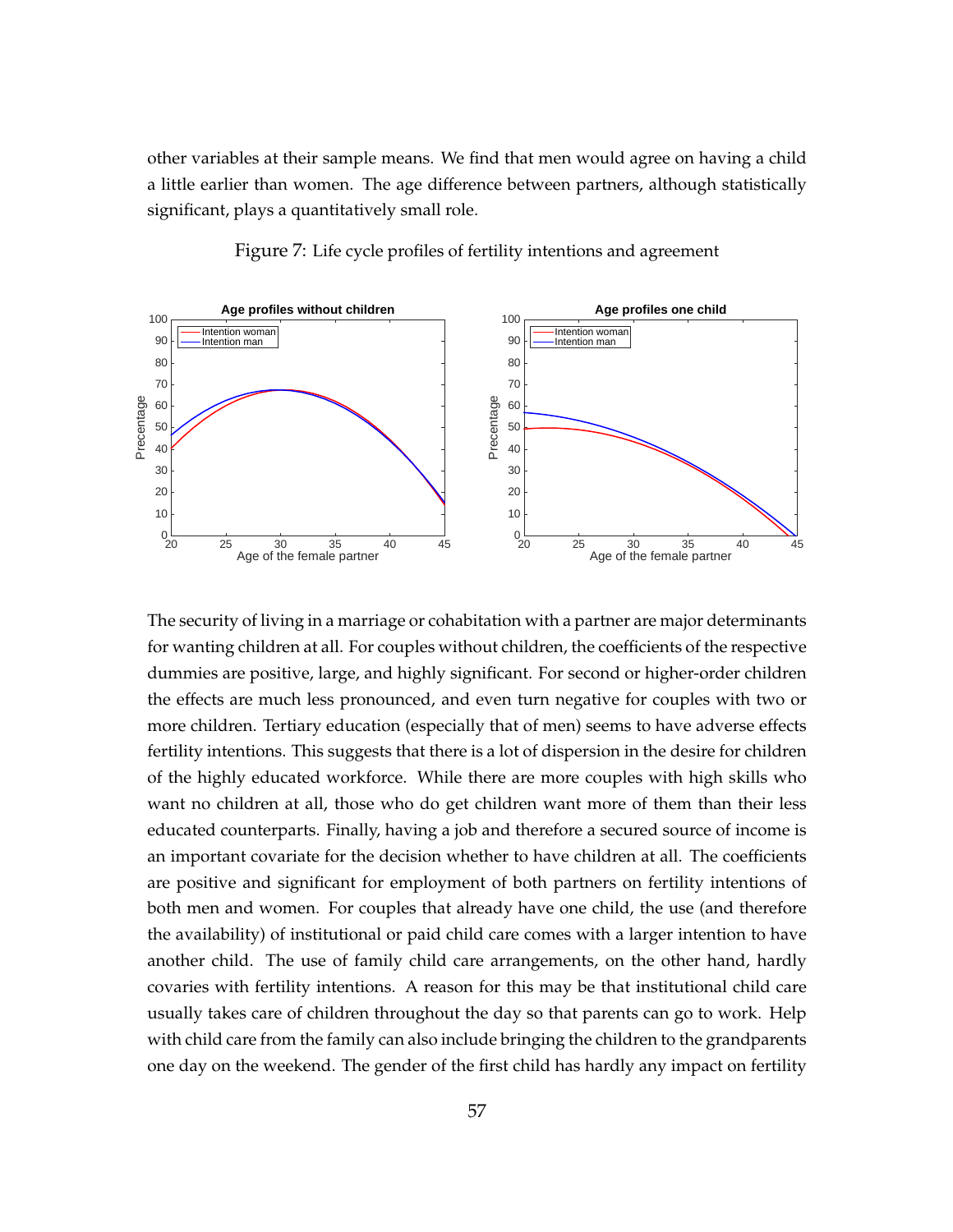intentions. If anything, women's intention to have a second child are slightly larger when the first child is a boy. Finally, the gender of the respondent plays almost no role in the reported fertility intention of women. In contrast, women tend to slightly overestimate the desire for fertility of their male partners.

#### **A.4 Determinants of Agreement**

In Table 13 we regress our dummy for agreement of the partners (AGREE) on the same covariates as in the previous tables. We find a hump shaped pattern of agreement with regards to the age of the woman. This suggests that at least part of the conflict between men and women on whether to have a baby is due to differences in desired timing. Marriage and cohabitation come along with a significantly higher level of agreement, where cohabitation tends to play a larger role at least for the second child. This observation suggests, as emphasized by our theoretical analysis, that the ability to commit is a major determinant of agreement and disagreement. With respect to education and having a job, we find similar patterns as in the previous two regressions. Again, for both men and women having a job comes along with a significantly higher degree of agreement on having children at all. Interestingly, the use or availability of institutional child care doesn't impact agreement much, while the use of family child care comes along with a significantly lower level of agreement. Finally, there is a discrepancy between reported agreement between men and women who already have two or more children.

#### **A.5 Determinants of Men's Participation in Child Care**

In Table 14 we study covariates of the man's share in caring for the child/children. We exclude age variables from this table, as none of our age covariates turned out significant. Being married is not a strong predictor of men's share in child care, but cohabitation is. When partners have a child and live in one household, not surprisingly, the male partner will take a larger share in childrearing. Men who are educated or whose partners are educated tend to spend more time with the children. Regarding employment, we find that when the mother works, the father has to take a larger share in caring for the children, and vice versa. The use of institutional child care also leads the father to look after the children more. This is consistent with the interpretation underlying our policy analysis, namely that institutional child care tends to substitute child care that is (usually) provided by the mother. Last but not least, men tend to overestimate (or women underestimate) how much time they spend on childrearing.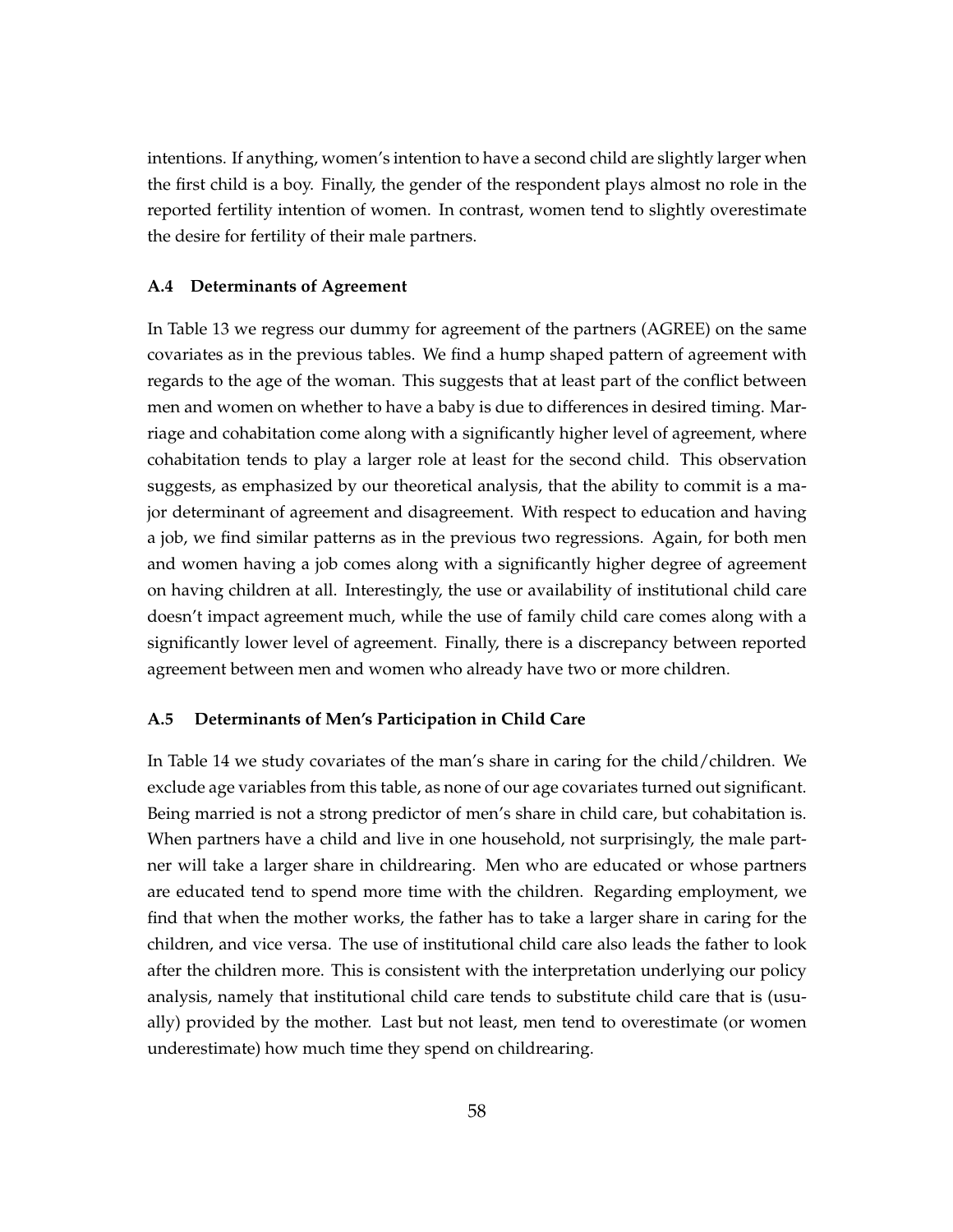|                   |                         | without children        | with 1 child            |                         | with 2+ children         |                          |
|-------------------|-------------------------|-------------------------|-------------------------|-------------------------|--------------------------|--------------------------|
|                   | (1)                     | (2)                     | (1)                     | (2)                     | (1)                      | (2)                      |
| Age woman         | $0.0876***$             | $0.0765***$             | $0.0534***$             | $0.0604***$             | 0.0308                   | 0.0311                   |
|                   | (0.0143)                | (0.0145)                | (0.0194)                | (0.0190)                | (0.0258)                 | (0.0255)                 |
| Age squared/100   | $-0.1330***$            | $-0.1132***$            | $-0.1095***$            | $-0.1197***$            | $-0.0714*$               | $-0.0720*$               |
|                   | (0.0230)                | (0.0233)                | (0.0309)                | (0.0303)                | (0.0378)                 | (0.0374)                 |
| Age difference    | 0.0010                  | 0.0013                  | $-0.0049**$             | $-0.0047**$             | 0.0044                   | 0.0042                   |
|                   | (0.0019)                | (0.0019)                | (0.0023)                | (0.0022)                | (0.0031)                 | (0.0031)                 |
| Married           | $0.2009***$<br>(0.0184) |                         | $0.1112***$<br>(0.0232) |                         | $-0.0192$<br>(0.0326)    |                          |
| Cohabiting        |                         | $0.2193***$<br>(0.0234) |                         | $0.3509***$<br>(0.0612) |                          | $-0.1521*$<br>(0.0840)   |
| Educ. woman       | $-0.0274$               | $-0.0220$               | 0.0287                  | 0.0302                  | 0.0321                   | 0.0290                   |
|                   | (0.0201)                | (0.0200)                | (0.0215)                | (0.0213)                | (0.0317)                 | (0.0316)                 |
| Educ. man         | $-0.0242$               | $-0.0183$               | $0.0477**$              | $0.0522**$              | $0.0638**$               | $0.0634**$               |
|                   | (0.0197)                | (0.0197)                | (0.0211)                | (0.0209)                | (0.0307)                 | (0.0307)                 |
| Working woman     | $0.0918***$             | $0.0795***$             | 0.0178                  | 0.0220                  | 0.0093                   | 0.0052                   |
|                   | (0.0209)                | (0.0210)                | (0.0207)                | (0.0206)                | (0.0272)                 | (0.0272)                 |
| Working man       | $0.0920***$             | $0.0779***$             | $-0.0062$               | $-0.0039$               | 0.0250                   | 0.0208                   |
|                   | (0.0263)                | (0.0262)                | (0.0304)                | (0.0305)                | (0.0388)                 | (0.0386)                 |
| Inst. child care  |                         |                         | 0.0106<br>(0.0195)      | 0.0134<br>(0.0194)      | 0.0100<br>(0.0268)       | 0.0106<br>(0.0267)       |
| Family child care |                         |                         | $-0.0401**$<br>(0.0182) | $-0.0438**$<br>(0.0180) | $-0.0717***$<br>(0.0267) | $-0.0715***$<br>(0.0266) |
| First child male  |                         |                         | $-0.0125$<br>(0.0173)   | $-0.0134$<br>(0.0172)   | $-0.0124$<br>(0.0244)    | $-0.0101$<br>(0.0244)    |
| Respondent female | 0.0103                  | 0.0076                  | 0.0059                  | 0.0086                  | $-0.0505**$              | $-0.0552**$              |
|                   | (0.0168)                | (0.0167)                | (0.0176)                | (0.0175)                | (0.0249)                 | (0.0249)                 |
| Observations      | 3199                    | 3217                    | 2953                    | 2958                    | 1626                     | 1630                     |
| $\mathbb{R}^2$    | 0.750                   | 0.750                   | 0.719                   | 0.720                   | 0.396                    | 0.397                    |

Table 13: What covaries with agreement on wanting a baby?

Robust standard errors in parentheses.  $* p < 0.10$ ,  $** p < 0.05$ ,  $*** p < 0.01$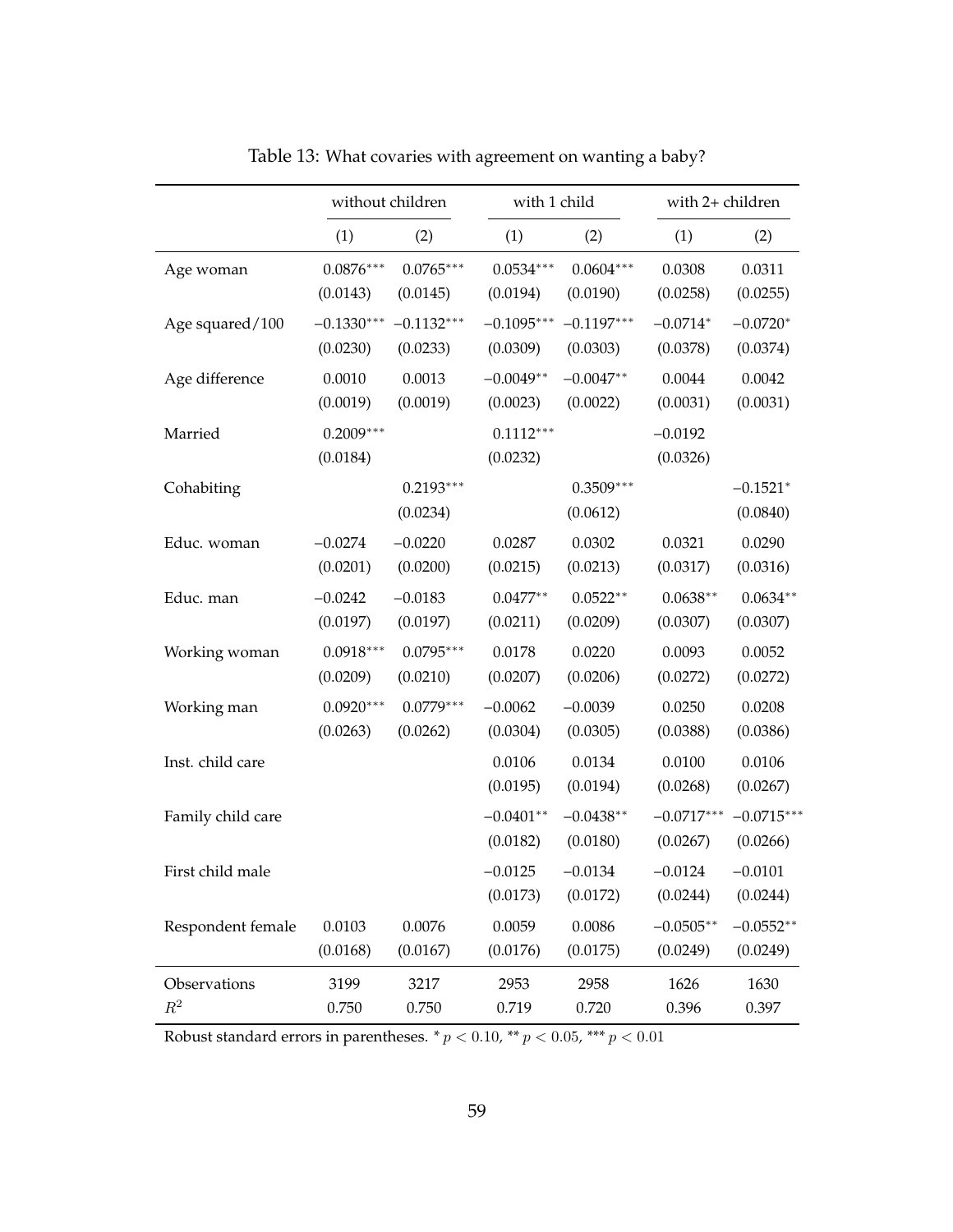|                   |                        | with 1 child            | with 2+ children   |                         |
|-------------------|------------------------|-------------------------|--------------------|-------------------------|
|                   | (1)                    | (2)                     | (1)                | (2)                     |
| Married           | $0.0142**$<br>(0.0060) |                         | 0.0041<br>(0.0046) |                         |
| Cohabiting        |                        | $0.1673***$<br>(0.0162) |                    | $0.1672***$<br>(0.0176) |
| Educ. woman       | $0.0161***$            | $0.0157***$             | $0.0213***$        | $0.0210***$             |
|                   | (0.0055)               | (0.0054)                | (0.0040)           | (0.0039)                |
| Educ. man         | $0.0179***$            | $0.0192***$             | $0.0202***$        | $0.0203***$             |
|                   | (0.0054)               | (0.0053)                | (0.0039)           | (0.0039)                |
| Working woman     | $0.0930***$            | $0.0946***$             | $0.0826***$        | $0.0834***$             |
|                   | (0.0051)               | (0.0051)                | (0.0034)           | (0.0034)                |
| Working man       | $-0.0731***$           | $-0.0733***$            | $-0.0653***$       | $-0.0651***$            |
|                   | (0.0090)               | (0.0090)                | (0.0060)           | (0.0060)                |
| Inst. child care  | $0.0185***$            | $0.0193***$             | $0.0118***$        | $0.0116***$             |
|                   | (0.0051)               | (0.0050)                | (0.0033)           | (0.0033)                |
| Family child care | 0.0055                 | 0.0063                  | 0.0030             | 0.0037                  |
|                   | (0.0047)               | (0.0047)                | (0.0033)           | (0.0033)                |
| First child male  | 0.0030                 | 0.0036                  | 0.0022             | 0.0024                  |
|                   | (0.0043)               | (0.0043)                | (0.0030)           | (0.0030)                |
| Respondent female | $-0.0712***$           | $-0.0672***$            | $-0.0646***$       | $-0.0630***$            |
|                   | (0.0044)               | (0.0045)                | (0.0030)           | (0.0030)                |
| Observations      | 6361                   | 6368                    | 12924              | 12946                   |
| $R^2$             | 0.754                  | 0.757                   | 0.775              | 0.776                   |

Table 14: What covaries with male participation in child care?

Robust standard errors in parentheses.

*\* p <* 0*.*10*, \*\* p <* 0*.*05*, \*\*\* p <* 0*.*01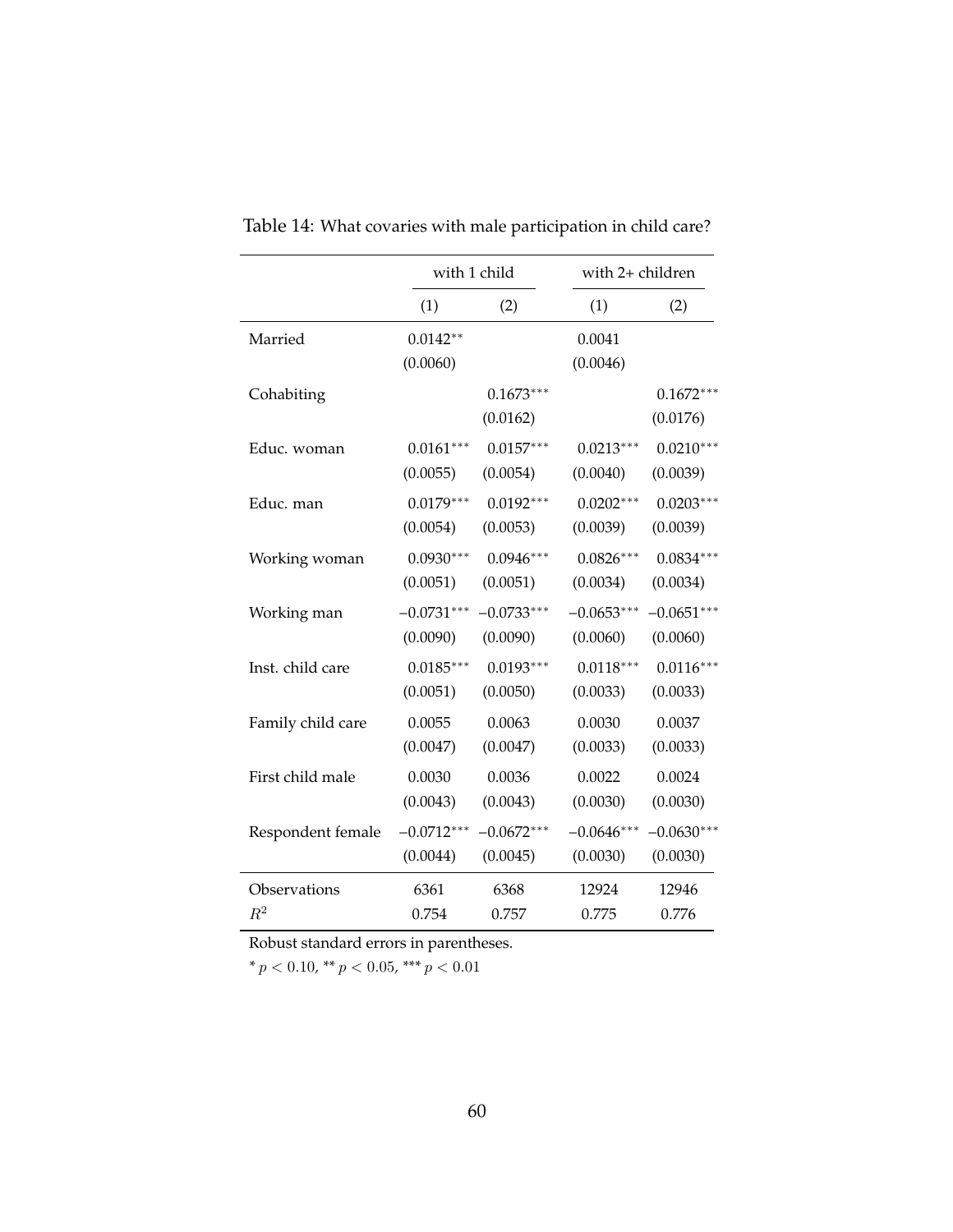# **B Mathematical Appendix**

#### **B.1 Proofs for Propositions**

**Proof of Proposition 1:** The bargaining problem can be solved via backward induction, i.e., we first solve for the ex-post allocation for a given fertility choice, and then consider the optimal fertility choice in the first stage.

If the couple decides not to have a child  $(b = 0)$ , then resource allocation is determined by the maximization problem:

$$
\max_{c_f, c_m} \quad [c_f - w_f]^{0.5} \left[ c_m - w_m \right]^{0.5} \quad \text{s.t.} \quad c_f + c_m = (1 + \alpha) \left[ w_f + w_m \right].
$$

Here  $\alpha$  is an efficiency scale factor that defines the surplus of a joint household. Individual consumption in this case is given by:

$$
c_f(0) = w_f + \frac{\alpha}{2} [w_f + w_m]
$$
 and  $c_m(0) = w_m + \frac{\alpha}{2} [w_f + w_m]$ ,

and utilities are:

$$
u_f(0) = w_f + \frac{\alpha}{2} [w_f + w_m]
$$
 and  $u_m(0) = w_m + \frac{\alpha}{2} [w_f + w_m]$ .

If the partners do decide to have a child  $(b = 1)$ , the resource allocation solves the maximization problem:

$$
\max_{c_f, c_m} \quad [c_f + v_f - w_f]^{0.5} \left[ c_m + v_m - w_m \right]^{0.5} \quad \text{s.t.} \quad c_f + c_m = (1 + \alpha) \left[ w_f + w_m - \phi \right]
$$

The first-order conditions give:

$$
c_f + v_f - w_f = c_m + v_m - w_m,
$$

and plugging this into the budget constraint yields:

$$
c_f(1) = w_f - v_f + \frac{\alpha}{2} [w_f + w_m - \phi] + \frac{1}{2} [v_m + v_f - \phi]
$$
  

$$
c_m(1) = w_m - v_m + \frac{\alpha}{2} [w_f + w_m - \phi] + \frac{1}{2} [v_m + v_f - \phi].
$$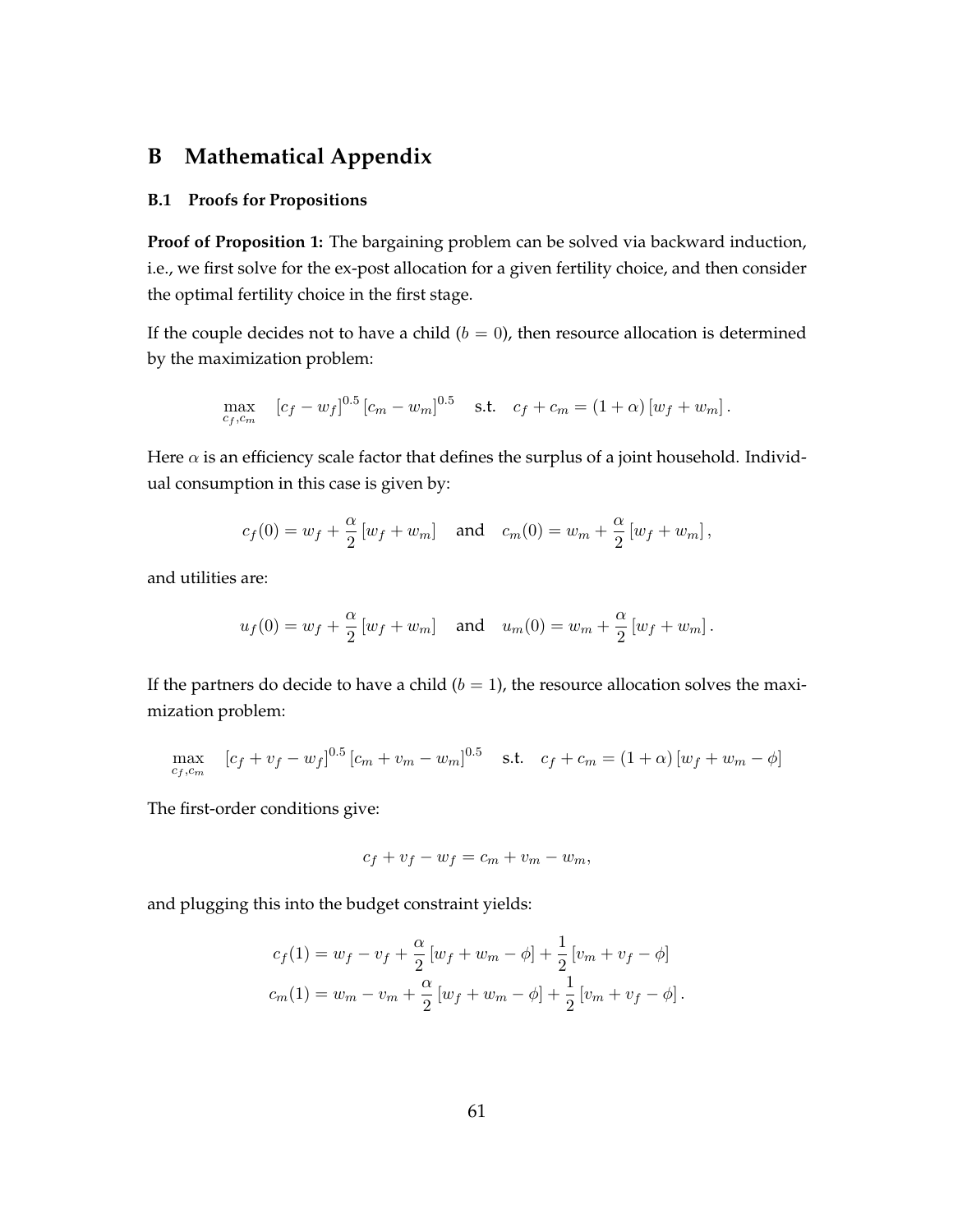Utilities are then:

$$
u_f(1) = w_f + \frac{\alpha}{2} [w_f + w_m - \phi] + \frac{1}{2} [v_m + v_f - \phi],
$$
  

$$
u_m(1) = w_m + \frac{\alpha}{2} [w_f + w_m - \phi] + \frac{1}{2} [v_m + v_f - \phi].
$$

Consequently, the partners equally share the monetary surplus from cooperation as well as the surplus from having children. Given the utilities for a given fertility choice, we can now consider whether the couple will choose to have a child. The female partner prefers to have a child if:

$$
u_f(1) \ge u_f(0) \quad \Leftrightarrow \quad v_f + v_m \ge \phi(1 + \alpha)
$$

The same condition applies to the male partner. Consequently, there is no disagreement, i.e. either both partners want to have a child, or both prefer to remain childless. □

**Proof of Proposition 2:** We once again characterize the outcome by backward induction. In the case without children, the resource allocation of the couple solves the maximization problem:

$$
\max_{c_f, c_m} \quad [c_f - w_f]^{0.5} \left[ c_m - w_m \right]^{0.5} \quad \text{s.t.} \quad c_f + c_m = (1 + \alpha) \left[ w_f + w_m \right],
$$

which is the same as under the full commitment case. Consequently,

$$
c_f(0) = w_f + \frac{\alpha}{2} [w_f + w_m]
$$
 and  $c_m(0) = w_m + \frac{\alpha}{2} [w_f + w_m]$ ,

and utilities are:

$$
u_f(0) = w_f + \frac{\alpha}{2} [w_f + w_m]
$$
 and  $u_m(0) = w_m + \frac{\alpha}{2} [w_f + w_m]$ . (24)

In the case with children, the maximization problem to determine the resource allocation is now different, because bargaining takes place ex post, with the new outside options given the presence of a child:

$$
\max_{c_f, c_m} \quad [c_f - (w_f - \chi_f \phi)]^{0.5} \left[c_m - (w_m - \chi_m \phi)\right]^{0.5} \quad \text{s.t.} \quad c_f + c_m = (1 + \alpha) \left[w_f + w_m - \phi\right].
$$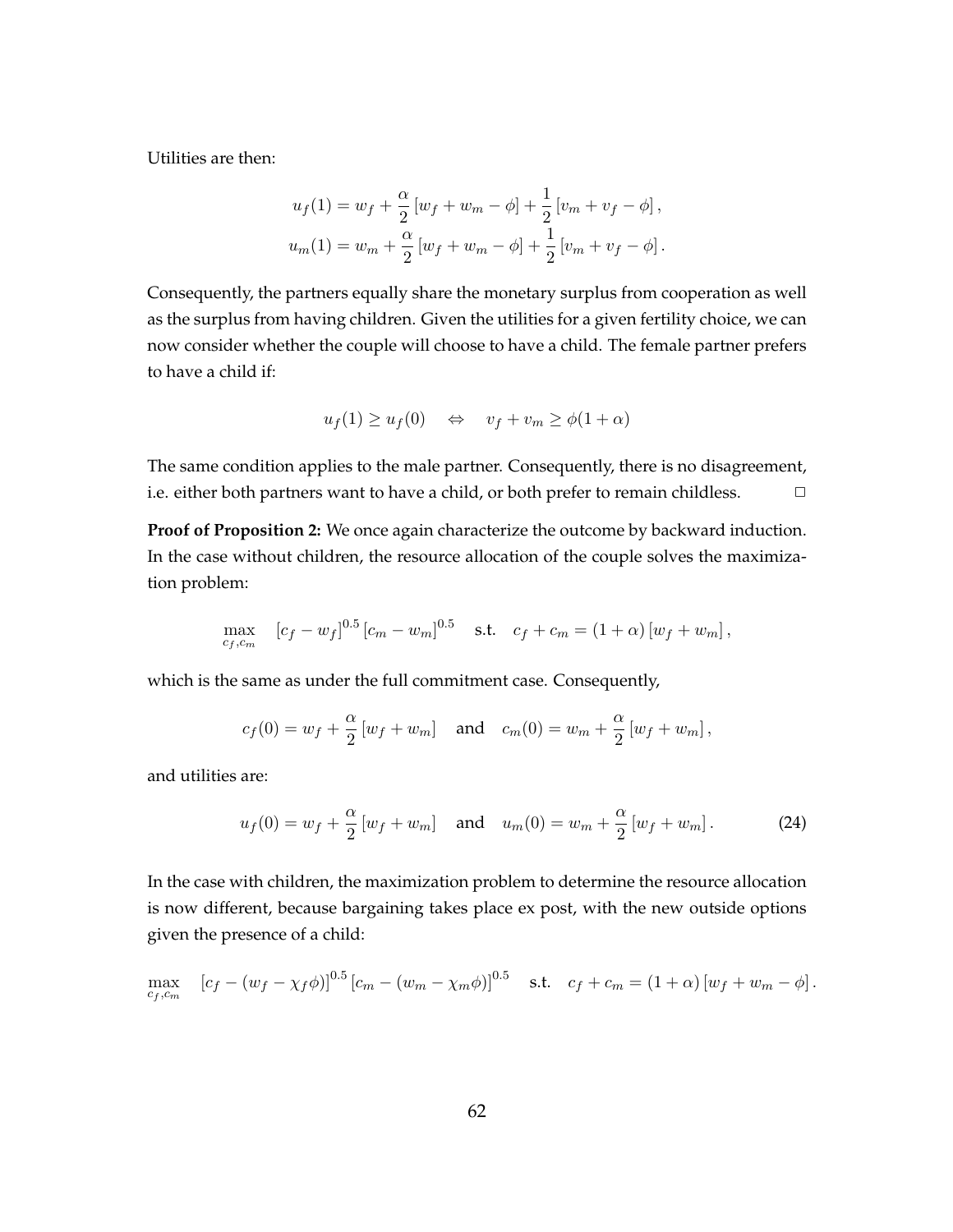First-order conditions now give us:

$$
c_f - (w_f - \chi_f \phi) = c_m - (w_m - \chi_m \phi),
$$

and plugging this into the budget constraint yields:

$$
c_f(1) = w_f - v_f + \frac{\alpha}{2} \left[ w_f + w_m - \phi \right] + \left[ v_f - \chi_f \phi \right],
$$
 (25)

$$
c_m(1) = w_m - v_m + \frac{\alpha}{2} \left[ w_f + w_m - \phi \right] + \left[ v_m - \chi_m \phi \right]. \tag{26}
$$

Utilities then are:

$$
u_f(1) = w_f + \frac{\alpha}{2} \left[ w_f + w_m - \phi \right] + \left[ v_f - \chi_f \phi \right] \quad \text{and} \tag{27}
$$

$$
u_m(1) = w_m + \frac{\alpha}{2} \left[ w_f + w_m - \phi \right] + \left[ v_m - \chi_m \phi \right]. \tag{28}
$$

Couples again share the monetary surplus from cooperation, but now the utility surplus from fertility is purely private. We can now move to the first stage and characterize the fertility preferences of the two spouses. The woman wants to have a child if:

$$
u_f(1) \ge u_f(0) \iff v_f \ge \left(\chi_f + \frac{\alpha}{2}\right)\phi,
$$

and the male partner would like to have a child if:

$$
u_m(1) \ge u_m(0) \iff v_m \ge \left(\chi_m + \frac{\alpha}{2}\right)\phi.
$$

In these inequalities, the term  $\chi_g \phi$  represents the direct cost of having the child to spouse *g*. Since bargaining is ex post, having a child lowers the outside option, so that (unlike in the commitment solution) the spouse bearing the greater child care burden is not compensated. The second term  $\left(\frac{\alpha}{2}\right)\phi$  represents the loss in marital surplus due to the cost of a child. This part of the cost of childbearing is shared equally between the spouses.

Depending on *v<sup>f</sup>* and *vm*, it is possible that neither, both, or just one of the spouses would like to have a child. Hence, in the case of limited commitment disagreement between the two partners about fertility is possible. **<u>□</u>** 

**Proof of Proposition 3:** Fertility preferences for gender  $g \in \{f, m\}$  have independent uniform density on  $\mu_g - (d_g)^{-1}/2$ ,  $\mu_g + (d_g)^{-1}/2$ . The distribution function is given by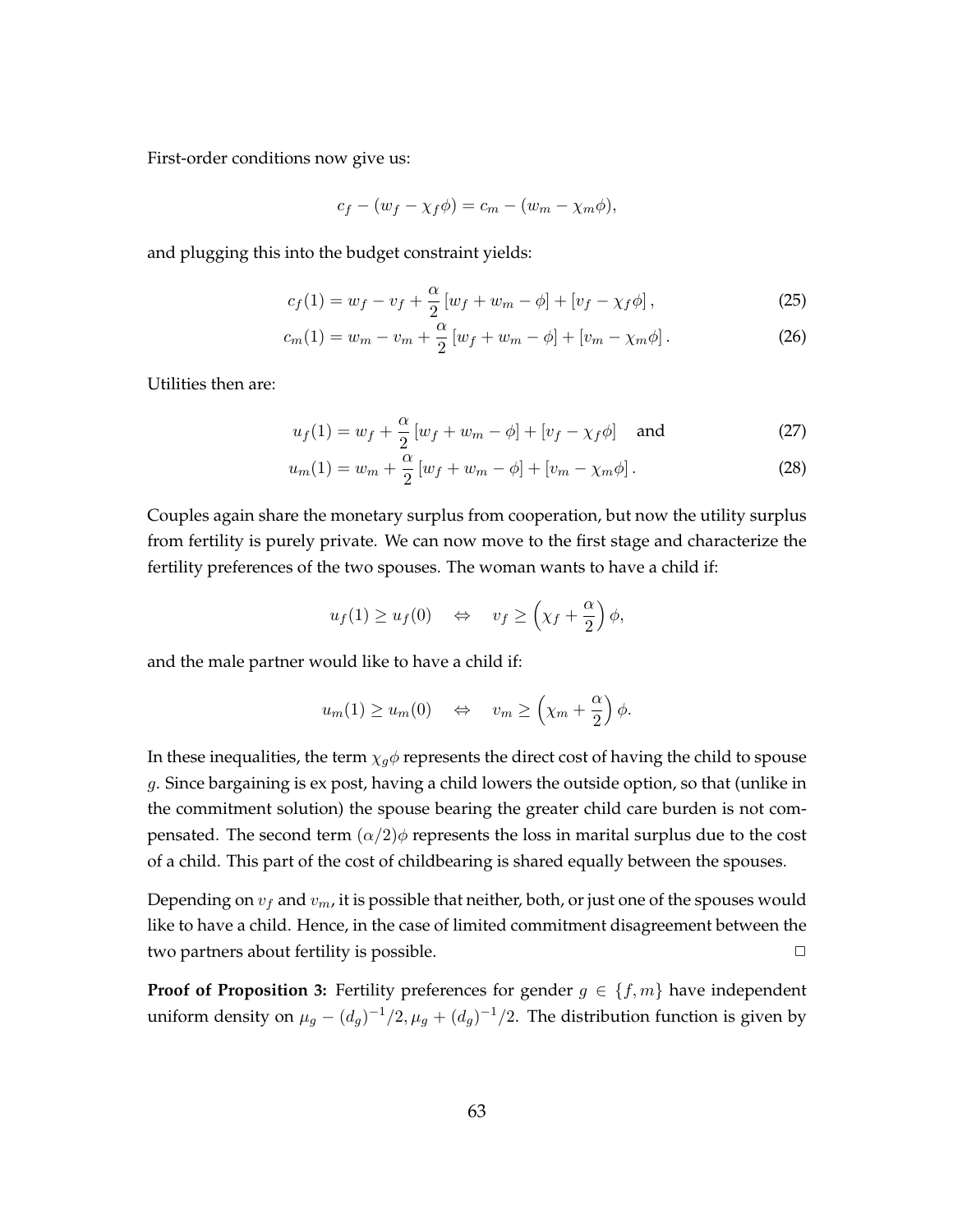(in the relevant range):

$$
F(v_f, v_m) = \left(v_f - \left(\mu_f - \frac{1}{2d_f}\right)\right) d_f \left(v_m - \left(\mu_m - \frac{1}{2d_m}\right)\right) d_m,
$$

and the fraction of couples who have a child is given by:

$$
E(b) = 1 - \left(\tilde{v}_f - \left(\mu_f - \frac{1}{2d_f}\right)\right) d_f - \left(\tilde{v}_m - \left(\mu_m - \frac{1}{2d_m}\right)\right) d_m
$$

$$
+ \left(\tilde{v}_f - \left(\mu_f - \frac{1}{2d_f}\right)\right) d_f \left(\tilde{v}_m - \left(\mu_m - \frac{1}{2d_m}\right)\right) d_m. \quad (29)
$$

Given (9) and (10), the average fertility rate is a quadratic and concave function of the female cost share  $\chi_f$  (i.e., the quadratic term has a negative sign). The derivative of average fertility with respect to  $\chi_f$  is:

$$
\frac{\partial E(b)}{\partial \chi_f} = \phi d_m \left[ 1 - \left( (\chi_f + \alpha/2) \phi - \left( \mu_f - \frac{1}{2d_f} \right) \right) d_f \right] \n- \phi d_f \left[ 1 - \left( (1 - \chi_f + \alpha/2) \phi - \left( \mu_m - \frac{1}{2d_m} \right) \right) d_m \right], \quad (30)
$$

which simplifies to:

$$
\frac{\partial E(b)}{\partial \chi_f} = \phi(d_m - d_f) + \phi d_f d_m \left[ (1 - 2\chi_f)\phi + \mu_f - \mu_m + \frac{1}{2} \left( \frac{1}{d_m} - \frac{1}{d_f} \right) \right].
$$

Equating the right-hand side to zero gives the cost share  $\hat{\chi}_f$  at which fertility is maximized (assuming that the solution is interior):

$$
\hat{\chi}_f = \frac{1}{2} + \frac{1}{2\phi} \left[ \mu_f - \mu_m + \frac{1}{2} \frac{d_m - d_f}{d_f d_m} \right].
$$
\n(31)

Taking corner solutions into account, the fertility maximizing cost share is given by expression (14) in the statement of the proposition. Moreover, starting with (30), if there is an interior maximum we have:

$$
\phi d_m \left[ 1 - \left( (\hat{\chi}_f + \alpha/2) \phi - \left( \mu_f - \frac{1}{2d_f} \right) \right) d_f \right]
$$
  
= 
$$
\phi d_f \left[ 1 - \left( (1 - \hat{\chi}_f + \alpha/2) \phi - \left( \mu_m - \frac{1}{2d_m} \right) \right) d_m \right],
$$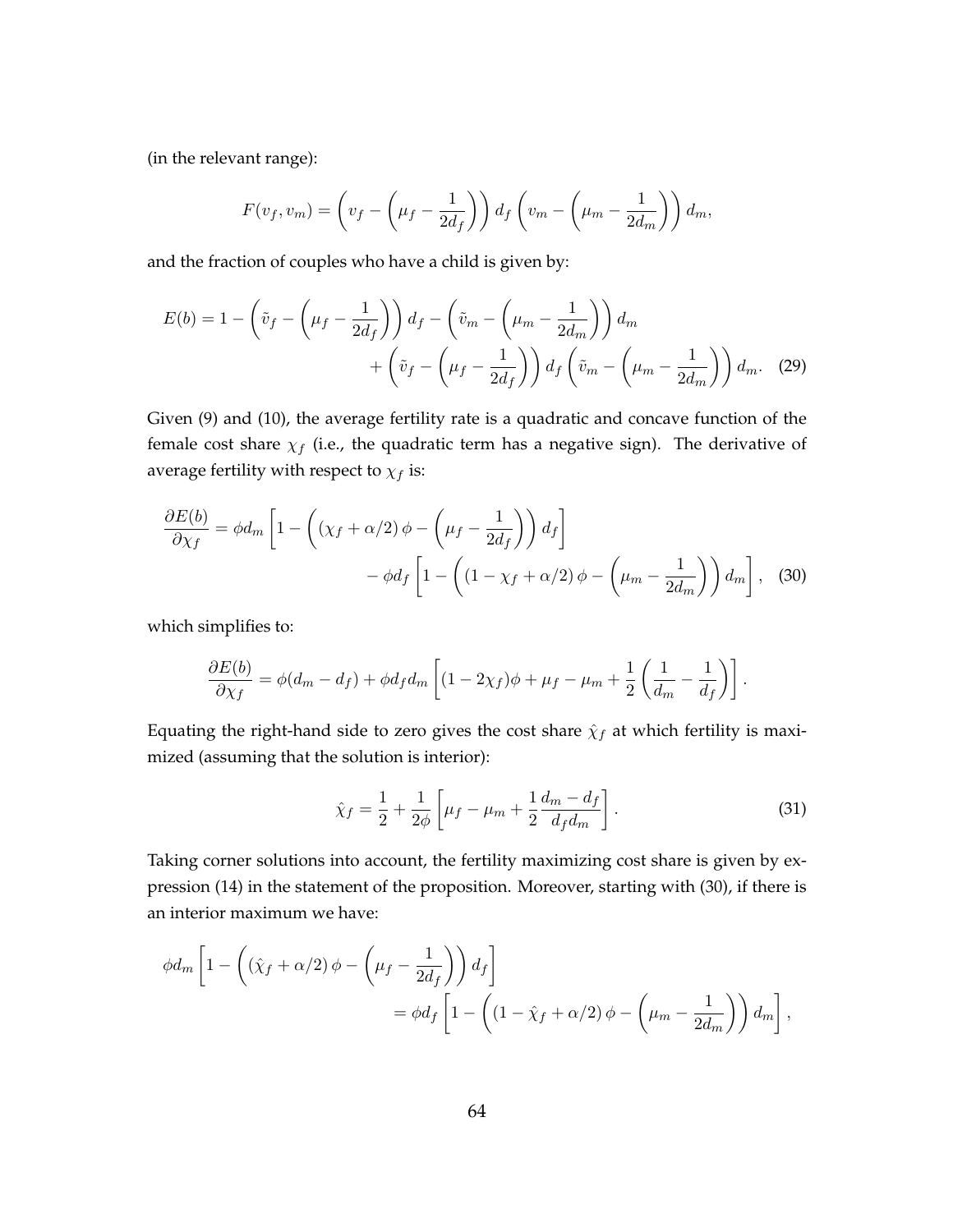and hence:

$$
\frac{d_f}{d_m} = \frac{1 - \left( (\hat{\chi}_f + \alpha/2) \phi - \left( \mu_f - \frac{1}{2d_f} \right) \right) d_f}{1 - \left( (1 - \hat{\chi}_f + \alpha/2) \phi - \left( \mu_m - \frac{1}{2d_m} \right) \right) d_m} = \frac{1 - F_f(\tilde{v}_f)}{1 - F_m(\tilde{v}_m)}
$$

Thus, as stated in the last part of the proposition, if the distributions of female and male child preferences have different densities, fertility is maximized if the ratio of densities is equal to the fraction of individuals agreeing to have a child for each gender.  $\Box$ 

**Proof of Proposition 4:** The second period of the two-period model is formally identical to the static model analyzed in Proposition 2, and hence conditions (7) and (8) are applicable, which gives (16) and (17). The expected utilities in period 2 as a function of first-period utility are then given by:

$$
V_g(b_1) = \int_{v_{f,2}} \int_{v_{m,2}} \left[ w_g + \frac{\alpha}{2} \left( w_f + w_m \right) + I(v_{f,2} \ge \tilde{v}_{f,2}, v_{m,2} \ge \tilde{v}_{m,2} \right) \left( v_{g,2} - \left( \chi_g + \frac{\alpha}{2} \right) \phi \right) \right] f(v_{f,2}, v_{m,2} | b_1) \, dv_{f,2} \, dv_{m,2}, \tag{32}
$$

where  $f(v_{f,2}, v_{m,2}|b_1)$  is the joint density of fertility preferences in the second period given *b*<sub>1</sub>. Given these utilities, the terms  $EV_g(1) - EV_g(0)$  then represent the change in second period expected utility as a function of the initial fertility choice. From the perspective of deciding on fertility in the first period, these terms act like a constant that adds to (or subtract from) the benefit of children. Applying Proposition 2, the conditions for having a baby in the first period are then:

$$
v_{f,1} + \beta \left( EV_f(1) - EV_f(0) \right) \ge \left( \chi_f + \frac{\alpha}{2} \right) \phi,
$$
  

$$
v_{m,1} + \beta \left( EV_m(1) - EV_m(0) \right) \ge \left( \chi_m + \frac{\alpha}{2} \right) \phi,
$$

which gives  $(18)$  and  $(19)$ .  $\Box$ 

**Proof of Proposition 5:** Given that fertility preferences in the second period do not depend on the fertility realization in the first period, we have  $EV_f(0) = EV_f(1)$  and  $EV_m(0) = EV_m(1)$ . Hence, given Proposition 4 the conditions for fertility in each period are the same as those for the single period model characterized in Proposition 2. We therefore obtain the same fertility rate in both periods,  $E(b_1) = E(b_2)$ , and Proposition 3 applies to each period separately. **<u>** $\Box$ **</u>** 

*.*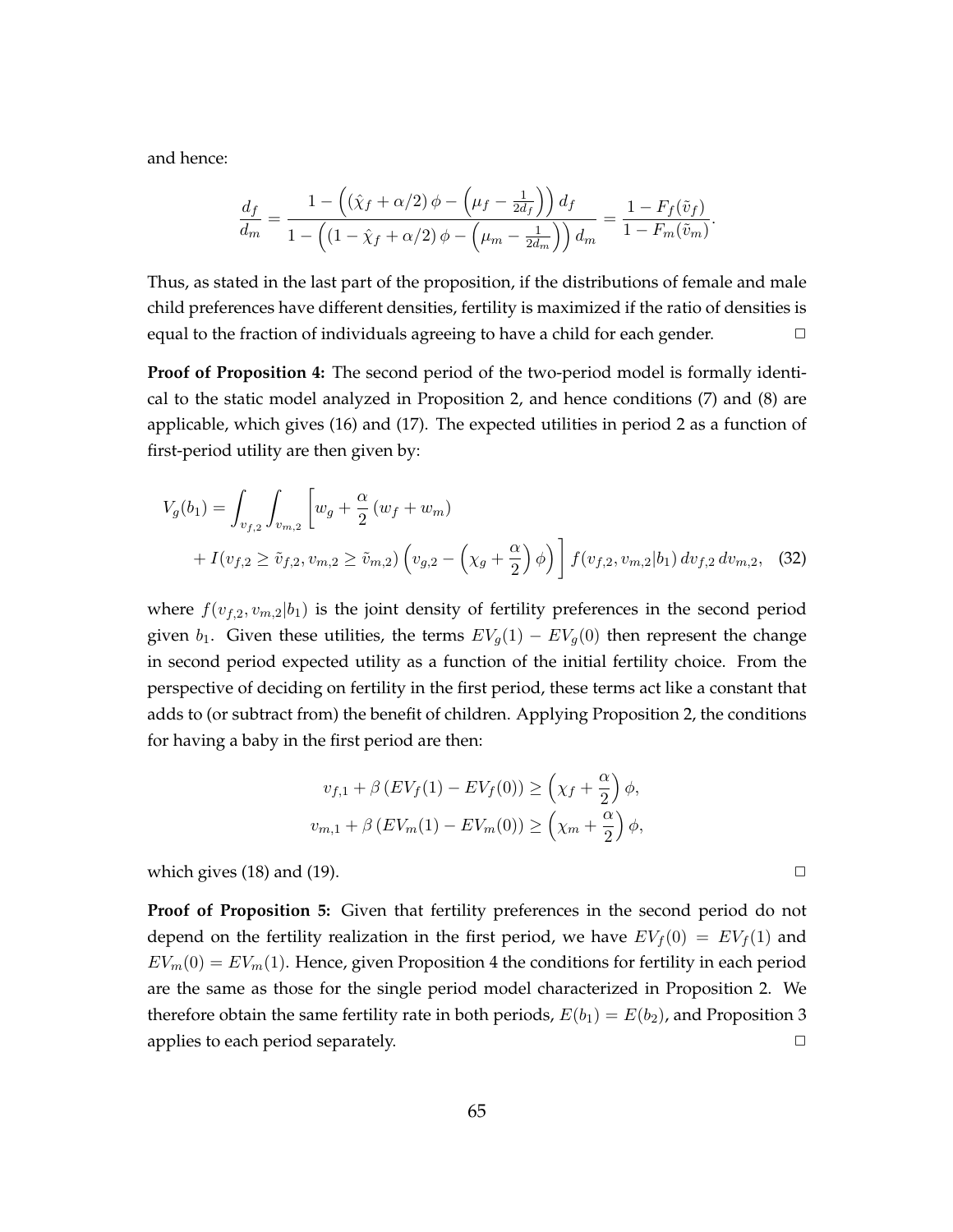**Proof of Proposition 6:** We proceed by backward induction. If  $b_1 = 1$ , we have  $v_{f,2} =$  $v_{m,2} = 0$ . Given (16) and (17), this guarantees that no additional child will be born in the second period, and second-period utilities are (given Nash bargaining):

$$
EV_f(1) = w_f + \frac{\alpha}{2}(w_f + w_m),
$$
  

$$
EV_m(1) = w_m + \frac{\alpha}{2}(w_f + w_m).
$$

Conversely, if we have  $b_1 = 0$ , the preference realizations  $v_{g,2} = (\chi_g + \alpha)\phi$  guarantees that the conditions (16) and (17) are satisfied, so that  $b_2 = 1$  for sure. We therefore have  $b_2 = 1 - b_1$  and, in expectation:

$$
E(b_2) = 1 - E(b_1),
$$

which gives (20) and (21). Continuing, the resulting second-period utilities conditional on  $b_1 = 0$  are:

$$
EV_f(0) = w_f - \chi_f \phi + \frac{\alpha}{2}(w_f + w_m - \phi) + (\chi_f + \alpha)\phi,
$$
  

$$
EV_m(0) = w_m - \chi_m \phi + \frac{\alpha}{2}(w_f + w_m - \phi) + (\chi_m + \alpha)\phi,
$$

which can be simplified to:

$$
EV_f(0) = w_f + \frac{\alpha}{2}(w_f + w_m + \phi),
$$
  

$$
EV_m(0) = w_m + \frac{\alpha}{2}(w_f + w_m + \phi).
$$

Given these utilities, the impact of having a child in the first period on continuation utility is:

$$
EV_f(0) - EV_f(1) = \frac{\alpha}{2}\phi,
$$
  

$$
EV_m(0) - EV_f(1) = \frac{\alpha}{2}\phi.
$$

We now move to the fertility decision in the first period. The conditions (18) and (19) are:

$$
v_{f,1} \ge \left(\chi_f + \frac{\alpha}{2}\right)\phi + \beta \frac{\alpha}{2}\phi,
$$
  

$$
v_{m,1} \ge \left(1 - \chi_f + \frac{\alpha}{2}\right)\phi + \beta \frac{\alpha}{2}\phi.
$$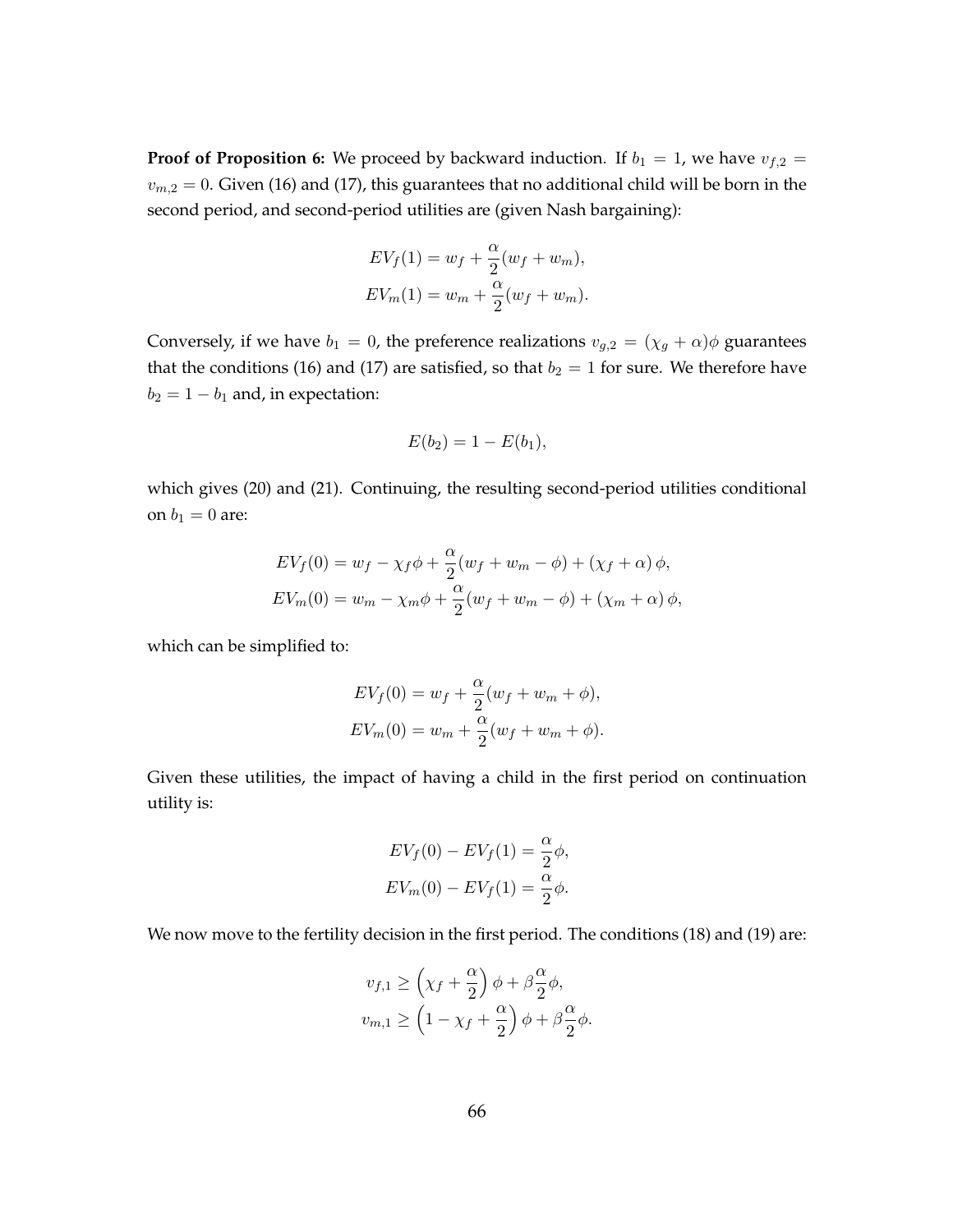which can be rewritten as

$$
v_{f,1} \ge \left(\chi_f + (1+\beta)\frac{\alpha}{2}\right)\phi,
$$
  

$$
v_{m,1} \ge \left(1 - \chi_f + (1+\beta)\frac{\alpha}{2}\right)\phi.
$$

With the change of variables

$$
\tilde{\alpha} = (1 + \beta)\alpha,
$$

the conditions can be written as:

$$
v_{f,1} \ge \left(\chi_f + \frac{\tilde{\alpha}}{2}\right)\phi,
$$
  

$$
v_{m,1} \ge \left(1 - \chi_f + \frac{\tilde{\alpha}}{2}\right)\phi.
$$

The conditions therefore are of the form (7) and (8), so that the results in Proposition 3 apply with the transformed parameter  $\tilde{\alpha}$ .  $\Box$ 

### **B.2 Correlated Child Preferences**

We now show that results similar to those in Proposition 3 (which was established for the case of independent child preferences) also go through when we allow for correlation in child preferences between the spouses.

**Proposition 7** (Effect of Distribution of Child Cost with Correlated Preferences)**.** *Assume that the female and male child preferences follow uniform distributions with means*  $\mu_q$  *and densities*  $d_q$  *for*  $g \in \{f, m\}$ *. With probability*  $\eta > 0$ *, the draw of a given woman and man are perfectly correlated in the sense that:*

$$
v_f = \frac{d_m}{d_f} (v_m - \mu_m) + \mu_f.
$$

*With probability* 1 *− η, woman and man have independent draws from the their distributions. This implies that η is the correlation between the woman's and the man's child preference. Then expected fertility E*(*b*) *is a concave function of the female cost share χ<sup>f</sup> , and fertility is maximized at:*

$$
\hat{\chi}_f = \min\{1, \hat{\chi}_{f1}, \max\{0, \bar{\chi}_f, \hat{\chi}_{f2}\}\},\tag{33}
$$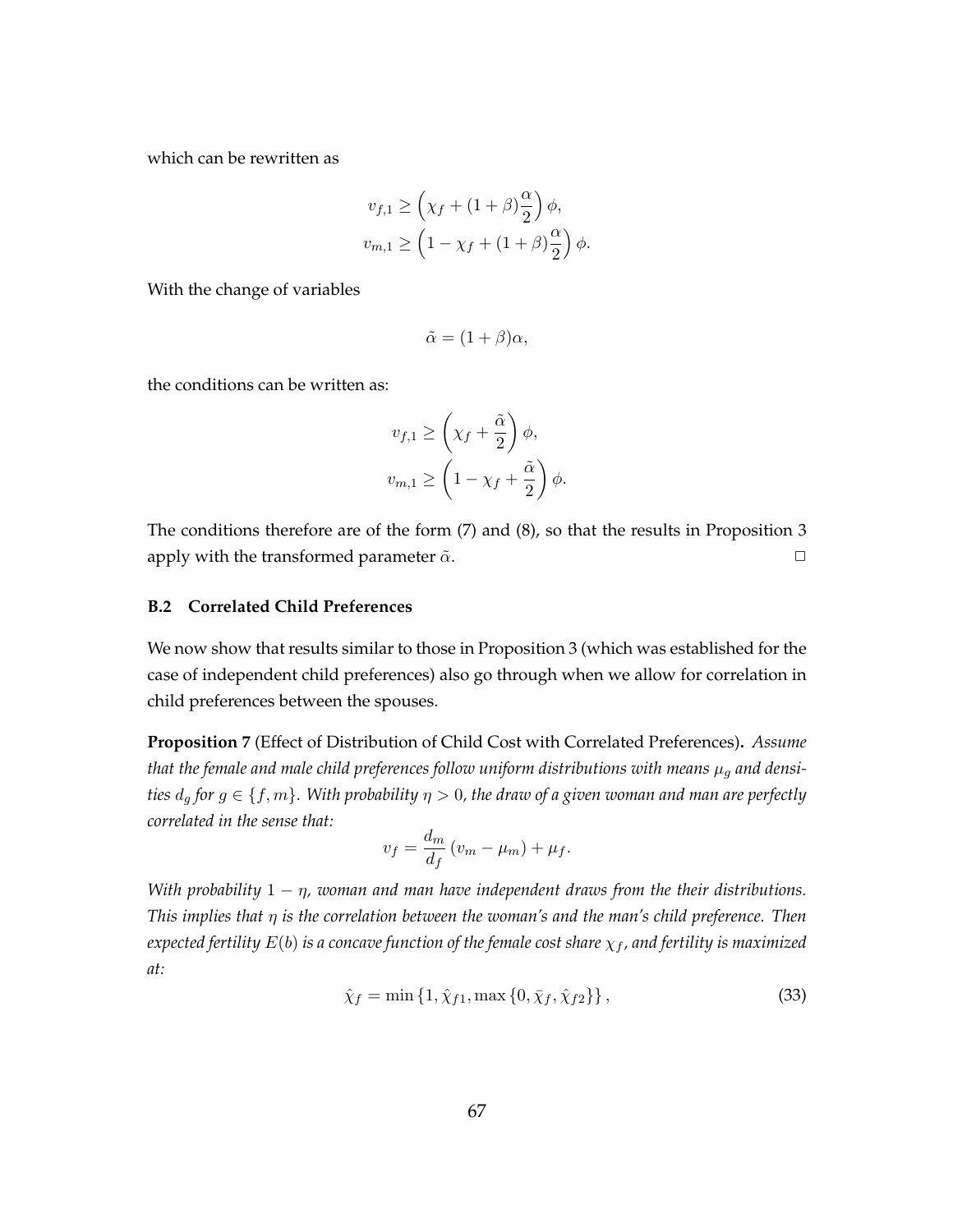*where*

$$
\bar{\chi}_f = \frac{(d_m + \frac{\alpha}{2}(d_m - d_f)) \phi + \mu_f d_f - \mu_m d_m}{\phi(d_f + d_m)},
$$
  

$$
\hat{\chi}_{f1} = \frac{1}{2} + \frac{1}{2\phi} \left[ \mu_f - \mu_m + \frac{1}{2} \left( \frac{\frac{1+\eta}{1-\eta} d_m - d_f}{d_f d_m} \right) \right],
$$
  

$$
\hat{\chi}_{f2} = \frac{1}{2} + \frac{1}{2\phi} \left[ \mu_f - \mu_m + \frac{1}{2} \left( \frac{d_m - \frac{1+\eta}{1-\eta} d_f}{d_f d_m} \right) \right].
$$

*Hence, if women and men have the same preferences* ( $\mu_f = \mu_m$ ,  $d_f = d_m$ ), fertility is maximized *when the child care burden is equally shared,*  $\hat{\chi}_f = 0.5$ *. Moreover, if the distributions of female and male preferences have the same density*  $(d_f = d_m)$ , equal shares of men and women agree *to having a child at the maximum fertility rate, even if*  $\mu_f \neq \mu_m$  (provided that  $\hat{\chi}_f$  *is interior*). *If*  $d_f \neq d_m$  *and*  $\hat{\chi}_f \neq \overline{\chi}_f$ , *at*  $\hat{\chi}_f$  *more individuals of the gender with the more concentrated distribution of preferences (higher dg) agree to having a child than individuals of the gender with more dispersed preferences.*

**Proof of Proposition 7:** Fertility preferences for gender  $g \in \{f, m\}$  have uniform density on  $\mu_g - (d_g)^{-1}/2$ ,  $\mu_g + (d_g)^{-1}/2$ . With probability  $\eta$ , the draws are perfectly correlated in the sense that we have:

$$
v_f = \frac{d_m}{d_f} (v_m - \mu_m) + \mu_f,
$$

and with probability  $1 - \eta$  the draws are independent. The distribution function is given by (in the relevant range):

$$
F(v_f, v_m) = \eta \min \left\{ \left( v_f - \left( \mu_f - \frac{1}{2d_f} \right) \right) d_f, \left( v_m - \left( \mu_m - \frac{1}{2d_m} \right) \right) d_m \right\} + (1 - \eta) \left( v_f - \left( \mu_f - \frac{1}{2d_f} \right) \right) d_f \left( v_m - \left( \mu_m - \frac{1}{2d_m} \right) \right) d_m.
$$

The fraction of couples who have a child is given by:

$$
E(b) = 1 - \eta \max \left\{ \left( \tilde{v}_f - \left( \mu_f - \frac{1}{2d_f} \right) \right) d_f, \left( \tilde{v}_m - \left( \mu_m - \frac{1}{2d_m} \right) \right) d_m \right\}
$$

$$
- (1 - \eta) \left( \left( \tilde{v}_f - \left( \mu_f - \frac{1}{2d_f} \right) \right) d_f + \left( \tilde{v}_m - \left( \mu_m - \frac{1}{2d_m} \right) \right) d_m \right)
$$

$$
+ (1 - \eta) \left( \tilde{v}_f - \left( \mu_f - \frac{1}{2d_f} \right) \right) d_f \left( \tilde{v}_m - \left( \mu_m - \frac{1}{2d_m} \right) \right) d_m.
$$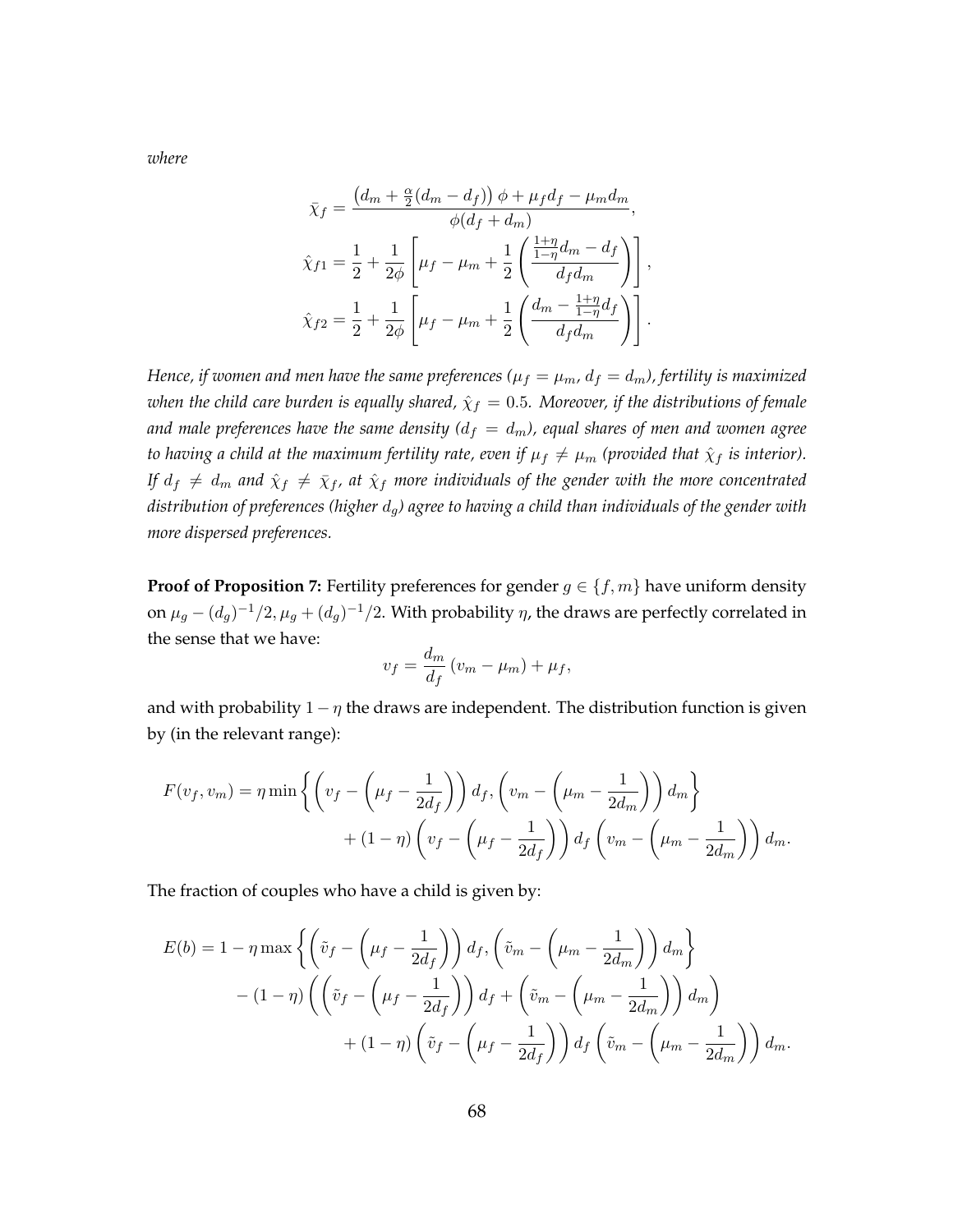Given (9) and (10), the average fertility rate as a function of the female cost share *χ<sup>f</sup>* has a kink at the point where the two elements inside the max operator are equal, and is a quadratic and concave function of  $\chi_f$  away from the kink. The kink is at the cost share that equates disagreement between men and women, given by:

$$
\bar{\chi}_f = \frac{\left(d_m + \frac{\alpha}{2}(d_m - d_f)\right)\phi + \mu_f d_f - \mu_m d_m}{\phi(d_f + d_m)}.
$$

For  $\chi_f < \bar{\chi}_f$ , the derivative of fertility with respect to  $\chi_f$  is given by:

$$
\frac{\partial E(b)}{\partial \chi_f}\Big|_{\chi_f < \bar{\chi}_f} = \eta \phi d_m + (1 - \eta) \phi d_m \left[ 1 - \left( (\chi_f + \alpha/2) \phi - \left( \mu_f - \frac{1}{2d_f} \right) \right) d_f \right] - (1 - \eta) \phi d_f \left[ 1 - \left( (1 - \chi_f + \alpha/2) \phi - \left( \mu_m - \frac{1}{2d_m} \right) \right) d_m \right], \quad (34)
$$

which simplifies to:

$$
\frac{\partial E(b)}{\partial \chi_f}\bigg|_{\chi_f < \bar{\chi}_f} = \phi(d_m - (1-\eta)d_f) + (1-\eta)\phi d_f d_m \left[ (1-2\chi_f)\phi + \mu_f - \mu_m + \frac{1}{2} \left( \frac{1}{d_m} - \frac{1}{d_f} \right) \right].
$$

Equating the right-hand side to zero gives the cost share  $\hat{\chi}_{f1}$  would be maximized fertility is maximized if the solution is interior and if we have  $\hat{\chi}_{f1} < \bar{\chi}_{f}$ :

$$
\hat{\chi}_{f1} = \frac{1}{2} + \frac{1}{2\phi} \left[ \mu_f - \mu_m + \frac{1}{2} \left( \frac{\frac{1+\eta}{1-\eta} d_m - d_f}{d_f d_m} \right) \right].
$$

In the alternative case of  $\chi_f > \bar{\chi}_f$ , the derivative of fertility with respect to  $\chi_f$  is given by:

$$
\frac{\partial E(b)}{\partial \chi_f}\bigg|_{\chi_f > \bar{\chi}_f} = -\eta \phi d_f + (1 - \eta) \phi d_m \left[ 1 - \left( (\chi_f + \alpha/2) \phi - \left( \mu_f - \frac{1}{2d_f} \right) \right) d_f \right] - (1 - \eta) \phi d_f \left[ 1 - \left( (1 - \chi_f + \alpha/2) \phi - \left( \mu_m - \frac{1}{2d_m} \right) \right) d_m \right], \quad (35)
$$

which simplifies to:

$$
\frac{\partial E(b)}{\partial \chi_f}\bigg|_{\chi_f > \bar{\chi}_f} = \phi((1-\eta)d_m - d_f) + (1-\eta)\phi d_f d_m \left[ (1-2\chi_f)\phi + \mu_f - \mu_m + \frac{1}{2}\left(\frac{1}{d_m} - \frac{1}{d_f}\right) \right].
$$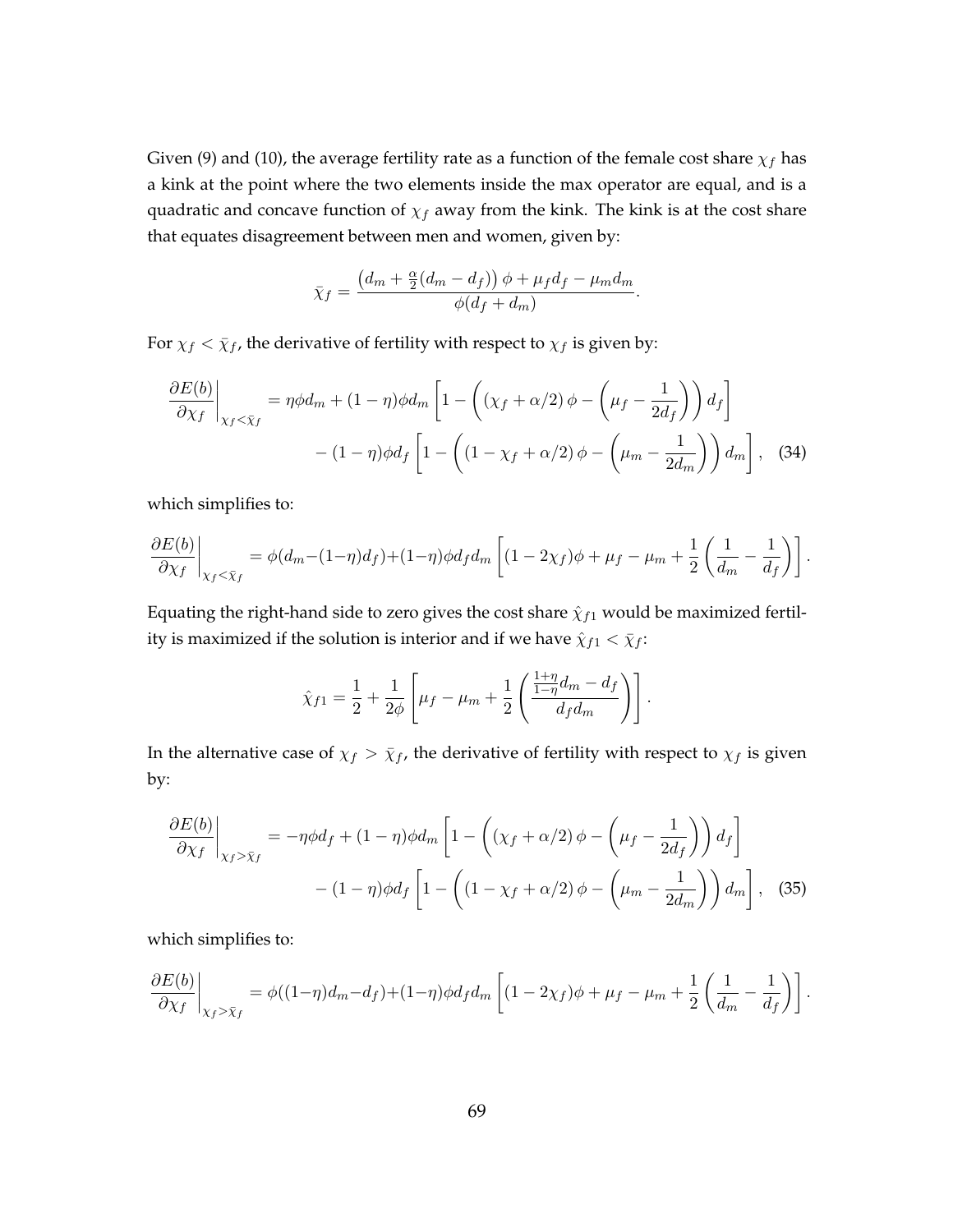Equating the right-hand side to zero gives the cost share  $\hat{\chi}_{f2}$  would be maximized fertility is maximized if the solution is interior and if we have  $\hat{\chi}_{f2} > \bar{\chi}_f$ :

$$
\hat{\chi}_{f2} = \frac{1}{2} + \frac{1}{2\phi} \left[ \mu_f - \mu_m + \frac{1}{2} \left( \frac{d_m - \frac{1+\eta}{1-\eta} d_f}{d_f d_m} \right) \right].
$$

We have  $\hat{\chi}_{f1} > \hat{\chi}_{f2}$ . Three cases are possible. If  $\hat{\chi}_{f2} \leq \bar{\chi}_f \leq \hat{\chi}_{f1}$ , fertility is maximized at the kink  $\bar{\chi}_f$ , and equal numbers of men and women agree to have a child. If  $\hat{\chi}_{f1} < \bar{\chi}_f$ , fertility is maximized at  $\hat{\chi}_{f1}$ , and if  $\hat{\chi}_{f2} > \bar{\chi}_f$ , fertility is maximized at  $\hat{\chi}_{f2}$ . Taking also the possible corners at 0 and 1 into account, the fertility maximizing cost share  $\hat{\chi}_f$  can be written as:

$$
\hat{\chi}_f = \min \{ 1, \hat{\chi}_{f1}, \max \{ 0, \bar{\chi}_f, \hat{\chi}_{f2} \} \},
$$

as stated in expression (33) in the proposition.

With identical preferences, we have  $\hat{\chi}_{f2} < \bar{\chi}_f = 0.5 < \hat{\chi}_{f1}$ , so that  $\hat{\chi}_f = 0.5$ . When  $d_f = d_m$ , we still have  $\hat{\chi}_{f2} < \bar{\chi}_f < \hat{\chi}_{f1}$ , so that in an interior solution  $\hat{\chi}_f = \bar{\chi}_f$  implying (by the construction of  $\bar{\chi}_f$ ) that equal frictions of men and women agree to have a child. As the final case, consider the situation when  $d_m > d_f$  (the case  $d_m < d_f$  is parallel and omitted). We want to show that at the fertility maximizing cost share  $\hat{\chi}_f$ , at least as many men agree to having a child as women do. Because equal fractions agree at  $\chi_f = \bar{\chi}_f$ , we need to show that  $\hat{\chi}_f \geq \bar{\chi}$ . To construct a contradiction argument, assume to the contrary that  $\hat{\chi}_f < \bar{\chi}$ . If there is an interior maximum in this region it is given by  $\hat{\chi}_{f1}$ . The first order condition corresponding to this case gives:

$$
(1 - \eta)\phi d_f [1 - F(\tilde{v}_m)] = \eta \phi d_m + (1 - \eta)\phi d_m [1 - F(\tilde{v}_f)],
$$

which implies:

$$
1 > \frac{d_f}{d_m} > \frac{1 - F(\tilde{v}_f)}{1 - F(\tilde{v}_m)}.
$$

Thus, fewer women than men would agree to having a child; however, this is a contradiction because  $\hat{\chi}_f < \bar{\chi}$  implies that more women than men agree to have a child. Hence, when  $d_m > d_f$  we must have  $\hat{\chi}_f \geq \bar{\chi}_f$ , which establishes the last claim in the proposition.  $\Box$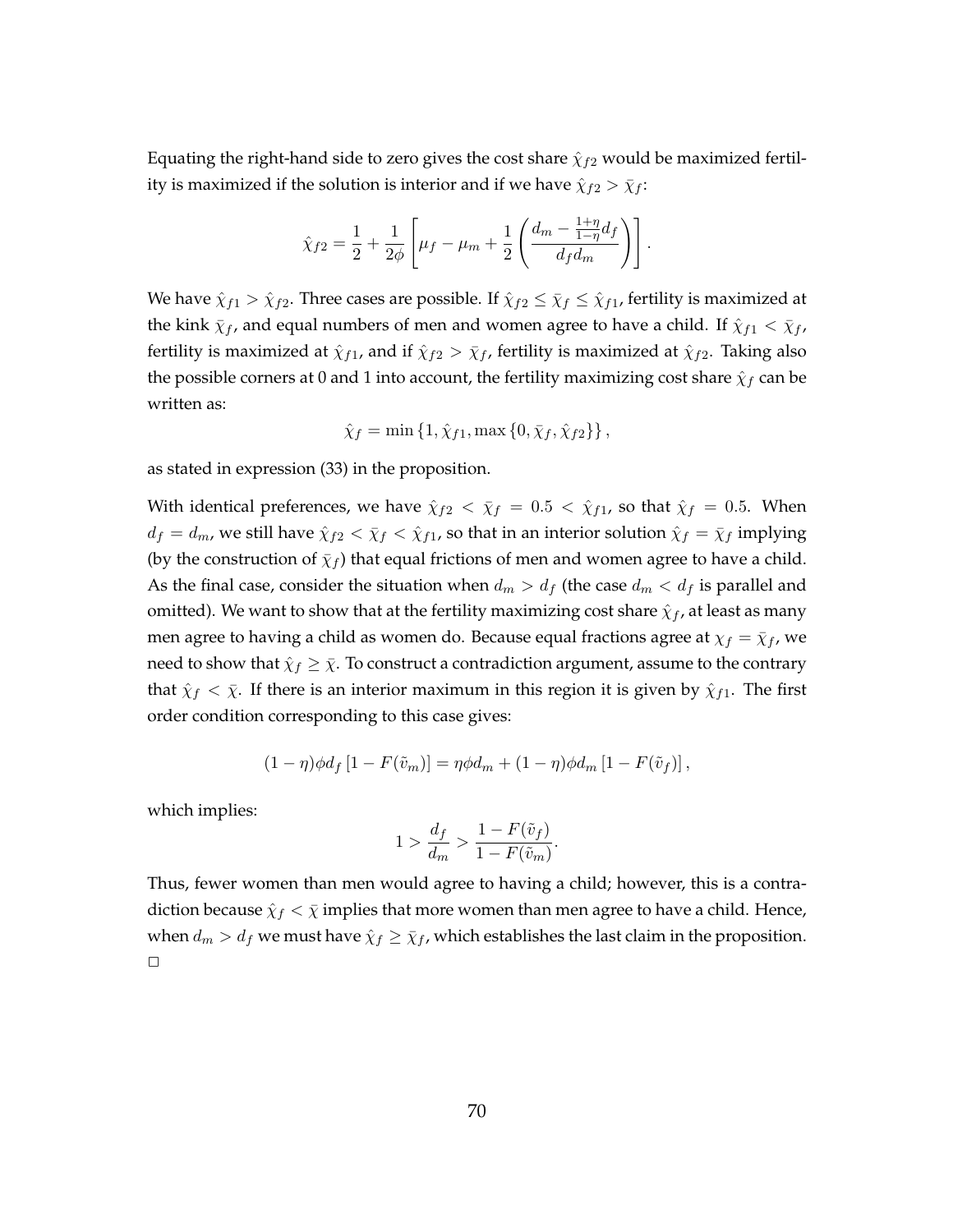## **B.3 Fertility Choice with Partial Commitment**

We now consider an extension of the basic setup that allows for partial commitment. In this version of the model, the cost shares  $\chi_f$  and  $\chi_m$  are not parameters, but choice variables. Before deciding on fertility, but after learning about their child preferences, the spouses can take an action that changes the ex-post distribution of the child care burden. Formally, the cost share  $\chi_f$  is selected from a given feasible interval  $[\chi_{f,\text{min}}, \chi_{f,\text{max}}]$ , with  $\chi_m = 1 - \chi_f$ . There is also a default cost share  $\chi_{f,0} \in [\chi_{f,\min}, \chi_{f,\max}]$ . Intuitively, what we have in mind is that couples can commit to some long-term decisions that affect the ex-post child care burden. Examples are buying consumer durables that affect the cost of child care (such as household appliances) or moving into a house in an area where market-provided child care is available. Such decisions would lower the expected time cost of having children and turn those into monetary expenses, which implicitly lowers the child care burden on the spouse who ex post will be responsible for the majority of the time costs of raising children. However, the range in which the child care burden can vary is limited, which is the sense in which there is only partial commitment.

The time line of events and decisions is as follows.

- 1. The potential utilities from having a child  $v_f$  and  $v_m$  are realized.
- 2. The woman can offer to increase her child care burden  $\chi_f$  above the default within the feasible range,  $\chi_{f,0} < \chi_f \leq \chi_{f,\text{max}}$ .
- 3. The man can offer to increase his child care burden 1*−χ<sup>f</sup>* above the default within the feasible range,  $\chi_{f,\min} \leq \chi_f < \chi_{f,0}$ .
- 4. Given the final  $\chi_f$  arising from the previous stage, the couple decides on whether to have a child as before.
- 5. Given the decisions in the previous rounds, the couple decides on the consumption allocation as before.

Consistent with our treatment of fertility choice, we assume that agreement is necessary to move cost shares; the spouses can make voluntary offers to do more work, but they cannot unilaterally force the other spouse to do more. We can solve for the equilibrium by backward induction. Stages 4 and 5 are identical to the existing model; hence, we only need to characterize the decisions in Stages 2 and 3 of potentially altering ex-post child care arrangements, and hence bargaining power.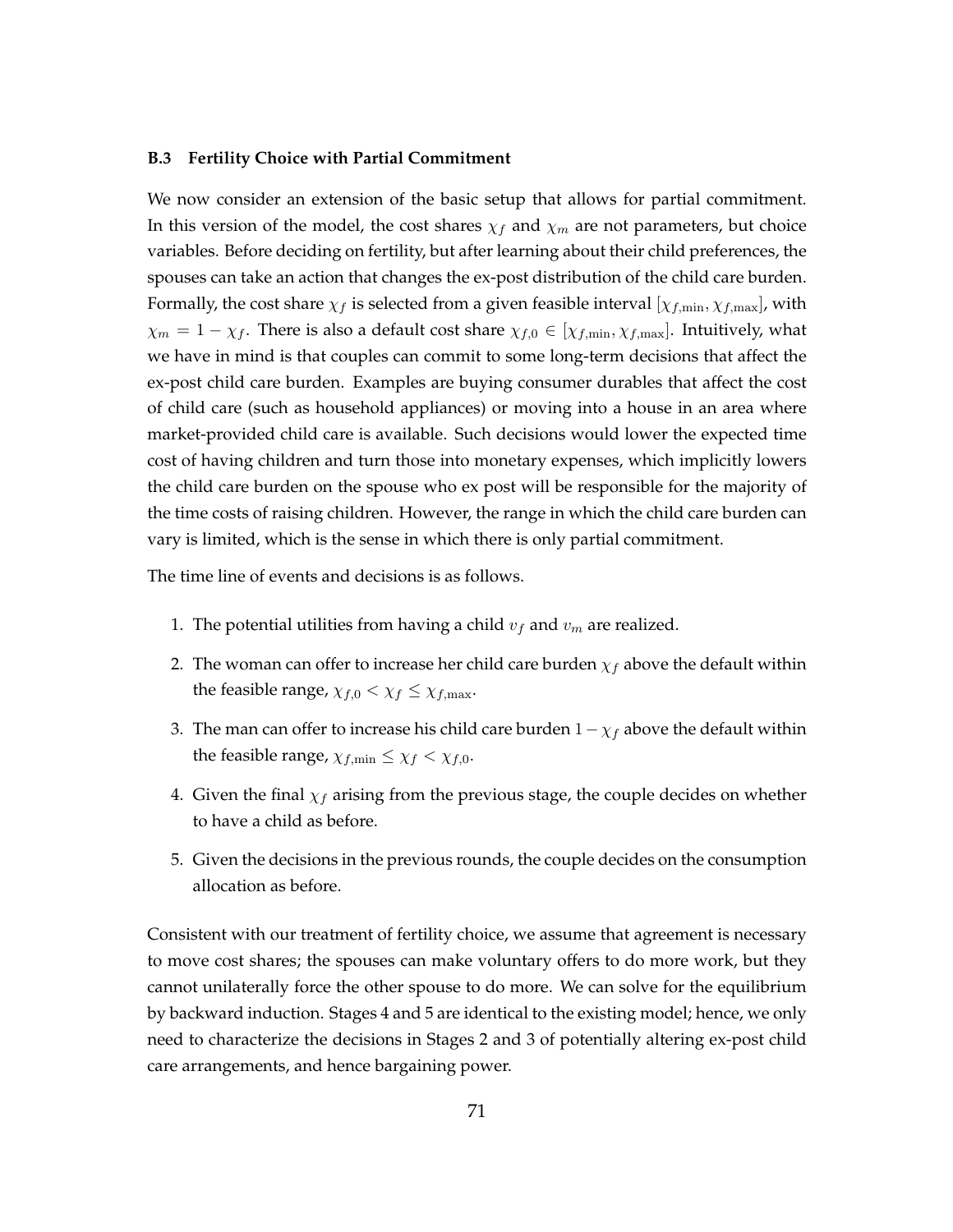**Proposition 8** (Fertility Choice under Partial Commitment)**.** *Under partial of commitment, a birth takes place if and only if the conditions:*

$$
v_f + v_m \ge (1 + \alpha)\phi,\tag{36}
$$

$$
v_f \ge \left(\chi_{f,\min} + \frac{\alpha}{2}\right)\phi,\tag{37}
$$

$$
v_m \ge \left(1 - \chi_{f,\text{max}} + \frac{\alpha}{2}\right)\phi. \tag{38}
$$

*are all satisfied. The first condition states that having a baby extends the utility possibility frontier for the couple, and the remaining conditions state that there is a*  $\chi_f$  *in the feasible range such that both spouses benefit from having the baby. In terms of predictions for fertility, partial commitment nests the cases of no commitment when*  $\chi_{f,\text{min}} = \chi_{f,\text{max}}$ *, and full commitment when the conditions:*

$$
\chi_{f,\min} \le \frac{\min(v_f)}{\phi} - \frac{\alpha}{2},\tag{39}
$$

$$
\chi_{f,\max} \ge 1 - \frac{\min(v_m)}{\phi} + \frac{\alpha}{2} \tag{40}
$$

*are satisfied.*

**Proof of Proposition 8:** For a given  $\chi_f \in [\chi_{f,\min}, \chi_{f,\max}]$  that is negotiated in Stages 1–3, the outcome of the last two stages is as in the no commitment model analyzed in Proposition 2. Hence, the utilities  $u_g(b, \chi_f)$  that each spouse attains are given by (24), (27), and (28):

$$
u_f(0, \chi_f) = w_f + \frac{\alpha}{2} [w_f + w_m], \qquad (41)
$$

$$
u_m(0, \chi_f) = w_m + \frac{\alpha}{2} \left[ w_f + w_m \right],
$$
\n(42)

$$
u_f(1, \chi_f) = w_f + \frac{\alpha}{2} \left[ w_f + w_m - \phi \right] + \left[ v_f - \chi_f \phi \right] \quad \text{and} \tag{43}
$$

$$
u_m(1, \chi_f) = w_m + \frac{\alpha}{2} \left[ w_f + w_m - \phi \right] + \left[ v_m - \chi_m \phi \right]. \tag{44}
$$

A child is born whenever both partners agree, i.e. as soon as

$$
v_f \ge \left(\chi_f + \frac{\alpha}{2}\right)\phi
$$
 and  $v_m \ge \left(1 - \chi_f + \frac{\alpha}{2}\right)\phi$ . (45)

We first show that (36) to (38) are necessary for a birth to take place. Summing the two inequalities in (45) yields (36); hence, (36) is necessary for a child to be born. Intuitively,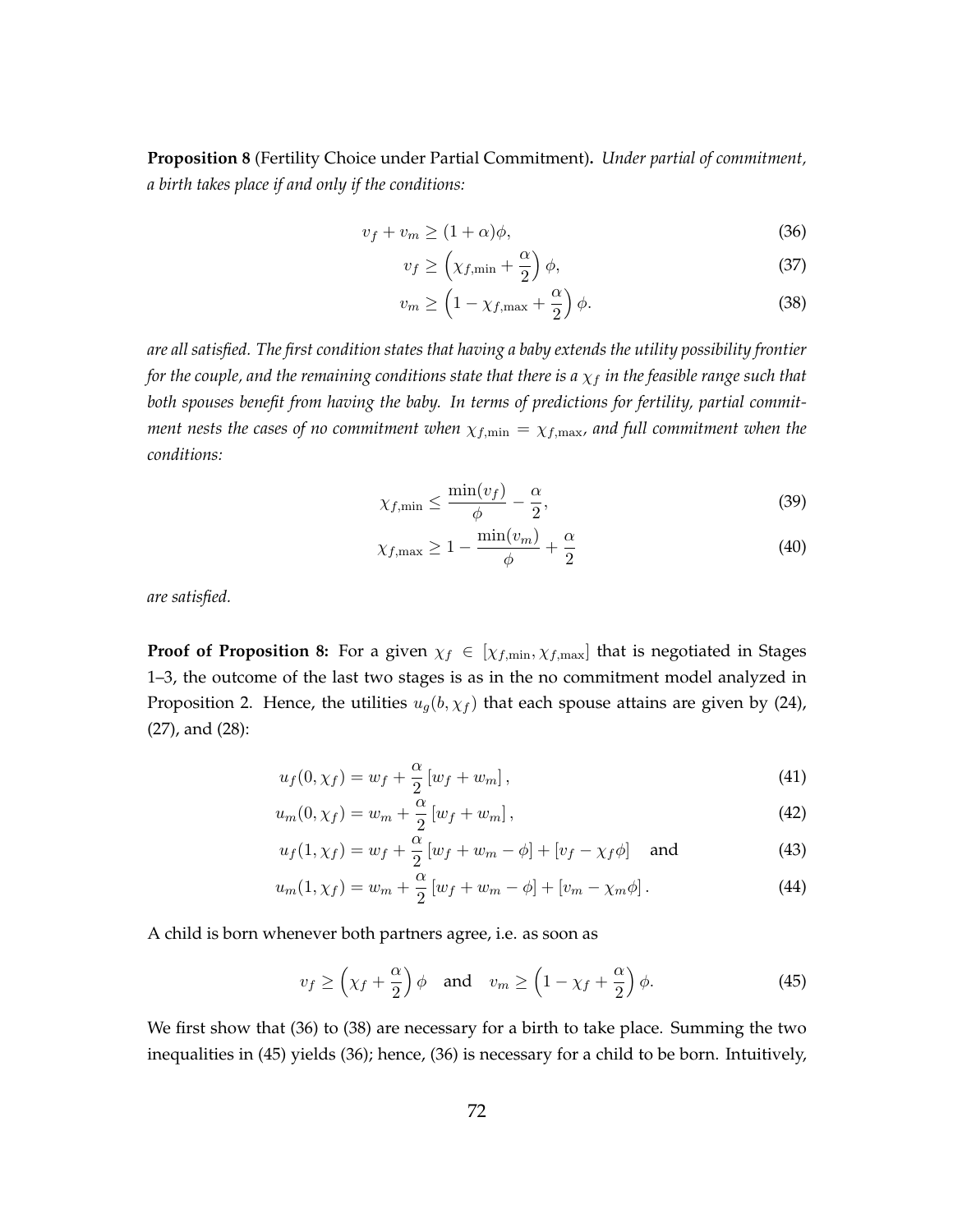(36) states that a baby can be born only if having a baby expands the couple's utility possibility frontier. Next, if (37) is violated, we have  $u_f(1, \chi_{f,\text{min}}) < u_f(0, \chi_{f,\text{min}})$ . Hence, the woman will be opposed to having a child even at her lowest possible cost share, and *a fortiori* for all other feasible cost shares as well. Hence, (37) is necessary for the woman to agree to having a child. The same argument implies that (38) is necessary for the man to agree to having a child.

Next, we want to show that (36) to (38) are sufficient for a birth to take place. Consider first the case where (36) is satisfied and we also have:

$$
v_f \ge \left(\chi_{f,0} + \frac{\alpha}{2}\right)\phi\tag{46}
$$

$$
v_m \ge \left(1 - \chi_{f,0} + \frac{\alpha}{2}\right)\phi,\tag{47}
$$

i.e., (7) and (8) are satisfied at the default cost share  $\chi_{f,0}$  (this implies that (37) and (38) are also satisfied). Then, given Proposition 2, if neither spouse offers to bear higher cost, the couple will have the child, and both spouses will be better off compared to not having a child. Moreover, given (43) and (44), a spouse offering to bear higher cost could only lower her or his utility. Thus, the equilibrium outcome is that neither spouse offers to bear higher cost, and a birth takes place.

Now consider the case where (36) to (38) are satisfied, but we have:

$$
v_f < \left(\chi_{f,0} + \frac{\alpha}{2}\right)\phi. \tag{48}
$$

Subtracting both sides of this equation from (36) gives:

$$
v_m > \left(1 - \chi_{f,0} + \frac{\alpha}{2}\right)\phi,
$$

that is, (36) and (48) imply that (47) holds with strict inequality. If neither spouse offers to bear a higher than the default cost share, the couple will not have a baby because of (48) (i.e., the woman will not agree). Also, the woman has no incentive to offer to bear higher cost share, because then she would want a baby even less, hence the outcome would be unchanged. Hence, to prove that in this situation a baby will be born as claimed in the proposition, we have to show that the man will offer to bear a sufficiently high cost for the woman to agree to having the baby. Hence, consider the decision of the man to bear a higher than the default cost share. Conditional on having the child, given (44) the man's utility is strictly decreasing in his cost share. Hence, the only possibilities are that the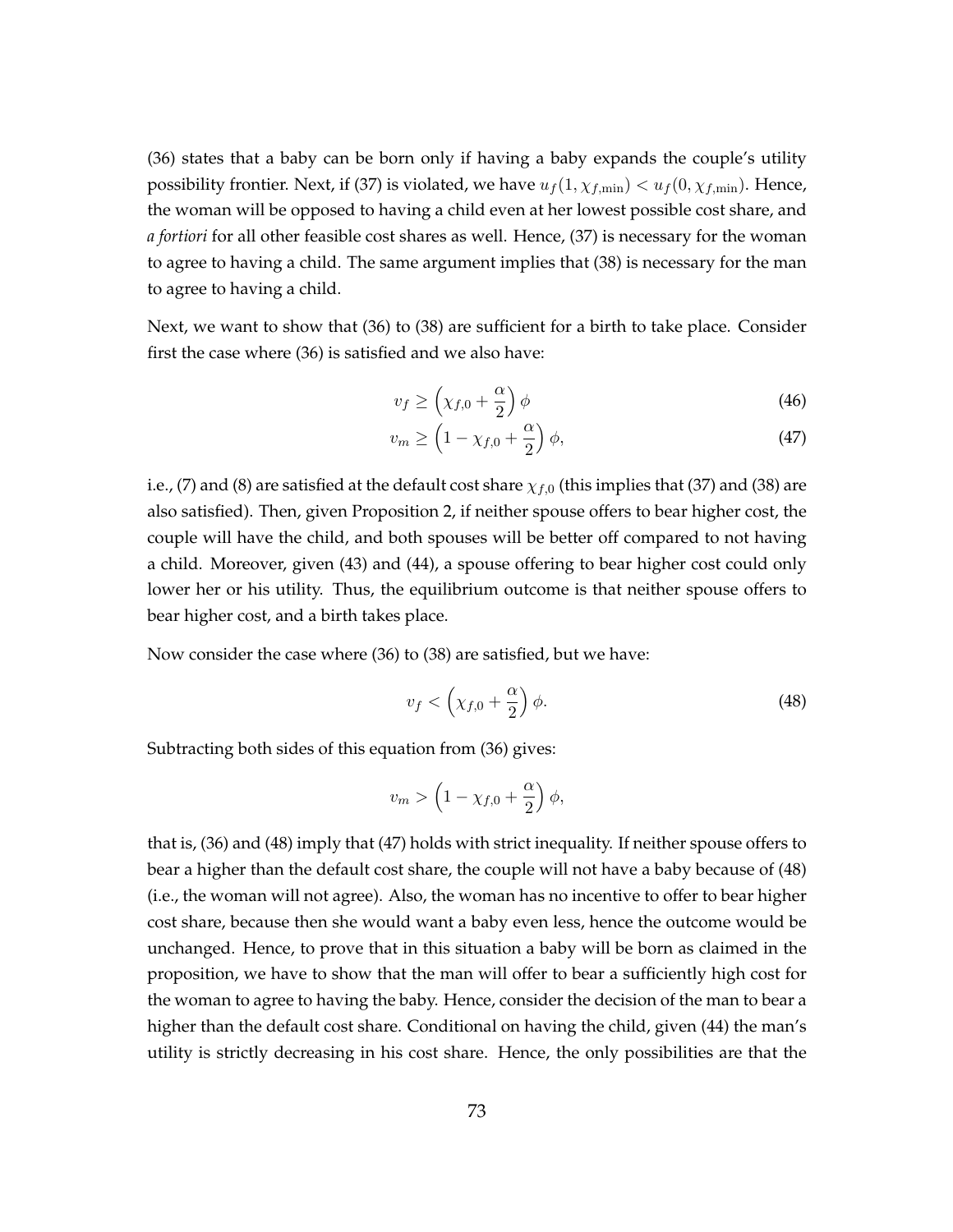man does not make an offer, in which case no birth takes place and the man gets utility (42), or the man offers to bear just enough cost to make the woman indifferent between having the baby and not having the baby. The required cost share satisfies

$$
v_f=\left(\chi_f+\frac{\alpha}{2}\right)\phi
$$

and is therefore given by:

$$
\chi_f = \frac{v_f}{\phi} - \frac{\alpha}{2}.
$$

Given that (37) holds, this is a feasible offer, i.e.,  $\chi_f \geq \chi_{f,\text{min}}$ . We still need to show that offering this cost share and having the baby makes the man weakly better off compared to not making an offer. The man's utility with cost share *χ<sup>f</sup>* and a baby being born is:

$$
u_m(1, \chi_f) = w_m - (1 - \chi_f)\phi + \frac{\alpha}{2} \left[ w_f + w_m - \phi \right] + v_m
$$
  
= 
$$
w_m - \left( 1 - \frac{v_f}{\phi} + \frac{\alpha}{2} \right) \phi + \frac{\alpha}{2} \left[ w_f + w_m - \phi \right] + v_m
$$
  
= 
$$
w_m - (1 + \alpha)\phi + \frac{\alpha}{2} \left[ w_f + w_m \right] + v_f + v_m.
$$

We therefore have  $u_m(1, \chi_f) \geq u_m(0, \chi_f)$  if the following condition is met:

$$
w_m - (1 + \alpha)\phi + \frac{\alpha}{2} \left[ w_f + w_m \right] + v_f + v_m \ge w_m + \frac{\alpha}{2} \left[ w_f + w_m \right]
$$

or:

$$
v_f + v_m \ge (1 + \alpha)\phi,
$$

which is (36) and therefore satisfied. Hence, it is in the interest of the man to make the offer, and a birth will take place. The outcome for the remaining case where (36) to (38) are satisfied, but we have:

$$
v_m < \left(1 - \chi_{f,0} + \frac{\alpha}{2}\right)\phi
$$

(the man does not want the child given the default cost share) is parallel: the woman will offer to bear just enough cost for the birth to take place. Hence, (36) to (38) are also sufficient for a birth to take place, which completes the proof.

Regarding the last part of the proposition, if (39) and (40) are satisfied, (37) and (38) are never binding. Hence, (36) is the only condition for a birth to take place, which is also the condition that characterizes fertility under full commitment in Proposition 1. **□** 

Let us now consider, parallel to the analysis in Section 3.2, how the distribution of the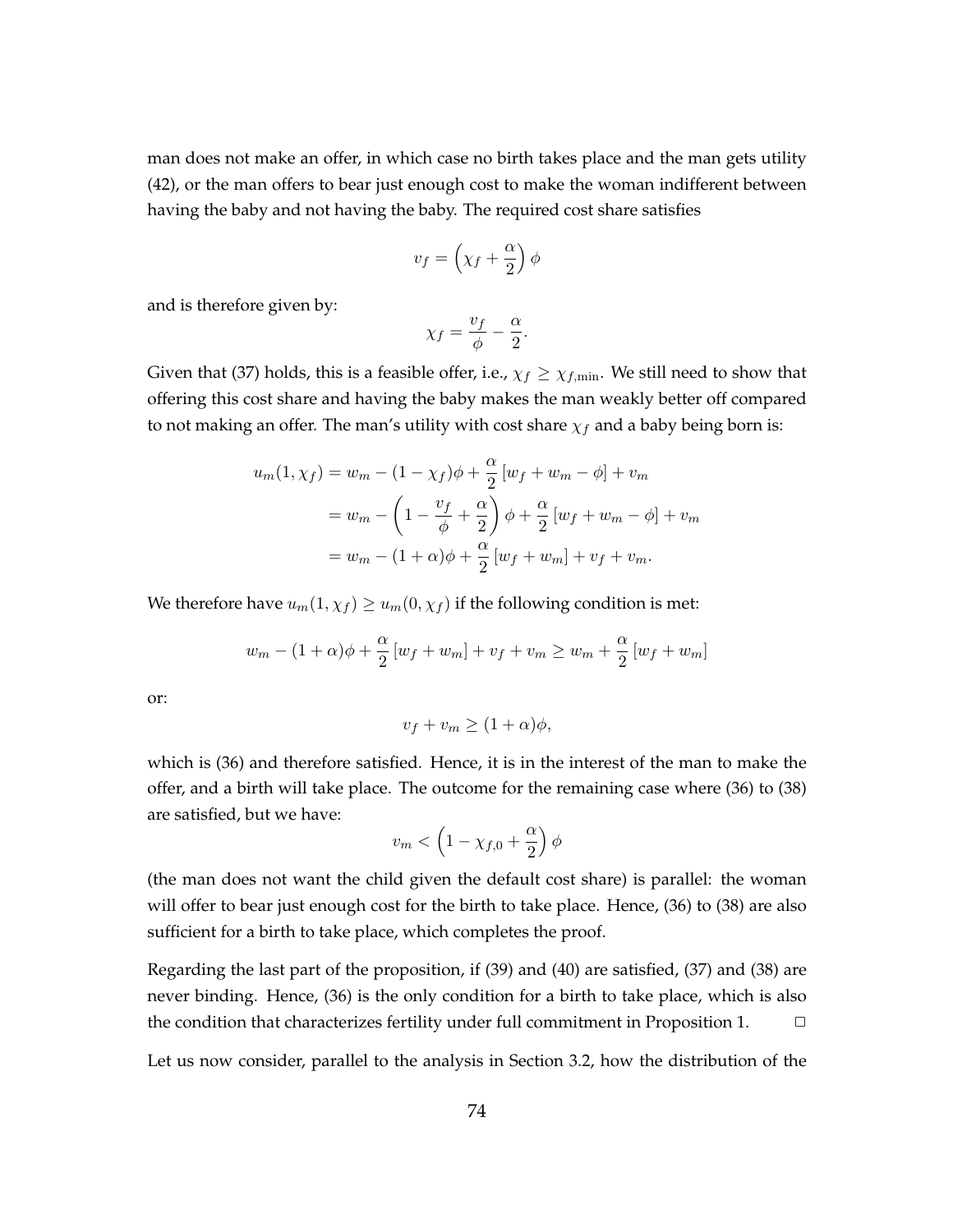child care burden affects fertility under partial commitment. We consider an economy with a continuum of couples, with wages and cost shares identical across couples. Child preferences are heterogeneous in the population. We focus on the case of independent distributions  $F_f(v_f)$  and  $F_m(v_m)$  for female and male child preferences. Define  $\tilde{v}_f$  and  $\tilde{v}_m$  in the partial commitment case as:

$$
\tilde{v}_f = \left(\chi_{f,\min} + \frac{\alpha}{2}\right)\phi,
$$
  

$$
\tilde{v}_m = \left(1 - \chi_{f,\max} + \frac{\alpha}{2}\right)\phi.
$$

Given Proposition 8, the fertility rate for the economy will be given by:

$$
E(b) = \text{Prob}(v_f \ge \tilde{v}_f \land v_m \ge \tilde{v}_m \land v_f + v_m \ge (1 + \alpha)\phi)
$$
  
= 
$$
\text{Prob}(v_f \ge \tilde{v}_f \land v_m \ge \tilde{v}_m) - \text{Prob}(v_f \ge \tilde{v}_f \land v_m \ge \tilde{v}_m \land v_f + v_m < (1 + \alpha)\phi).
$$

Writing this out in terms of the distribution functions gives:

$$
E(b) = 1 - F_f(\tilde{v}_f) - F_m(\tilde{v}_m) + F_f(\tilde{v}_f) F_m(\tilde{v}_m)
$$

$$
- \int_{v_m = \tilde{v}_m}^{\infty} \max \{ F_f((1 + \alpha)\phi - v_m) - F_f(\tilde{v}_f), 0 \} dF_m(v_m).
$$

Here the first line is analogous to (12) in the case without commitment, and the second line subtracts the probability that having a baby lowers the utility possibility frontier, i.e., (36) is violated, even though both individual conditions (37) and (38) are satisfied.

We now would like to assess how a change in the distribution of the child care burden affects fertility under partial commitment. Consider the case where parents are able to move away from the default cost share  $\chi_{f,0}$  up to a maximum change of  $\xi > 0$ , so that  $\chi_{f,\min} = \chi_{f,0} - \xi$ ,  $\chi_{f,\min} = \chi_{f,0} + \xi$ . If the distribution functions are differentiable at  $\tilde{v}_f$ and  $\tilde{v}_m$ , the marginal effect of a change in the default female cost share  $\chi_{f,0}$  on fertility in the case of partial commitment is:

$$
\frac{\partial E(b)}{\partial \chi_f} = \phi F'_m \left( \tilde{v}_m \right) \left[ 1 - F_f \left( \tilde{v}_f \right) \right] - \phi F'_f \left( \tilde{v}_f \right) \left[ 1 - F_m \left( \tilde{v}_m \right) \right]
$$

$$
- \phi F'_m \left( \tilde{v}_m \right) \left( F_f \left( (1 + \alpha)\phi - \tilde{v}_m \right) - F_f \left( \tilde{v}_f \right) \right) + \phi F'_f \left( \tilde{v}_f \right) \left( F_m \left( (1 + \alpha)\phi - \tilde{v}_f \right) - F_m \left( \tilde{v}_m \right) \right).
$$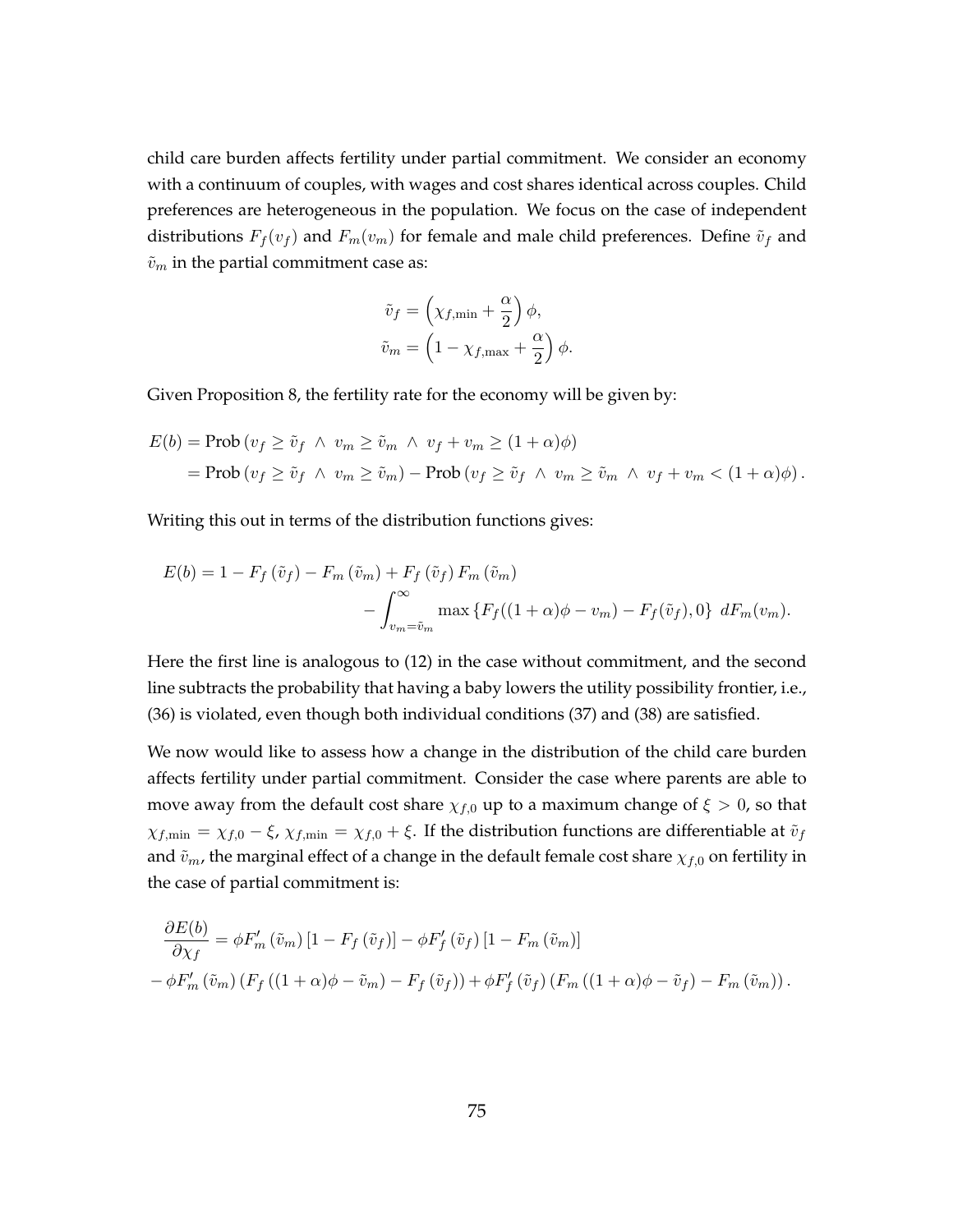$$
\frac{\partial E(b)}{\partial \chi_f} = \phi F'_m \left( \tilde{v}_m \right) \left[ 1 - F_f \left( (1 + \alpha)\phi - \tilde{v}_m \right) \right] - \phi F'_f \left( \tilde{v}_f \right) \left[ 1 - F_m \left( (1 + \alpha)\phi - \tilde{v}_f \right) \right]. \tag{49}
$$

The first (positive) term represents the increase in the number of men who agree to have a child if the default female cost share  $\chi_f$  increases (and hence the male cost share declines), and the second (negative) term is the decline in agreement on the part of women. The first term has two components:  $F'_{m}(\tilde{v}_{m})$  is the density of the distribution of male child preferences at the cutoff, which tells us how many men switch from disagreeing to agreeing with having a child as  $\chi_f$  rises. The second component  $1 - F_f((1 + \alpha)\phi - \tilde{v}_m)$ is the probability that the woman will also agree, conditional on the man being just at the cutoff. In the same way, the negative impact of a decline in female agreement on fertility, measured by  $F_f' \left( \tilde{v}_f \right)$ , is weighted by the share of men agreeing to have a child conditional on the woman being at the cutoff,  $1 - F_m((1 + \alpha)\phi - \tilde{v}_f)$ .

Comparing the expression under partial commitment (49) with the corresponding condition under no commitment (13), we see that the impact of shifts in the burden of childcare on fertility has the same form, except that under partial commitment the relevant agreement shares are conditional on the other spouse being just at the indifference threshold. As long the gender that is more likely to be opposed to having a baby in general is also more likely to be opposed on the margin (which is not guaranteed for arbitrary distributions of child preferences, but is true under intuitive regularity conditions), the general intuition from the no commitment case (namely, that fertility can be raised by favoring the gender more likely to be opposed to a baby and with a more dense distribution of fertility preferences) carries over to the partial commitment case.

Since we observe only a binary variable on fertility preferences, our data does not allow us to identify agreement shares conditional on the other spouse being close to indifference. Hence, we cannot make direct use of the additional implications of the partial commitment model, which is why we use the simpler no commitment model for our quantitative analysis. However, a different way to generate richer implications from the partial commitment model would be to distinguish different groups in the population with different commitment technologies. For example, the exploratory results reported in Table 13 suggest that married couples are more likely to agree on childbearing, which may be due to the commitment benefits of marriage. Exploring differences in the ability to commit across couples in relation to fertility choice is a promising direction for future research. In addition, the partial commitment model also suggests that another avenue

or: